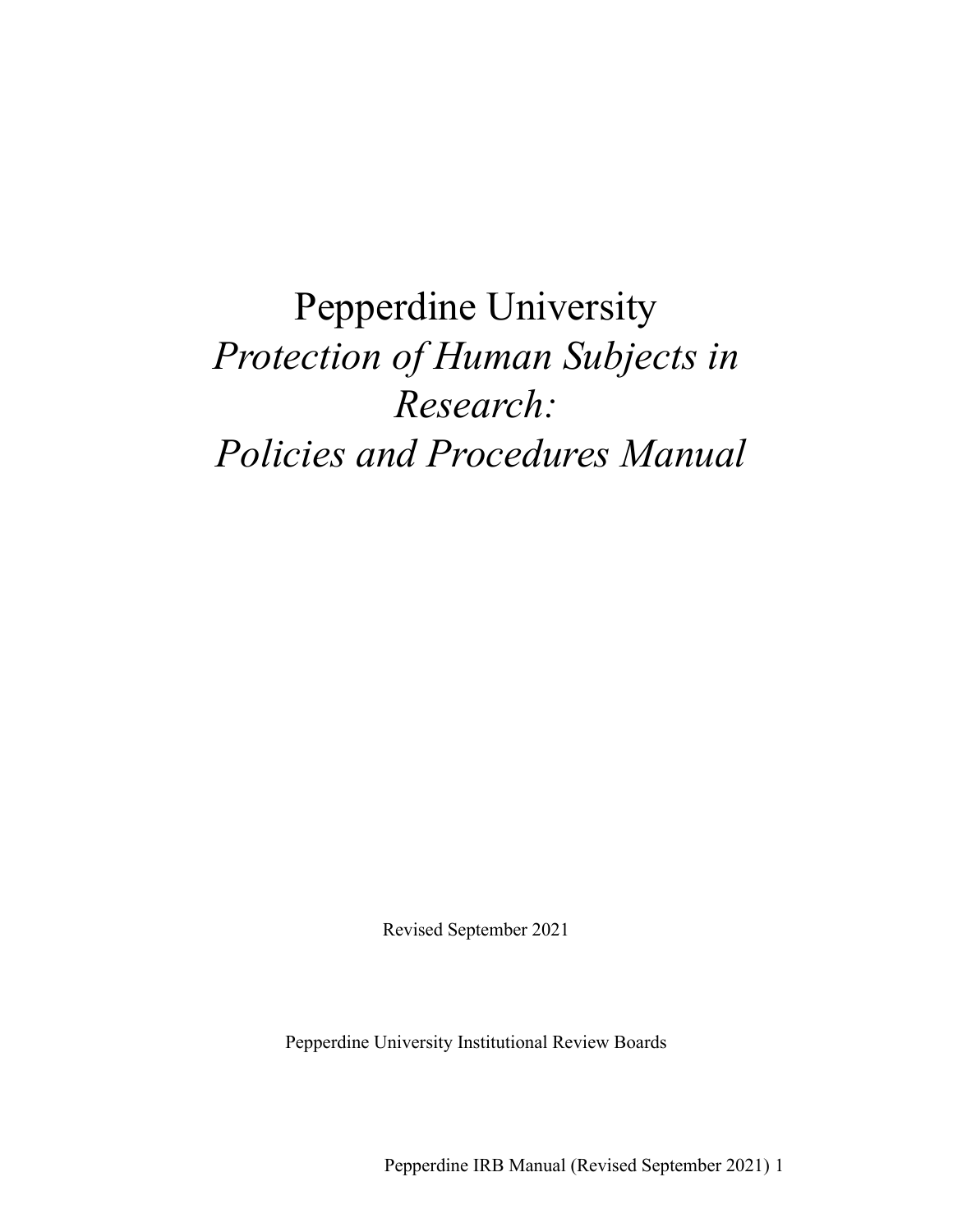# **Table of Contents**

| <b>I. INTRODUCTION</b>                                             | 6              |
|--------------------------------------------------------------------|----------------|
| A. How to Use this Manual                                          | 7              |
| <b>B. Pepperdine University Institutional Review Boards (IRBs)</b> | 7              |
| 1. Composition of Pepperdine IRBs                                  | 8              |
| 2. Conflicts of Interest                                           | 9              |
| <b>C. Key Definitions</b>                                          | 9              |
| <b>D. The Belmont Report</b>                                       | 13             |
| 1. Respect                                                         | 14             |
| 2. Beneficence                                                     | 14             |
| 3. Justice                                                         | 14             |
| E. Education Regarding Research with Human Subjects                | 15             |
| <b>II. SUBMITTING AN APPLICATION TO THE IRB</b>                    | 16             |
| A. Who Needs to Apply                                              | 16             |
| 1. Pepperdine Faculty, Students, Employees                         | 16             |
| 2. Collaborators                                                   | 16             |
| 3. Non-Pepperdine Affiliated Investigators                         | 17             |
| 4. Non-Tenure/Tenure-Track Faculty, Student, and Staff Research    | 17             |
| <b>B. What Types of Projects Require IRB Review</b>                | 19             |
| 1. Student Research Projects                                       | 19             |
| 2. Classroom/Educational Research and Service Learning Projects    | 19             |
| 3. Program Evaluations and Administrative Review Projects          | 21             |
| 4. Pilot Studies and Focus Groups                                  | 21             |
| 5. International Research                                          | 22             |
| C. When to Apply                                                   | 22             |
| <b>D. Contacting Pepperdine IRBs</b>                               | 23             |
| <b>III. THE IRB REVIEW PROCESS</b>                                 | 23             |
| A. Issues Considered in an IRB Review                              | 24             |
| 1. Study Design                                                    | 25             |
| 2. Investigator Qualifications                                     | 25             |
| 3. Selection of Subjects                                           | 25             |
| 4. Vulnerable Subjects and Exempt Research                         | 25             |
|                                                                    | $\overline{2}$ |
|                                                                    |                |

Pepperdine IRB Manual (Revised September 2021)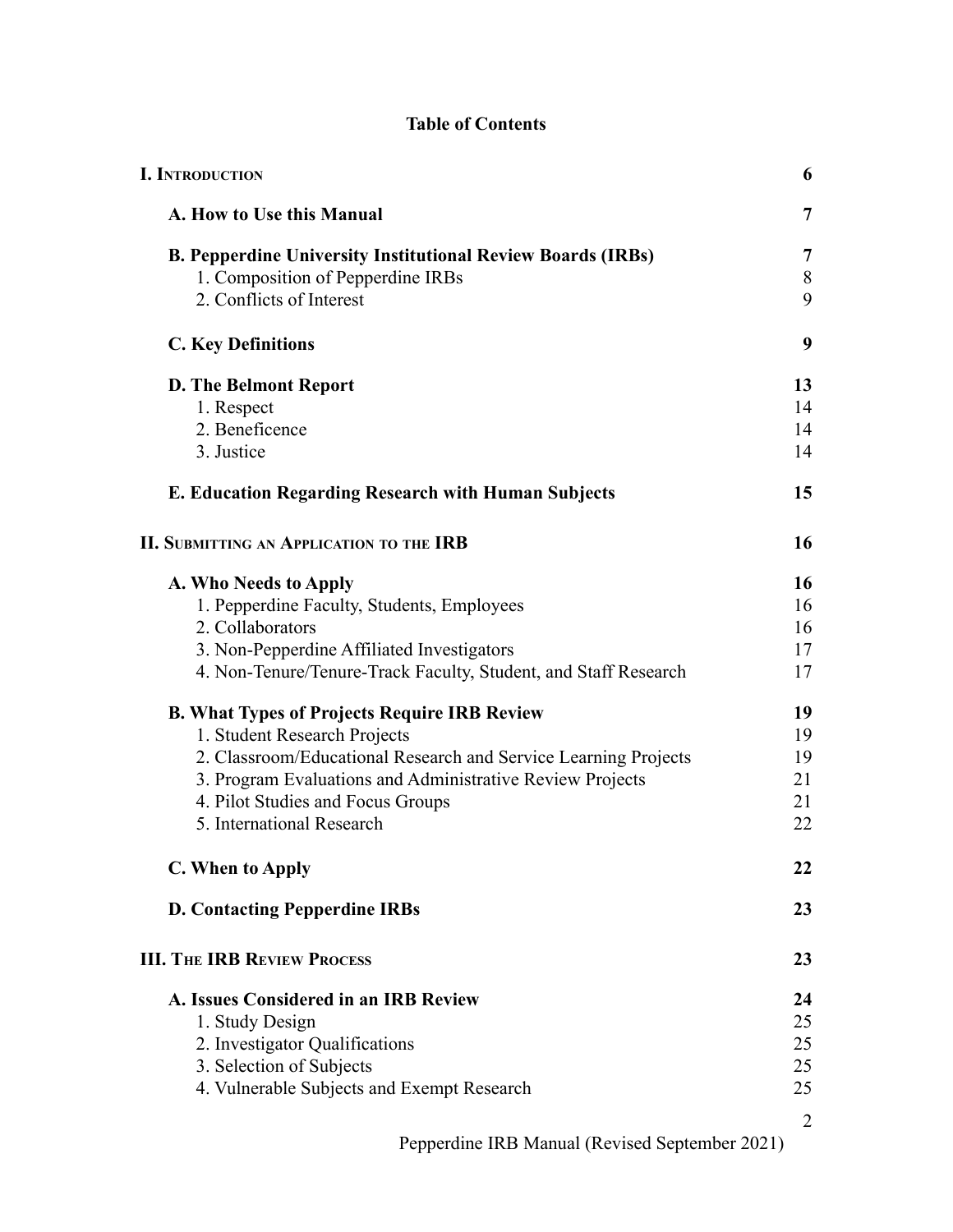| 5. Risks and Benefits                                                                                           | 26       |
|-----------------------------------------------------------------------------------------------------------------|----------|
| 6. Informed Consent Process                                                                                     | 27       |
| 7. Broad Consent                                                                                                | 28       |
| 8. General waiver or alteration of consent                                                                      | 29       |
| 9. Screening, recruiting, or determining eligibility                                                            | 29       |
| 10. Posting of clinical trial consent form                                                                      | 29<br>30 |
| 11. Secondary research<br>12. Confidentiality and Privacy:                                                      | 30       |
| <b>B. IRB Review Procedures</b>                                                                                 | 31       |
| 1. Claim of Exempt Research Application                                                                         | 31       |
| 2. Application for Expedited Review                                                                             | 32       |
| 3. Applications Reviewed by Full IRB                                                                            | 32       |
| C. Single IRB (sIRB) Review                                                                                     | 33       |
| D. Criteria for IRB Approval of Research                                                                        | 35       |
| E. Investigator's Right of Appeal from Initial IRB Decision                                                     | 36       |
| F. Modifications and Amendments to Currently Approved Research                                                  | 36       |
| G. Continuing IRB Review (pre-2018 Rule) and the Annual Institutional IRB<br><b>Audit (Revised Common Rule)</b> | 36       |
| <b>H. Adverse Event Reporting</b>                                                                               | 39       |
| <b>I. Research Noncompliance</b>                                                                                | 40       |
| <b>J. IRB Review in Emergency Situations</b>                                                                    | 41       |
| <b>IV. THE IRB APPLICATION</b>                                                                                  | 41       |
| <b>V. RECORDS</b>                                                                                               | 42       |
| <b>A. Investigator Records</b>                                                                                  | 42       |
| <b>B. IRB Records</b>                                                                                           | 43       |
| <b>VI. APPENDICES</b>                                                                                           | 45       |
| <b>APPENDIX A</b>                                                                                               | 45       |
| Title 45 Code of Federal Regulations Part 46 (45 CFR 46)                                                        | 45       |
| <b>APPENDIX B</b>                                                                                               | 46       |
|                                                                                                                 | 3        |
| Pepperdine IRB Manual (Revised September 2021)                                                                  |          |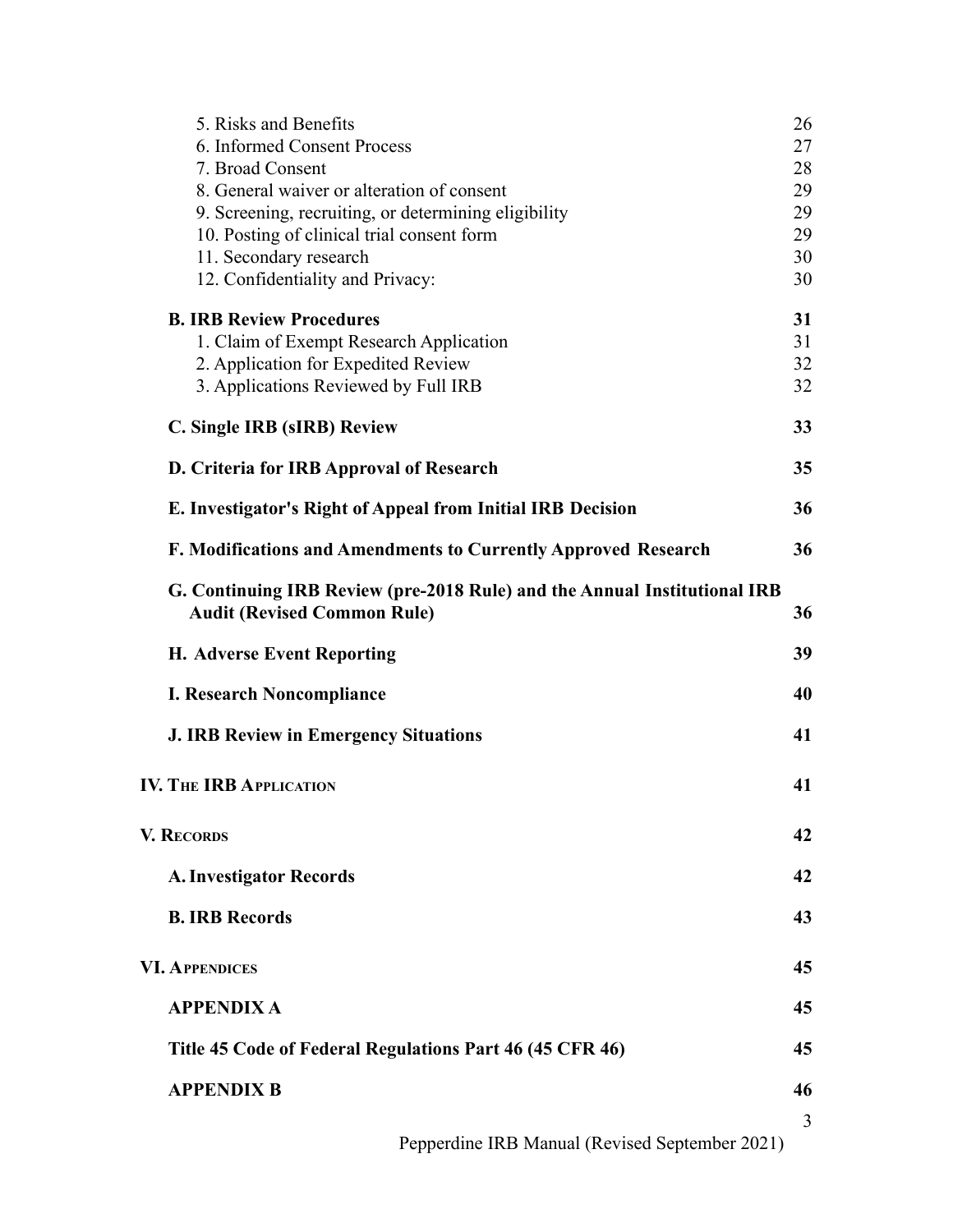| <b>Research Activities Exempted From Federal Regulation (CFR)</b>                                                                                                                                                                                                                                                     | 46                                     |
|-----------------------------------------------------------------------------------------------------------------------------------------------------------------------------------------------------------------------------------------------------------------------------------------------------------------------|----------------------------------------|
| <b>APPENDIX C</b>                                                                                                                                                                                                                                                                                                     | 48                                     |
| <b>Research Activities Which May Be Reviewed Through Expedited Review</b><br><b>Procedures</b>                                                                                                                                                                                                                        | 48                                     |
| <b>APPENDIX D</b>                                                                                                                                                                                                                                                                                                     | 51                                     |
| <b>Update to Continuing Review Requirements</b>                                                                                                                                                                                                                                                                       | 51                                     |
| <b>APPENDIX E</b>                                                                                                                                                                                                                                                                                                     | 52                                     |
| <b>Limited IRB Review</b>                                                                                                                                                                                                                                                                                             | 52                                     |
| <b>APPENDIX F</b>                                                                                                                                                                                                                                                                                                     | 55                                     |
| Human Subject Research Policy For Medical Experiments: California<br><b>Requirements</b>                                                                                                                                                                                                                              | 55                                     |
| EXPERIMENTAL SUBJECT'S BILL OF RIGHTS                                                                                                                                                                                                                                                                                 | 58                                     |
| <b>VII. PEPPERDINE IRB APPLICATION FORMS</b>                                                                                                                                                                                                                                                                          | 59                                     |
| <b>VIII. INFORMED CONSENT</b>                                                                                                                                                                                                                                                                                         | 59                                     |
| A. Documentation of Informed Consent                                                                                                                                                                                                                                                                                  | 59                                     |
| <b>B. Research Involving Children</b>                                                                                                                                                                                                                                                                                 | 62                                     |
| <b>C. Research Involving Prisoners</b>                                                                                                                                                                                                                                                                                | 63                                     |
| <b>D. WAIVER OF INFORMED CONSENT</b>                                                                                                                                                                                                                                                                                  | 65                                     |
| IX. HEALTH INSURANCE PORTABILITY AND ACCOUNTABILITY ACT OF 1996 (HIPAA)                                                                                                                                                                                                                                               | 67                                     |
| A. What is HIPAA?<br>1. What is Individually Identifiable Health Information?<br>2. What is PHI?<br>3. Am I A Covered Entity? Is My Data Source a Covered Entity?<br>4. What Types of Research are Typically Covered by HIPAA?<br>5. What is the IRB's Role?<br>6. What Procedures will Investigators Have To Follow? | 67<br>67<br>68<br>68<br>69<br>69<br>70 |
| <b>B. HIPAA Authorization</b>                                                                                                                                                                                                                                                                                         | 71                                     |
|                                                                                                                                                                                                                                                                                                                       |                                        |

4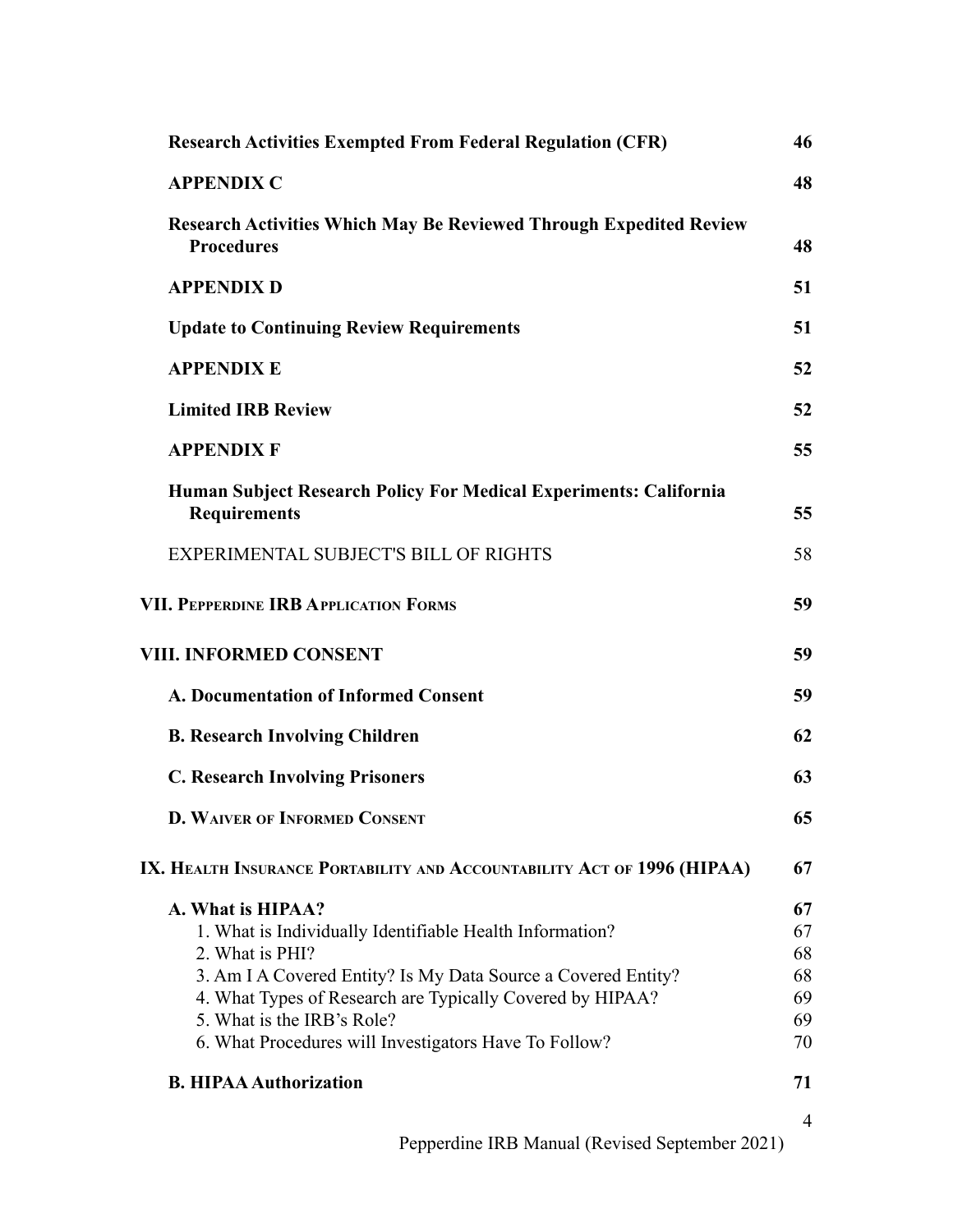| C. Use or Disclosure of PHI WITHOUT Authorization                            | 73 |
|------------------------------------------------------------------------------|----|
| 1. IRB or Privacy Board Waiver of HIPAA Authorization                        | 73 |
| 2. Limited Data Set (LDS)                                                    | 74 |
| 3. De-Identification (Removal of Identifiers, a.k.a. "Safe Harbor Standard") | 75 |
| 4. De-Identification ("Statistical Standard")                                | 75 |
| 5. Activity preparatory to research                                          | 76 |
| 6. Research that is on decedent's information                                | 76 |
| X. HIPAA FORMS                                                               | 76 |
| A. HIPAA Authorization forms                                                 | 76 |
| <b>B. Revocation of HIPAA Authorization form</b>                             | 77 |
| C. Application for Use or Disclosure of PHI Without HIPAA Authorization form |    |
|                                                                              | 77 |
| XI. Procedures for Amending Human Protections Policies and Procedures        | 77 |
| XII. Changes to the IRB Manual                                               | 79 |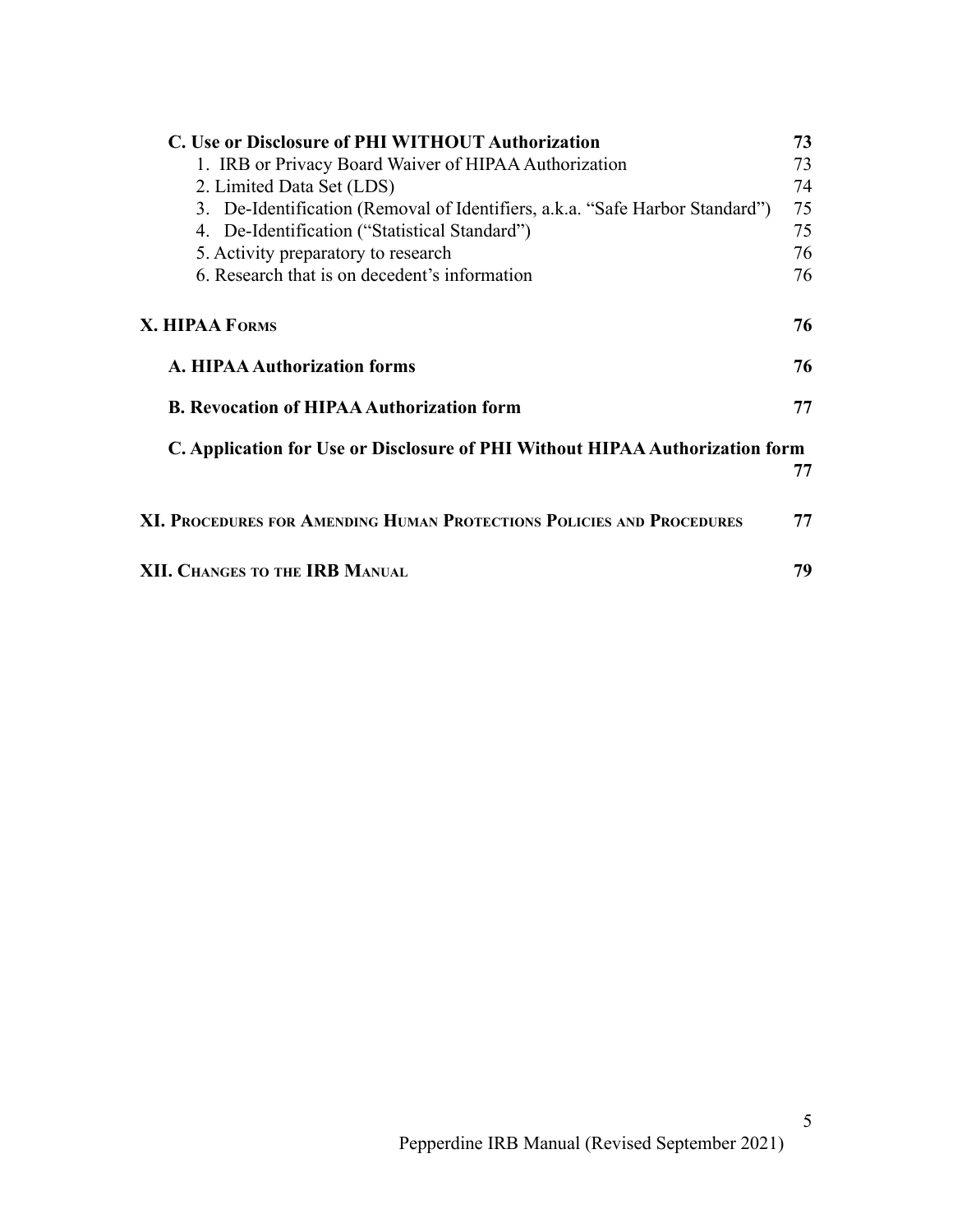#### **I. Introduction**

<span id="page-5-0"></span>It is the policy of Pepperdine University that all research involving human subjects must be conducted in accordance with accepted ethical, federal, and professional standards and that all such research must be approved by one of the university's Institutional Review Boards (IRB). Both, Seaver College IRB, and Graduate and Professional Schools (GSP) IRB (Pepperdine's IRBs) are charged with monitoring the ethical propriety of all research involving human participants/subjects conducted under the auspices of Pepperdine University. It is the policy of Pepperdine University that its IRBs have the authority to approve, require modifications of, or disapprove any research involving human subjects conducted under Pepperdine's auspices.

The primary objective of the Pepperdine University IRB is to protect the welfare and dignity of human subjects. However, by addressing the human subjects concerns in an applicant's proposed research, the IRB also works to protect investigators from engaging in potentially unethical research practices. These guidelines describe the policies and procedures of the Pepperdine IRB.

In the review and conduct of research, Pepperdine University is guided by the ethical principles set forth in the Belmont Report (i.e., respect for persons, beneficence, and justice) (see section I.D. below). In addition, all human subjects research conducted by or under the auspices of Pepperdine University will be performed in accordance with the U.S. Code of Federal Regulations, Department of Health and Human Services (DHHS) (CFR), Title 45 Part 46 (45 CFR 46), entitled *Protection of Human Subjects***,** and Parts 160 and 164, entitled *Standards for Privacy of Individually Identifiable Health Information* and the California Protection of Human Subjects in Medical Experimentation Act (Code Sections 24170 24179.5)*.* Research conducted pre- 2018 will be reviewed under the 45 CFR 46, and any research implemented after January 21, 2019, will be reviewed under the new Revised Common Rule (NRCR). The delay of the NRCR, transitioned the updates being called the "2018 Final Rule", which was published by the U.S. Department of Health and Human Services on January 19, 2017, with no revisions since 1991, providing several revisions that offer clarification and reduce administrative burden. Where applicable, FDA regulations on human subjects research will be followed *(*CFR Title 21 Parts 50, 56, *Protection of Human Subjects* and *Institutional Review Boards*). The actions of Pepperdine University will also conform to all other applicable federal, state and local laws and regulations, including tribal law passed by the official governing body of an American Indian or Alaska Native tribe.

Pepperdine University has assured the Office of Human Research Protections (OHRP) of the DHHS that all human subjects research will be conducted in accordance with 45 CFR 46 and has been issued Federal Wide Assurance (FWA00006872) by the OHRP.

6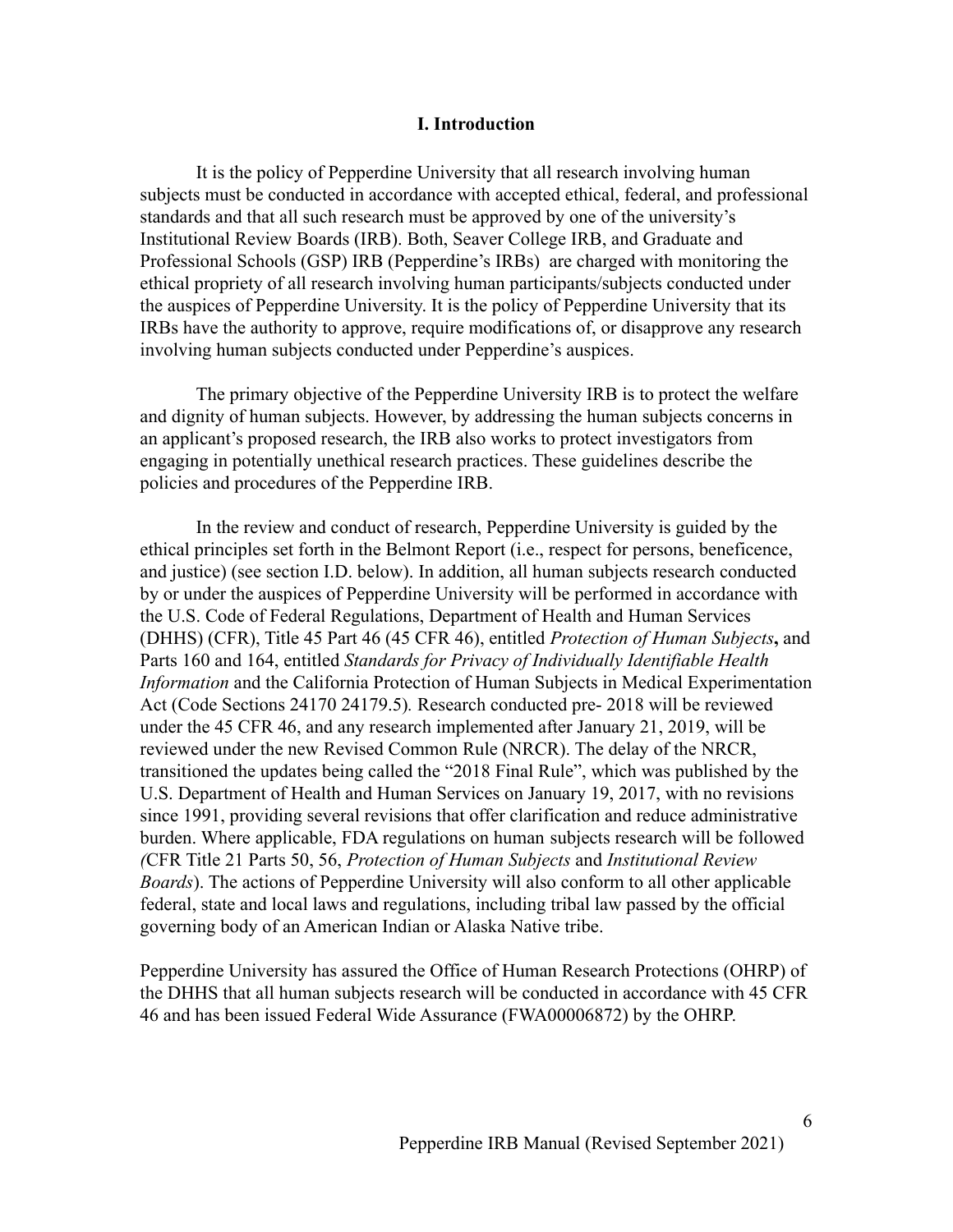**Prior to initiating any research project that seeks to obtain data from human subjects, the investigator must complete an online application using the online eProtocol system.**

#### <span id="page-6-0"></span>*A. How to Use this Manual*

Pepperdine University's Protection of Human Subjects in Research: Policies and Procedures Manual is a reference book for investigators that outlines the policies, regulations, and procedures governing research with human subjects, and the requirements for submitting research proposals for review by the Pepperdine University Institutional Review Boards (IRBs). This manual describes the application and review process, as well as applicable regulatory requirements. It is important for investigators to thoroughly familiarize themselves with the contents of this manual, and complete the required educational components before submitting proposals to the IRB. Although this manual contains the most current information for potential investigators, sections of the manual are subject to change as new or amended policies and procedures are developed. The Pepperdine IRB support staff will keep the Pepperdine University research community informed of such developments/changes. Chairpersons and committee members of Pepperdine IRBs are also available to consult with investigators who have questions about the application process. The members of the IRB committees can be located on the following website: [https://community.pepperdine.edu/irb/.](https://community.pepperdine.edu/irb/)

#### <span id="page-6-1"></span>*B. Organization of the Pepperdine University Institutional Review Boards (IRBs)*

It is the policy of Pepperdine University that all research involving human subjects must be conducted in accordance with accepted ethical and professional standards for research and that all such research (except as provided in **Section II.B.)** must be reviewed and approved by the appropriate Pepperdine IRB.

- **Graduate and Professional Schools IRB**: Responsible for reviewing research applications of investigators from the Graduate School of Education and Psychology, the Graziadio Business School, the School of Law, and the School of Public Policy.
- **Seaver College IRB**: Responsible for reviewing research applications of investigators from any division/department within Seaver College. Staff members or employees of Pepperdine who do not have a faculty appointment, but who are conducting research investigations also should submit IRB applications to the Seaver College IRB.

The Authorized Institutional Official (AIO) and Signatory Official (SO) for Pepperdine University is the Vice Provost for Research and Strategic Initiatives. At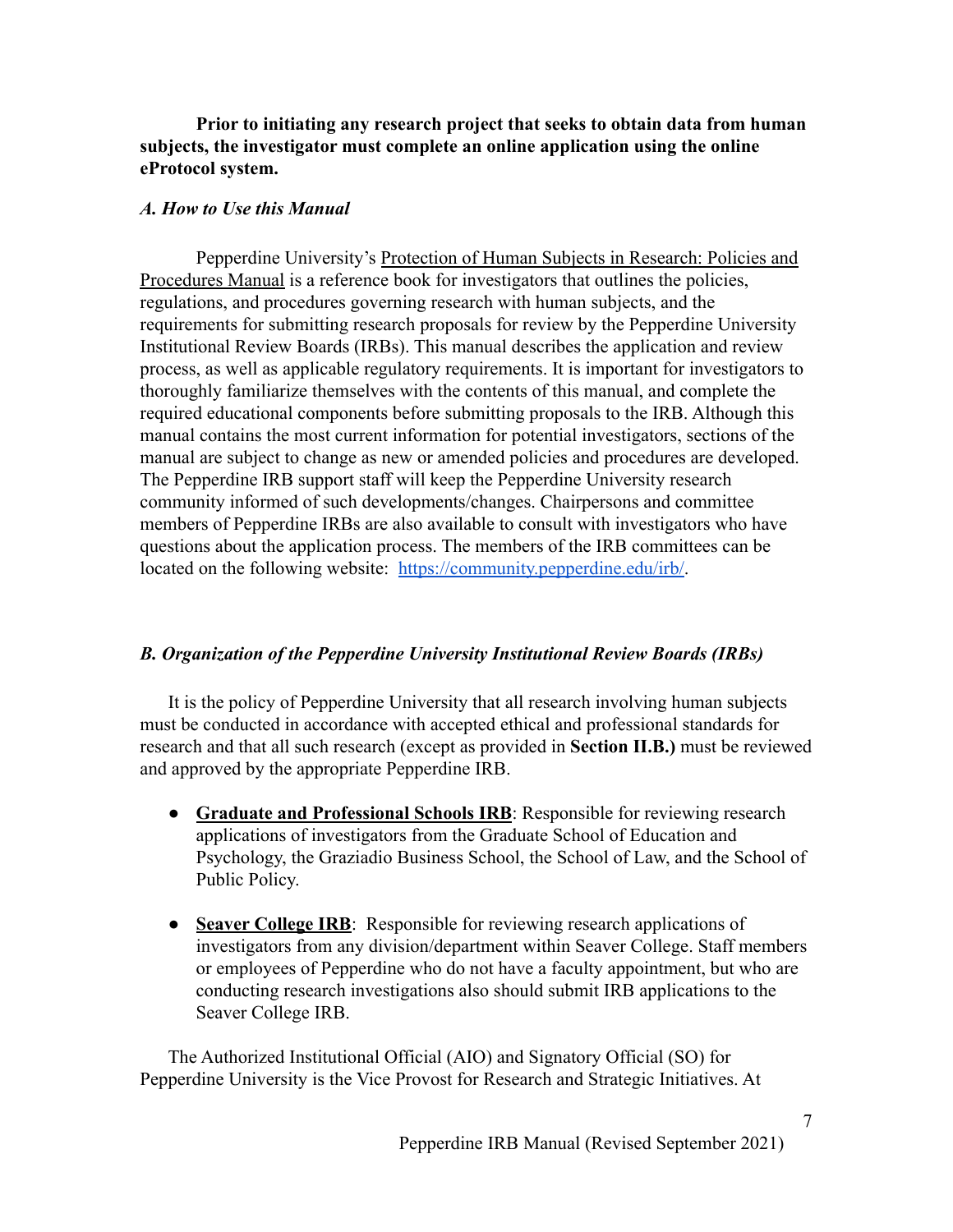Pepperdine University, the Provost appoints the AIO and SO. The Authorized Institutional Official (AIO) is the person responsible for the oversight of research and IRB functions within Pepperdine University. The AIO has the legal authority to act and speak for the institution, and ensures that the institution can effectively fulfill its research oversight function.

The Human Protections Administrator (HPA) for Pepperdine University is the Assistant Provost for Research. At Pepperdine University, the Vice Provost appoints the HPA. The HPA is the primary contact for human subjects protection issues at Pepperdine. The HPA has operational responsibility for Pepperdine's human subjects protection programs.

The Research Integrity Officer (RIO) for Pepperdine University is responsible for assessing allegations of scientific misconduct, determining when such allegations warrants inquiries, and overseeing inquiries and investigations. For more information about the [University Policy for Responding to Allegations](http://www.pepperdine.edu/provost/Library/misconductpolicy.pdf) of Scientific Misconduct, see <https://www.pepperdine.edu/about/administration/provost/policies/>. At Pepperdine University the Provost appoints one of the University Deans as the RIO annually.

The AIO, SO, HPA and RIO are identified on the Pepperdine University Human Protections web site: <https://community.pepperdine.edu/irb/>

#### <span id="page-7-0"></span>**1. Composition of Pepperdine IRBs**

In accordance with federal regulations governing the composition of Institutional Review Boards for research utilizing human subjects (45 CFR 46.107) each Pepperdine IRB is composed of at least five members, with varying backgrounds to promote complete and adequate review of research activities commonly conducted at each school of Pepperdine University. It is made up of persons of diverse gender, racial, and ethnic backgrounds, and includes at least one member whose primary concerns are in the nonscientific areas, as well as at least one member who is not otherwise affiliated with Pepperdine University (nor part of the immediate family of a person affiliated with Pepperdine University). Members possess expertise on vulnerable populations, or will seek the assistance of an outside consultant if this expertise is not present in an IRB reviewing an application regarding a vulnerable population.

Each year, a chairperson is selected for each IRB by the HPA. A co-chairperson may also be selected on an as-needed basis. The service of the co-chairperson will be required in cases in which there is a conflict of interest (e.g., when the IRB chairperson is also the chairperson or faculty advisor of a student's research project; when the IRB chairperson is submitting an application for his/her own research). In such cases, the IRB co-chairperson will preside over the review of the student's/chairperson's work, and, will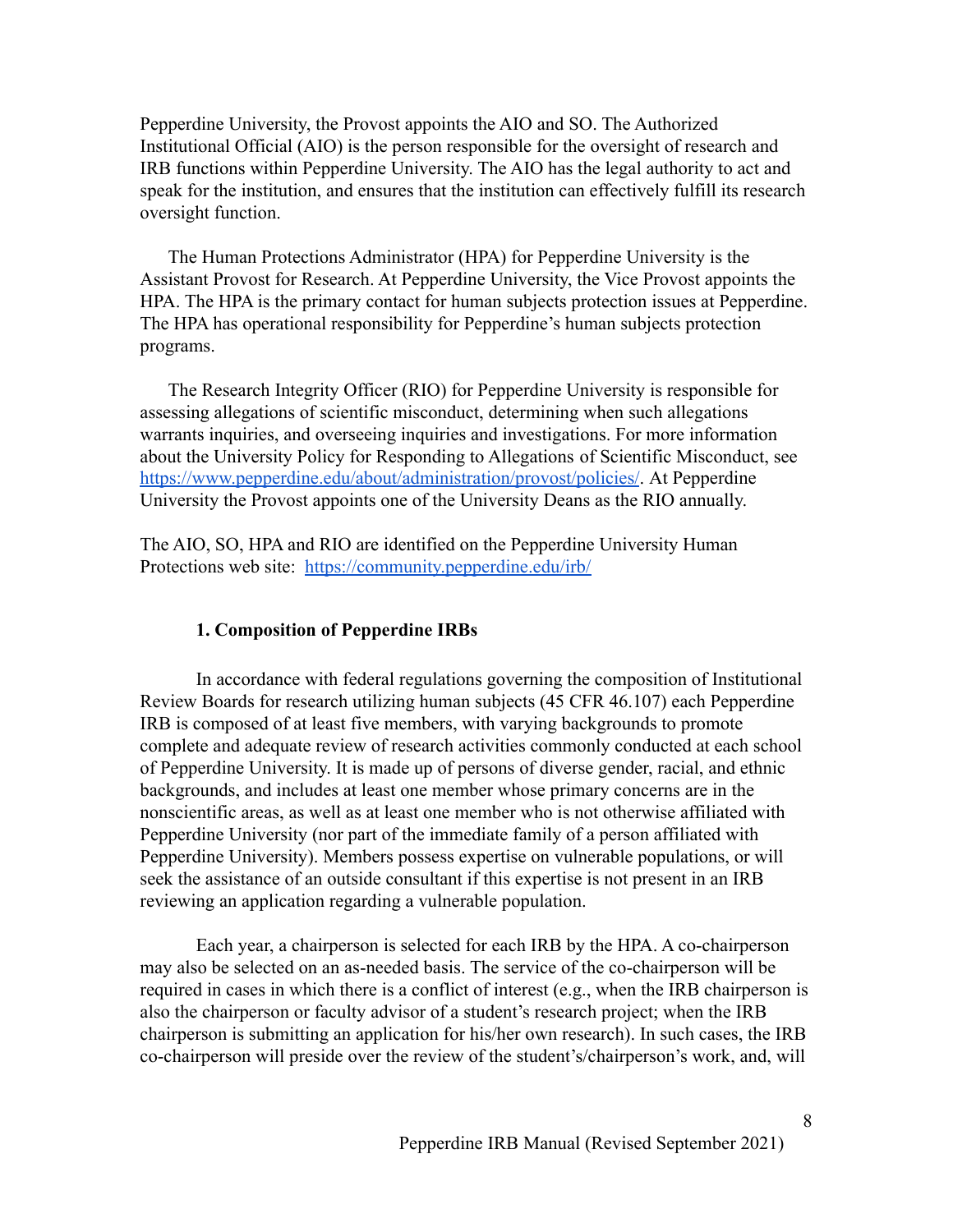be responsible for notifying the student/chairperson of the outcome, and will be listed on the informed consent form as the agent representing the IRB.

A Protocol Review Subcommittee (PRS) also may be established by the Dean or Senior Associate Dean. When established, a PRS will conduct a formal review of the scientific issues associated with an application submitted for expedited (see **Section III.B.2** *"Application for Expedited Review"*) or full review (see **Section III.B.3** *"Applications Reviewed by Full IRB"*).

Pepperdine's IRB includes a staff person(s) who oversees the operation of the IRB process. While applications are submitted online, IRB inquiries can be directed to this person (see **Section II.D.** *"Contacting Pepperdine's IRBs"*).

#### <span id="page-8-0"></span>**2. Conflicts of Interest**

No member of the IRB may participate in an initial or continuing review of a project in which the member has a conflicting interest, except to provide information requested by the IRB. According to the federal regulations, members with a conflict of interest should be absent during discussion and voting. Should the quorum fail during a meeting, no further votes can be taken unless the quorum can be restored. A quorum is the minimum number and type of IRB member that must be present at a convened meeting for the IRB to conduct business. In order to review proposed research at a convened meeting, a majority of the members of the IRB must be present (a minimum of three voting members), including at least one member whose primary concerns are in nonscientific areas (45 CFR 46.108(b); 21 CFR 56.108(c)). If a majority of the IRB membership is not present, or if a nonscientist is not present, then quorum has not been met.

#### <span id="page-8-1"></span>*C. Key Definitions*

Most federally funded research with human subjects is governed by federal regulations embodied in Title 45 Code of Federal Regulations Part 46 (45 CFR 46) (See **Appendix A**). It should be noted that Pepperdine's Institutional Review Boards (IRBs) follow federal and state regulations to review all University affiliated human subject research, *regardless of funding*, to ensure the rights, welfare, and protection of all participants and subjects. Thus, investigators should understand the federal definitions of "research" and "human subjects" in order to help determine whether their proposed research requires an IRB review.

● **RESEARCH:** *"a systematic investigation, including research 46.102(l) development, testing and evaluation, designed to develop or contribute to generalizable knowledge." For purposes of this part, the following activities are deemed not to be research:*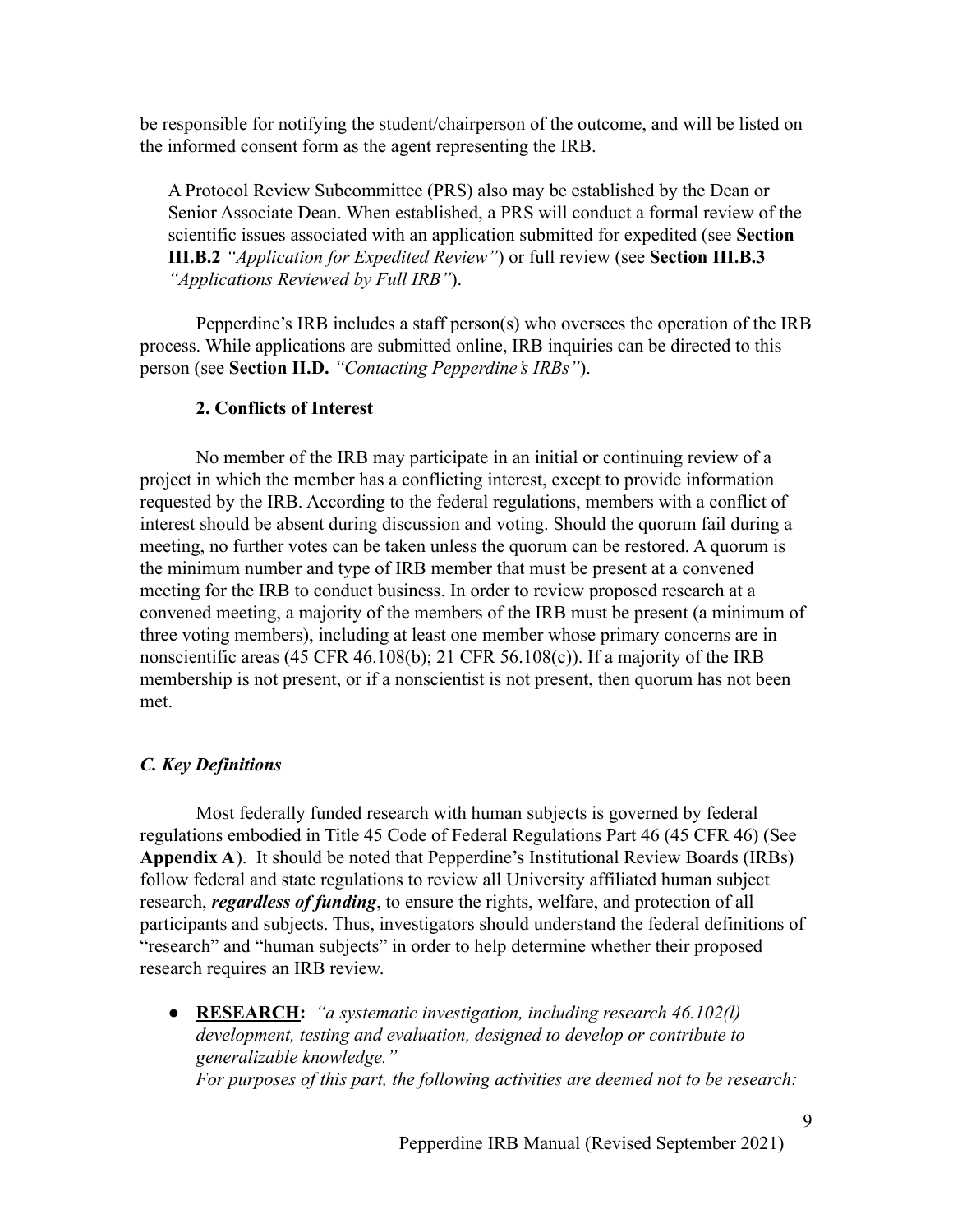*(1) Scholarly and journalistic activities (e.g., oral history, journalism, biography, literary criticism, legal research, and historical scholarship), including the collection and use of information, that focus directly on the specific individuals about whom the information is collected.*

*(2) Public health surveillance activities, including the collection and testing of information or biospecimens, conducted, supported, requested, ordered, required, or authorized by a public health authority. Such activities are limited to those necessary to allow a public health authority to identify, monitor, assess, or investigate potential public health signals, onsets of disease outbreaks, or conditions of public health importance (including trends, signals, risk factors, patterns in diseases, or increases in injuries from using consumer products). Such activities include those associated with providing timely situational awareness and priority setting during the course of an event or crisis that threatens public health (including natural or man-made disasters).*

*(3) Collection and analysis of information, biospecimens, or records by or for a criminal justice agency for activities authorized by law or court order solely for criminal justice or criminal investigative purposes.*

*(4) Authorized operational activities (as determined by each agency) in support of intelligence, homeland security, defense, or other national security missions.*

- **HUMAN SUBJECTS:** *"a living individual about whom an investigator (whether professional or student) conducting research (1) obtains information or biospecimens through intervention or interaction with the individual, and uses, studies, or analyzes the information or biospecimens; or (2) obtains, uses, studies, analyzes, or generates identifiable private information or identifiable biospecimens."* Human subjects may also be referred to as human participants by Pepperdine IRBs in order to recognize the active relationship of persons in our research endeavors. 46.102(e)
- **LEGALLY AUTHORIZED REPRESENTATIVE**: *" means an individual, or judicial or other body authorized under applicable law to consent on behalf of a prospective subject to the subject's participation in the procedure(s) involved in the research."* 45CFR.46.102( c) and 21CFR50.3(l)*.*
- **INTERVENTION:** *"includes both physical procedures by which information or biospecimens are gathered (e.g., venipuncture) and manipulations of the subject or the subject's environment that are performed for research purposes." 46.102(e)*
- **INTERACTION:** *"includes communication or interpersonal contact between the investigator and subject." 46.102(e)*
- **PRIVATE INFORMATION:** *"includes information about behavior that occurs in a context in which an individual can reasonably expect that no observation or recording is taking place, and information that has been provided for specific*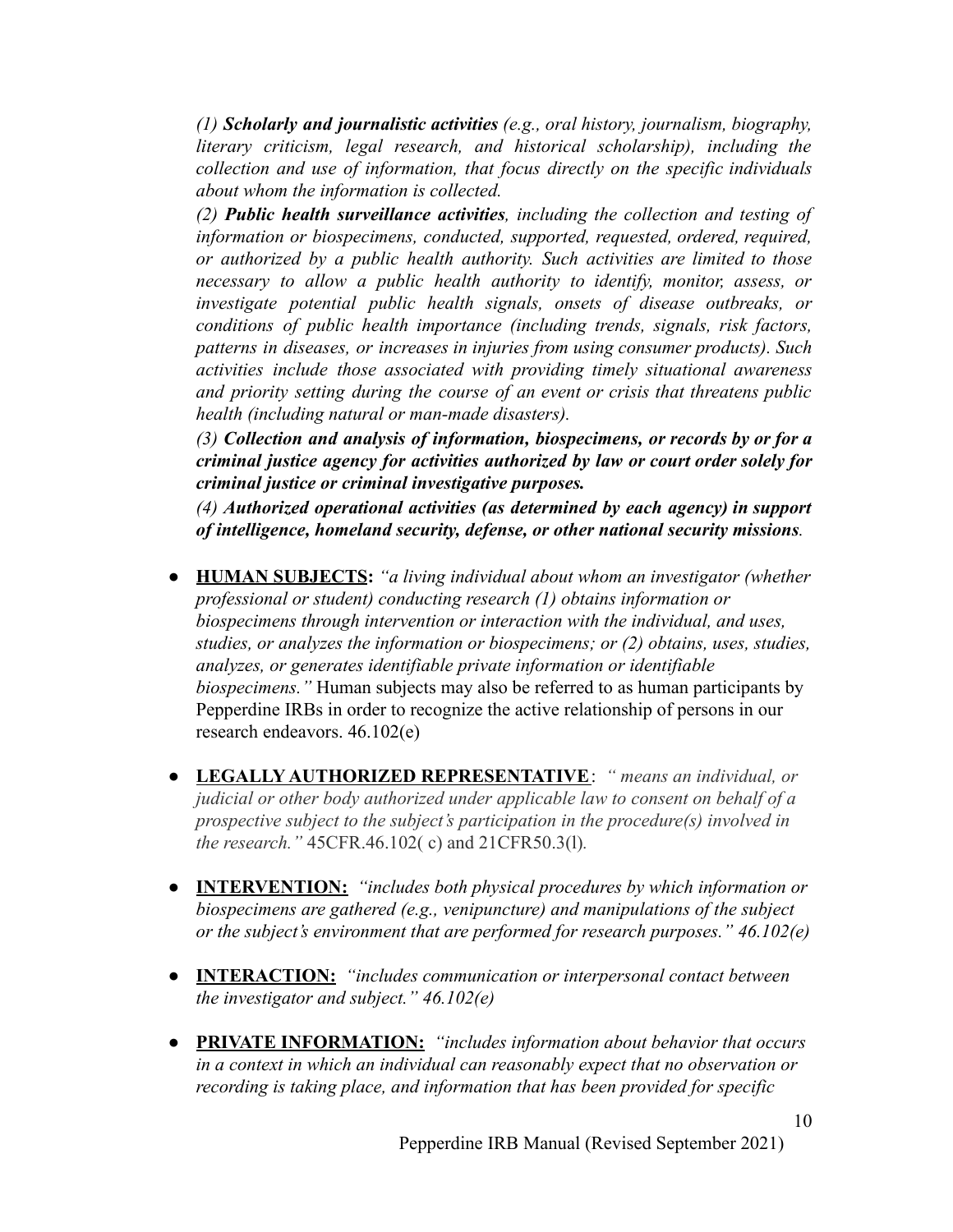*purposes by an individual and that the individual can reasonably expect will not be made public (e.g., a medical record)." 46.102(e)*

- **IDENTIFIABLE PRIVATE INFORMATION:** *"private information for which the identity of the subject is or may readily be ascertained by the investigator or associated with the information." 46.102 (e)*
- **IDENTIFIABLE BIOSPECIMEN:** *"a biospecimen for which the identity of the subject is or may readily be ascertained by the investigator or associated with the biospecimen."*
- *● CLINICAL TRIAL: " a research study in which one or more human subjects are prospectively assigned to one or more interventions (which may include placebo or other control) to evaluate the effects of the interventions on biomedical or behavioral health-related outcomes."* 46.102(b)
- *● PUBLIC HEALTH AUTHORITY: " an agency or authority of the United States, a state, a territory, a political subdivision of a state or territory, an Indian tribe, or a foreign government, or a person or entity acting under a grant of authority from or contract with such public agency, including the employees or agents of such public agency or its contractors or persons or entities to whom it has granted authority, that is responsible for public health matters as part of its official mandate."* 46.102(k).
- *● WRITTEN OR IN WRITING: "refers to writing on a tangible medium (e.g., paper) or in an electronic format."* 46.102(m)
- **CARVE-OUT**: *"refers to the individualization of Exempt category two; and, the discussion among researcher(s) and IRB chairperson to minimize risk prior to approval of exempt research".*
- **LIMITED IRB REVIEW**: *" refers to the revised federal regulations governing human subjects research, effective January 19, 2019, require a new type of review called "limited IRB review" for certain exempt and expedited protocols*".

The new provision for limited IRB review allows certain research to be categorized as exempt, even when the identifiable information might be sensitive or potentially harmful if disclosed. In order to qualify for exemption, the study must meet the standards of the limited IRB review. If the information is both identifiable and sensitive or potentially harmful, the safeguards offered by the limited IRB review may allow an exemption determination to be made.

## *Limited IRB review is required in the following circumstances:*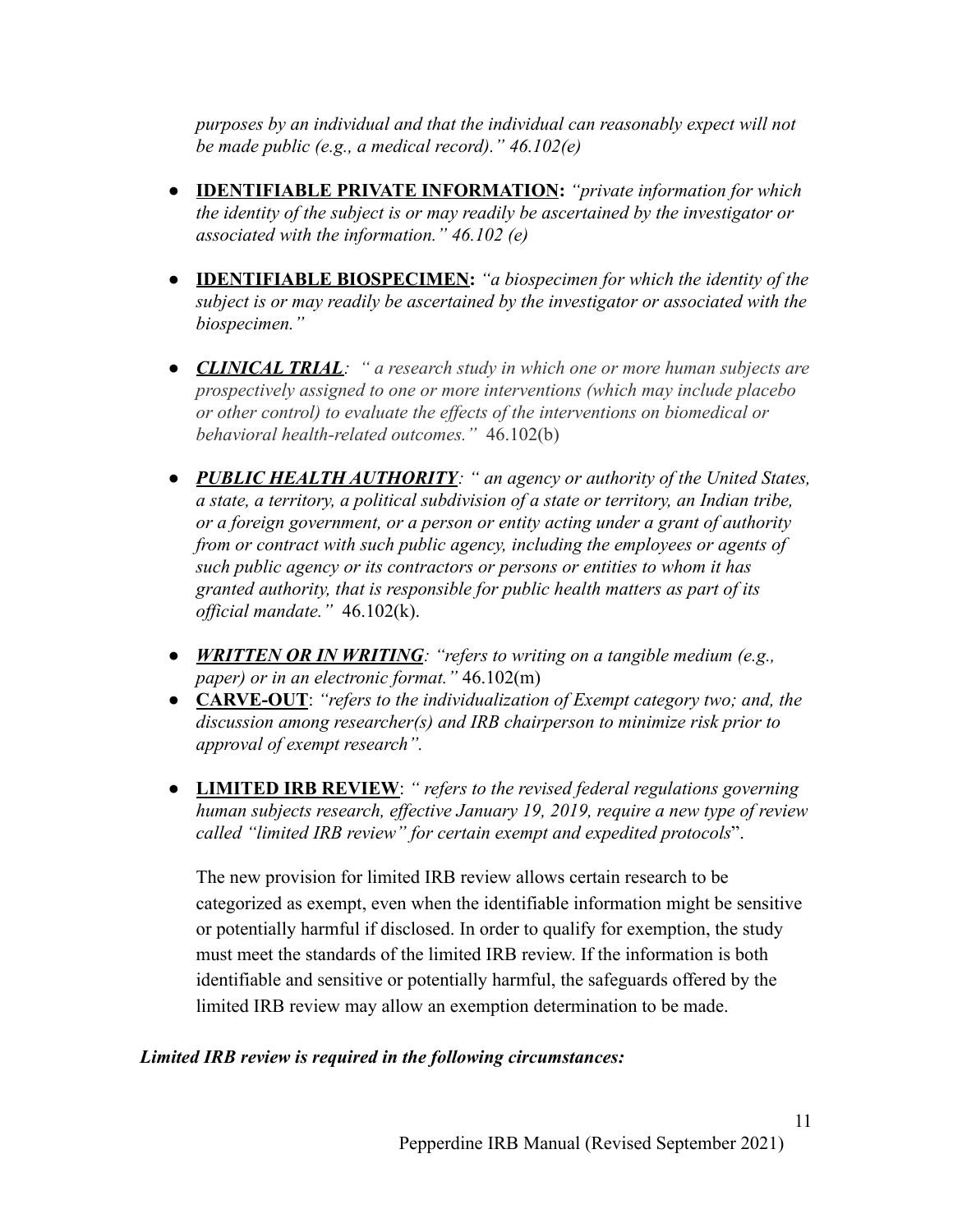1. **Exempt category 2** (educational tests, surveys, interview or observations of public behavior) When the information is recorded by the investigator in an identifiable manner and disclosure of the subject's responses would reasonably place them at risk of criminal or civil liability or be damaging to the subjects' financial standing, employability, educational advancement or reputation. 46.104(d)2(iii)

## 2. **Exempt category 3** (benign behavioral interventions)

When the information is recorded by the investigator in an identifiable manner and disclosure of the subject's responses would reasonably place them at risk of criminal or civil liability or be damaging to the subjects' financial standing, employability, educational advancement or reputation.  $46.104(d)(3)(i)(c)$ 

3. **Exempt categories 7 and 8** (secondary research use; broad consent) When investigators plan to store, maintain or use identifiable private information or identifiable specimens collected for non-research purposes and the information/specimens are obtained with a broad consent process. 46.104(d)(8) and (7)

At this time, the Pepperdine IRBs will not mandate nor implement the institutional use of Broad Consent, as tracking requirements may be burdensome. *Exemption categories 7 and 8, which rely on Broad Consent will not be available in the Pepperdine eProtocol system.*

## *Purpose of Limited IRB Review*

When reviewing the exempt categories 2 and 3, the limited IRB review assures adequate protections for the privacy of subjects and adequate plans to maintain the confidentiality of the data.

## *Reviews Related to Privacy and Confidentiality under Limited IRB review*

In order to assure appropriate protections, the limited IRB review may consider the following topics:

- The nature of the identifiers associated with the data
- The justification for needing identifiers in order to conduct the research
- Characteristics of the study population
- The proposed use of the information

Certain research projects may also need to comply with California law regarding "medical experiments" (See also **Appendix F**).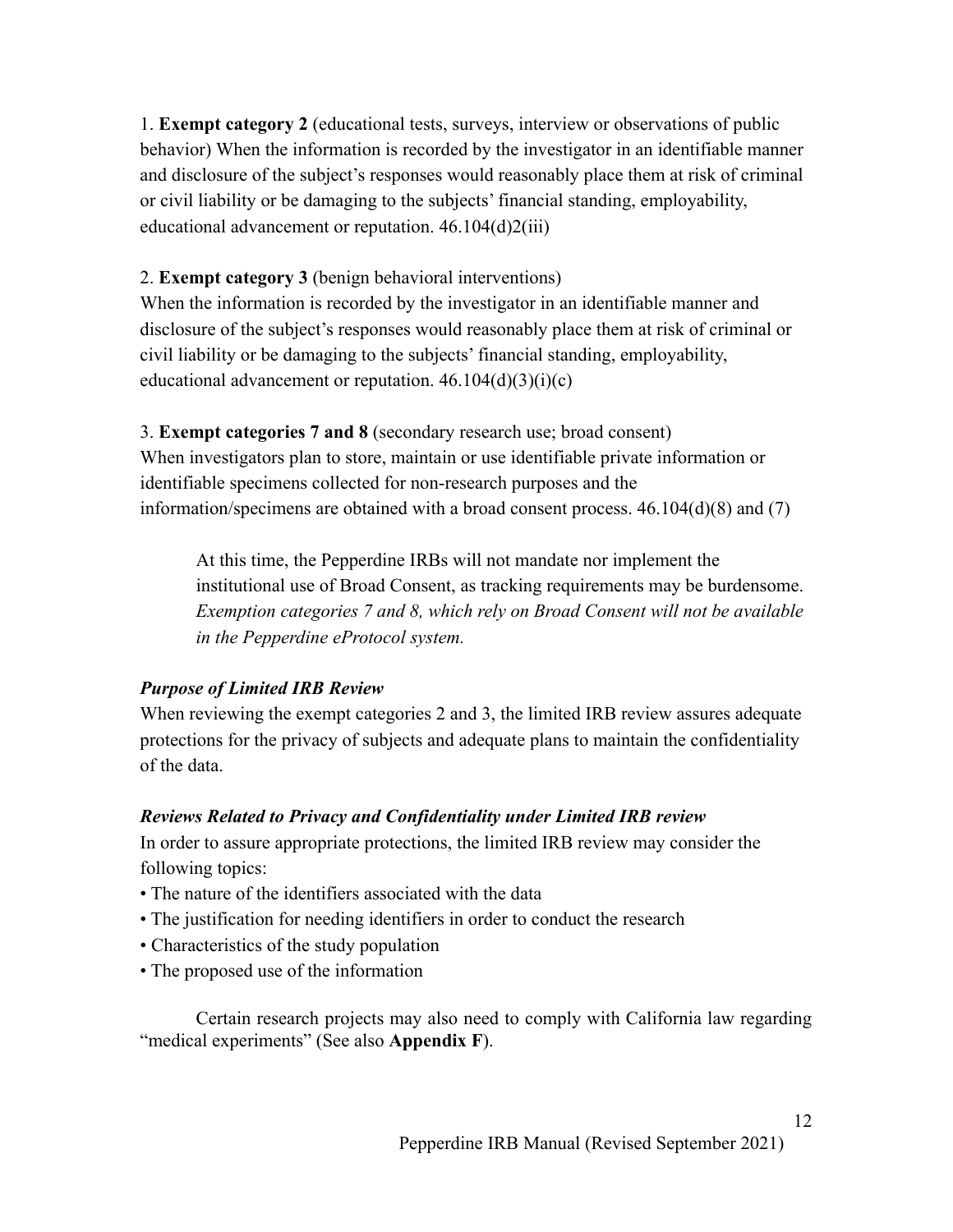- *●* **MEDICAL EXPERIMENT**: *"includes: (a) the severance or penetration or damaging of tissues of a human subject or the use of a drug or device, electromagnetic radiation, heat or cold, or a biological substance or organism, in or upon a human subject in the practice or research of medicine in a manner not reasonably related to maintaining or improving the health of such subject or otherwise directly benefiting such subject; (b) the investigational use of a drug or device; or (c) withholding medical treatment from a human subject for any purpose other than maintenance or improvement of the health of such subject."*
- **VULNERABLE SUBJECT/POPULATIONS**: There are a number of research populations described in the Federal regulations as "vulnerable" or that require additional consideration or protection. "Vulnerable" or "special" classes of subjects include: human fetuses and [neonates](http://www.virginia.edu/vpr/irb/hsr/vulnerable_pregnancy.html), [prisoners,](http://www.virginia.edu/vpr/irb/hsr/vulnerable_prisoners.html) [children,](http://www.virginia.edu/vpr/irb/hsr/vulnerable_children.html) individuals with impaired decision-making ability, students and [employees,](http://www.virginia.edu/vpr/irb/hsr/vulnerable_other.html#stuemp) [minorities](http://www.virginia.edu/vpr/irb/hsr/vulnerable_other.html#minorities) economically and/or educationally [disadvantaged,](http://www.virginia.edu/vpr/irb/hsr/vulnerable_other.html#economic) [AIDS/HIV+](http://www.virginia.edu/vpr/irb/hsr/Aids_Hiv_Subjects.docx) [subjects, and](http://www.virginia.edu/vpr/irb/hsr/Aids_Hiv_Subjects.docx) [terminally ill subjects.](http://www.virginia.edu/vprgs/irb/hsr/vulnerable_other.html#stuemp) 45 CFR 46.107
- **● DECEPTION:** *"authorized deception would be prospective agreement by the subject to participate in research where the subject is informed that he or she will be unaware of or misled regarding the nature or purposes of the research".* 45 CFR 46.104(d)(3)(iii).

All research should ensure that risks to human subjects be minimized in accordance with basic ethical principles (see **Section I.D.** "*The Belmont Report*" below). Minimal Risk, defined by HHS policy for the Protection of Human Research Subjects at 45 CFR 46.102i, is defined as follows:

*●* **MINIMAL RISK:** *"means that the probability and magnitude of harm or discomfort anticipated in the research are not greater in and of themselves than those ordinarily encountered in daily life or during the performance of routine physical or psychological examinations or tests."*

## <span id="page-12-0"></span>*D. The Belmont Report*

On July 12, 1974, the National Research Act (Public Law 93-348) was signed into law and the National Commission for the Protection of Human Subjects of Biomedical and Behavioral Research was created. In fulfillment of their charge to identify basic ethical principles that should underlie the conduct of biomedical and behavioral research involving human participants, the Commission created the Belmont Report. The Belmont Report forms the basis for 45 CFR 46 and defines three important principles considered basic to the protection of human subjects: 1) respect, 2) beneficence, and 3) justice. Available at: <https://community.pepperdine.edu/irb/policies/>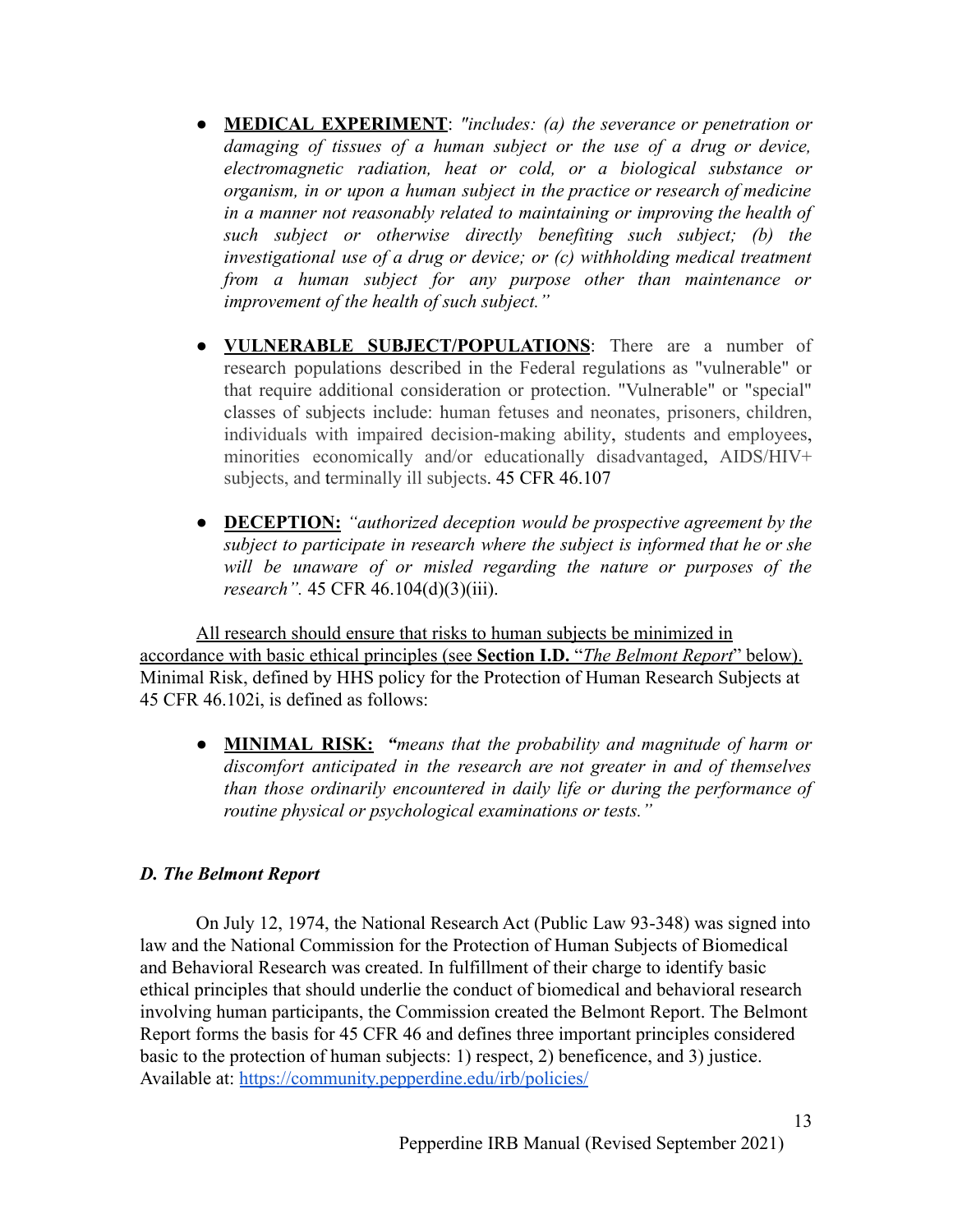The Pepperdine IRBs are guided by the ethical principles set forth in the Belmont Report. Investigators need to be familiar with these principles in designing and implementing their research projects.

#### <span id="page-13-0"></span>**1. Respect**

Respect for persons subsumes two ethical beliefs: (1) that individuals should be treated as autonomous agents, and (2) that persons with diminished autonomy are entitled to protection. It is imperative that an individual's decision to voluntarily participate in a research study is based on his/her ability to make a knowledgeable and informed assessment of the risks and benefits of the research. Investigators can help ensure that this principle is upheld by seeking voluntary, written informed consent with potential participants (See **Section VIII.**). The informed consent process should provide adequate information about the study and emphasize the voluntary nature of study participation so that potential participants can intelligently decide whether they wish to be involved in the research. This information should be provided in language that is easy for potential participants to understand.

Respect for persons also means honoring the privacy of individuals and maintaining their confidentiality. Individuals' privacy rights must also be protected in research conducted at certain heath and mental health organizations involving personally identifiable health information by the new federal law, the Health Insurance Portability and Accountability Act of 1996, known as HIPAA or the Privacy Rule (See **Sections X. and XI**.).

When individuals have diminished autonomy (e.g., minors, mentally disabled persons) investigators must take special care to protect them in research studies. In some cases this may mean excluding immature or incapacitated individuals from research activities that may harm them. The extent of protection depends on the risk of harm and the likelihood of benefit. Judgments that any individual lacks autonomy should be periodically re-evaluated and will vary in different situations.

#### <span id="page-13-1"></span>**2. Beneficence**

The principle of beneficence embodies the idea that research investigators should seek to secure the well being of their study participants by trying to maximize the potential benefits to the participants and minimize the potential risks of harm. If there are risks resulting from participation in a research study research, then there must be benefits. These may be direct benefits to the subjects, benefits to humanity, or the larger society in general.

#### <span id="page-13-2"></span>**3. Justice**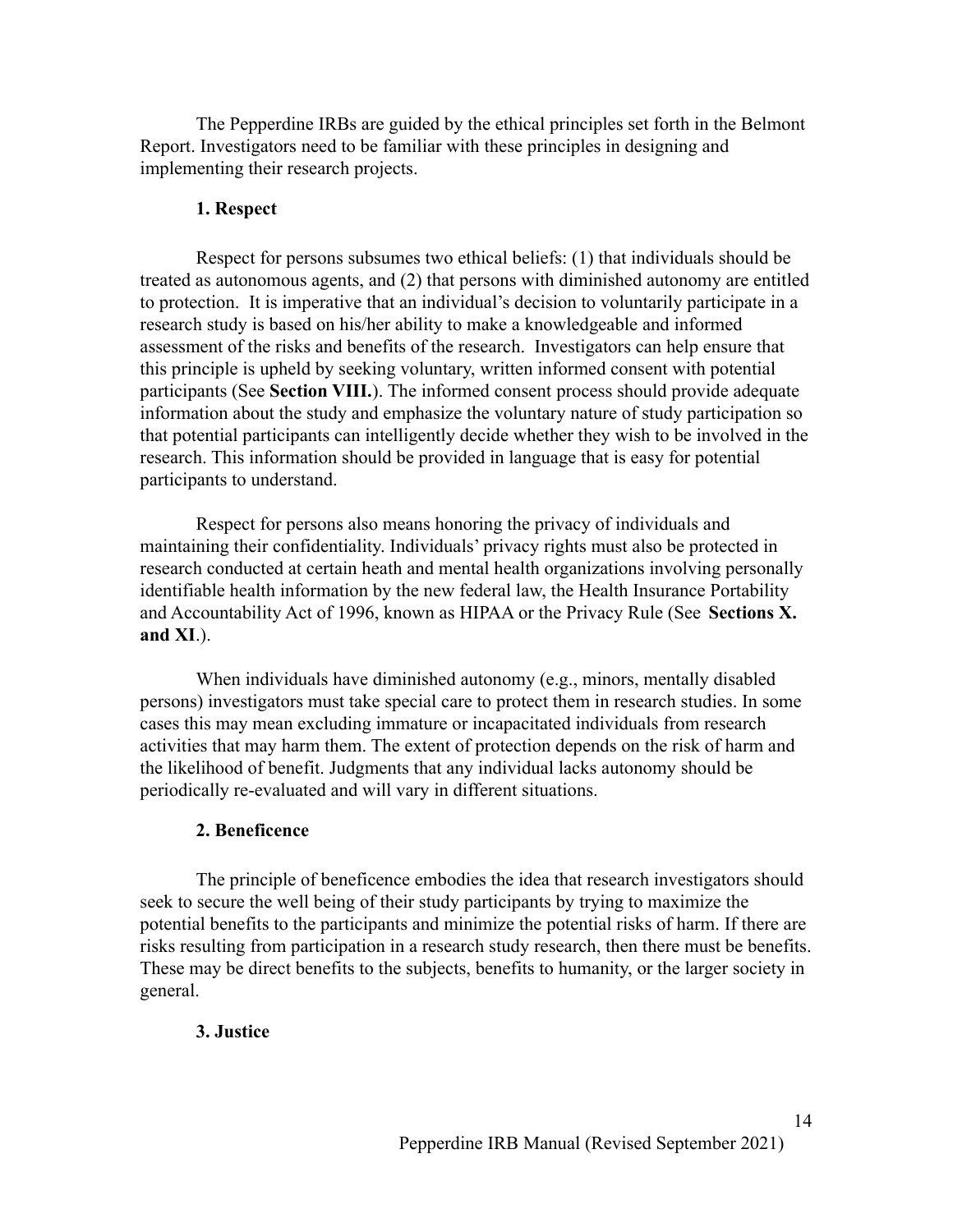The principle of justice means that the selection of research participants is fair and that the risks and benefits of research are equitably distributed. Investigators should not select research participants simply because of their ease of availability, their compromised position, their manipulability, or because of social, racial, sexual, economic, or cultural biases institutionalized in society. The selection of research participants should be based on factors that will most effectively address the research problem.

#### <span id="page-14-0"></span>*E. Education Regarding Research with Human Subjects*

**All Pepperdine faculty, students, and staff involved with research activities must complete training on the federal guidelines for the protection of human subjects.** Members of IRBs also need to complete additional training (see below). **If a research project is covered under federal law, HIPAA, then HIPAA training is also required** (see **Sections X. and XI.**). Investigators, students, and staff must complete such online education **before** submitting an IRB application through eProtocol, and before working on a research project in any capacity. **Documentation of the completion of training of all members of a research project (e.g. PI, research assistants, etc.) must be submitted within each eProtocol IRB application in order to demonstrate investigators' basic knowledge of human subjects protection policies.** If new members join the project after approval is granted, the investigator must make certain that they complete the education requirements and send in their certificates via a protocol modification in the eProtocol system. Note that human subjects training must be updated every three years.

Education for investigators and research staff on protections required for (1) research with human subjects and (2) HIPAA must be received through approved methods.

#### **(1) The following training programs for human subjects protection are approved for use by Pepperdine investigators**:

- Completion of the online CITI Program courses for investigators found at <https://about.citiprogram.org/en/homepage/>
- Completion of off-campus workshops or conferences on the topic of human research protections if prior approval has been granted by the appropriate IRB chairperson.
- Human subjects protection education completed at another institution in the preceding year also may be acceptable for completing the educational requirement for investigators. Individuals with questions regarding education programs completed prior to their arrival at Pepperdine should contact their IRB chairperson.

15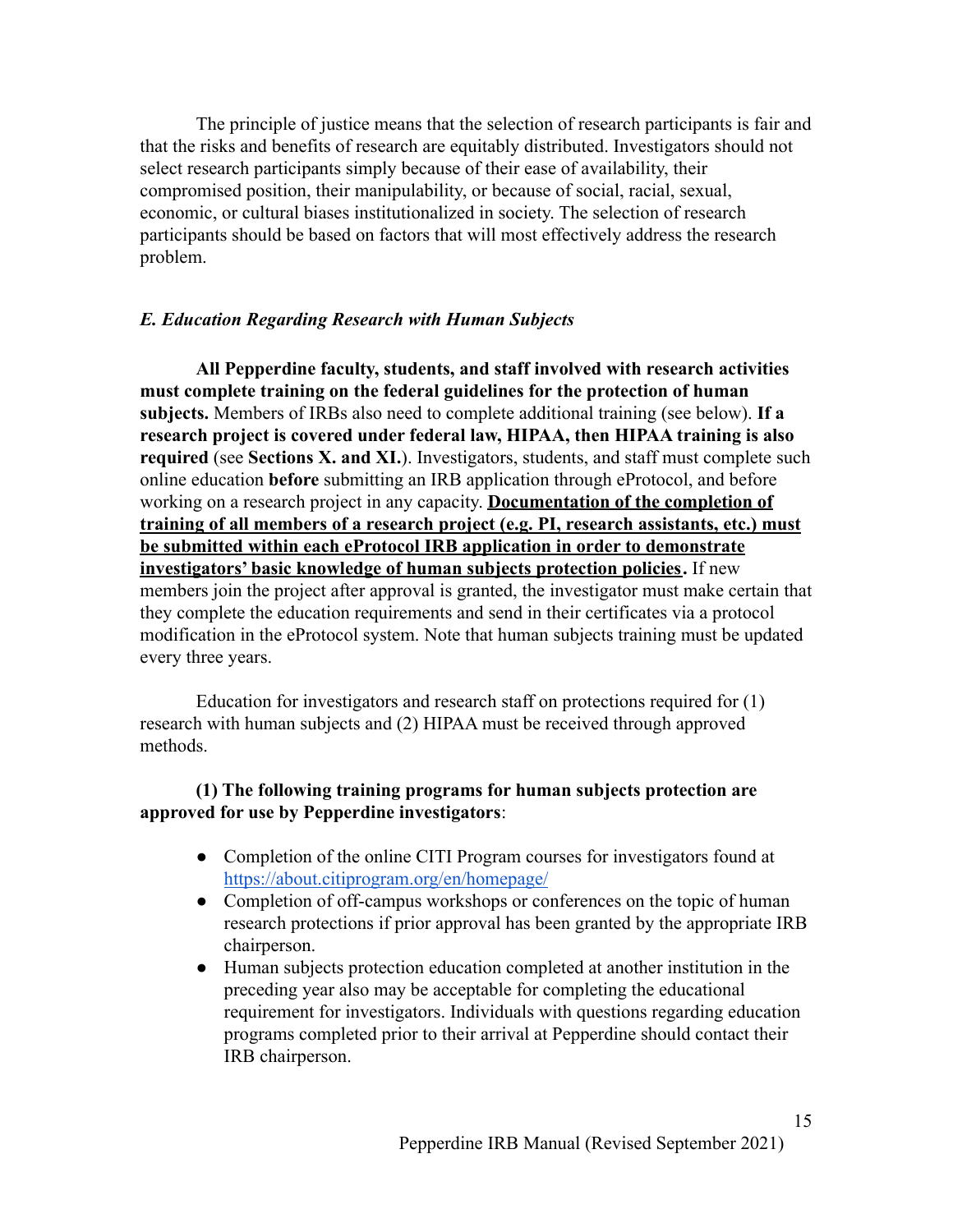● Additional educational programs may be available to fulfill this requirement, investigators should contact their IRB chairpersons for more information.

## **(2) HIPAA applicability, policies, forms, and other information is available at [https://community.pepperdine.edu/irb/hipaaforms/.](https://community.pepperdine.edu/irb/hipaaforms/)**

As noted above, IRB members, including the AIO, HPA, and IRB chairpersons, also must complete the CITI training found at [https://community.pepperdine.edu/irb/seaver/.](https://community.pepperdine.edu/irb/seaver/) Documentation of IRB personnel compliance with these education requirements will be maintained online with each IRB.

## **II. Submitting an Application to the IRB**

## <span id="page-15-2"></span><span id="page-15-1"></span><span id="page-15-0"></span>*A. Who Needs to Apply*

## **1. Pepperdine Faculty, Students, Staff**

In accordance with federal regulations (45 CFR 46.112), Pepperdine University requires that all research involving human subjects conducted under Pepperdine University's auspices must be prospectively reviewed and approved by the designated IRB. Pepperdine IRBs are charged with protecting the rights and welfare of all research subjects, not just those subjects who participate in federally funded projects. Pepperdine University pledges that *all research irrespective of funding:* (1) involving human subjects; (2) using records gathered on human subjects; or, (3) involving human tissue, will receive IRB review prior to initiation. See section 1.C. for key definitions.

For this reason, all proposed research in which a faculty member, student, or employee of Pepperdine University is the principal or co-principal investigator and that involves either direct or indirect contact with human subjects must submit an application to one of the Pepperdine University IRBs. Investigators are welcomed and encouraged to contact IRB chairpersons and committee members with any questions.

#### <span id="page-15-3"></span>**2. Collaborators**

Pepperdine investigators who are working with researchers from another institution must also ensure that IRB approval is obtained from the other institution before the research project can commence.

According to the federal regulations (§46.114), cooperative research projects are projects that involve more than one institution. In the conduct of cooperative research projects, each institution is responsible for safeguarding the rights and welfare of human subjects and for complying with this policy. In some circumstances, an institution participating in a cooperative project may enter into a joint review arrangement, rely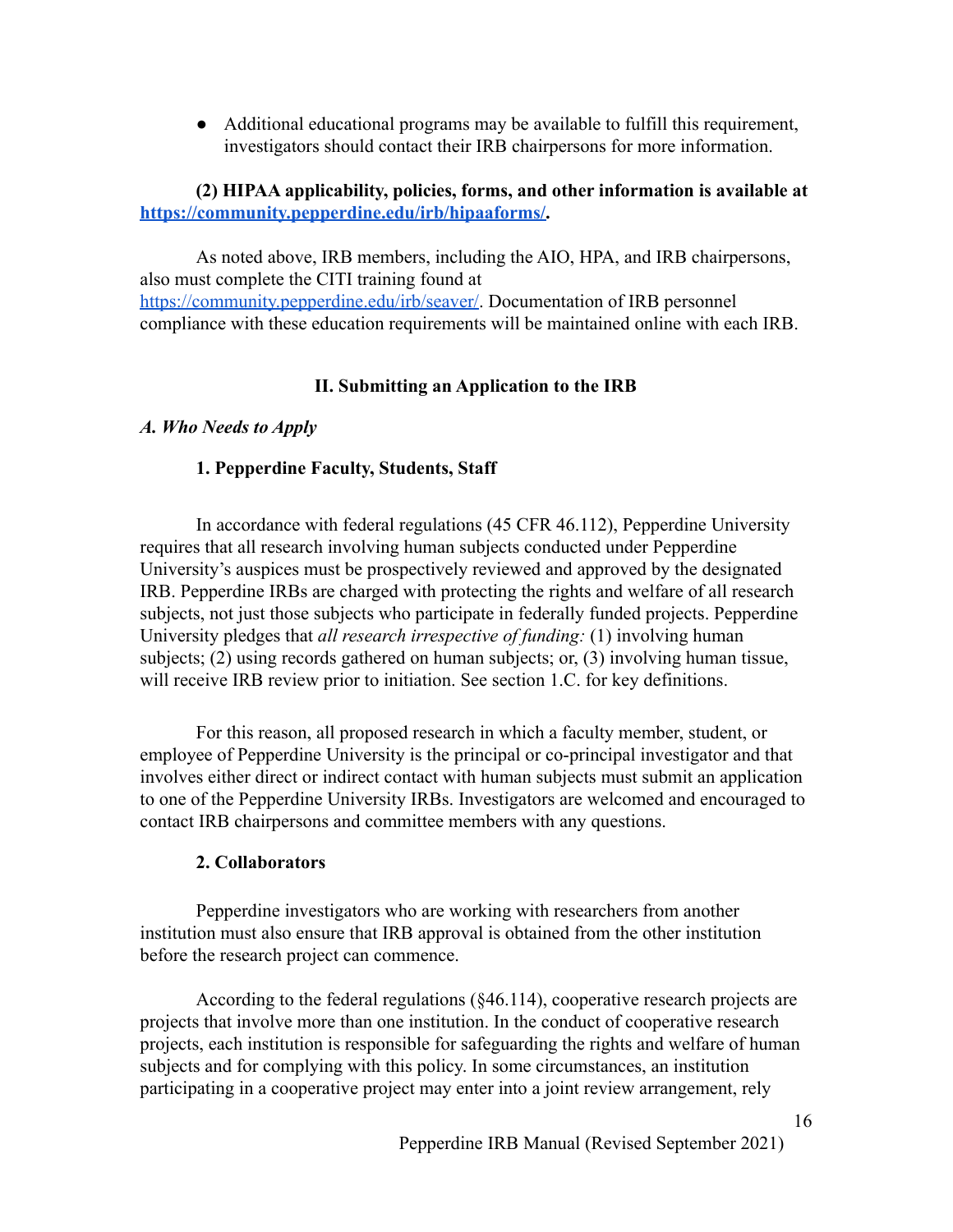upon the review of another qualified IRB, or make similar arrangements for avoiding duplication of effort. Any "approval" documentation must be attached to the eProtocol application.

Students working with a faculty member who has IRB approval may submit an amendment or modification to the existing protocol. Personnel and funding may be added to faculty projects, and any procedural changes should be described in detail. These changes can be made in the eProtocol system.

## **3. Non-Pepperdine Affiliated Investigators**

Investigators not affiliated with Pepperdine University and who are not collaborating with investigators affiliated with Pepperdine University, but would like to use Pepperdine University resources for research purposes should adhere to the following procedures.

## **a. Outside Investigator With Home Institution's IRB Approval**

• Investigators are required to submit through eProtocol their home institution's IRB approval along with a copy of the approved protocol documents to Pepperdine's IRB and receive IRB approval prior to research commencement. **A separate application submission to Pepperdine's IRB is not required.** The chairperson of the IRB will review the proposal, and he/she will make a recommendation to the Assistant Provost for Research for approval. Approval from the Assistant Provost for Research and relevant departmental approvals must be obtained and submitted to the IRB prior to study commencement.

## b. **Outside Investigator Without Home Institution's IRB approval**

• Outside investigators who wish to use Pepperdine University resources for research purposes but do not have an IRB approval from their home institution are required to submit an eProtocol IRB application to the relevant IRB. The application will then follow Pepperdine IRB review procedures as determined by the protocol category (see **Section III.B.**).

## **4. Non-Tenure/Tenure-Track Faculty, Student, and Staff Research**

The following policy guidelines are for non-tenure/tenure-track faculty and staff conducting human subjects' research at Pepperdine University.

## **a) Student Research Projects Continuing Post-Graduation**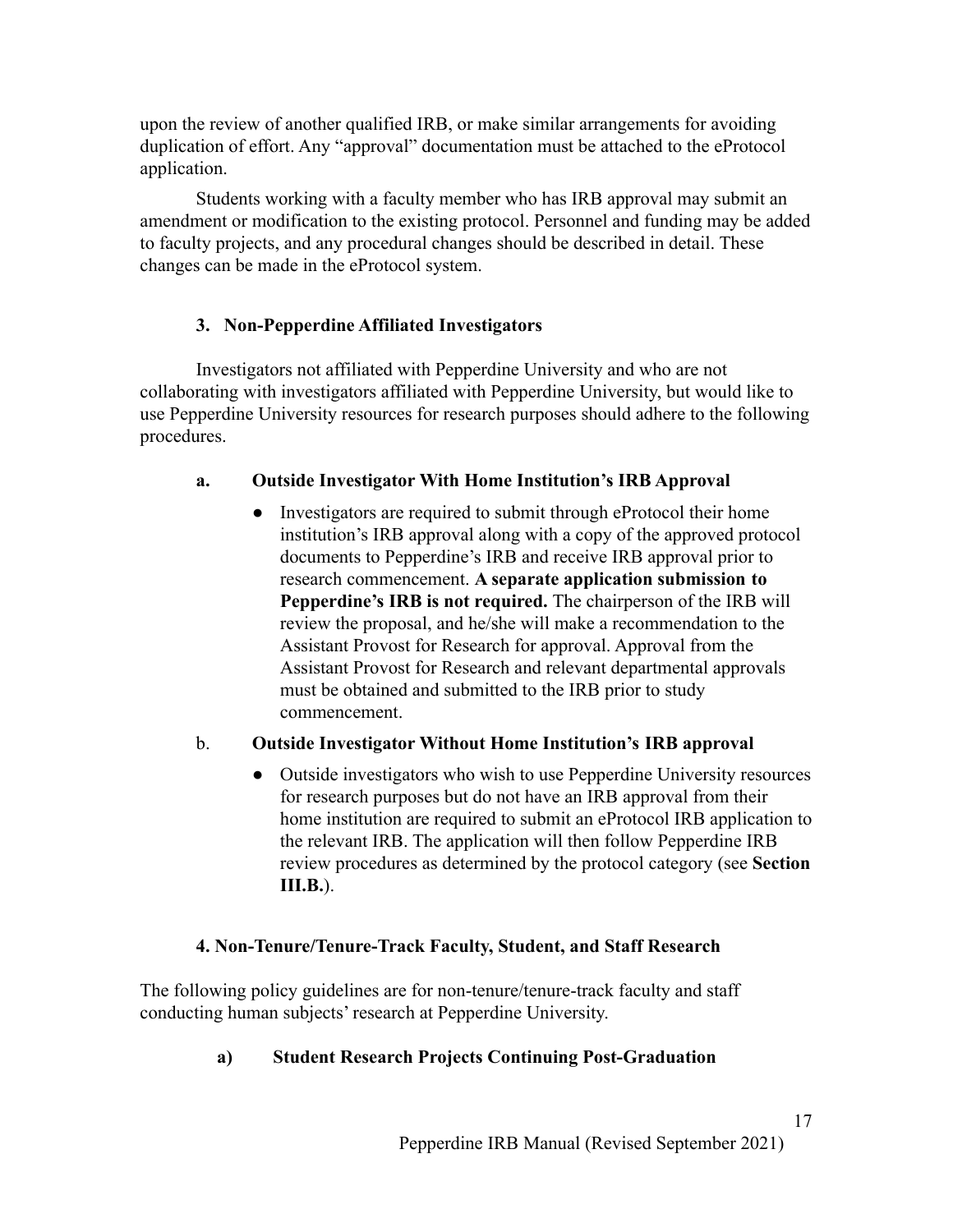If a student starts a research project as a Pepperdine student and then graduates, but wishes to continue the research study post-graduation, the alumnus must notify the IRB chairperson. If the student's faculty advisor is still actively working with the student as a collaborator on the study, the IRB protocol can be modified, see **Section VII.D.**, so that the principal investigator on record is the affiliated faculty member. The alum can be listed as a co-investigator on the protocol. However, if the faculty supervisor is no longer actively working with the student as a collaborator on the study, and the student is not affiliated with Pepperdine, Pepperdine's IRB is no longer responsible for continuing oversight of the student's research study and the IRB can close the student's study.

If an alumnus is affiliated with another institution and is collaborating with an investigator affiliated with Pepperdine, the alumnus must submit an application to their home institution's IRB for review and submit those approvals to Pepperdine's IRB chairperson.

If an alum's research study involves the use of Pepperdine University resources, and they are not collaborating with an affiliated Pepperdine investigator, the alumnus is considered an outside researcher and is required to follow the procedures outlined in **Section IIA3**.

#### **b) Adjunct Faculty Conducting Research**

Pepperdine IRB's can review research studies of adjunct faculty members who have no primary affiliation with another university and who plan to conduct research and represent themselves as Pepperdine faculty. If an adjunct faculty member's primary affiliation is not with Pepperdine University, but with another institution, they must obtain IRB approval from their home institution.

An adjunct faculty member whose primary affiliation is with another university, and who plan on using Pepperdine University resources, are considered outside researchers and are required to follow the procedures outlined in **Section IIA3**.

#### **c) Staff Conducting Research**

Staff members or employees of Pepperdine who do not have a faculty appointment, but who are conducting research investigations should submit IRB applications to the Seaver College IRB via Pepperdine's eProtocol system.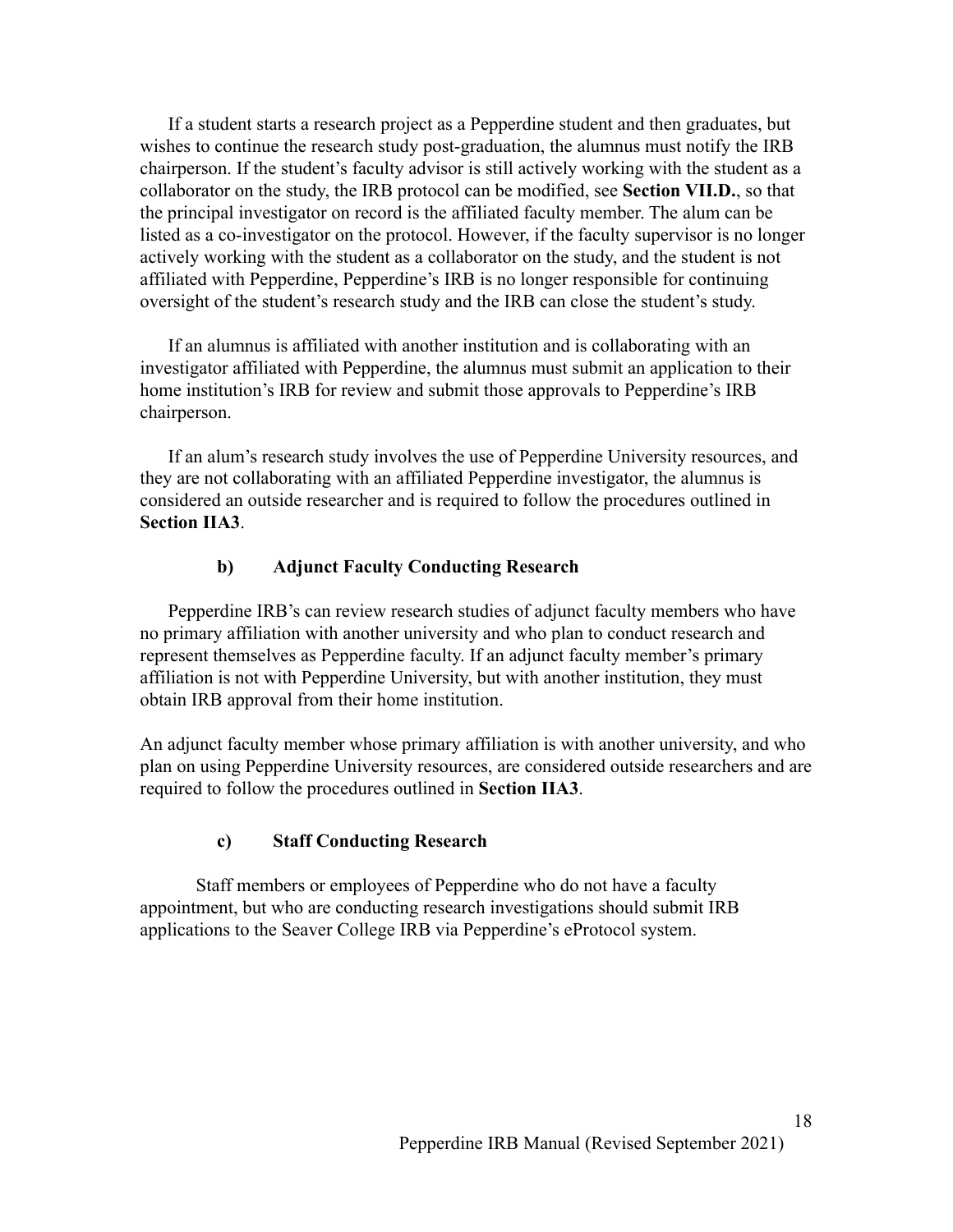## <span id="page-18-1"></span><span id="page-18-0"></span>*B. What Types of Projects Require IRB Review?*

#### **1. Student Research Projects**

Research projects conducted by any Pepperdine undergraduate or graduate student, such as theses, dissertations, and independent research projects, with the intent to contribute to generalizable knowledge must be supervised by a Pepperdine faculty member. Because such directed or independent research projects employ systematic data collection and plan the public dissemination of the research findings, they must also be submitted to the IRB for review.

It is the responsibility of the faculty member supervising the research to ensure that approval of the Pepperdine University IRB is obtained. By signing as a sponsor of a student project, faculty advisors take the responsibility for ensuring that all research procedures comply with federal, state, and university policies pertaining to the protection of human subjects. Faculty members must advise students throughout the eProtocol IRB application process. Student IRB protocols can only be submitted after the Faculty Chair/Sponsor has approved the study by clicking the "obligations" box in the eProtocol IRB application.

In the event that a student begins a research project without consulting faculty or staff, the student will be contacted to determine if the research is plausible and can be supervised by a staff or faculty member. If the student initiated research is not able to be linked to a supervising staff or faculty member, then it will not be reviewed by the Pepperdine IRBs and the student will be notified and asked to cease the research activity.

#### <span id="page-18-2"></span>**2. Classroom/Educational Research and Service Learning Projects**

#### **a. When IRB Review Is Not Required**

A number of schools and departments offer courses that may have a research component or constitute training in research methodology. Such classes require students to undertake projects in which other people are interviewed, observed, or otherwise serve as participants. The purpose of these course projects is to train students and provide them with greater understanding of social, educational, psychological, or biomedical processes, and an opportunity to practice various research methods. Such projects are conducted primarily for instructional purposes within the context of a formal class, and are not designed to contribute to general knowledge (e.g., through conference presentations, journal publications). Therefore, the IRB does not consider them to be research. Thus, IRB review and approval are not required, provided the instructor is prepared to accept professional and ethical responsibility for all research projects conducted in conjunction with the class.

Under these conditions, it is the instructor's responsibility to monitor the ethical propriety of the projects, applying the criteria listed in this document. Experience has taught us that time spent with students discussing matters such as confidentiality and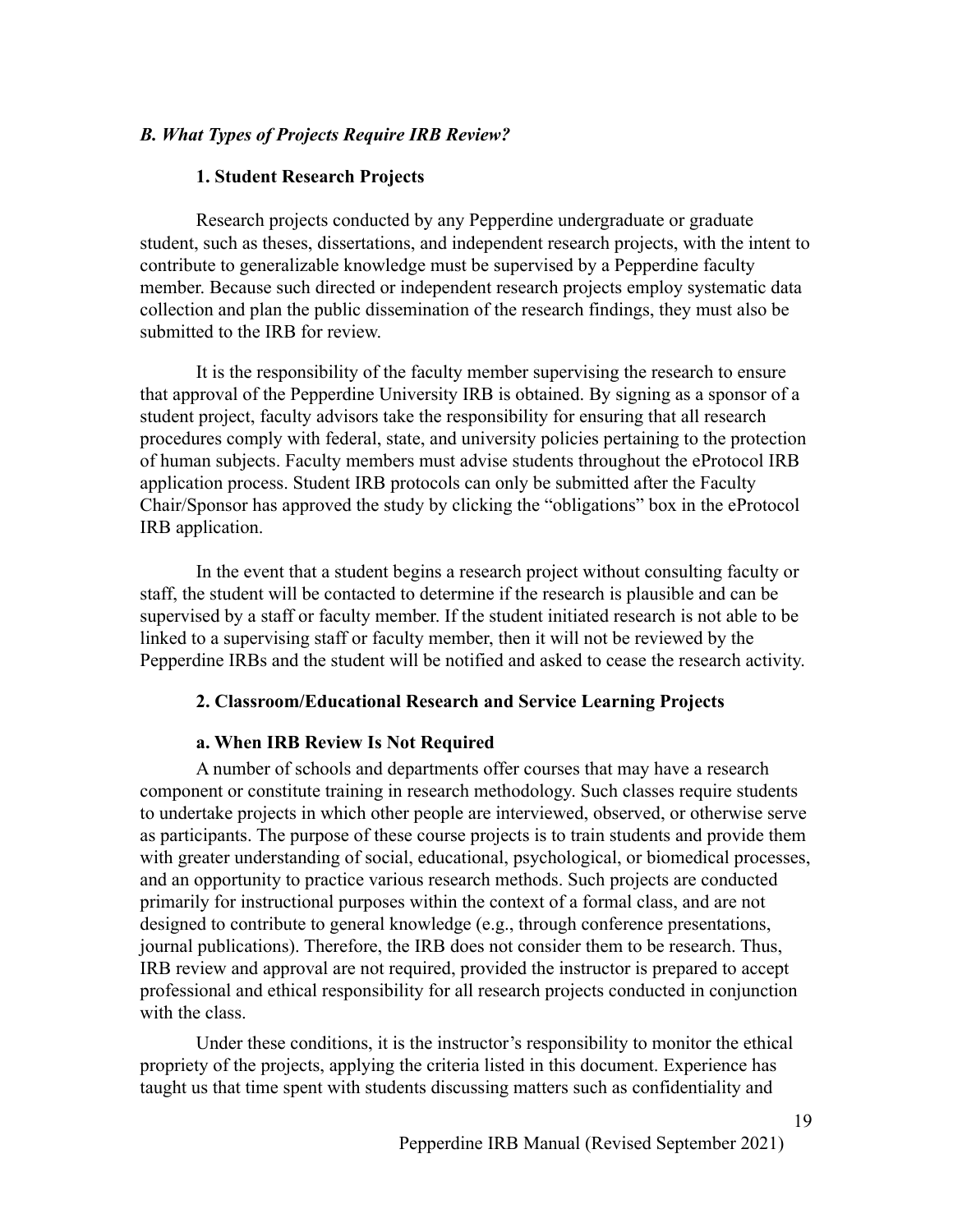avoidance of unnecessary discomfort or invasion of privacy will be time well spent. Some responsibilities include: communicating to students the ethical principles for the protection of human subjects, reviewing student classroom research projects, and monitoring their activities and consent procedures (see "Recommended Format for Consent for Classroom Research" form). All adverse incidents must be reported to the IRB, and in some cases the RIO, for review (see **Section III.G**.).

Although IRBs do not review such class projects, instructors, and students are encouraged to follow federal guidelines and university policy when designing and conducting class projects with human subjects. The explicit recognition of the existence of IRBs at all educational institutions, and discussion of their goals and concerns, should be an integral part of introducing students to research methodologies.

If you think any data will be published, in any format, it is wise to have the project reviewed. The category of review (Exempt from Full Board review, Expedited review, or Full IRB review) depends on the type of activity being proposed, the subject population, and the level of risk to the subject.

#### **b. When IRB Review Is Required**

Classroom research projects that are intended to contribute to generalizable knowledge (e.g., through publication or presentation) are subject to the federal regulations and are required to undergo IRB review. The category of review (Exempt from Full IRB review, Expedited review, or Full IRB review) depends on the type of activity being proposed, the subject population, and the level of risk to the subject.

Review may also be required if an instructor is not prepared to insure the ethical propriety of a student's project. If the instructor has concerns or questions concerning a particular project, review by the IRB is required.

Because some classroom research assignments could place subjects at risk, individual IRBs may require some or all classroom projects to be reviewed. Be sure to consult your IRB regarding its requirements. The following categories which might trigger IRB review are provided for your reference only:

- The project involves more than "minimal risk" *(the probability and magnitude of harm or discomfort anticipated in the research are not greater in and of themselves than those ordinarily encountered in daily life or during the performance of routine physical or psychological examinations or tests*).
- The project is not limited to surveys/questionnaires/interview procedures, observation of public behavior, or standard educational exercises directly related to the topic(s) being studied in an official university course.
- Surveys/questionnaires/interviews, if used, contain sensitive personal questions (e.g., questions about alcohol/drug use, sexual behavior/attitudes/orientation, criminal activity, suicidality/self-injurious behavior, violent or aggressive behavior, medical history, grades/test scores). or other personal information that could "label" or "stigmatize" an individual.

Pepperdine IRB Manual (Revised September 2021)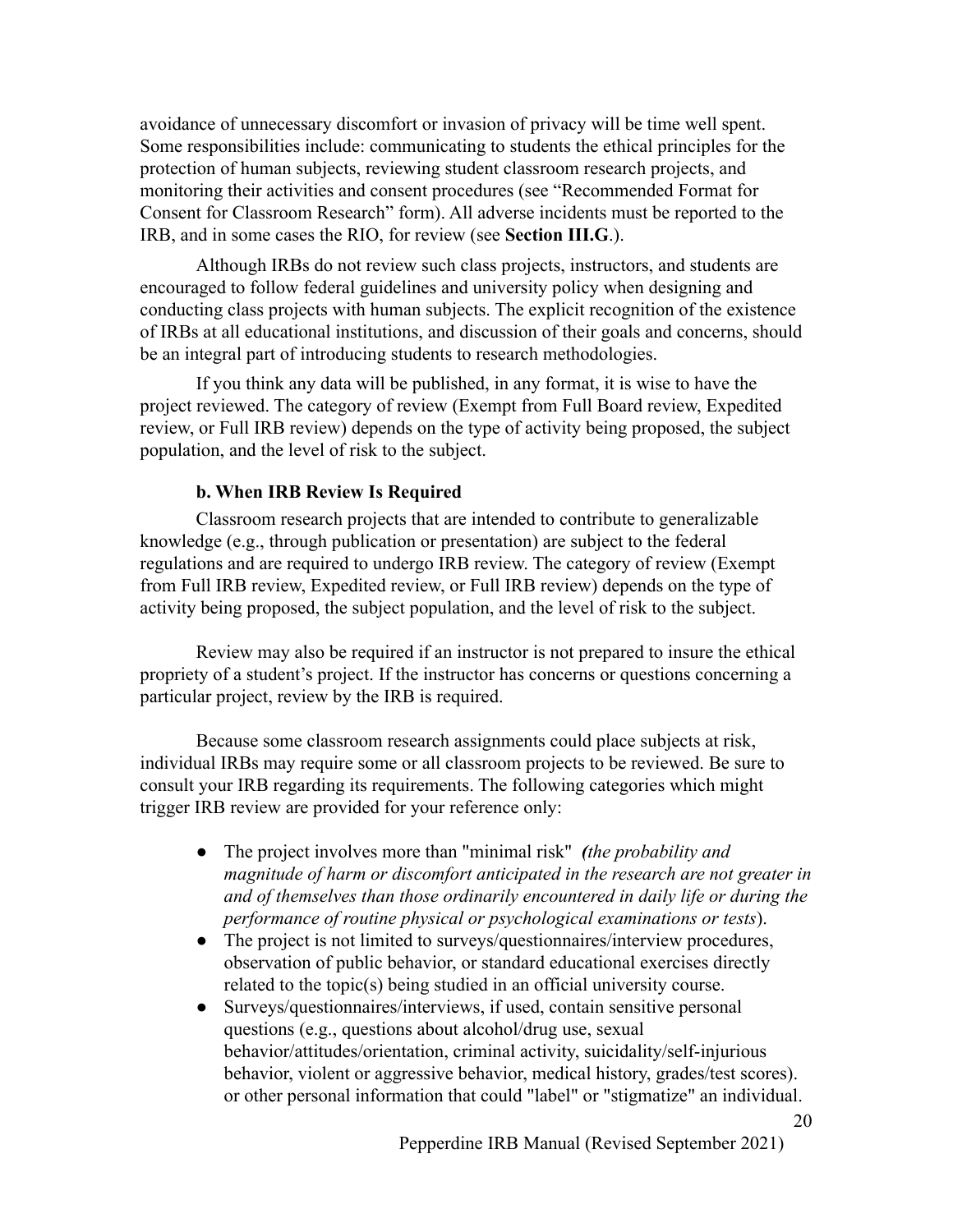- The participants are from a "vulnerable" population that requires extra protections (e.g., prisoners, children under age 18, cognitively impaired individuals, individuals with impaired decision-making capacity, economically or educationally disadvantaged persons, etc.).
- Information recorded with direct or indirect (code number) identifiers linking the participant to his/her data when the questions being asked could reasonably harm the participant's reputation, employability, financial standing, and/or place the participant at risk of criminal or civil liability.
- The project includes deception. Individuals must be fully informed and given the opportunity to voluntarily consent to participation.
- The results of the classroom assignment leave the university. Or, if the project involves gathering data from or about a company, agency, or organization and the data/results are shared with others *beyond that company, agency, or organization.*

## <span id="page-20-0"></span>**3. Program Evaluations and Administrative Review Projects**

Program evaluations and administrative review projects need not be reviewed by the IRB if they are not research, if the results will not be distributed outside the institutional setting, or if they are used solely to evaluate or review a program in order to build a better program. If, however, the results of the project will be published or otherwise distributed to an audience outside the institution, the project must be reviewed by the IRB. If in doubt, it is wise to have the project reviewed. The category of review (Exempt from Full Board review, Expedited review, or Full Board review) depends on the type of activity being proposed, the subject population, and the level of risk to the subject.

## <span id="page-20-1"></span>**4. Pilot Studies and Focus Groups**

A pilot study is a preliminary investigation of the feasibility of a study, usually done on a small scale (e.g. fewer than 10 subjects/participants) and exploratory in nature. A focus group is defined as a small, targeted group of consumers, led by a moderator, whose opinions and perceptions on a certain topic are elicited. Both procedures are typically designed to help the investigator refine data collection procedures and instruments or prepare a better, more precise research design. At the point of academic discussions, (e.g., "how could this survey question be misunderstood?") such studies would not contribute to generalizable knowledge and therefore are not considered research and do not require IRB review.

However, the IRB has encountered cases in which information derived from pilot studies and focus groups have been considered or used for research purposes (e.g., publication or presentation). The IRB urges investigators preparing pilot studies to weigh the likelihood that the pilot data will actually be used for research purposes. In those instances, IRB review and approval is required before pilot study data collection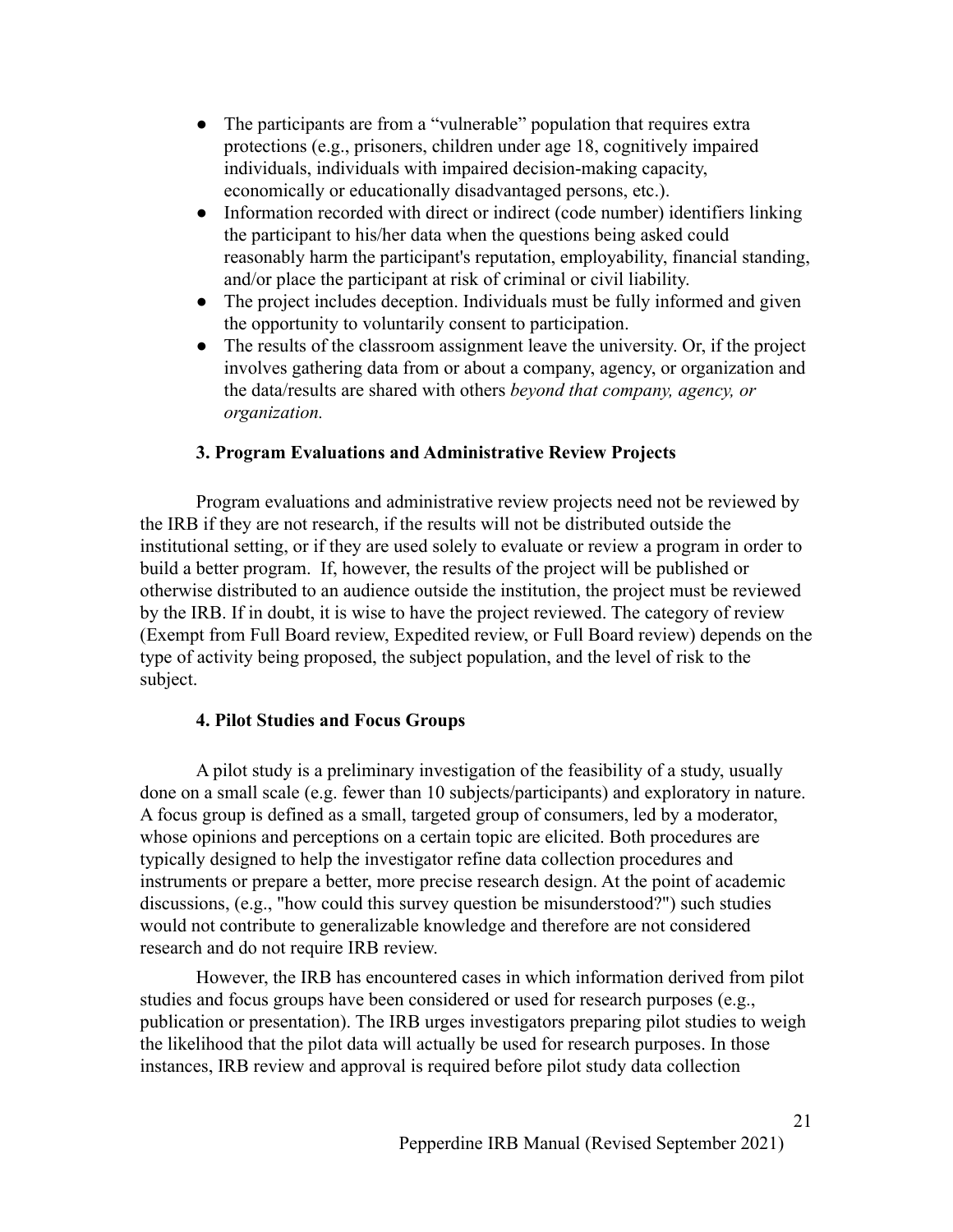commences. Such studies often involve an application for expedited review, but may require full IRB review.

#### **5. International Research**

Investigators conducting studies internationally should be aware of the laws and regulations governing human research protections in those countries. The Office of Human Research Protections (OHRP) has compiled a list of national policies which can be found on OHRP's website at [http://www.hhs.gov/ohrp/international/.](http://www.hhs.gov/ohrp/international/) Investigators are responsible for identifying and abiding by the laws, regulations, and human subjects research protections in those countries where the research will be conducted. It is the investigator's responsibility for providing the IRB with the necessary information to adequately review the study.

Investigators are required to obtain and submit IRB approval (or equivalent), if available, from the foreign institution and submit those approvals to Pepperdine's IRB for review. If the foreign institution does not have an IRB (or equivalent), documentation granting approval to conduct research at the foreign institution/research site from that institution/research site's official must be submitted to the IRB prior to approval and study commencement.

Investigators should check the U.S. Department of State's Travel Advisory Warnings at <http://travel.state.gov/> when submitting an application to the IRB. Research studies conducted in a country(ies) listed on the travel advisory list may have to be reviewed at the full convened IRB meeting. The investigator should consult with the IRB chairperson(s) prior to submitting an application for review.

## *C. When to Apply*

Each IRB will set a calendar of application submission dates each year, which will be available to the Pepperdine University community online: [https://community.pepperdine.edu/irb/.](https://community.pepperdine.edu/irb/) Submission deadlines apply to applications seeking full review of either archival and prospectively conducted research projects. Applications seeking confirmation of exempt status or expedited review of either archival or prospectively conducted research projects may be submitted at any time. Provided the research protocol is in order you can generally expect the following review timeline:

● *Exempt* Reviews:

Initial Review Results within 15 business days of submission

Subsequent Review of Revisions within 10 days of submission

● *Expedited* Reviews: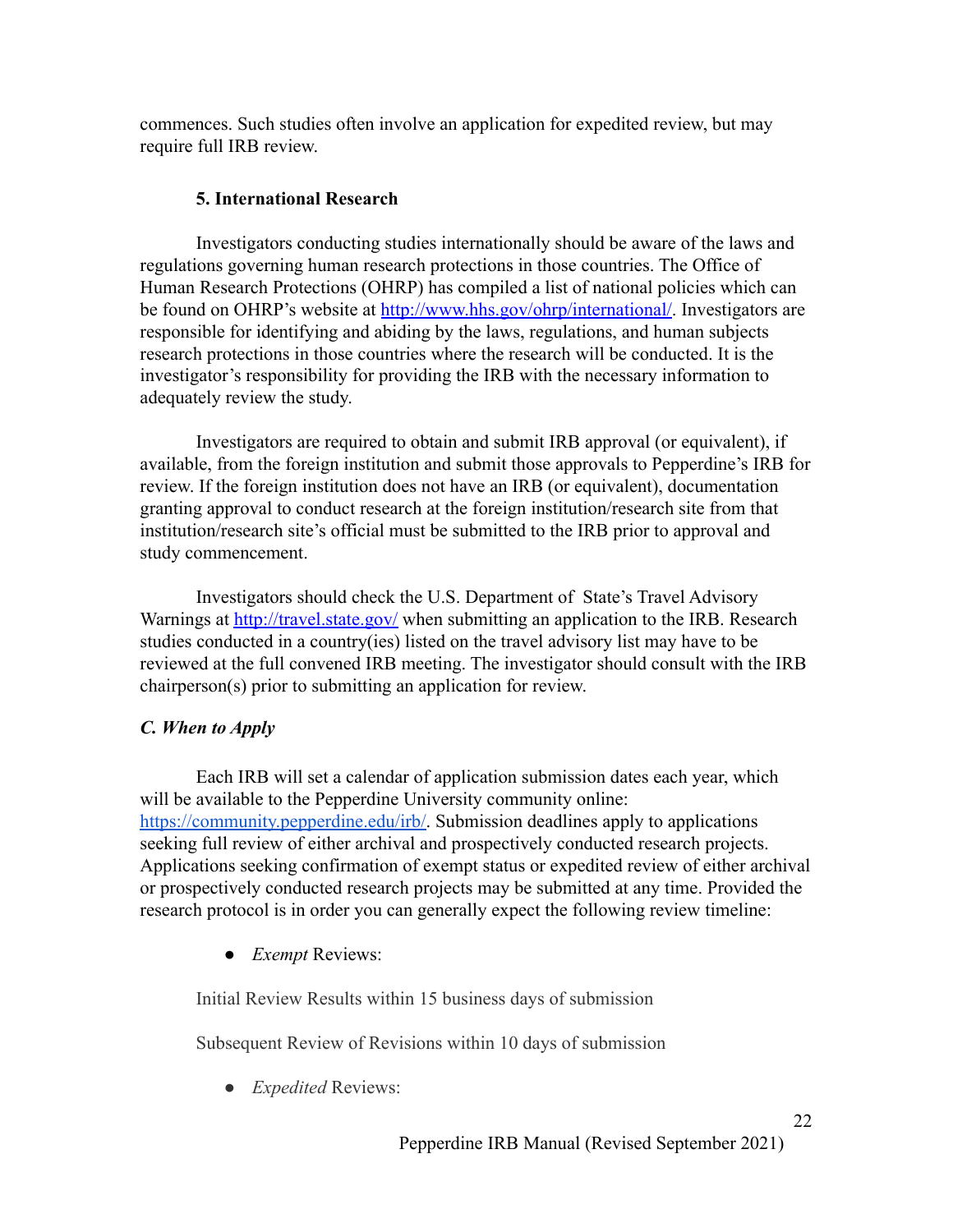Initial Review Results within 20 business days of submission

Subsequent Review of Revisions within 15 days of submission

The IRBs make every attempt to review all applications submitted for a particular month. Applications will be reviewed in the order in which they are submitted via the eProtocol IRB system. Because IRB meetings not only include reviews of new applications, but also reviews of re-submitted applications, discussion of amendments to approved projects, adverse event reports, etc. it may not be possible for the IRB to review all applications submitted during a particular month. Because many funding agencies require proof of IRB approval prior to the award of grants, investigators should take care to submit their IRB applications concurrently with submissions for funding.

Investigators must document completion of the **required** human subject research education before submitting an eProtocol IRB application, as described in the "Investigator Education Regarding Research with Human Subjects" section above.

Student submissions to the IRBs may be subject to additional requirements by school/department within the University. It is the responsibility of all faculty members supervising student projects to review and co-sign their students' eProtocol IRB applications. For example, there may be timing requirements (e.g., GSEP psychology doctoral students completing the clinical dissertation are required to submit the IRB application **after** successful completion of the preliminary oral examination and **after** having made any methodological modifications to the proposal as stipulated by their clinical dissertation committee). Thus, students should check with their department/school to determine if there are any formal requirements that must be fulfilled prior to submitting an eProtocol IRB application.

## <span id="page-22-0"></span>*D. Contacting Pepperdine IRBs*

<span id="page-22-1"></span>Contact information for both the Graduate and Professional Schools IRB and the Seaver College IRB is available at <https://community.pepperdine.edu/irb/>.

#### **III. The IRB Review Process**

Pepperdine IRBs are responsible for ensuring that all approved research complies with the principles embodied in the Belmont Report (e.g., respect for persons, beneficence, and justice) as well as with the letter and spirit of the human subject protections regulations. Federal regulations require that IRB membership reflect experience, expertise and diversity in academic, research and professional background, racial and cultural heritage, and possess sensitivity to community attitudes so that a fair and informed review of research proposals can be undertaken. When an IRB reviews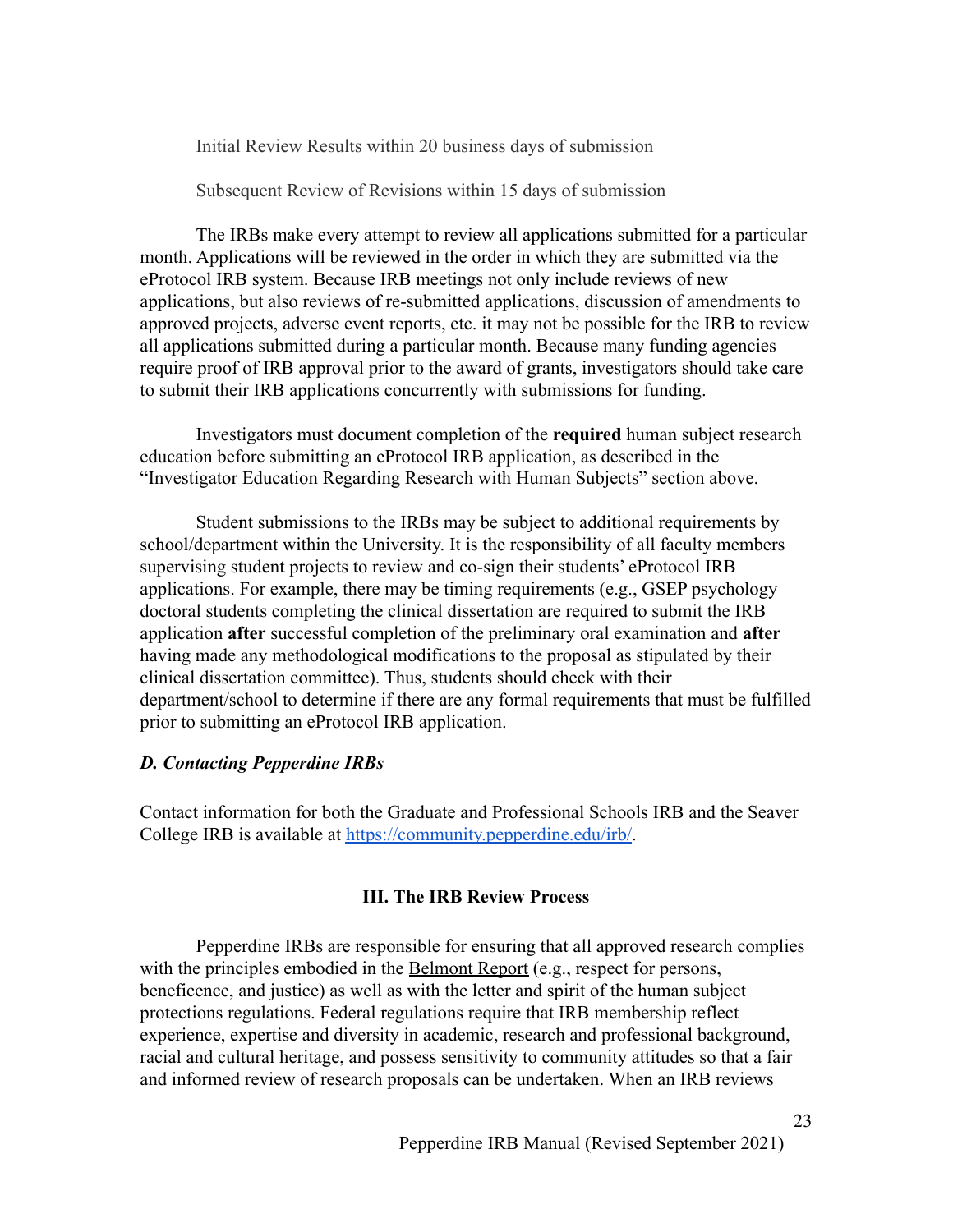research involving a vulnerable category of subjects, it is required to include one or more individuals qualified to represent that group, either through personal experience or experience working with that population.

The review process begins with the submission of the application and supporting materials via the eProtocol IRB system at [https://irb.pepperdine.edu/.](https://irb.pepperdine.edu/) Communication between the IRB and investigators most often takes the form of correspondence that is generated from the committee's review of the investigator's eProtocol IRB application. Receiving correspondence from the IRB indicating that changes or modifications are required to a study protocol or associated documents (e.g., informed consent form) is common and should not be viewed as a negative statement about the content of the investigator's research.

Pepperdine University's IRBs have the authority to approve, require modifications in, and disapprove proposed human subject research. An IRB can also suspend or revoke its approval of ongoing research (e.g., research that has been associated with unexpected serious harm to subjects). Failure to comply with IRB requirements is considered serious misconduct and may lead to sanctions including:

- suspension or termination of research;
- re-consenting subjects;
- notifying subjects of non-compliance;
- training for investigators and staff;
- monitoring of ongoing activities;
- restriction of funds or other resources;
- correction to publication, or retraction of publication;
- prohibition on use of data collected as part of protocol noncompliance;
- barring investigators from future submissions to IRB/suspension of investigators;
- or required disclosures that data were collected unethically/outside protocol.

Suspension or termination of approval will be promptly reported to the investigator, Vice Provost, and appropriate institutional and agency officials and will include a statement of the reasons for the IRB's actions.

#### <span id="page-23-0"></span>*A. Issues Considered in an IRB Review*

In reviewing applications, the IRBs examine many elements of a proposed research project including 1) study design, 2) investigator qualifications, 3) selection of subjects and participant recruitment procedures; 4) \*vulnerable subjects/populations; 5) risks and potential benefits to participants, 6) the informed consent process, and 7) confidentiality and privacy. Consideration of these factors helps to ensure that recruitment of participants will be done in an equitable, non-coercive manner, that participants will be fully informed about the risks and benefits involved in participation,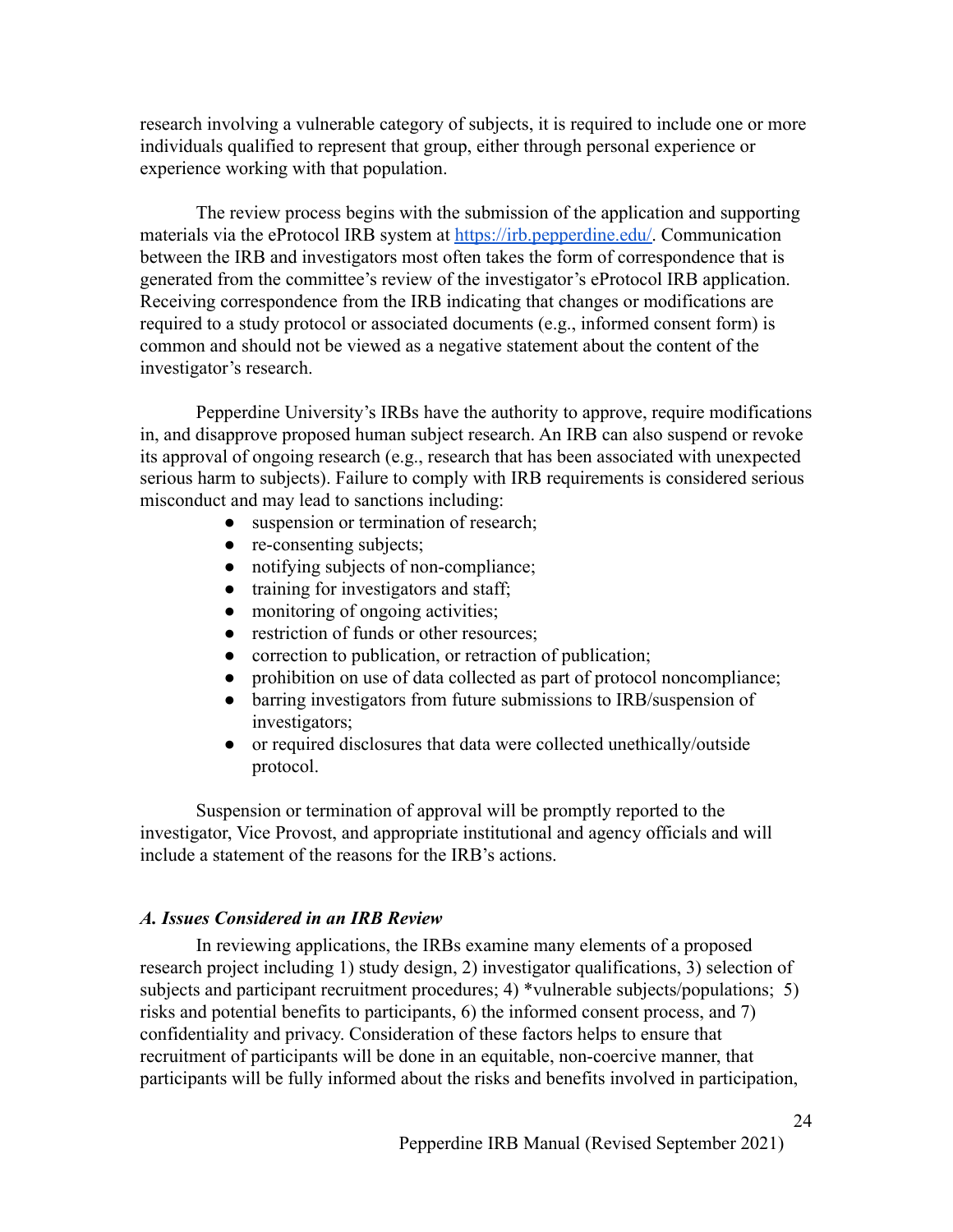and that participants will not be exposed to undue risks. If the proposed research seemingly poses a more than minimal risk, then the Pepperdine IRB Chairperson will proceed with a discussion with the researcher(s) to determine if the research design can be changed such that it brings the proposed research to no more than minimal risk.

## **1. Study Design:**

<span id="page-24-0"></span>The IRB will review the design of a study with the aim of determining whether it adversely impacts the rights and welfare of the human subjects. It is considered unethical to subject human subjects to a study that is so methodologically flawed that little to no reliable information is likely to result. In some cases, it may be necessary for the IRB to consult with an outside expert to determine whether a study's design places participants at unnecessary risk. Information should also be included in the application about how the study plans to address adverse events (e.g., what will happen if preliminary results show that the protocol is harmful or injurious?).

Study designs involving deception or withholding of information can be approved by the IRB under the federal regulations if such strategies are justified and the protocol provides for a post-study debriefing of the subjects. A waiver of the debriefing requirement may be granted by the IRB if the debriefing may be harmful to the subjects.

## **2. Investigator Qualifications**:

<span id="page-24-1"></span>The IRB will examine the qualifications of students, faculty, and/or staff investigators. Procedures requiring special skills on the part of the investigators, licensure, accreditation, and/or experience in qualifying the investigator for the performance of the proposed procedures are reviewed by the IRB. In addition, the IRB will consider the facilities and equipment used to conduct the research and maintain the rights and welfare of the subjects.

## **3. Selection of Subjects**:

<span id="page-24-2"></span>It is important that selection of subjects be equitable and free of coercion. In order to evaluate this, the IRB will take into consideration where and for what purposes the research is being conducted, and will carefully review research involving vulnerable subject populations, including children, individuals with impaired decision-making capacity, educationally or economically disadvantaged subjects, and prisoners. Thus, it is important that investigators explain in their eProtocol IRB application how the appearance of coercion in the recruitment of subjects will be avoided, and what steps will be taken to safeguard the rights and welfare of subject populations.

## **4. Vulnerable Subjects and Exempt Research**

<span id="page-24-3"></span>Due to the vulnerable nature of the population the exemptions in 45 CFR 46.101(b) do not apply to certain types of research involving children and prisoners, Subparts C and D. Specifically, the exemption at 45 CFR 46.101(b)(2), for research involving survey or interview procedures or observation of public behavior, does not apply to research with children, Subpart D, except for research involving observations of public behavior when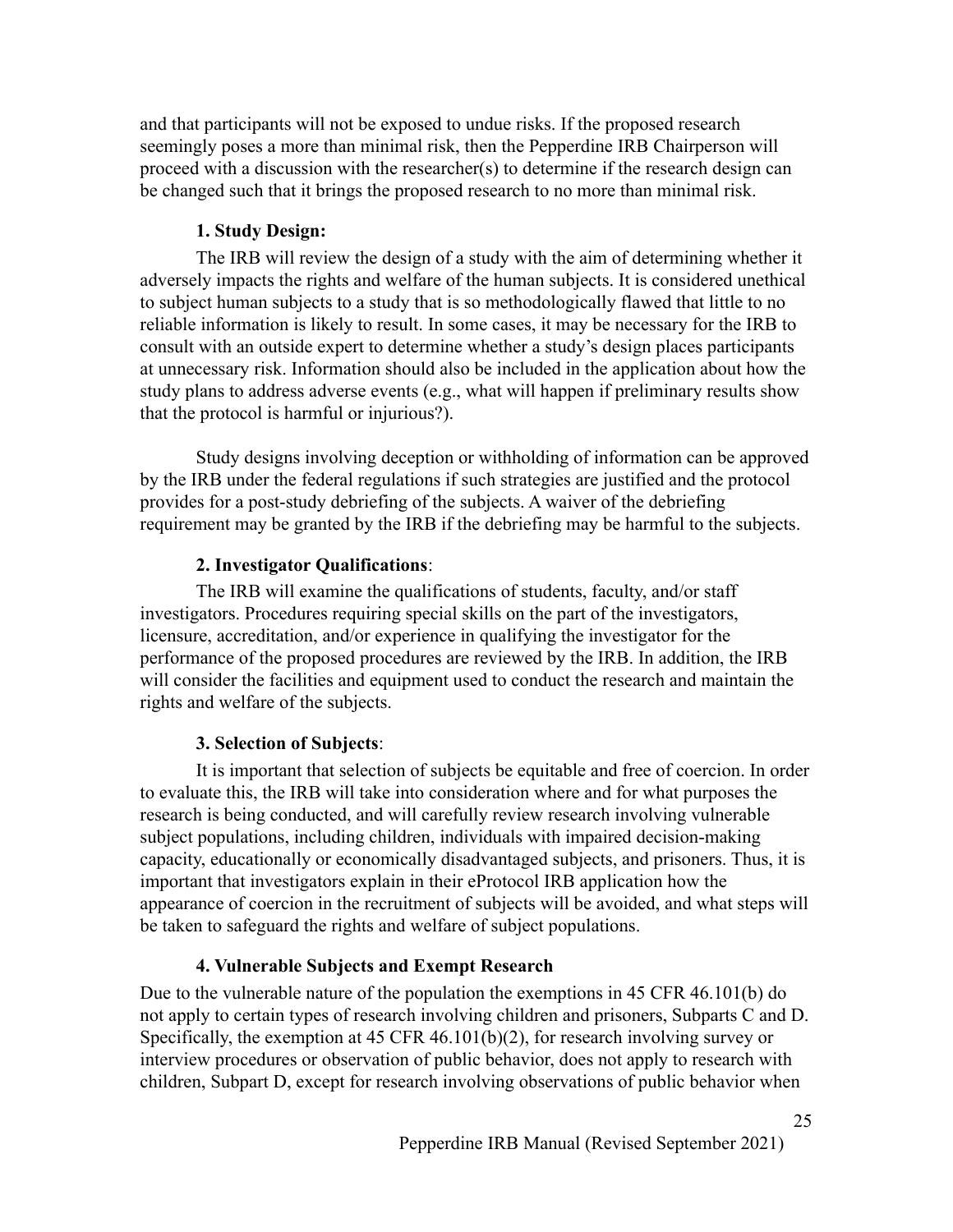the investigator(s) do not participate in the activities being observed. In addition, exemption from IRB review should be utilized conservatively when applied to research involving special classes of subjects who are not defined by regulation as vulnerable. In reviewing these research projects, the IRB determines if the inclusion of the vulnerable population is adequately justified and that safeguards are implemented to minimize risks unique to each population.

During its review the IRB must determine which of the following categories the research would involve:

- the research does not involve more than minimal risk to the subject;
- the research is likely to benefit the subject directly, even if the risks are considered to be more than minimal;
- the research involves greater than minimal risk with no prospect of direct benefit to individual subjects, but is likely to yield generalizable knowledge about the subject's disorder or condition; or
- research not otherwise approvable which presents an opportunity to understand, prevent, or alleviate a serious problem affecting the health or welfare of the subject.

Requests for approval of any research that exposes vulnerable populations to risks that do not meet one of the above criteria must be submitted to the United States Secretary of Health and Human Services for review and approval. The mere presence of the appearance of vulnerability should not lead to a presumption that a person is incapable of making a decision regarding participation in research and of giving valid informed consent. Yet sometimes these conditions do impair the decision-making capacity required to give a valid informed consent, raising ethical concerns about the vulnerability of persons in such conditions in research.

# **5. Risks and Benefits:**

IRB applications will be reviewed to determine if risks posed to subjects are reasonable in relation to any anticipated benefits to subjects. Consideration will also be given to the importance of the knowledge that may be expected to result from the research. Because the federal regulations do not allow the IRB to evaluate potential long-range effects of applying knowledge gained through research (e.g., possible effects of research on public policy), the IRB considers only those risks and benefits that may directly result from the research.

The IRB also reviews any possible benefits a subject may derive from participating in research, and considers benefits of new knowledge that may justify asking a person to undertake the risks of the study. Investigators should note that paying subjects for their participation in research is NOT considered a benefit.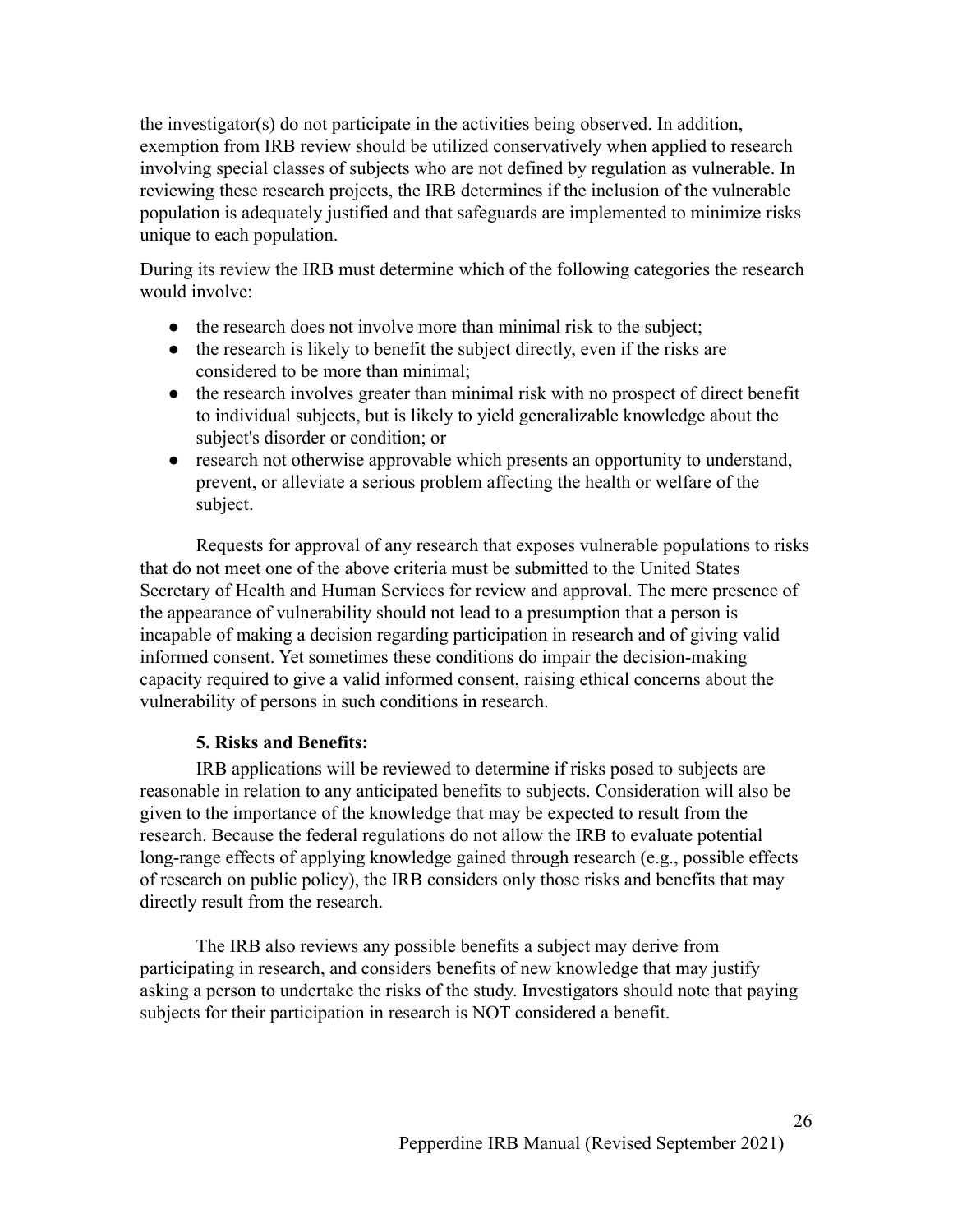## **6. Informed Consent Process (45 CFR 46.116(a-c) and 46.117):**

<span id="page-26-0"></span>The proposed informed consent process will be carefully reviewed by the IRB to determine that it is appropriately obtained and documented. See **Section VIII**. for elements that an informed consent procedure should include. Note that the IRB may approve a consent procedure which does not include, or which alters, some or all of the elements of informed consent set forth in **Section VIII**. or waive the requirements to obtain informed consent provided the IRB finds and documents that:

- the research involves no more than minimal risk to the participants;
- the waiver or alteration will not adversely affect the rights and welfare of the participants;
- the research could not practicably be carried out without the waiver or alteration; and
- whenever appropriate, the participants will be provided with additional pertinent information after participation.
- if the research involves the collection of identifiable private information or identifiable biospecimens, a statement on whether the identifiers might be removed and information or biospecimens could be used for future research without additional informed consent.
- a statement that biospecimens (even if identifiers are removed) may be used for commercial profit and whether the subject will or will not share in this commercial profit.  $46.116(c)(7)$
- a statement about whether clinically relevant research results, including individual research results, will be disclosed to subjects, and if so, under what conditions  $46.116(c)(8)$
- for research involving biospecimens, a statement about whether the research project might include whole genome sequencing (e.g., sequencing of a human germline or somatic specimen with the intent to generate the genome or, exome sequence of that specimen.  $46.116(c)(9)$ 
	- Identifiers might be removed and the de-identified information or biospecimens used for future research without additional informed consent from the subject.
	- The subject's information or biospecimens will not be used or distributed for future research studies even if identifiers are removed.

For the Informed Consent there are five elements at the beginning of the consent form and during the consent process that would encompass the required key information.

> 1. The fact that consent is being sought for research and that participation is voluntary.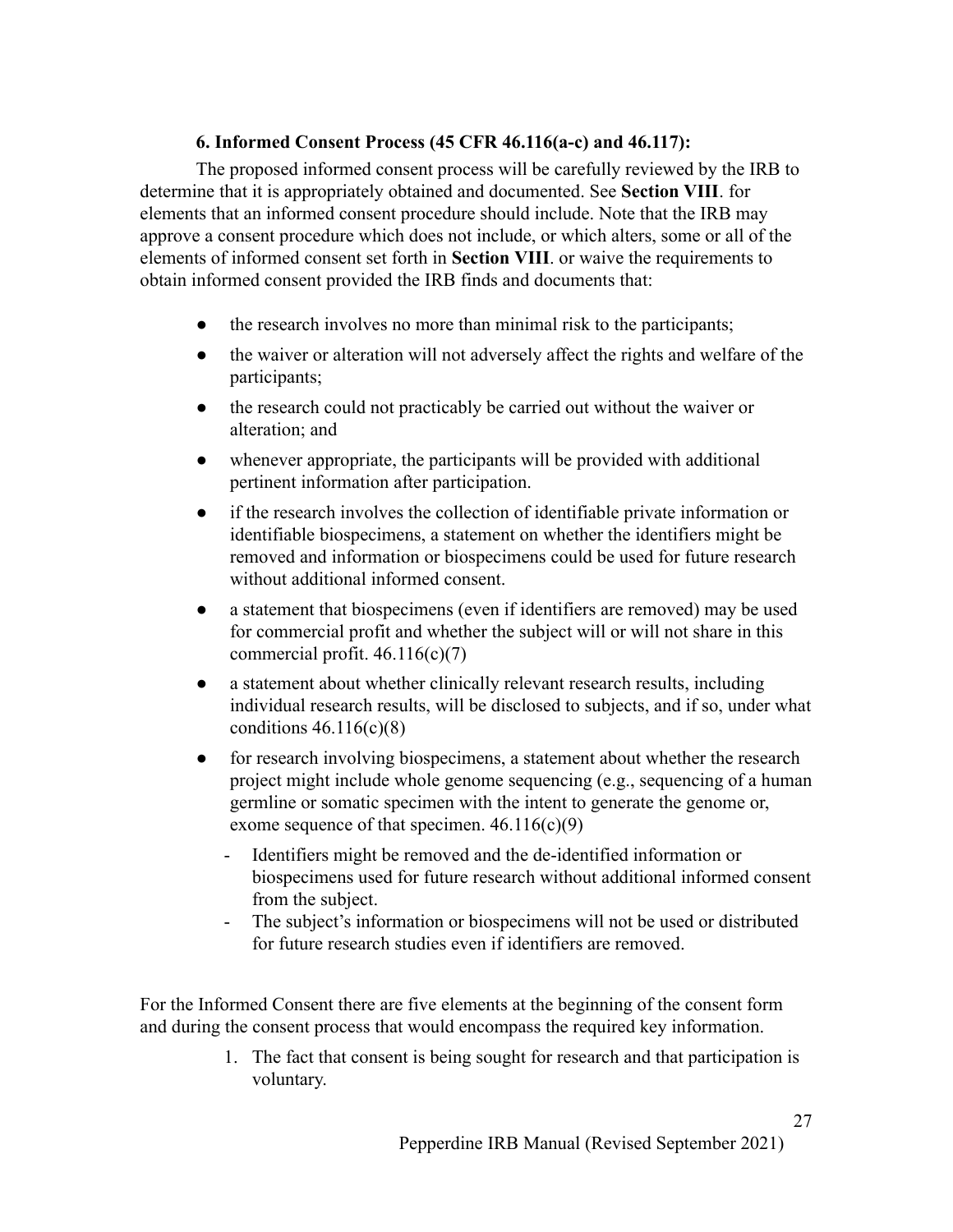- 2. The purposes of the research, expected duration of the prospective subject's participation, and procedure to be followed in the research.
- 3. The reasonably foreseeable risks or discomforts to the prospective subject.
- 4. The benefits to the prospective subject or others but may reasonably be expected from the research.
- 5. Appropriate alternative procedures or courses of treatment, if any, that might be advantageous to the prospective subject.

## **New subsections of Informed Consent:**

46.116(a)(4). Requires that subjects be provided with the information that a "**reasonable person**" (undefined in the regulations) would want to have. It remains the investigator's responsibility to provide more information when requested by subjects, allow sufficient time and opportunity to discuss the research, and answer questions to improve a subject's understanding. For certain types of research (such as when there is reason to believe some subjects will find the research controversial or objectionable), the "reasonable person standard" may require a more complete description (more specific details) of the research.

46.116(a)(5) Investigator's need to present informed consent information in sufficient detail and in ways that help with subject comprehension, not just running down a list of procedures and risks of harm.

## **7. Broad Consent.**

Broad Consent is defined as "*seeking of prospective consent from subjects to unspecified future research* f*or the storage, maintenance, and secondary research uses of identifiable private information and identifiable biospecimens*". 46.116(d)(1-7), Revised Common Rule: Federal Register, Vol. 82 No. 12 (January 19, 2017)

Under the current regulations, secondary research use of identifiable data/biospecimens is permissible through study-specific consent, by obtaining an IRB waiver of consent, or by removal of identifiers. In the Revised Common Rule, Broad Consent is an (optional) alternative consent process for use only for the storage, maintenance, and secondary use of identifiable private information or identifiable biospecimens for future, yet-to-be-specified research.

To utilize Broad Consent, the study team and/or the unit/biorepository responsible for the storage of the identifiable data/biospecimens are required to:

- identify the types of research that may be conducted with the data/biospecimens,
- record and track who has agreed to or refused consent, and
- to track the terms of consent to determine whether proposed future secondary research use falls within the scope of the identified types of research.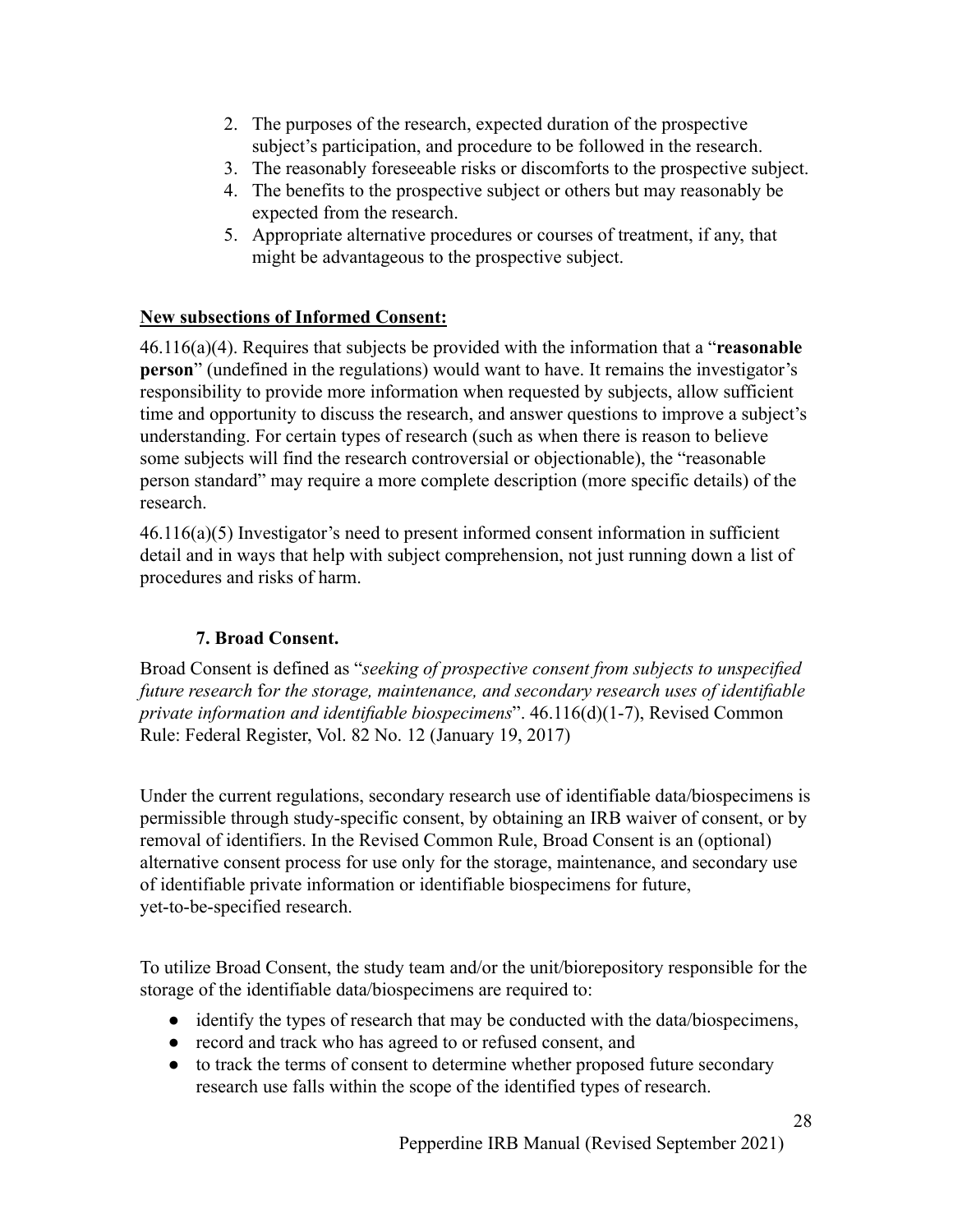For full details about Broad Consent including the requirements (in addition to tracking), limitations, and considerations for use, see SACHRP's Recommendations for Broad Consent Guidance at

[https://www.hhs.gov/ohrp/sachrp-committee/recommendations/attachment-c-august-2-20](https://www.hhs.gov/ohrp/sachrp-committee/recommendations/attachment-c-august-2-2017/index.html) [17/index.html.](https://www.hhs.gov/ohrp/sachrp-committee/recommendations/attachment-c-august-2-2017/index.html)

At this time, **the Pepperdine IRBs will not mandate nor implement the institutional use of Broad Consent**, as tracking requirements may be burdensome. Exemption categories 7 and 8, which rely on Broad Consent, will not be available in the Pepperdine eProtocol system. Pepperdine IRBs will continue to support study teams seeking subject permission for the collection and storage of identifiable private information/biospecimens for future secondary use research through the following processes:

- Study-specific consent and comprehensive IRB review.
- IRB waiver of consent (as eligible) and comprehensive IRB review.
- Exemption #4 de-identification to remove the research activity from Common Rule purview and not require IRB review or consent.

# **8. General waiver or alteration of consent.** 46.116 (f)

## **9. Screening, recruiting, or determining eligibility.** 46.116 (g)

*"IRB may approve a research proposal in which an investigator will obtain information or biospecimens for the purpose of screening, recruiting, or determining the eligibility of prospective subjects without the informed consent of the prospective subject or the subject's legally authorized representative, if either of the following conditions are met:*

- *1. The investigator will obtain information through oral or written communication with the prospective subject or legally authorized representative; or*
- *2. The investigator will obtain identifiable private information or identifiable biospecimens by accessing records or stored identifiable biospecimens.".*

## **10. Posting of clinical trial consent form.** 46.116 (h)

- $\bullet$  46.116(h)(1) The responsibility for posting is on the awardee or the federal department or agency component conducting the study. The posting can take place any time after the trial is closed to recruitment, so long as the posting is no later than 60 days after the last study visit by any subject (as required by the protocol).
- $\bullet$  46.116(h)(2) The redaction of proprietary or institutionally sensitive information of portions of consent forms is allowed.
- 46.116(h)(3) Only one version (not necessarily the final) of the consent form (absent any signatures) for each clinical trial must be posted on the federal website after the clinical trial is closed to recruitment. The posted consent must be IRB-approved consent that was used for enrollment purposes, but there is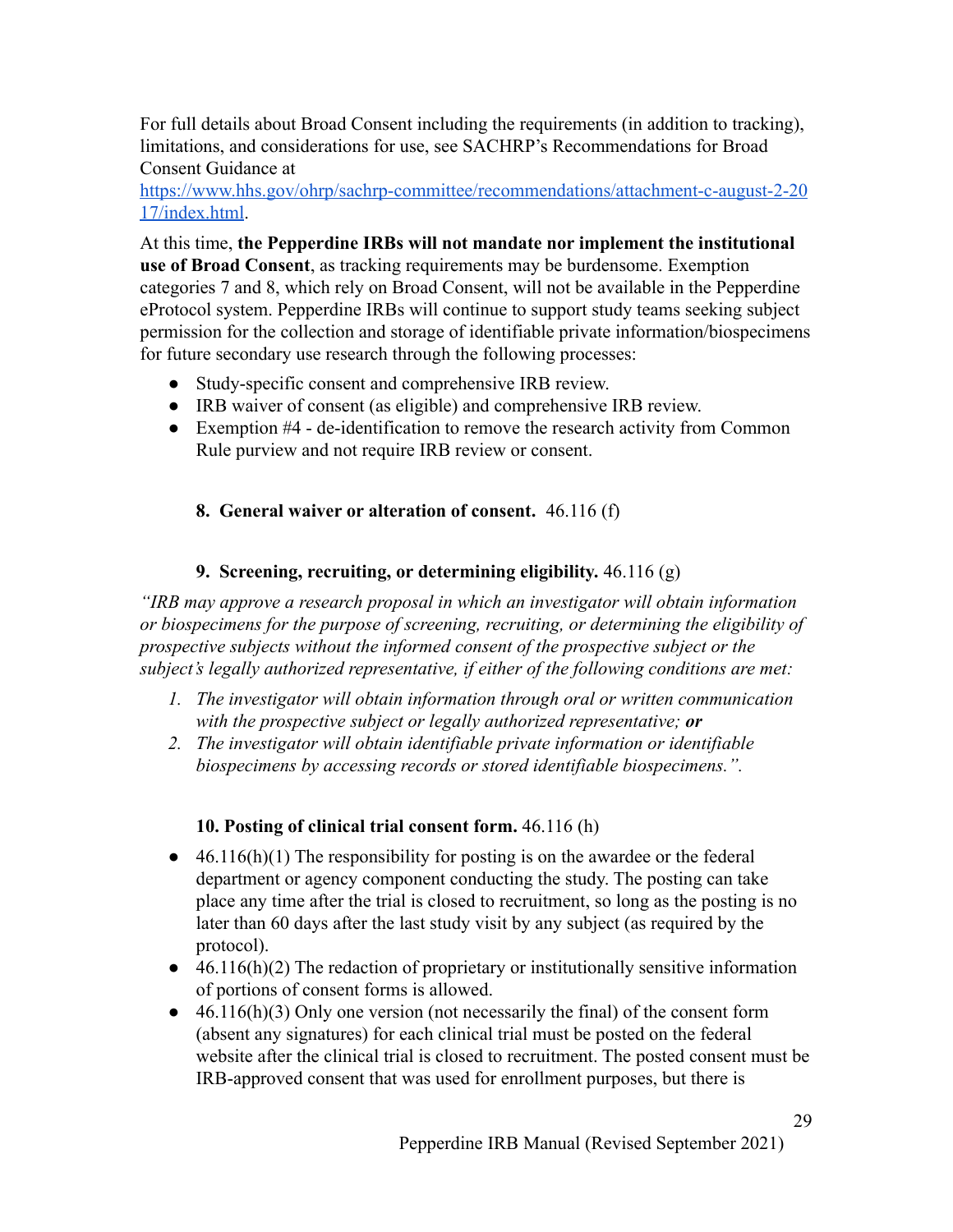flexibility in that it does not have to be the "final version". In accord with the new Singer IRB (sIRB) review requirement, only one posting is required for each multi-institution study. There is no expectation that a version would need to be posted for each study site nor even for each class of subjects in the study (for example, posting both for adults and children).

## **11. Secondary Research:**

Secondary research is "*re-using [for research purposes] identifiable and non-identifiable information and biospecimens that are collected for some other 'primary' or 'initial' activity*" (such as from research studies other than the proposed research study). The information or biospecimens that are used for secondary research would generally be found by the investigator in records, archives, information systems, databanks, or, tissue repositories.

De-identified information or biospecimens would be considered, Exempt, not Human Subjects research.

## **12. Confidentiality and Privacy:**

<span id="page-29-0"></span>The IRB application will be reviewed to ensure that the research plan makes appropriate provision for protecting the privacy of subjects and maintaining the confidentiality of data in all stages of the research.

Applicants should understand the difference between anonymity and confidentiality. Anonymity can be defined as when a person is not named or identifiable in any manner. Confidentiality may be defined as when personally identifiable and private information is entrusted to an investigator to not disclose it. Thus, routine practices for assuring confidentiality include: substituting codes for identifying information; removing cover sheets (containing names and addresses); limiting access to identified data; and storing research records in locked cabinets. Even signed consent forms are records that contain confidential information. None of the above examples involve anonymous data because each involves some way of linking a person to the data.

The IRB will consider the following when discerning "confidentiality and privacy":

- The extent to which identifiable private information is or has been de-identified and the risk that such de-identified information can be re-identified.
- The use of the information.
- The extent to which the information will be shared or transferred to a third party or otherwise disclosed or released.
- The likely retention period or life of the information.
- The security controls that are in place to protect the confidentiality and integrity of the information.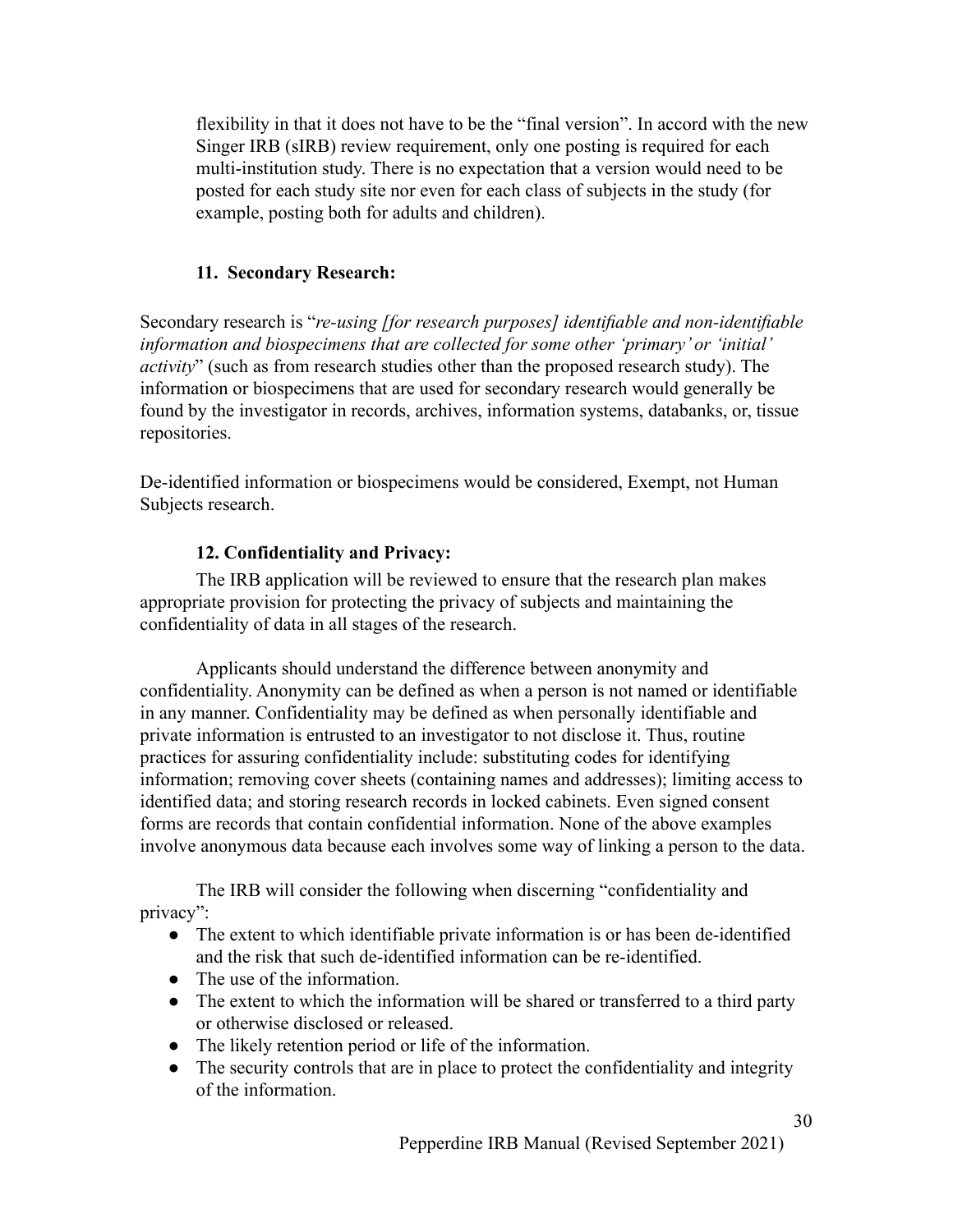• The potential risk of harm to individuals should the information be lost, stolen, compromised, or otherwise used in a way contrary to the contours of the research under the exemption.

## <span id="page-30-0"></span>*B. IRB Review Procedures*

IRB review of proposals is conducted in strict compliance with federal regulations (45 CFR 46 and 45 CFR 50), which specify three broad categories of research involving human subjects:

- 1. Research which is exempt from federal regulation (see **Appendix A and B**);
- 2. Research which is appropriate for expedited review (see **Appendix A and C**); and
- 3. Research which requires full review by the IRB.

# **1. Claim of Exempt Research Application**

<span id="page-30-1"></span>Upon receiving a claim of exempt research application (see **Section VII.A**.), the chairperson and/or a designated IRB member will determine whether or not the proposed research is subject to federal regulation under 45 CFR 46.104(d)(1-8) (see **Appendix A and B**). The following criteria must be satisfied:

- It is clear that the nature of the proposed research fits one of the categories in 45 CFR 46.104(d)(1-8).
- No implications for criminal or civil liability, employability, or damage to subject's financial standing or reputation would exist if data were known outside the study.
- The research does **not** use a protected group as subjects (e.g. fetuses, pregnant women, prisoners, mentally handicapped, minors in a survey or interview study, or minors in a participant observation study).
- The study does **not** present more than a minimal risk to subjects.
- The study does **not** involve deception.

If the proposal is determined to be exempt from federal regulation, the IRB will provide the investigator with appropriate documentation, and the study may proceed. If the proposal is not deemed exempt, the investigator will be contacted and advised regarding submitting an appropriate application or other course of action.

**It is important to underscore that even proposals that are ultimately deemed exempt need to be submitted via the eProtocol IRB system. It is the IRB that must make this determination, not the investigator or his/her collaborator or faculty advisor. Please know that our goal is to make this process as efficient as possible.**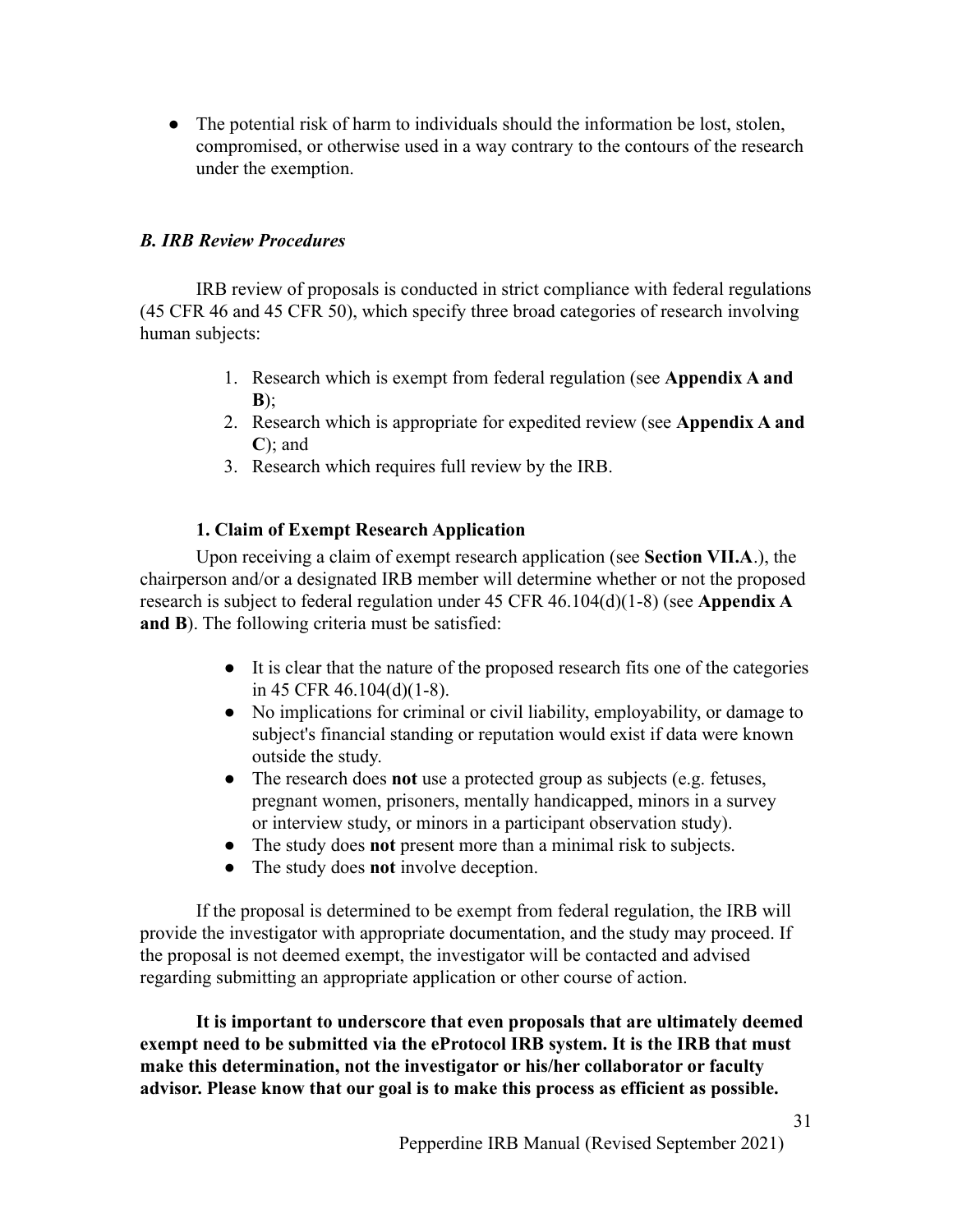#### **2. Application for Expedited Review**

<span id="page-31-0"></span>Upon receiving an eProtocol IRB application requesting expedited review (See **Appendix A and C**), the chairperson and/or a designated IRB member will determine whether or not the proposed research meets the guidelines for expedited review under 45 CFR 46 (See **Appendix A and C**). If judged appropriate for expedited review, the chairperson and/or a designated IRB member will review the application and recommend which of the following actions should be taken regarding the proposal: (a) approved without stipulation; (b) contingent approval (list conditions); or (c) refer to Full IRB review. According to the federal regulations, IRB reviewers cannot deny an application submitted for expedited review; only the full IRB can exercise this authority. IRB members will be informed of research approved by the chairperson and/or the designee at the next convened meeting, and discussion about the application and IRB findings will be documented in the minutes. The IRB will provide the investigator with appropriate documentation of the findings, and inform the investigator whether his/her study may proceed.

#### **3. Applications Reviewed by Full IRB**

<span id="page-31-1"></span>The IRB convenes meetings at regular intervals to review proposals which cannot be approved through procedures of expedited review and which require full board review (see **Section VII.C.**). Convened meetings will be conducted in person (or by telephone or video conferencing) so that all members are in the same room to discuss IRB issues and review applications. Investigators may be invited to meetings to answer questions and/or offer clarification about the proposed research project, however the investigator must be absent during discussion and voting.

IRBs in operation at Pepperdine University may choose to utilize a primary reviewer system for applications reviewed by the full IRB. In the primary reviewer system, IRB members are designated as the primary reviewer(s) for an application and are given the task of conducting an in-depth review of the application, the project proposal (e.g., grant application, dissertation prospectus), and all the study-related appendices, including the informed consent form. The remaining committee members focus on the application and appendices (however, complete documentation is available for all members to review). Designation as a primary reviewer is rotated among the committee members. IRB members may not serve as primary reviewers of any research with which they are directly affiliated (e.g., principal investigator, co-investigator, faculty advisor, dissertation committee member, etc) or otherwise have a conflict of interest.

Regardless of the decision of an institutional IRB to use either the full review or primary reviewer system during initial review of an IRB proposal, application materials will be made available via the eProtocol IRB system to committee members for review approximately 1-2 weeks prior to the convened IRB meeting.

No action may be taken by the IRB at convened meetings unless a quorum of its members are present, including at least one member whose primary concerns are in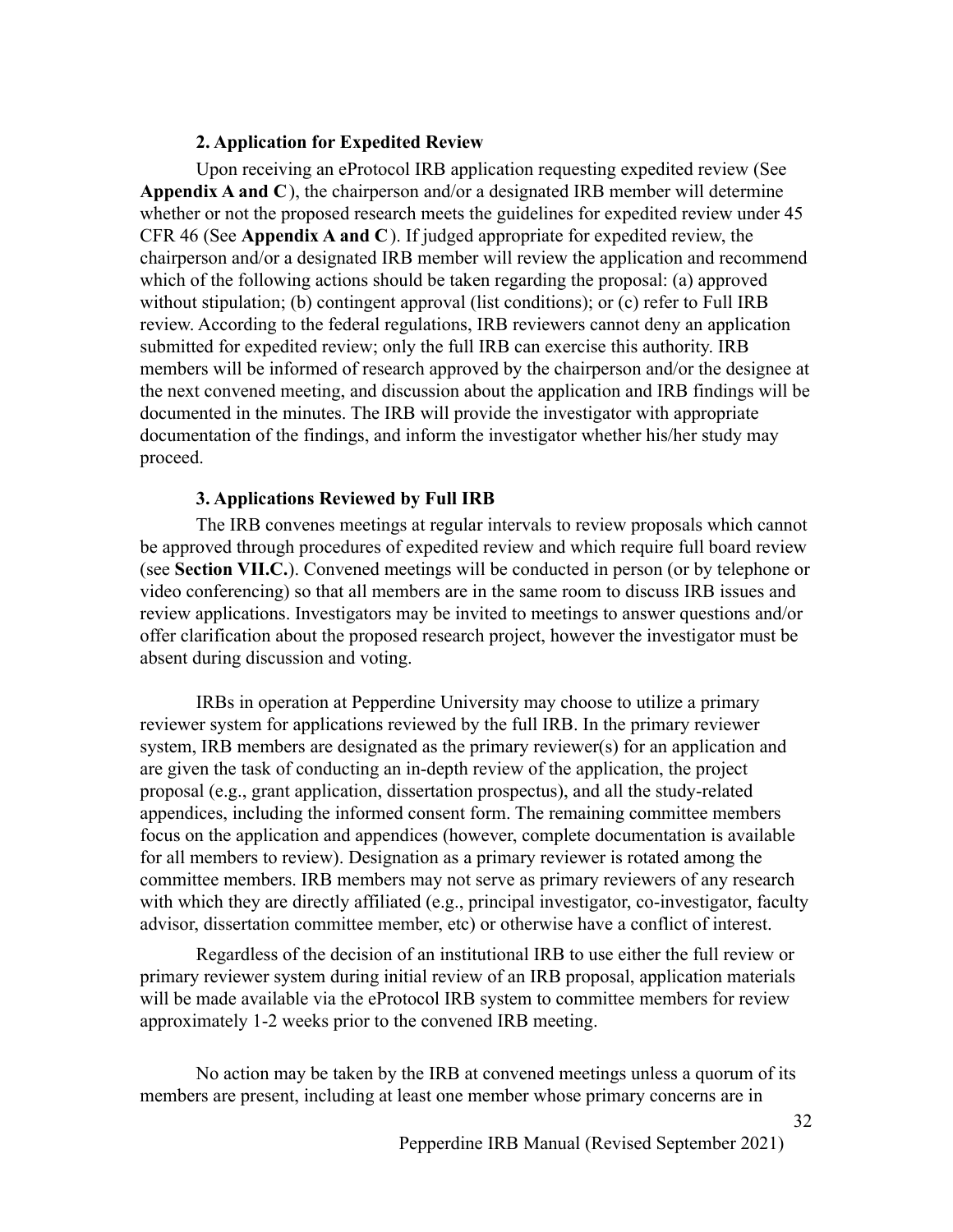nonscientific areas. In order for research to be approved, it must receive the approval of a majority of those members present at the meeting. In addition, the IRB may be required or may elect to invite individuals with competence in special areas to assist in the review of complex issues which require expertise beyond that available on the IRB.

According to the federal regulations, members with a conflict of interest will be absent during discussion and voting. Members can be available to answer questions before discussing and voting takes place. Should the quorum fail during a meeting, no further votes can be taken unless the quorum can be restored. Minutes of the meeting will document that a quorum was in place, and will list the number of individuals voting for full approval, provisional approval, or denial.

The full board review will result in an IRB determination that the application is: (a) approved without stipulation; (b) contingent approval<sup>1</sup>; (c) not approved as proposed.

Should the IRB provisionally approve an application, the investigator will be asked to incorporate the requested revisions into the written research protocol and any relevant accompanying documents (e.g., informed consent form). This practice ensures that there is only one complete protocol with the revision dates stored via the Pepperdine eProtocol IRB system. All revisions will be submitted via the eProtocol IRB system as well.

Findings will be documented in the IRB minutes and will be communicated to the investigator in writing via email and/or the eProtocol IRB system. A copy of all IRB minutes, which contains IRB findings and actions, will be sent to the HPA.

## *C. Single IRB (sIRB) Review*

When more than one institution is involved with a research study, the regulations define this as a 'cooperative research project'

([https://community.pepperdine.edu/irb/irbforms/\)](https://community.pepperdine.edu/irb/irbforms/). In the conduct of cooperative research projects, each institution is responsible for safeguarding the rights and welfare of human subjects; however, this creates a situation where there are multiple IRBs involved, asking for multiple things, and creating an environment of duplication of effort. In an effort to streamline the process and prevent duplication of effort, the use of one IRB for

<sup>&</sup>lt;sup>1</sup> When the convened IRB requests *substantive* clarifications or modifications regarding the protocol or informed consent documents that are directly relevant to the determinations required by the IRB under HHS regulations at 45 CFR 46.111, IRB approval of the proposed research will be deferred, pending subsequent review of the responsive material by the regularly convened IRB. When the convened IRB stipulates specific revisions requiring simple concurrence by the investigator, the IRB Chairperson or another IRB member designated by the Chairperson will subsequently approve the revised research protocol on behalf of the IRB under an expedited review procedure.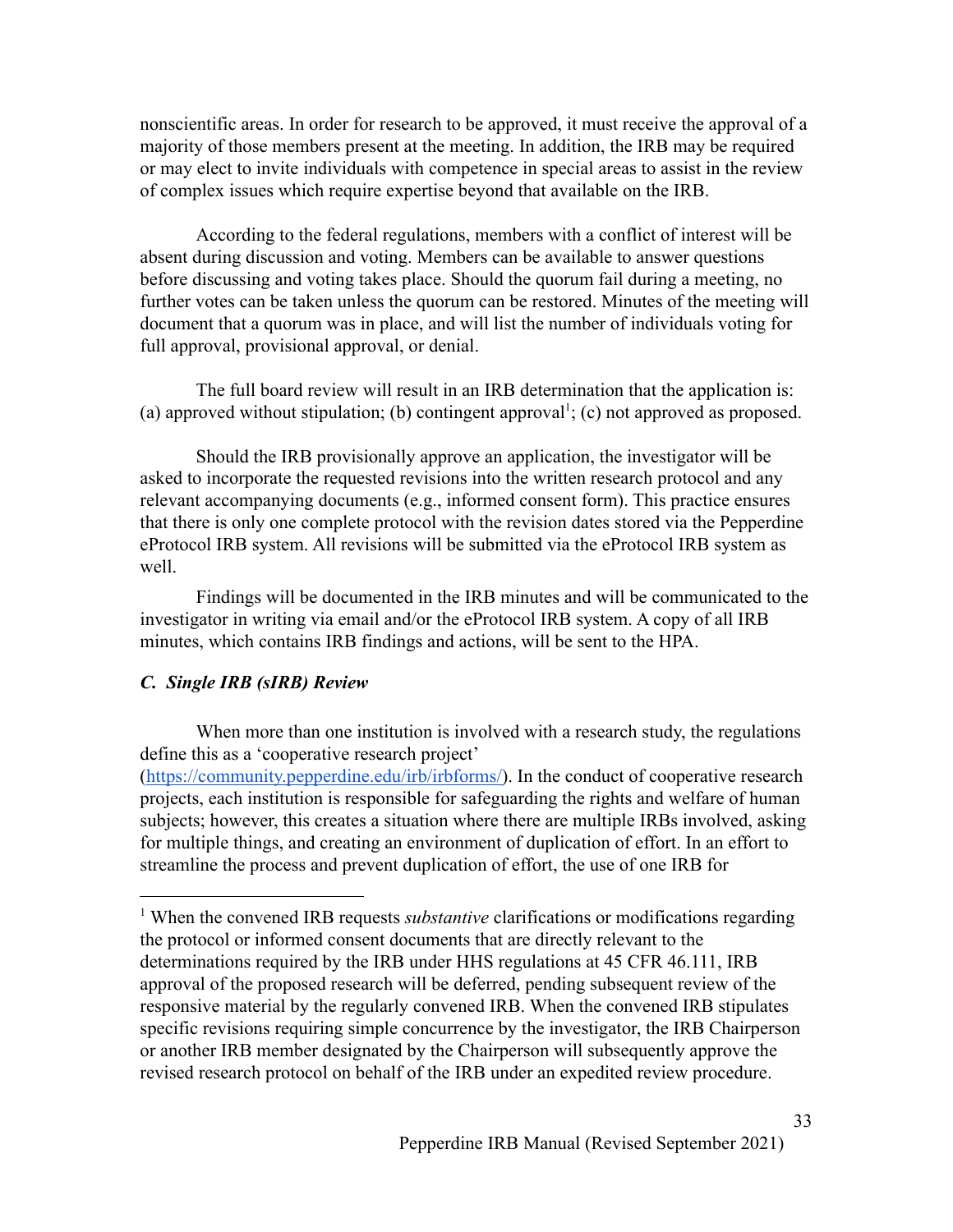cooperative research will be required, also known as "Single IRB" (sIRB). However, there are certain restrictions pertaining to the sIRB:

- A Federal department or agency must be supporting or conducting the research;
- The institutions that are involved must be located in the U.S.; and
- The research sites must be located in the U.S..

The exceptions to sIRB include:

- Cooperative research for which more than sIRB review is required by law (including tribal law passed by the official governing body of an American Indian or Alaska Native tribe), or
- Research for which any Federal department or agency supporting or conducting the research determines and documents that the use of a sIRB is not appropriate for the particular context.

It is the policy of Pepperdine University that for any "cooperative research project" involving human subjects to proceed, the PI must identify "primary" and "secondary" designations for the participating institutions. Both the "primary" and "secondary" institutions are guided by the ethical principles regarding research involving human subjects as set forth in the CFR 45, Part 46 and the Belmont Report. In conducting a review as the "primary" institution, it will:

(1) recognize that all human subjects research must be conducted in accordance with the United States Federal Policy for the Protection of Human Research Subjects.

(2) be responsible for the initial and continuing review of the project in accordance with the requirements of 45 CFR 46.

(3) report promptly to the other party to this agreement and to any sponsoring agency:

(i) any unanticipated problems or injuries involving risks to subjects or others,

(ii) any serious or continuing noncompliance with the federal rules or with the requirements or determinations of the "primary" institution,

(iii) any changes in a project which are reviewed and approved by the "primary" institution, and

(iv) any suspension or termination of IRB approval by the "primary" institution.

The designated "primary" institution shall keep the "secondary" institution informed and, at a minimum, shall provide copies of the submitted protocol, any revisions to the protocol, copies of continuing reviews, and any minutes of meetings of the "primary" institution that include actions or discussions regarding the referred protocol. IRB disapprovals of any protocol referred under this cooperative agreement may not be administratively overruled by either cooperating institution.

If Pepperdine is designated as the "primary" institution, the PI should apply per standard IRB application processes, via the eProtocol IRB system.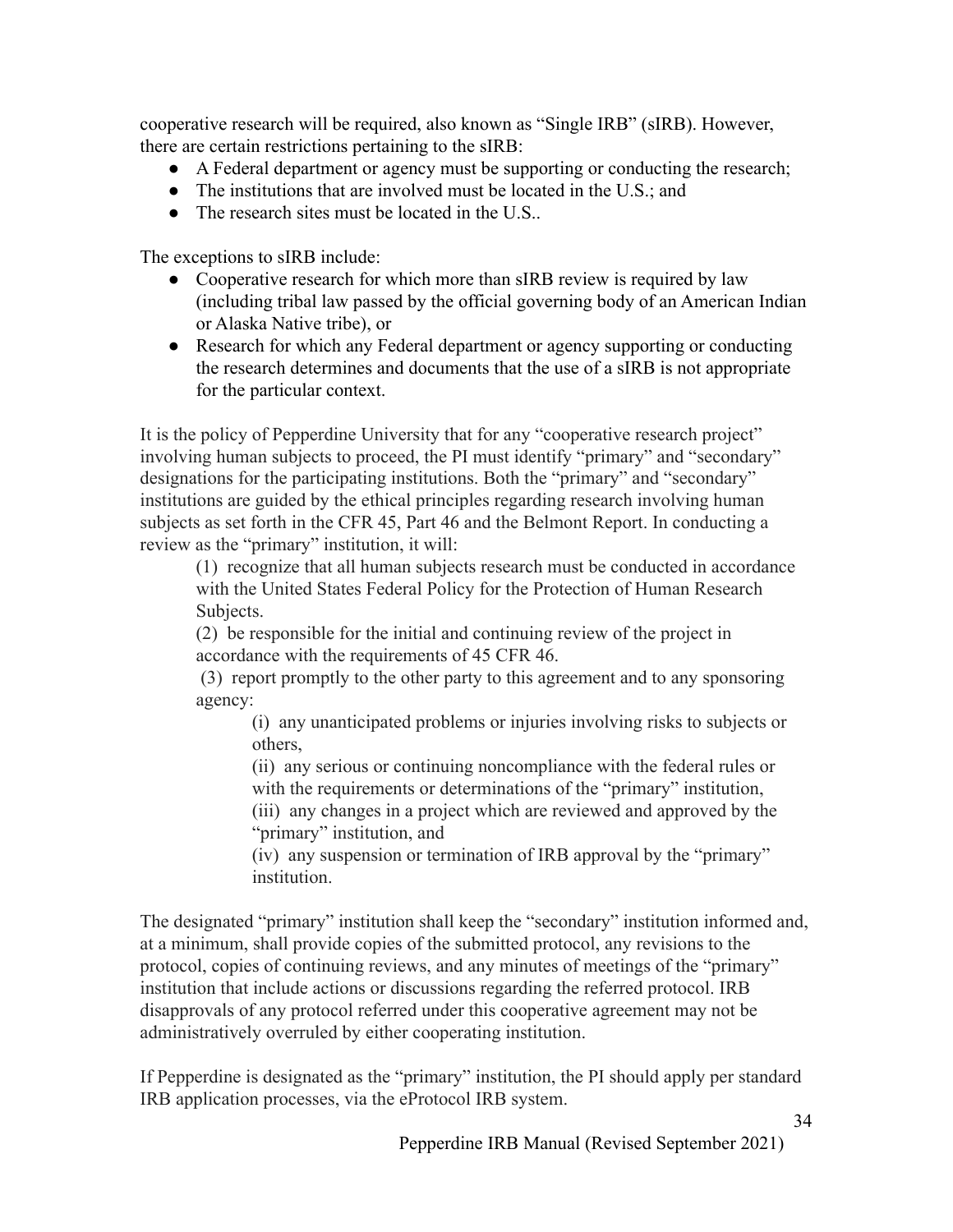If the PI decides that Pepperdine will be the "secondary" institution, then they should obtain approval from the "primary" institution's IRB and submit the following materials via email to the appropriate Pepperdine IRB chairperson.

- Signed "Cooperative Authorization Agreement" found online at <https://community.pepperdine.edu/irb/irb-forms/>
- Copy of IRB approval letter from "primary" institution
- Copy of full IRB application reviewed by "primary" institution

# <span id="page-34-0"></span>*D. Criteria for IRB Approval of Research*

It is the policy of Pepperdine University that in order for any research proposal to be approved, the IRB must determine that *all* of the following requirements are satisfied:

- 1. Risks to the subjects are minimized and are reasonable in relation to anticipated benefits of the research;
- 2. Selection of subjects is equitable given the purposes and the setting of the research;
- 3. Appropriate informed consent will be sought from each subject or the subject's legally authorized representative, and such consent will be appropriately documented;
- 4. The research plan makes appropriate provision for monitoring the data collected to insure the safety of subjects;
- 5. Appropriate provisions are made to protect the privacy of subjects and to maintain the confidentiality of data;
- 6. Where some or all of the subjects are likely to be vulnerable to coercion or undue influence, appropriate additional safeguards have been included to protect the rights and welfare of these subjects.

All research proposals are reviewed in accordance with California's Protection of Human Subjects in Medical Experimentation Act. See **Appendix F** for a detailed description of California's requirements.

If the proposed research constitutes a "medical experiment" the following additional requirements must be satisfied:

- 1. The subject must be provided with an *Experimental Subject's Bill of Rights;*
- 2. The subject must provide written, dated, informed consent in compliance with California Health and Safety Code §§ 24172-24175.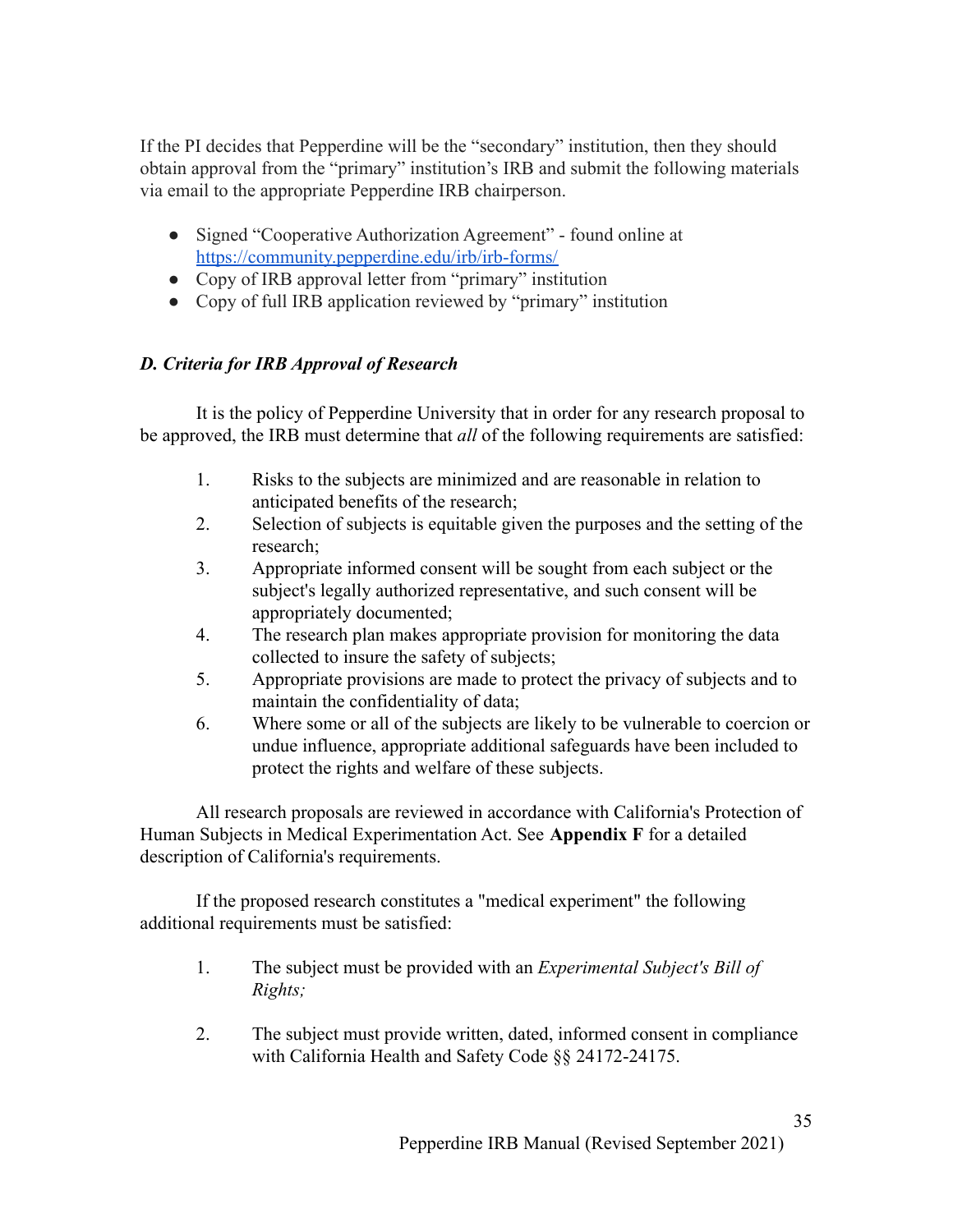#### <span id="page-35-0"></span>*E. Investigator's Right of Appeal from Initial IRB Decision*

It is the policy of Pepperdine University that the final decision regarding approval or disapproval of all proposals rests with the IRB. No research involving human subjects may be conducted under Pepperdine University's auspices without the prior and continuing approval of the IRB. Any investigator who disagrees with a decision of the IRB may request a hearing of appeal at any duly convened meeting of the IRB, during which relevant arguments and/or witnesses may be presented on behalf of the investigator. The final decision, however, rests with the IRB.

#### <span id="page-35-1"></span>*F. Modifications and Amendments to Currently Approved Research*

Amendments to approved research may undergo expedited review if the modification does NOT constitute more than a minor change in the approved protocol.

If the amendment includes more than a minor change to an approved protocol, IRB review at a convened meeting is required. The amendment may be (a) approved as proposed; (b) approved provisionally; (c) denied as proposed. Findings will be documented in the IRB minutes and will be communicated to the investigator in writing via email and/or the eProtocol IRB system. The investigator must receive notification of the IRB approval before the modifications can be implemented, except when necessary to eliminate apparent immediate hazards to a research participant.

Investigators should submit modifications or amendments via the eProtocol IRB system (See **Section VII.D.**), including a revised research protocol and IRB application that incorporates the requested protocol modifications. This practice ensures that there is only one complete protocol in the eProtocol IRB system with the revision dates recorded in the eProtocol IRB system.

## <span id="page-35-2"></span>*G. Continuing IRB Review (pre-2018 Rule) and the Annual Institutional IRB Audit (Revised Common Rule)*

Under federal regulations, annual continuing review requests are **no** longer required in the following circumstances:

- Research eligible for expedited review.
- Research reviewed by the IRB in accordance with the limited IRB review.
- Research that has progressed to the point that it involves only one or both of the following, which are part of the IRB-approved study:
	- (a) Data analysis, including analysis of identifiable private information or identifiable biospecimens, or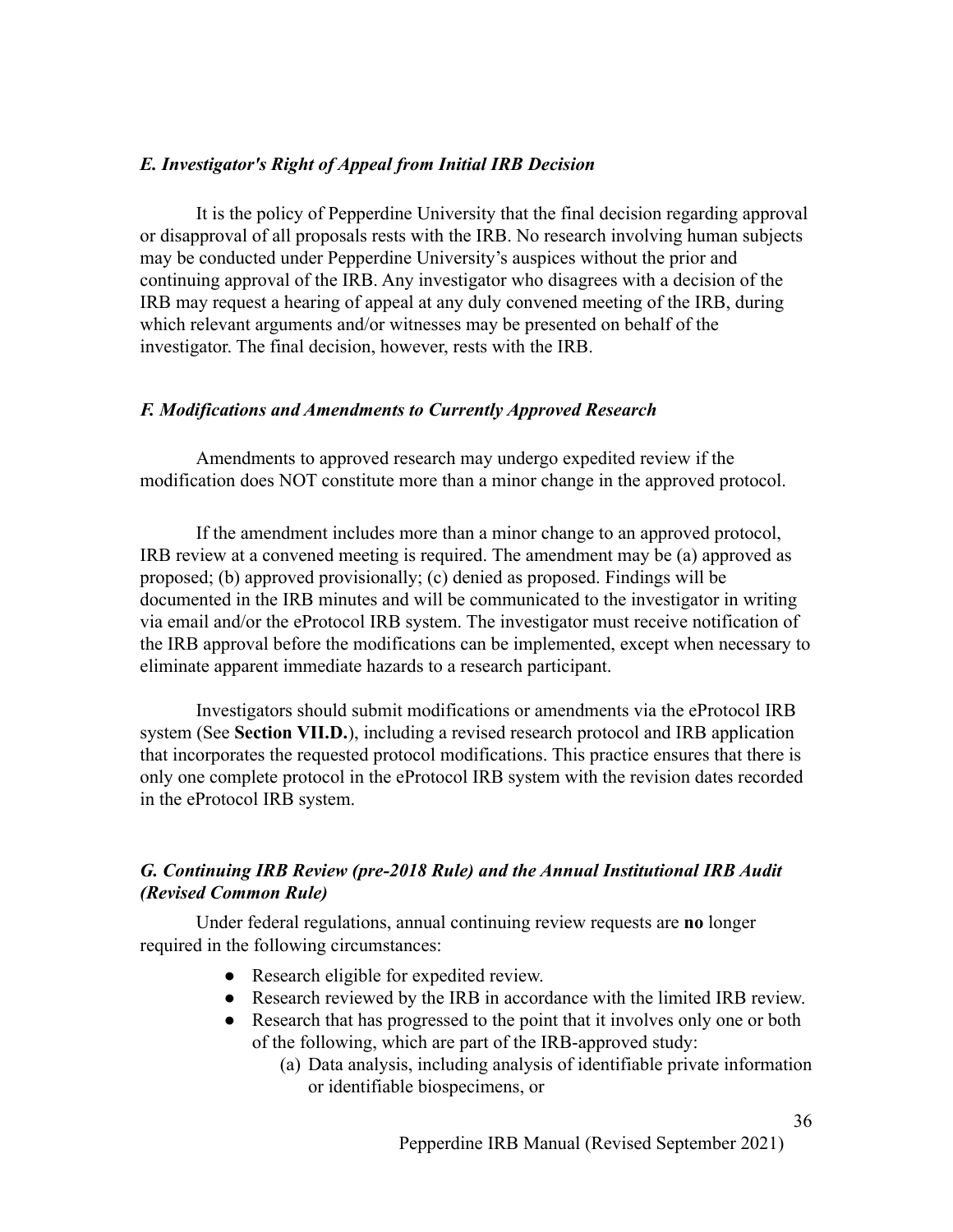(b) Accessing follow-up clinical data from procedures that subjects would undergo as part of clinical care.

Any research approved by the IRB prior to Revised Common Rule implementation (January 19, 2019) is subject to continuing review at intervals appropriate to the degree of risk of the study, and must occur at least one time per year. The criteria for IRB approval is the same as for initial review.

It is the investigator's responsibility to initiate "Continuing Review" at least one month prior to the expiration date of IRB approval (see **Section VII.E.**). This submission via the eProtocol IRB system will notify the IRB that a study has been completed (e.g., no further recruitment or contact with human subjects is planned).

Individual IRBs will determine whether a project requires more than annual review. This could occur, for example, for high-risk protocols or protocols with a high risk: potential benefit ratio. In such cases, the investigator will be notified in the IRB approval notice of the length of approval granted and will be provided with an explanation as to why the study is deemed to require re-review in less than a one year period.

The IRB may also require an appropriate monitoring procedure that could include monitoring of the consent process (including requiring the use of a date stamped consent form), observation of the research procedures, and review of research-related records.

In some cases, the IRB may determine that a project requires verification from sources other than the investigator(s) that no material changes have occurred since previous IRB review. Such projects may include, but are not limited to, complex projects involving unusual levels or types of risk to subjects, projects conducted by investigators who previously have failed to comply with the requirements of the federal regulations or the requirements or determinations of the IRB, and projects where concern about possible material changes occurring without IRB approval have been raised based upon information provided in continuing review reports or from other sources. In such cases, the investigator will be informed in writing of the need for such additional verification and the person or entity that will be responsible for conducting the additional review (e.g., an independent Data Safety Monitoring committee).

Continuing review of research must be substantive and meaningful. In accordance with HHS regulations at 45 CFR 46.108(b) and at  $46.115(a)(2)$ , continuing review by the convened IRB, with recorded vote on each study, is required unless the research is otherwise appropriate for expedited review under Section 46.110. Furthermore, HHS regulations at 45 CFR 46.111 set forth the criteria that must be satisfied in order for the IRB to approve research. These criteria include, among other things, determinations by the IRB regarding risks, potential benefits, informed consent, and safeguards for human subjects. The IRB must ensure that these criteria are satisfied at the time of both initial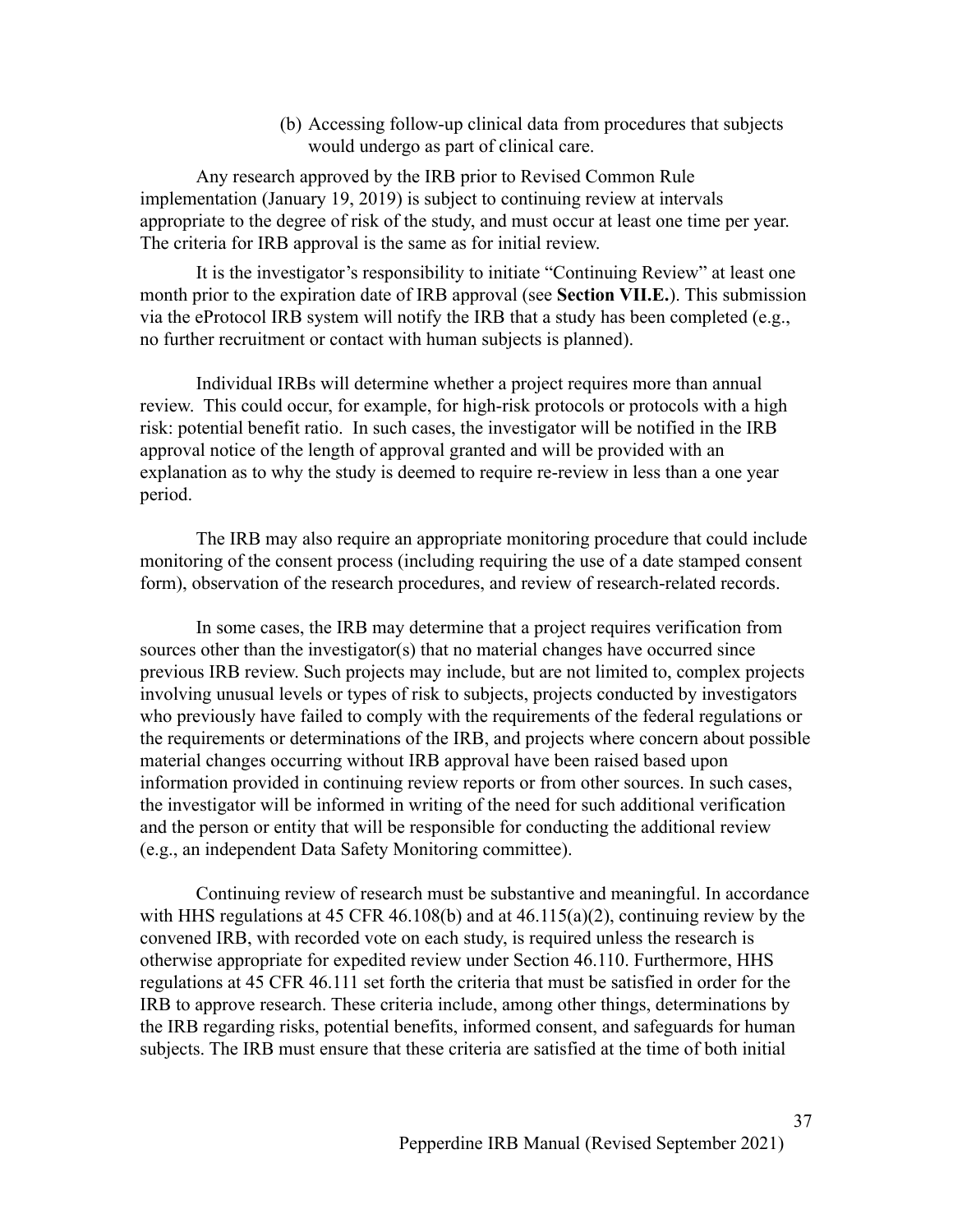and continuing review. The procedures for continuing review by the convened IRB may include a primary reviewer system.

In conducting continuing review of research not eligible for expedited review, all IRB members should at least receive and review a protocol summary and a status report on the progress of the research, including:

- The number of subjects accrued;
- A summary of adverse events and any unanticipated problems involving risks to subjects or others and any withdrawal of subjects from the research or complaints about the research since the last IRB review;
- A summary of any relevant recent literature, interim findings, and amendments or modifications to the research since the last review;
- Any relevant multi-center trial reports;
- Any other relevant information, especially information about risks associated with the research; and
- A copy of the current informed consent document and any newly proposed consent document.

When reviewing the current informed consent document(s), the IRB should ensure the following:

- The currently approved or proposed consent document is still accurate and complete;
- Any significant new findings that may relate to the subject's willingness to continue participation are provided to the subject in accordance with HHS regulations at 45 CFR 46.116(b) (5).

Review of currently approved or newly proposed consent documents must occur during the scheduled continuing review of research by the IRB, but informed consent documents should be reviewed whenever new information becomes available that would require modification of information in the informed consent document.

Furthermore, the minutes of IRB meetings should document separate deliberations, actions, and votes for each protocol undergoing continuing review by the convened IRB.

The IRB and investigators must plan ahead to meet required continuing review requirements. If an investigator has failed to provide continuing review information to the IRB or the IRB has not reviewed and approved a research study by the continuing review date specified by the IRB, the research must stop, unless the IRB finds that it is in the best interests of individual subjects to continue participating in the research interventions or interactions. Enrollment of new subjects cannot occur after the expiration of IRB approval.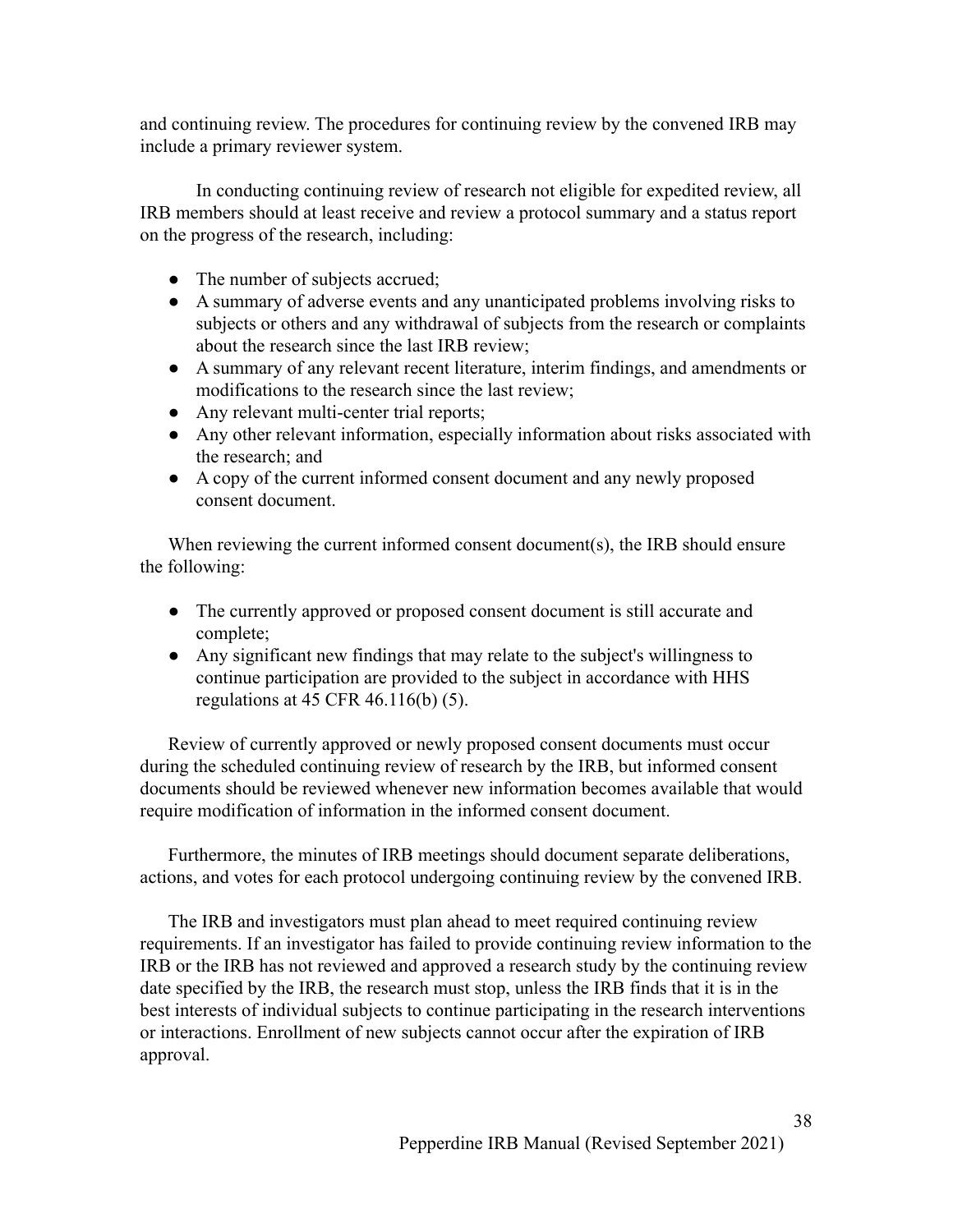#### *H. Adverse Event Reporting*

Investigators must report adverse events that occur during the course of their research with human subjects to the IRB in a timely fashion. An adverse event, as defined by the Department of Health and Human Services, is "an undesirable and unintended, although not necessarily unexpected, result of therapy or other intervention (e.g*.*, headache following spinal tap or intestinal bleeding associated with aspirin therapy)." An adverse event in non-medical research can include an undesirable and unintended consequence of, or reaction to, procedures. An unanticipated adverse event can also be defined as any adverse experience whose nature, severity, and frequency of risk were not described in the information provided for IRB review or in the consent form.

Adverse events/experiences include, but are not limited to:

- problems related to the safety of subjects such as injury, life threatening events, or events that require or prolong hospitalization, produce a disability, result in a congenital anomaly/birth defect, or require medical evaluation (such as additional laboratory testing) and/or medical treatment.
- incidents or serious problems involving the conduct of the study or subject participation, such as, problems with recruitment and/or the consent process.
- issues of noncompliance.
- major unresolved disputes between a research investigator and a research subject or between research investigators (including research staff) involved in the conduct of the research study,

Only unanticipated adverse events that are associated with a research intervention must be reported to the IRB. An adverse event is considered to be associated with a research intervention if there is a reasonable possibility that the reaction may have been caused by the research intervention (e.g., a causal relationship between the reaction and research intervention cannot be ruled out by the investigator(s)).

All adverse reactions and unexpected events should be reported as soon as possible to the IRB Chairperson and no later than 96 hours from the time the investigator became aware of the problem. All fatal or life-threatening events MUST be reported to the IRB within 48 hours after discovery. Investigators should file such reports in writing, using the "Adverse Event Reporting Form" found online at [https://community.pepperdine.edu/irb/irbforms/.](https://community.pepperdine.edu/irb/irbforms/) All relevant documents and supporting material should be included with the Adverse Event Reporting Form. When attaching supporting material and consent forms, participants' personal identifiers (e.g., name, social security number) should not be included.

In some instances a serious or unexpected adverse event may necessitate an immediate change in protocol to relieve an apparent immediate hazard to research participants. In such situations, the principal investigator may implement a change in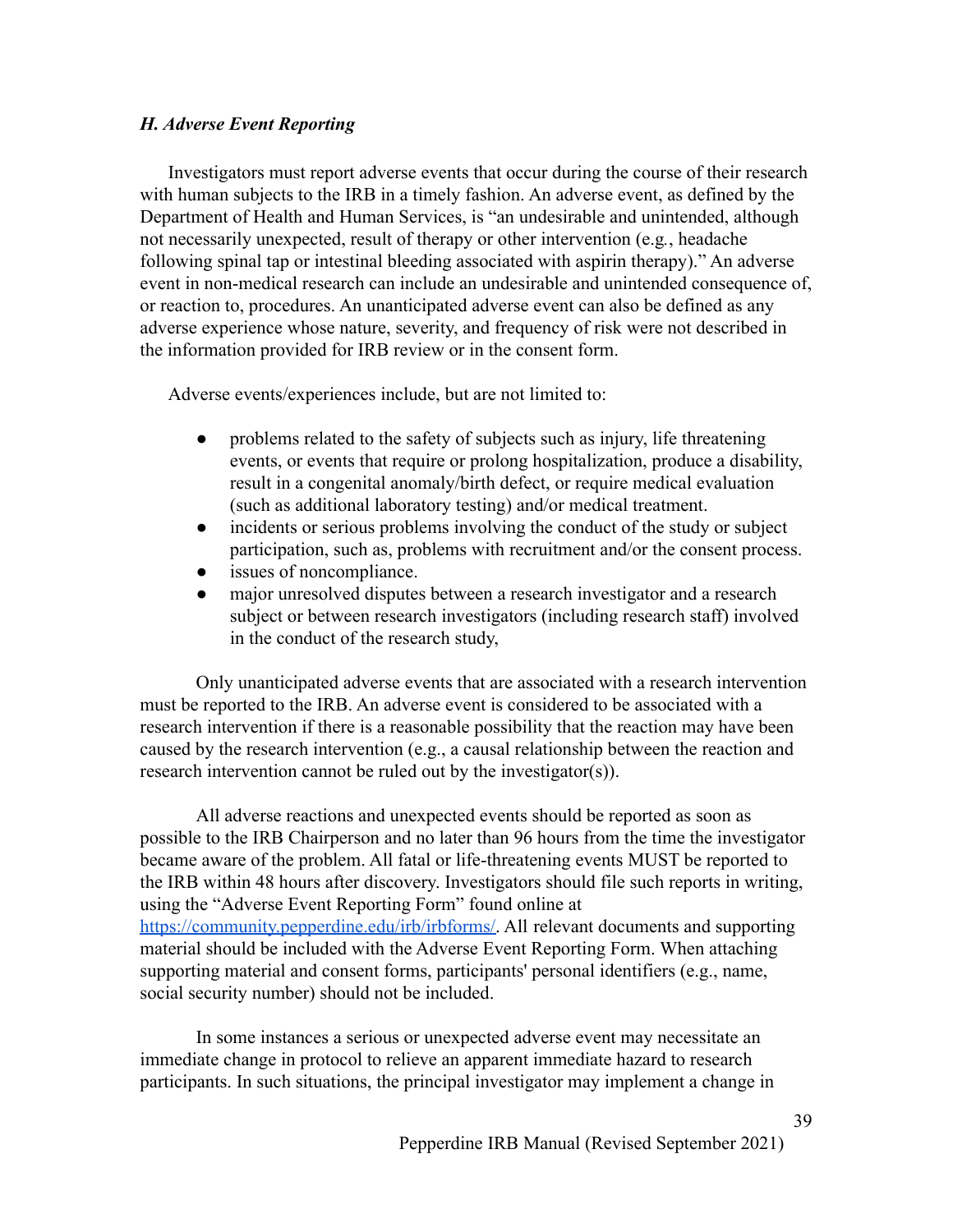protocol in order to protect the welfare of the research participants. Investigators should be certain to describe such changes in protocol in the Adverse Event Reporting Form.

When the IRB receives an Adverse Event Reporting Form, the information will be reviewed to determine:

- whether the IRB requires additional information;
- whether further action (e.g., modification) is required regarding the protocol and/or consent form;
- if current participants need to be informed of adverse event;
- if the study is to be monitored for a specified period of time;
- whether the research activity should be temporarily suspended;
- if actions taken by the investigator adequately addressed the adverse event or whether further actions to be administered by the investigator are required; and/or
- if the study is to be permanently discontinued.

The investigator will be informed in writing of the findings of the IRB review. The IRB will also promptly report to appropriate institutional officials, any supporting Agency or Department heads, and OHRP any (i) unanticipated problems involving risks to subjects or others; (ii) any serious or continuing noncompliance with 45 CFR Part 46 or the requirements or determinations of the IRB; and (iii) any suspension or termination of IRB approval. If the adverse incident appears to constitute scientific misconduct it must be referred to the RIO. The Pepperdine University Policy for Responding to Allegations of Scientific Misconduct is available for review at [www.pepperdine.edu/provost/policies/](http://www.pepperdine.edu/provost/policies/).

### *I. Research Noncompliance*

All investigators are required to conduct their studies in compliance with the IRB-approved protocol as well as comply with Pepperdine's IRB and University policies, state and local laws, and federal regulations related to the rights and welfare of human subjects research. If any allegations of noncompliance are made to the Pepperdine IRB or the Vice Provost for Research Office, those allegations must be investigated and it must be determined whether the allegation has a basis in fact or not. If the noncompliance appears to constitute scientific misconduct it must be referred to the RIO. The Pepperdine University Policy for Responding to Allegations of Scientific Misconduct is available for review at [www.pepperdine.edu/provost/policies/](http://www.pepperdine.edu/provost/policies/).

Investigators are required to self report to the IRB any instances of noncompliance that involves potential risk to subjects or involves significant failure to comply with federal regulations, state laws, University policies, and/or IRB requirements. Pepperdine personnel, including investigators, research team, faculty, staff,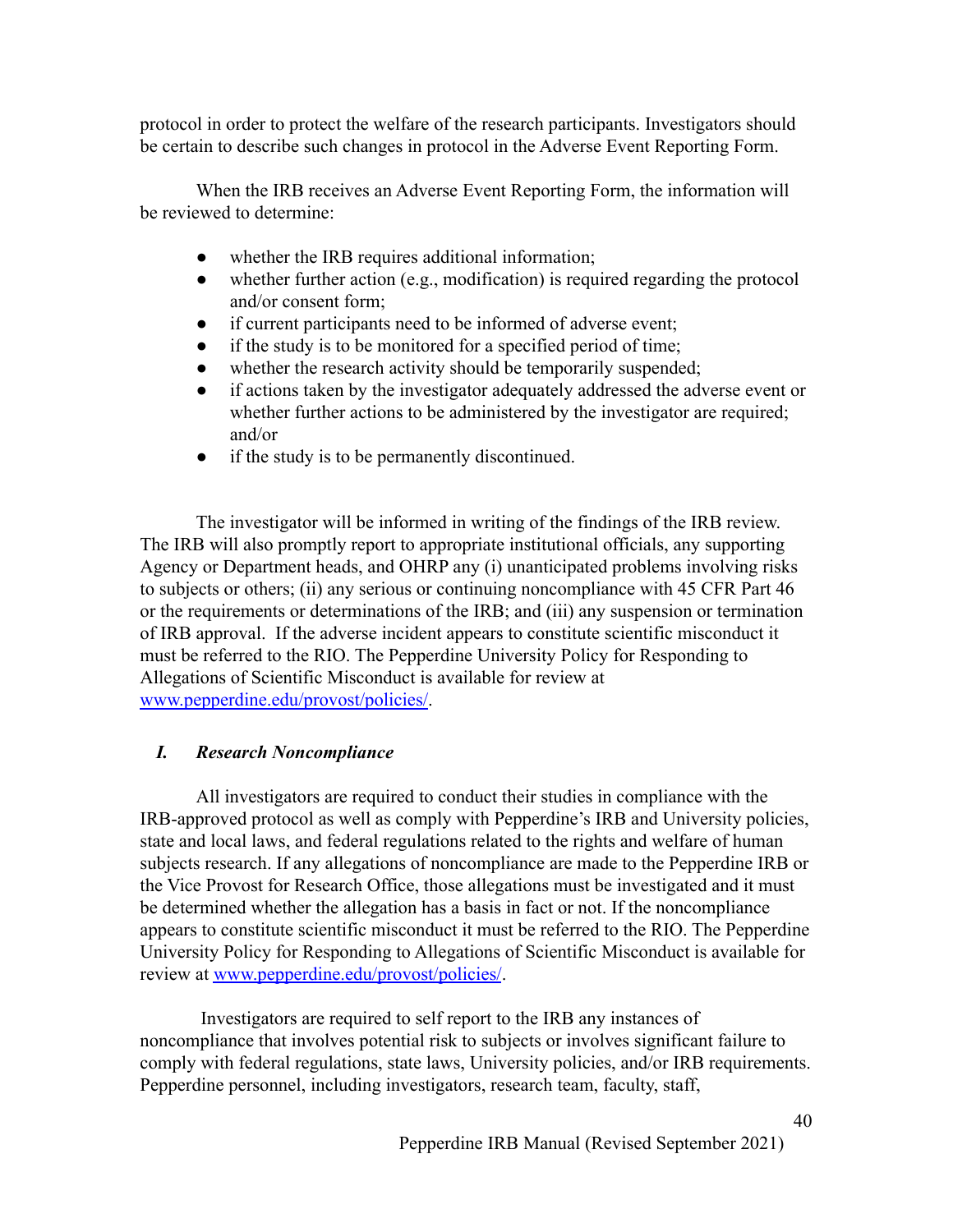administration, or students are also responsible for reporting to the IRB suspected or actual noncompliance. Reports of suspected noncompliance may also be reported to the IRB or Assistant Provost for Research by research subjects, subject's family members and others external to the University, including regulatory agencies. These reports may be in the form of complaints and may also be made anonymously.

#### *J. IRB Review in Emergency Situations*

Federal regulations do not permit human subject research activities to be started, even in an emergency, without prior IRB review and approval (see 45 CFR 46.103[b] and 46.116[f]). For example, if an investigator provided emergency medical care to an individual without prior IRB review and approval, the individual may not be considered a research subject under 45 CFR Part 46. The federal guidelines make clear that an investigator (e.g., physician) can provide emergency medical care to an individual when such care is warranted without regard to IRB review and approval, but also clearly state that such emergency care may not be claimed as research. Furthermore, any data regarding such care cannot be included in any report of a prospectively conceived research activity. More simply stated, federal regulations for the protection of human subjects do not permit research activities to be started, even in emergency, without prior IRB review and approval. If the emergency care involves drugs, devices, or biologics that are considered to be investigational by the Food and Drug Administration (FDA), then it may be necessary to meet FDA requirements to use the investigational article for emergency purposes.

#### **IV. The IRB Application**

Completing the eProtocol IRB application will be facilitated by a study that has been thoughtfully planned and carefully delineated.

An application to the IRB will most commonly include the following documents:

- 1) The Pepperdine University eProtocol IRB application found online at: <https://irb.pepperdine.edu/>. Student investigators will complete the same eProtocol IRB application and will require a sign-off by their faculty sponsor(s).
- 2) Any documents that will be presented (in written or oral form) to participants including, but not limited to, study flyers or advertisements, the informed consent/assent form(s) (See **Section VIII.**), HIPAA forms (See **Section X**.), cover letters that will accompany materials given to/mailed to participants, scripts of in-person or telephone presentations about the study made to participants or organizations/individuals who will be recruiting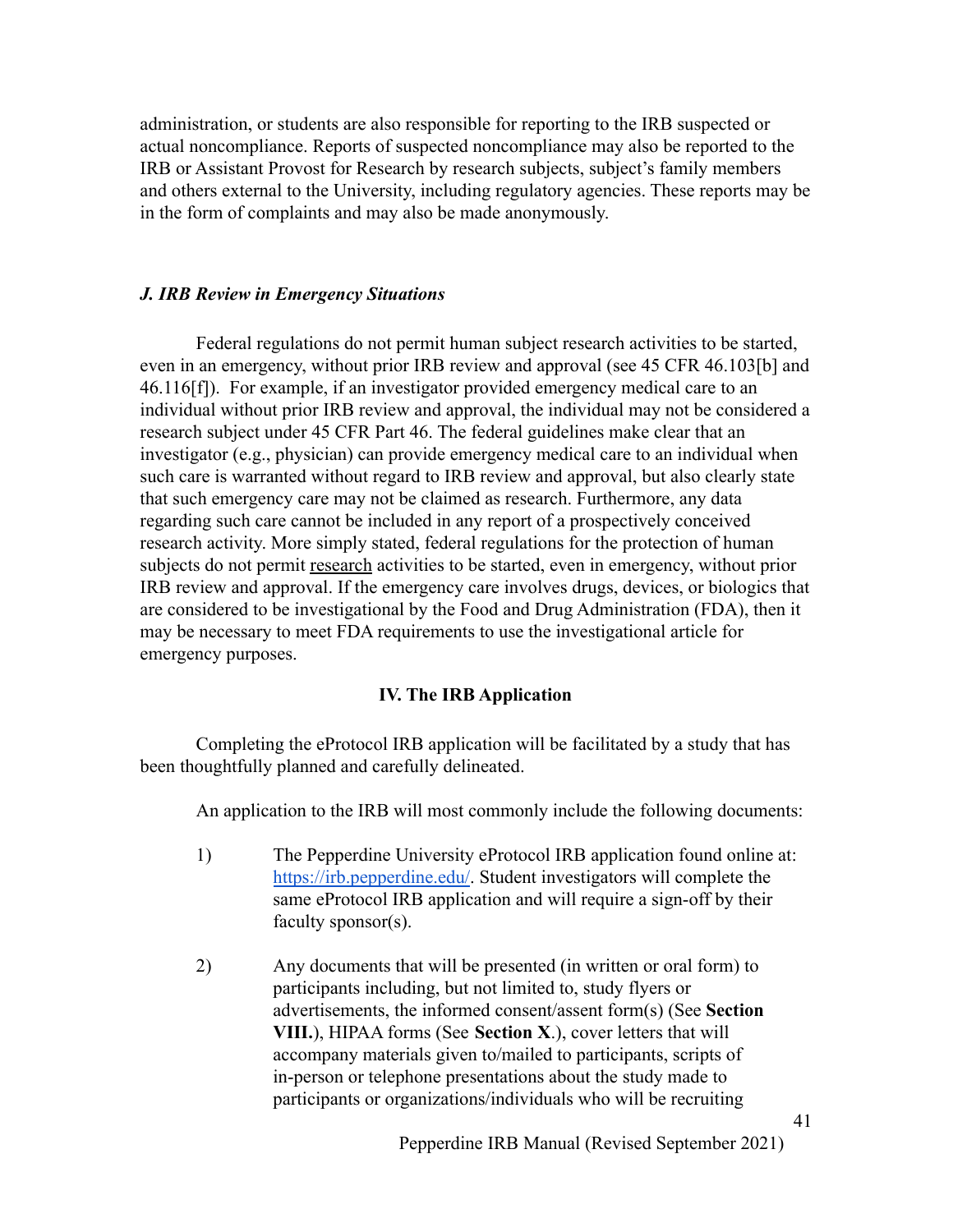participants, questionnaires, surveys, or other forms that the participants will read and/or complete as part of the study

- 3) A complete, detailed IRB protocol containing enough background material to properly assess the benefits of the research and the risks (physical, psychological, social or economic, as applicable) inherent in the proposed methodology. In some cases, a grant proposal or a dissertation or thesis prospectus may provide sufficient detail to achieve this purpose. However, investigators should make certain that the items discussed in **Sections III.A.1** and **III.A.3** of this manual, and in 45 CFR Part 46.111 are addressed in the scientific protocol. Furthermore, the complete scientific methodology to be used in the investigation should be included in the IRB protocol.
- 4) Depending on the nature of the research, other documents may be required as part of the submission. Investigators are encouraged to contact their IRB Chairperson prior to application submission if they feel other supporting documentation may be required for protocol review.
- 5) Documentation that the investigator has completed required education components (as described in **Section I.** above).

Information is provided below regarding each of the aforementioned documents. It is imperative that investigators (and student advisors in the case of student research) carefully and thoroughly review the materials submitted as part of the IRB application. Incomplete proposals will not be reviewed until they are complete and applications that are hastily put together are likely to result in further delays in the review and approval process. At their discretion, IRBs may institute a screening process to review proposals for completeness, and may return applications that are not complete to the investigator before review. Investigators are encouraged to consult their IRB before submitting an application.

#### **V. Records**

#### *A. Investigator Records*

Record retention requirements vary with the type of research conducted and the provisions of the investigator's funding source. Therefore investigators must understand and follow any record retention requirements of their sponsor. In addition, Pepperdine University and OHRP guidelines require that investigators maintain research records for at least three years after completion of the research. HIPAA-related research records must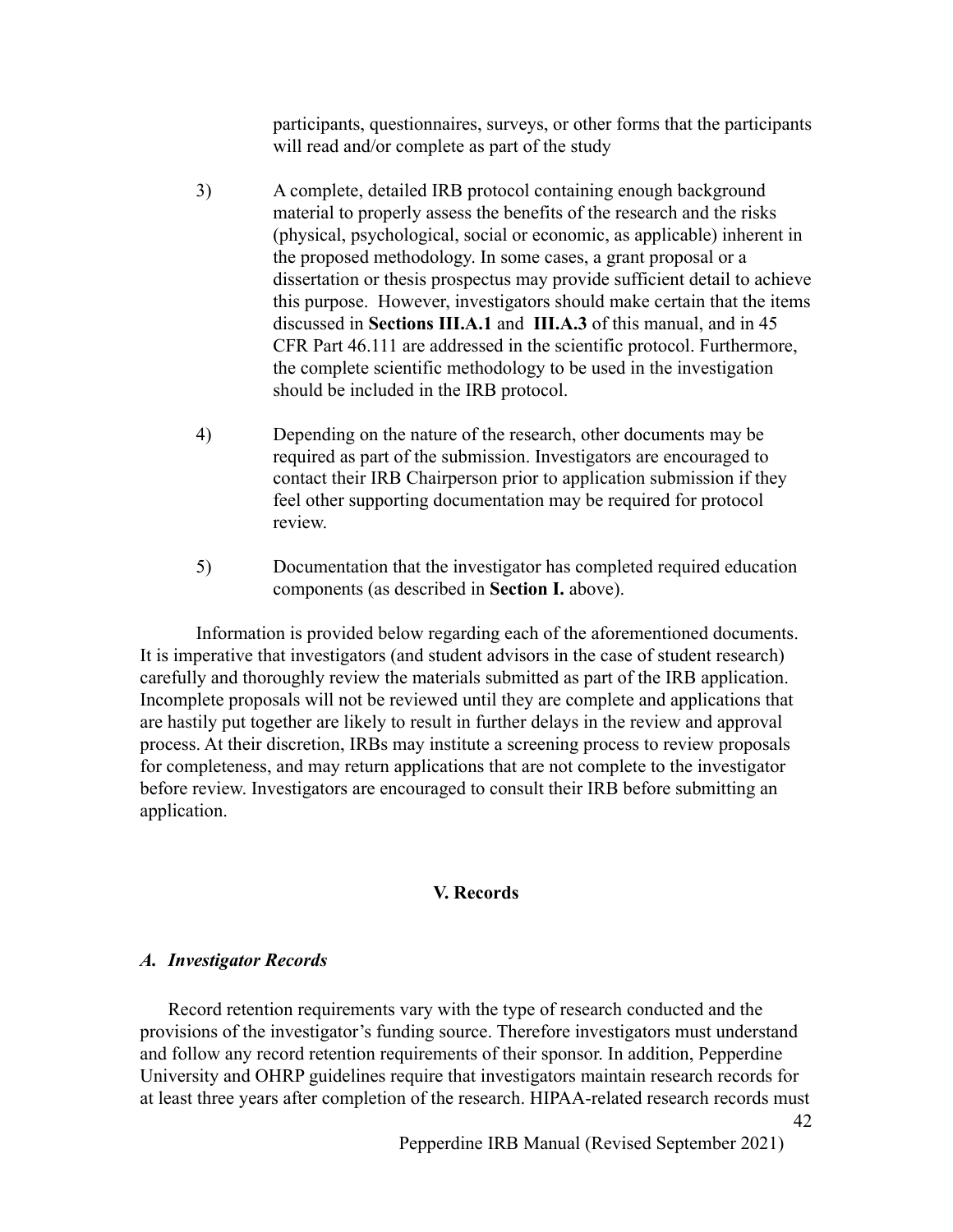be retained for at least 6 years. Furthermore, all records must be accessible for inspection and copying by authorized representatives of the IRB, department or agency supporting the research. Conditions for maintaining confidentiality of the subjects and the research records are required for the life of the data. These rules apply equally to research conducted by students and/or staff. Protocols conducted with FDA regulated articles must be kept in accordance with current FDA regulations<sup>2</sup>.

### *B. IRB Records*

Documentation of IRB activities is maintained for at least three years (or at least 6 years for HIPAA related protocols) following the completion of research and includes the following (**§**46.115):

- 1. Copies of all research proposals reviewed, scientific evaluations, if any, that accompany the proposals, approved sample consent documents, progress reports submitted by investigators, and reports of injuries to subjects;
- 2. Documentation of actions taken through procedures of exempt and expedited review in the IRB minutes and in other appropriate files;
- 3. Minutes of IRB meetings in sufficient detail to show attendance; actions taken; vote on these actions including the number of members voting for, against, and abstaining; basis for requiring changes in or disapproving research; length of approval granted for projects; and a written summary of the discussion of controversial issues and their resolution<sup>3</sup>;

3. Three years after the investigation is discontinued and FDA is notified.

<sup>3</sup> When approval is granted for a consent procedure which does not include, or which alters, some or all of the required elements of informed consent (as outlined in Section VIII. of this manual) or when a waiver of the requirement to obtain informed consent is granted, the minutes will reflect (using protocol specific information) how

<sup>&</sup>lt;sup>2</sup> Current FDA policy states that investigators are required to maintain records for the longest of either:

<sup>1.</sup> A period of at least two years following the date on which the results of the clinical investigation are submitted to the FDA in support of an application for a research Investigational New Drug Number or Investigational Device Exemption or marketing permit; or

<sup>2.</sup> A period of at least three years following the date on which an application for research or marketing permit (in support of which the results of the clinical investigation were submitted to the FDA) is approved by the FDA; or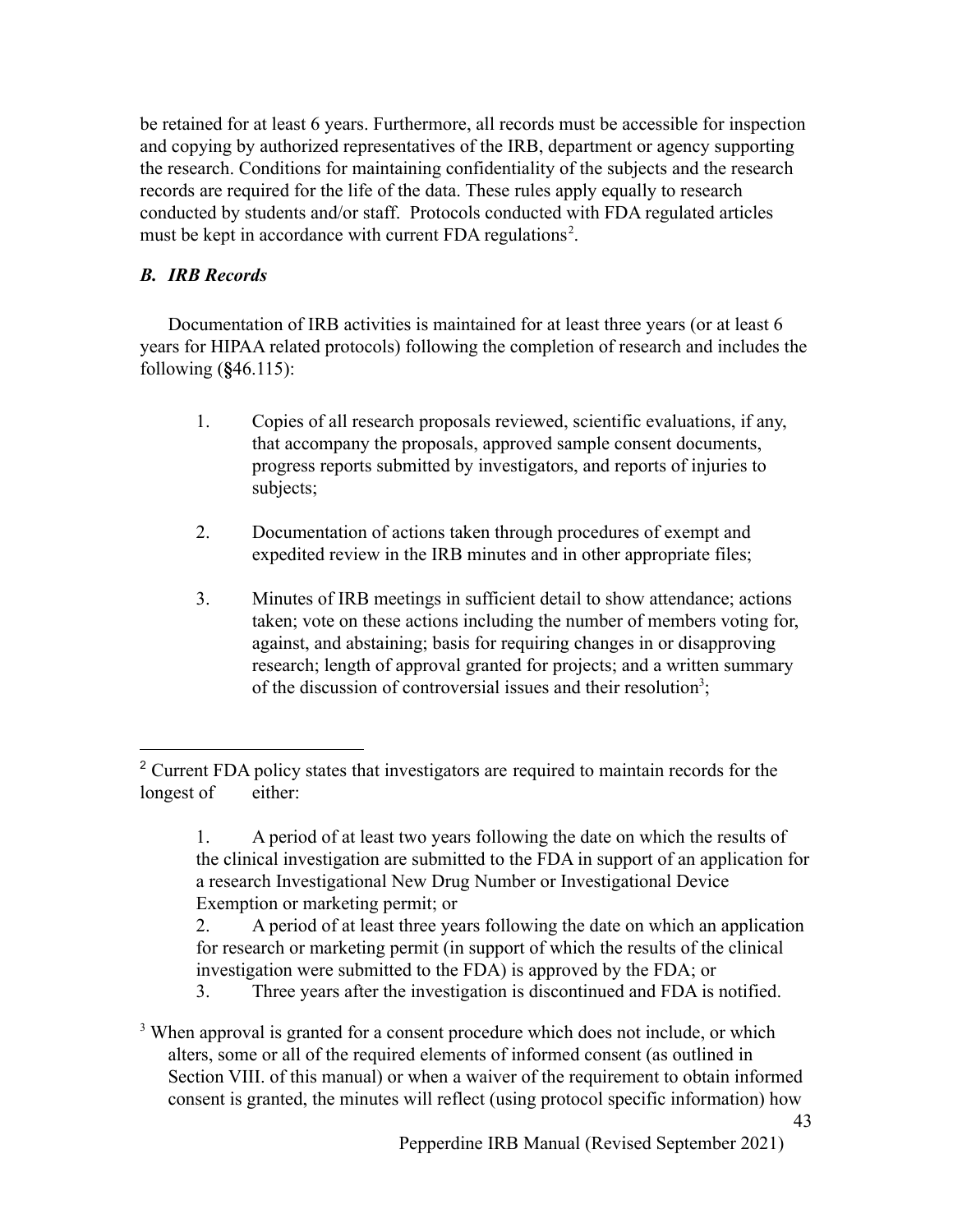- 4. Records of continuing review activities;
- 5. Copies of all correspondence between the IRB and the investigators.
- 6. A roster of IRB members. IRBs may also keep on file a copy of each member's professional vitae; and
- 7. Written operating procedures for the IRB.
- 8. Statements of significant new findings provided to subjects.

All records shall be accessible for inspection and copying by authorized federal representatives at reasonable times and in a reasonable manner.

the criteria specified at 45 CFR 46.116(d) justifying this type of approval have been met.

Similarly, where federal regulations require specific findings on the part of the IRB, such as (a) approving a procedure which waives the requirement for obtaining a signed consent form (see 45 CFR 46.117(c)); (b) approving research involving pregnant women, human fetuses, or neonates (see 45 CFR 46.204-207); (c) approving research involving prisoners (see 45 CFR 46.305-306); or (d) approving research involving children (see 45 CFR 46.404-407), the IRB minutes will document such findings in a protocol-specific manner.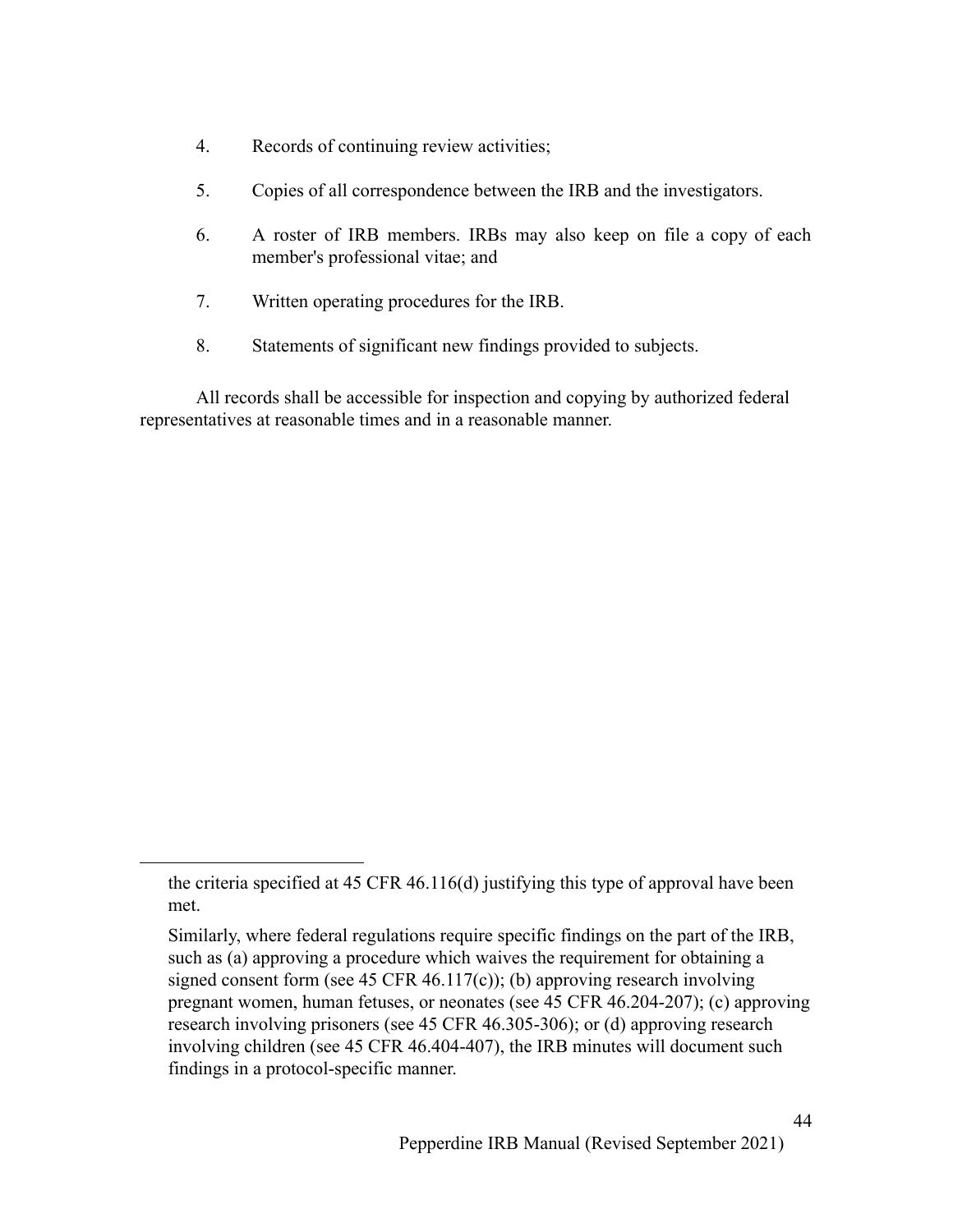#### **VI. Appendices**

*APPENDIX A*

*Title 45 Code of Federal Regulations Part 46 (45 CFR 46)*

# **CODE OF FEDERAL REGULATIONS TITLE 45 PUBLIC WELFARE**

#### **DEPARTMENT OF HEALTH AND HUMAN SERVICES NATIONAL INSTITUTES OF HEALTH OFFICE FOR PROTECTION FROM RESEARCH RISKS**

**PART 46 PROTECTION OF HUMAN SUBJECTS**

**45 CFR 46 may be downloaded or reviewed at**

*[http://www.nihtraining.com/ohsrsite/guidelines/45cfr46.html](https://www.hhs.gov/ohrp/regulations-and-policy/regulations/45-cfr-46/index.html)*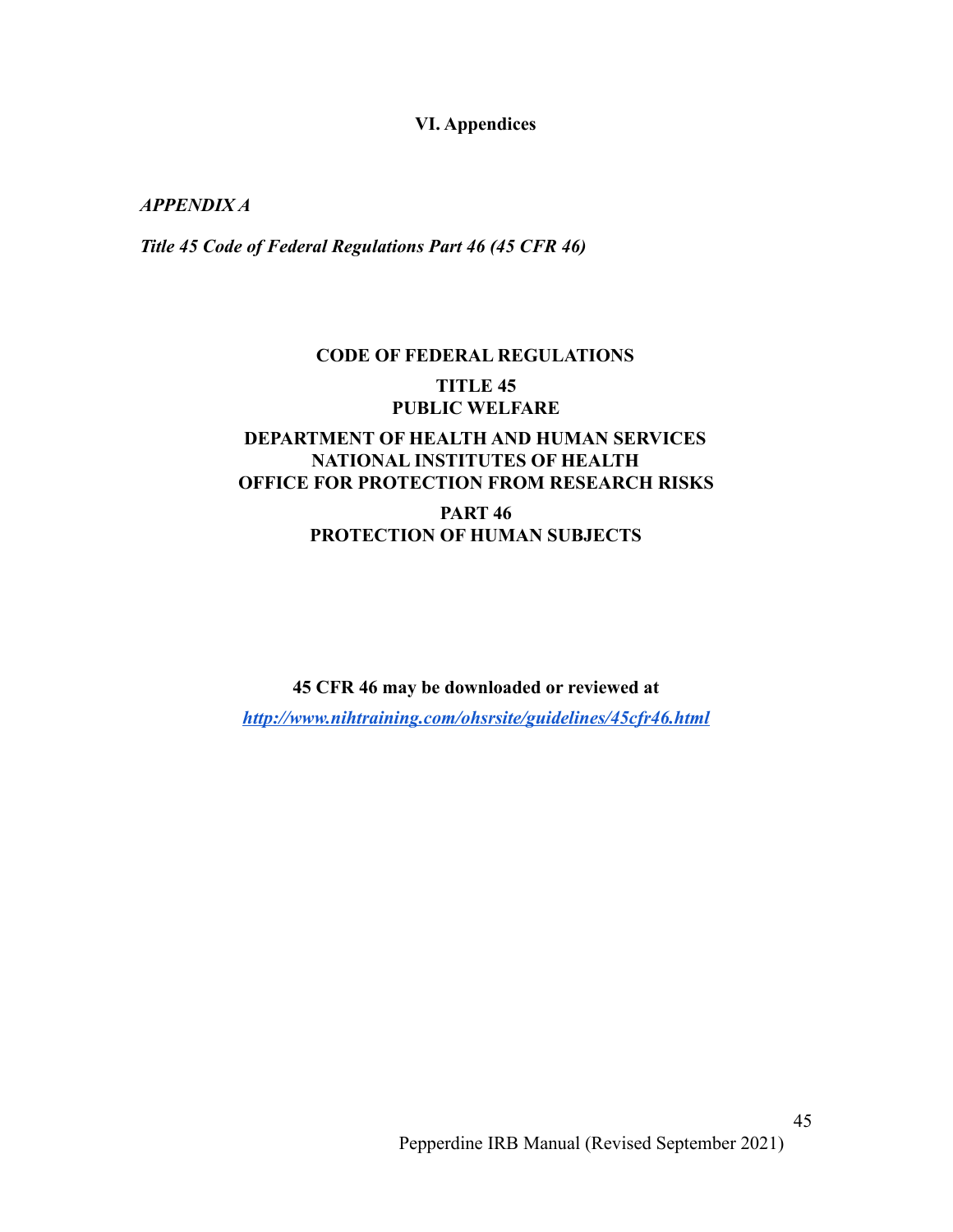#### *APPENDIX B*

#### *Research Activities Exempted From Federal Regulation (CFR)*

**Investigators should note that these exemptions (45 CFR 46.104(d)(1-8) do not apply to research involving prisoners, human fetuses, neonates, pregnant women, or human in vitro fertilization (Subparts B and C).**

**The exemption at 45 CFR 46.104(d)(1-8), for research involving survey or interview procedures or observations of public behavior, does not apply to research with children, Subpart D, except for research involving observations of public behavior when the investigator(s) do not participate in the activities being observed.**

- 1) **Research conducted in established or commonly accepted educational settings, involving normal educational practices,** such as
	- A) Research on regular and special education instructional strategies, or
	- B) Research on the effectiveness of or the comparison among instructional techniques, curricula, or classroom management methods.
	- C) Research cannot adversely impact students' opportunity to learn required educational content or the assessment of educators who provide instruction.

#### 2A) **Research involving the use of educational tests (cognitive, diagnostic, aptitude, achievement), survey procedures, interview procedures or observation of public behavior, unless:**

- D) Information obtained is recorded in such a manner that human subjects can be identified, directly or through identifiers linked to the subjects; and
- E) Any disclosure of the human subjects' responses outside the research could reasonably place the subjects at risk of criminal or civil liability or be damaging to the subjects' financial standing, employability, or reputation.
- F) Data many involve visual or audio recording as well as a carve-out that allows for the collection of sensitive, identifiable data to be collected as long as a limited review is conducted.

2B) **Research involving the use of educational tests (cognitive, diagnostic, aptitude, achievement), survey procedures, interview procedures, or observation of public behavior** that is not exempt under paragraph (b)(2) of this section, if: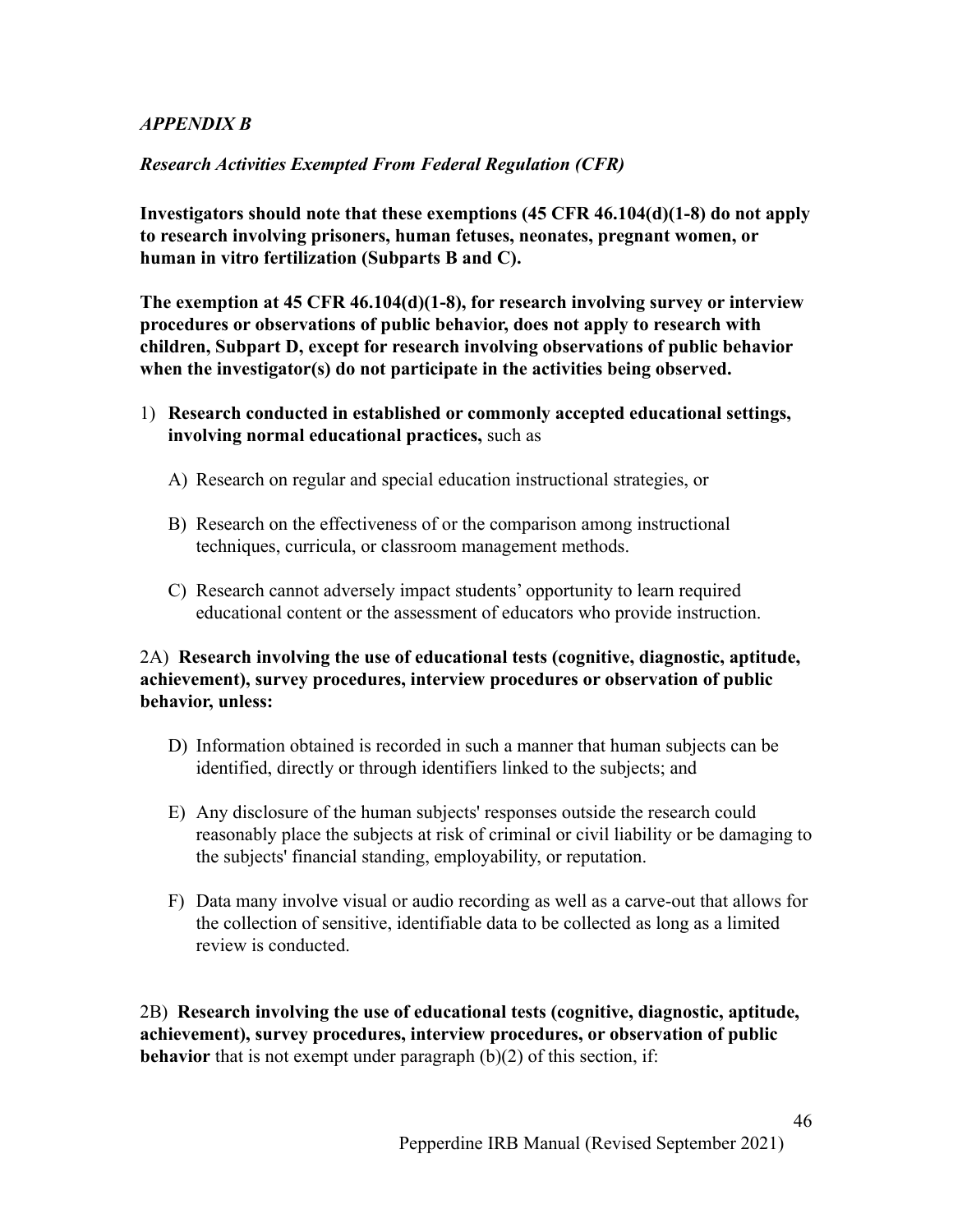- G) The human subjects are elected or appointed public officials or candidates for public office; or
- H) Federal statute(s) require(s) without exception that the confidentiality of the personally identifiable information will be maintained throughout the research and thereafter.

3) **Benign behavioral interventions in conjunction with the collection of information from adult subjects.** Research, involving "benign interventions" involving adults that allows for deception under certain conditions. Data may be sensitive and identifiable as long as "limited review" is conducted by the IRB.

4) **Secondary research for which consent is not required.** Research, involving the collection or study of existing data, documents, records, pathological specimens, or diagnostic specimens, if these sources are publicly available or if the information is recorded by the investigator in such a manner that subjects cannot be identified, directly or through identifiers linked to the subjects. This category includes all biospecimens, as well as special carve-outs for HIPAA-covered data, federally conducted research, and federally generated data.

### 5) **Research and demonstration projects which are conducted by or subject to the approval of department or agency heads, and which are designed to study, evaluate, or otherwise examine**:

- I) Public benefit or service programs;
- J) Procedures for obtaining benefits or services under those programs;
- K) Possible changes in or alternatives to those programs or procedures; *or*
- L) Possible changes in methods or levels of payment for benefits or services under those programs.

This category provides further clarification about what are "research and demonstration projects that are conducted or supported by a Federal department or agency".

### 6) **Taste and food quality evaluation and consumer acceptance studies, if**

- M) Wholesome foods without additives are consumed OR
- N) A food is consumed that contains a food ingredient at or below the level and for a use found to be safe, or agricultural chemical or environmental contaminant at or below the level found to be safe, by the Food and Drug Administration or approved by the Environmental Protection Agency or the Food Safety and Inspection Service of the U.S. Department of Agriculture.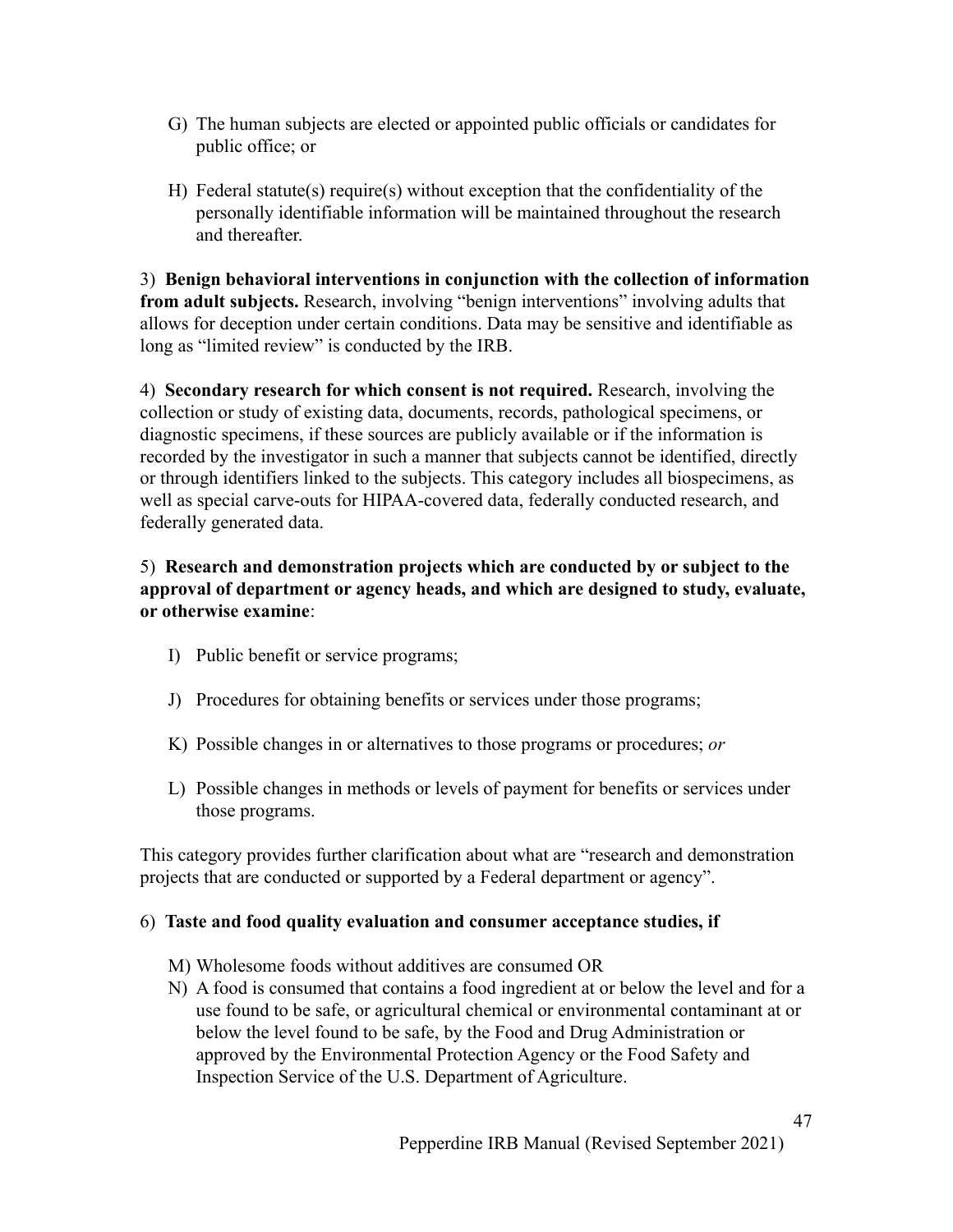7) **Storage or maintenance for secondary use for which broad consent is required.** Research using identifiable data and/or biospecimen repositories as long as a "limited review" is conducted.

8) **Secondary research for which broad consent is required.** Research pertaining to secondary use of identifiable data and/or biospecimens from a repository as long as certain conditions are met. Allows the secondary analysis of existing private identifiable data and identifiable biospecimens provided broad consent was secured and the documentation of consent was either secured or waived.

**\***At this time, **the Pepperdine IRBs will not mandate nor implement the institutional use of Broad Consent**, as tracking requirements may be burdensome. Exemption categories 7 and 8, which rely on Broad Consent, will not be available in the Pepperdine eProtocol system. Pepperdine IRBs will continue to support study teams seeking subject permission for the collection and storage of identifiable private information/biospecimens for future secondary use research through the following processes:

- Study-specific consent and comprehensive IRB review.
- IRB waiver of consent (as eligible) and comprehensive IRB review.
- Exemption #4 de-identification to remove the research activity from Common Rule purview and not require IRB review or consent.

### *APPENDIX C*

#### *Research Activities Which May Be Reviewed Through Expedited Review Procedures*

#### Applicability

(A) Research activities that (1) present no more than minimal risk to human subjects, and (2) involve only procedures listed in one or more of the following categories, may be reviewed by the IRB through the expedited review procedure authorized by 45 CFR 46.110 and 21 CFR 56.110. The activities listed should not be deemed to be of minimal risk simply because they are included on this list. Inclusion on this list merely means that the activity is eligible for review through the expedited review procedure when the specific circumstances of the proposed research involve no more than minimal risk to human subjects.

(B) The categories in this list apply regardless of the age of subjects, except as noted.

(C) The expedited review procedure may not be used where identification of the subjects and/or their responses would reasonably place them at risk of criminal or civil liability or be damaging to the subjects' financial standing, employability, insurability, reputation, or be stigmatizing, unless reasonable and appropriate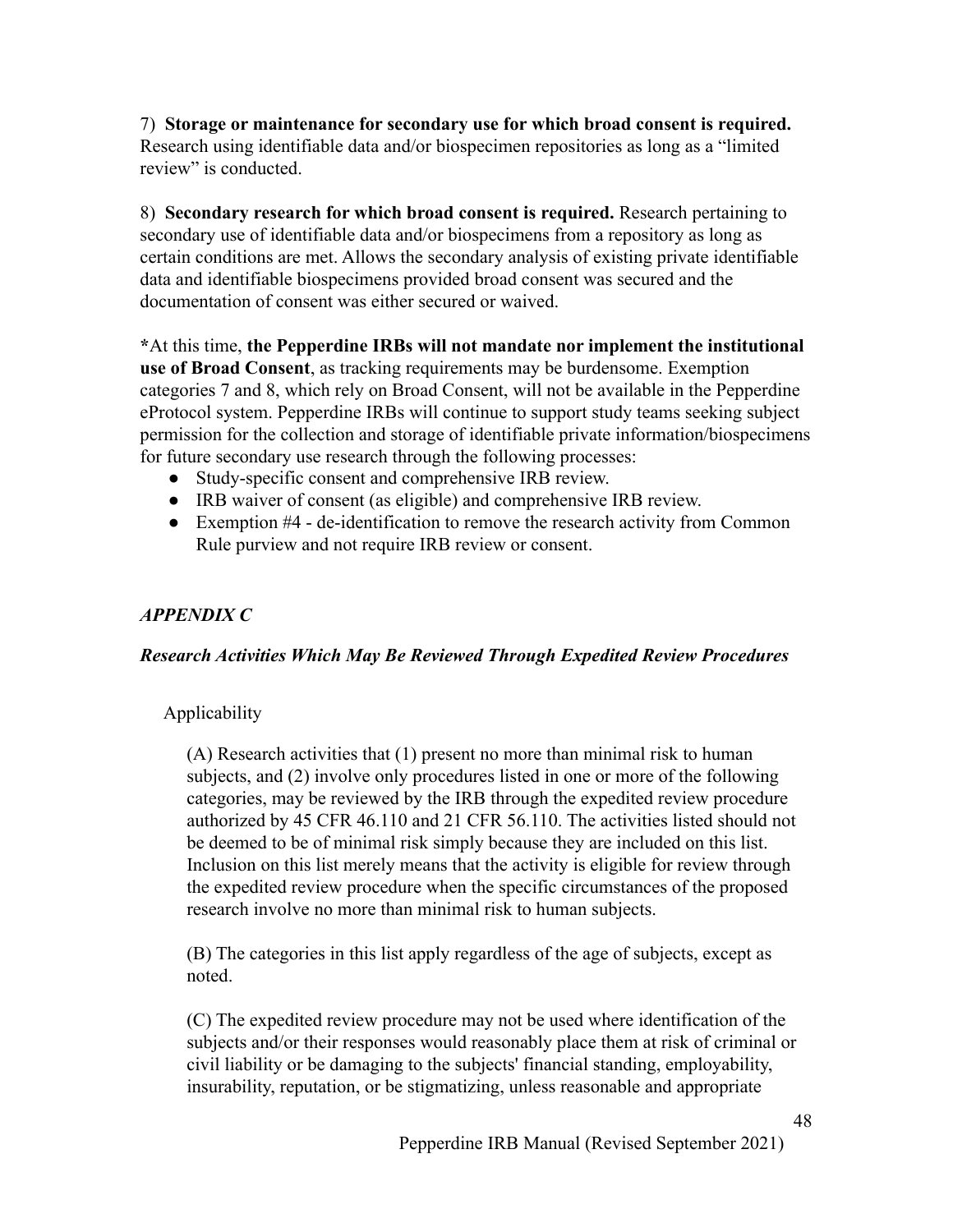protections will be implemented so that risks related to invasion of privacy and breach of confidentiality are no greater than minimal.

(D) The expedited review procedure may not be used for classified research involving human subjects.

(E) IRBs are reminded that the standard requirements for informed consent (or its waiver, alteration, or exception) apply regardless of the type of review--expedited or convened--utilized by the IRB.

(F) Categories one (1) through seven (7) pertain to both initial and continuing IRB review.

#### **Research Categories for Expedited Review**

(1) Clinical studies of drugs and medical devices only when condition (a) or (b) is met.

(a) Research on drugs for which an investigational new drug application (21 CFR Part 312) is not required.

(Note: Research on marketed drugs that significantly increases the risks or decreases the acceptability of the risks associated with the use of the product is not eligible for expedited review.)

(b) Research on medical devices for which (i) an investigational device exemption application (21 CFR Part 812) is not required; or (ii) the medical device is cleared/approved for marketing and the medical device is being used in accordance with its cleared/approved labeling.

(2) Collection of blood samples by finger stick, heel stick, ear stick, or venipuncture as follows:

(a) From healthy, nonpregnant adults who weigh at least 110 pounds. For these subjects, the amounts drawn may not exceed 550 mL in an 8 week period and collection may not occur more frequently than 2 times per week; or

(b) from other adults and children, considering the age, weight, and health of the subjects, the collection procedure, the amount of blood to be collected, the frequency with which it will be collected. For these subjects, the amount drawn may not exceed the lesser of 50 mL or 3 mL per kg in an 8 week period and collection may not occur more frequently than 2 times per week.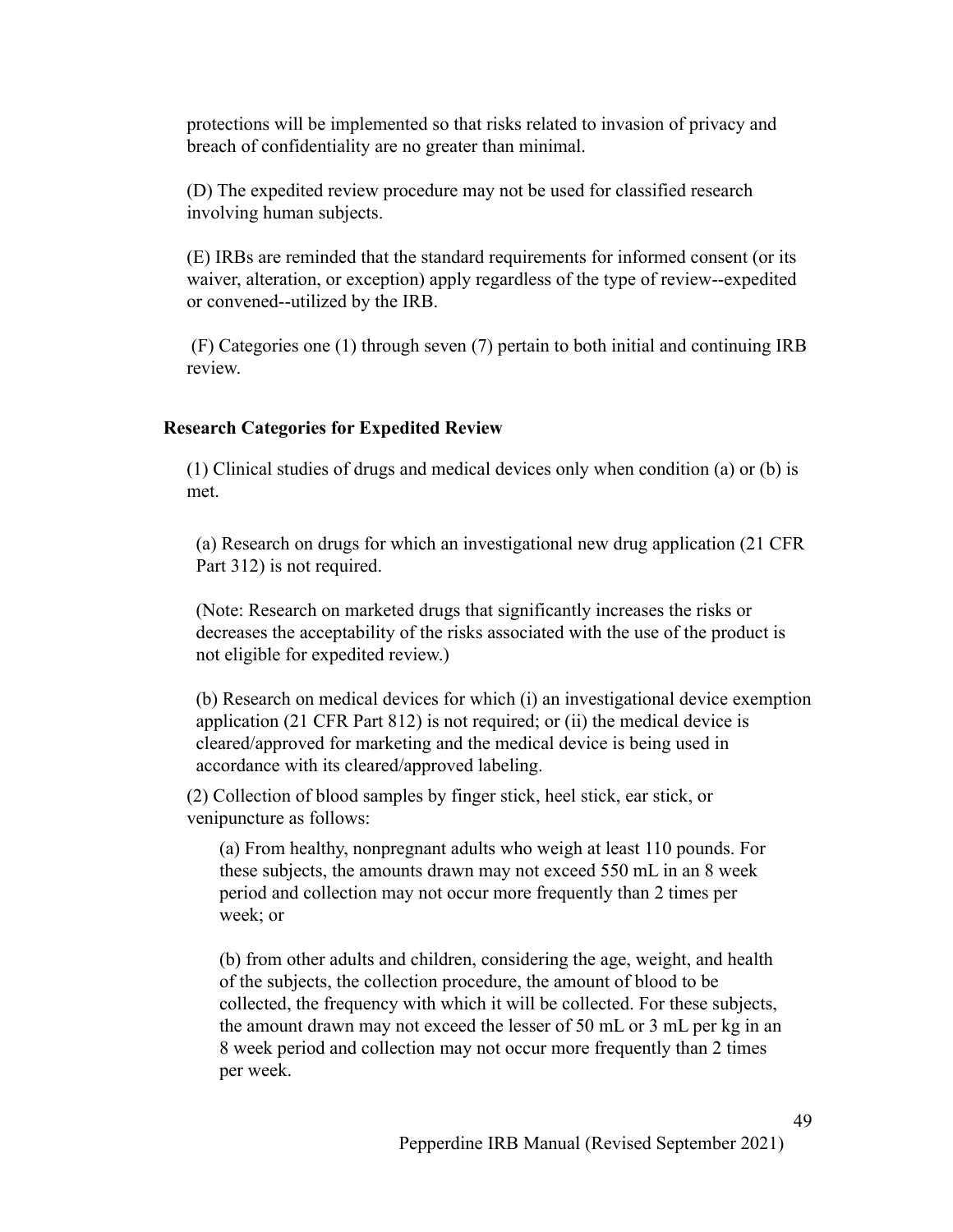(3) Prospective collection of biological specimens for research purposes by noninvasive means.

Examples: (a) hair and nail clippings in a non-disfiguring manner; (b) deciduous teeth at time of exfoliation or if routine patient care indicates a need for extraction; (c) permanent teeth if routine patient care indicates a need for extraction; (d) excreta and external secretions (including sweat); (e) uncannulated saliva collected either in an unstimulated fashion or stimulated by chewing gum-base or wax or by applying a dilute citric solution to the tongue; (f) placenta removed at delivery; (g) amniotic fluid obtained at the time of rupture of the membrane prior to or during labor; (h) supra- and subgingival dental plaque and calculus, provided the collection procedure is not more invasive than routine prophylactic scaling of the teeth and the process is accomplished in accordance with accepted prophylactic techniques; (i) mucosal and skin cells collected by buccal scraping or swab, skin swab, or mouth washings; (i) sputum collected after saline mist nebulization.

(4) Collection of data through noninvasive procedures (not involving general anesthesia or sedation) routinely employed in clinical practice, excluding procedures involving x-rays or microwaves. Where medical devices are employed, they must be cleared/approved for marketing. (Studies intended to evaluate the safety and effectiveness of the medical device are not generally eligible for expedited review, including studies of cleared medical devices for new indications.)

Examples: (a) physical sensors that are applied either to the surface of the body or at a distance and do not involve input of significant amounts of energy into the subject or an invasion of the subject's privacy; (b) weighing or testing sensory acuity; (c) magnetic resonance imaging; (d) electrocardiography, electroencephalography, thermography, detection of naturally occurring radioactivity, electroretinography, ultrasound, diagnostic infrared imaging, doppler blood flow, and echocardiography; (e) moderate exercise, muscular strength testing, body composition assessment, and flexibility testing where appropriate given the age, weight, and health of the individual.

(5) Research involving materials (data, documents, records, or specimens) that have been collected or will be collected solely for non-research purposes (such as medical treatment or diagnosis).

(Note: Some research in this category may be exempt from the HHS regulations for the protection of human subjects. 45 CFR 46.101(b) (4). This listing refers only to research that is not exempt.)

(6) Collection of data from voice, video, digital, or image recordings made for research purposes.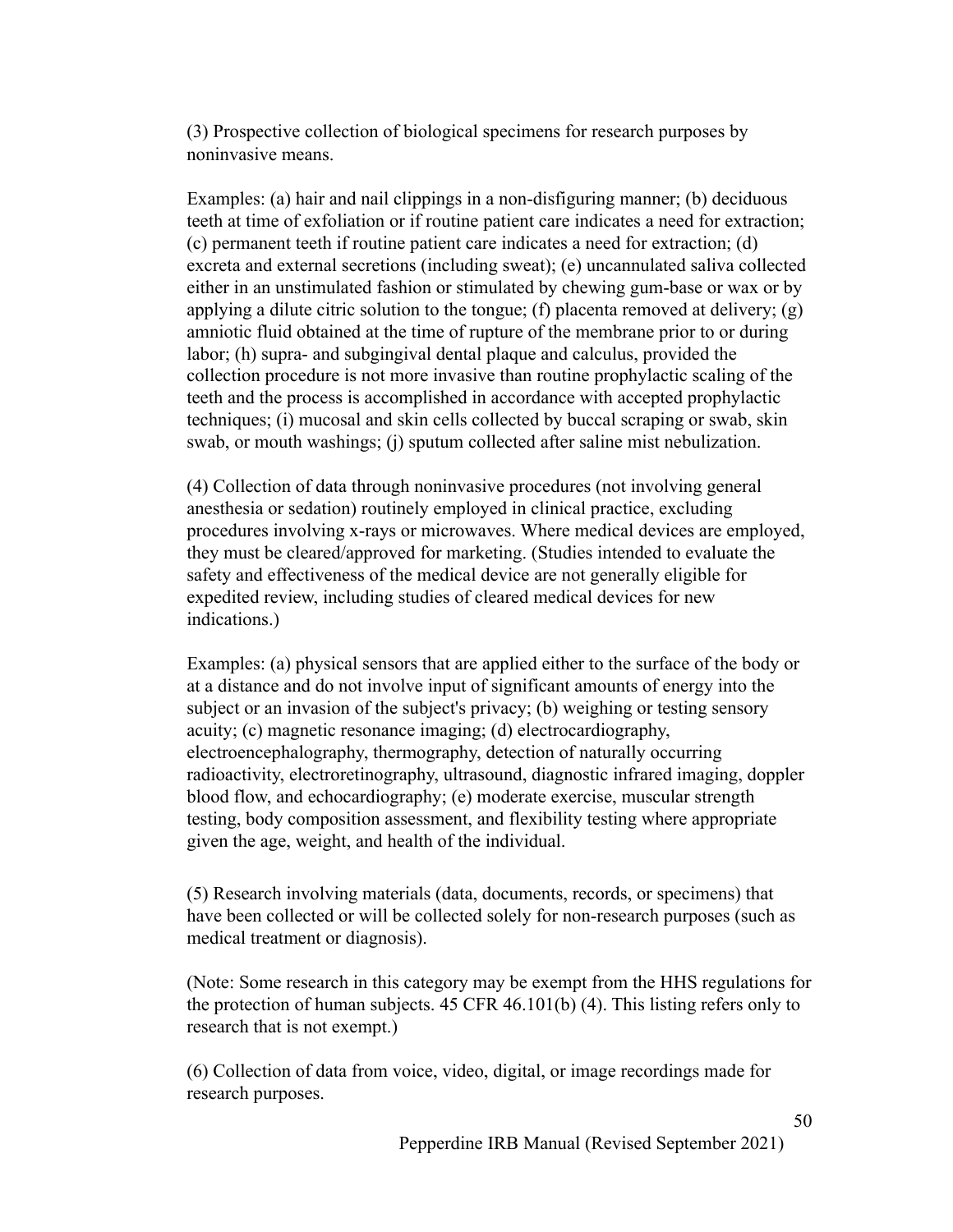(7) Research on individual or group characteristics or behavior (including, but not limited to, research on perception, cognition, motivation, identity, language, communication, cultural beliefs or practices, and social behavior) or research employing survey, interview, oral history, focus group, program evaluation, human factors evaluation or quality assurance methodologies.

(Note: Some research in this category may be exempt from the HHS regulations for the protection of human subjects.  $45 \text{ CFR } 46.101(b)$  (2) and (b) (3). This listing refers only to research that is not exempt.)

(8) Continuing review of research previously approved by the convened IRB as follows:

(a) Where (i) the research is permanently closed to the enrollment of new subjects; (ii) all subjects have completed all research-related interventions; and (iii) the research remains active only for long-term follow-up of subjects; or

(b) Where no subjects have been enrolled and no additional risks have been identified; or

(c) Where the remaining research activities are limited to data analysis.

(9) Continuing review of research, not conducted under an investigational device exemption where categories two (2) through eight (8) do not apply but the IRB has determined and documented at a convened meeting that the research involves no greater than minimal risk and no additional risks have been identified.

<sup>1</sup> An expedited review procedure consists of a review of research involving human subjects by the IRB chairperson or by one or more experienced reviewers designated by the chairperson from among members of the IRB in accordance with the requirements set forth in 45 CFR 46.110.

<sup>2</sup> Children are defined in the DHHS regulations as "persons who have not attained the legal age for consent to treatments or procedures involved in the research, under the applicable law of the jurisdiction in which the research will be conducted." 45 CFR 46.402(a).

#### *APPENDIX D*

#### **Update to Continuing Review Requirements**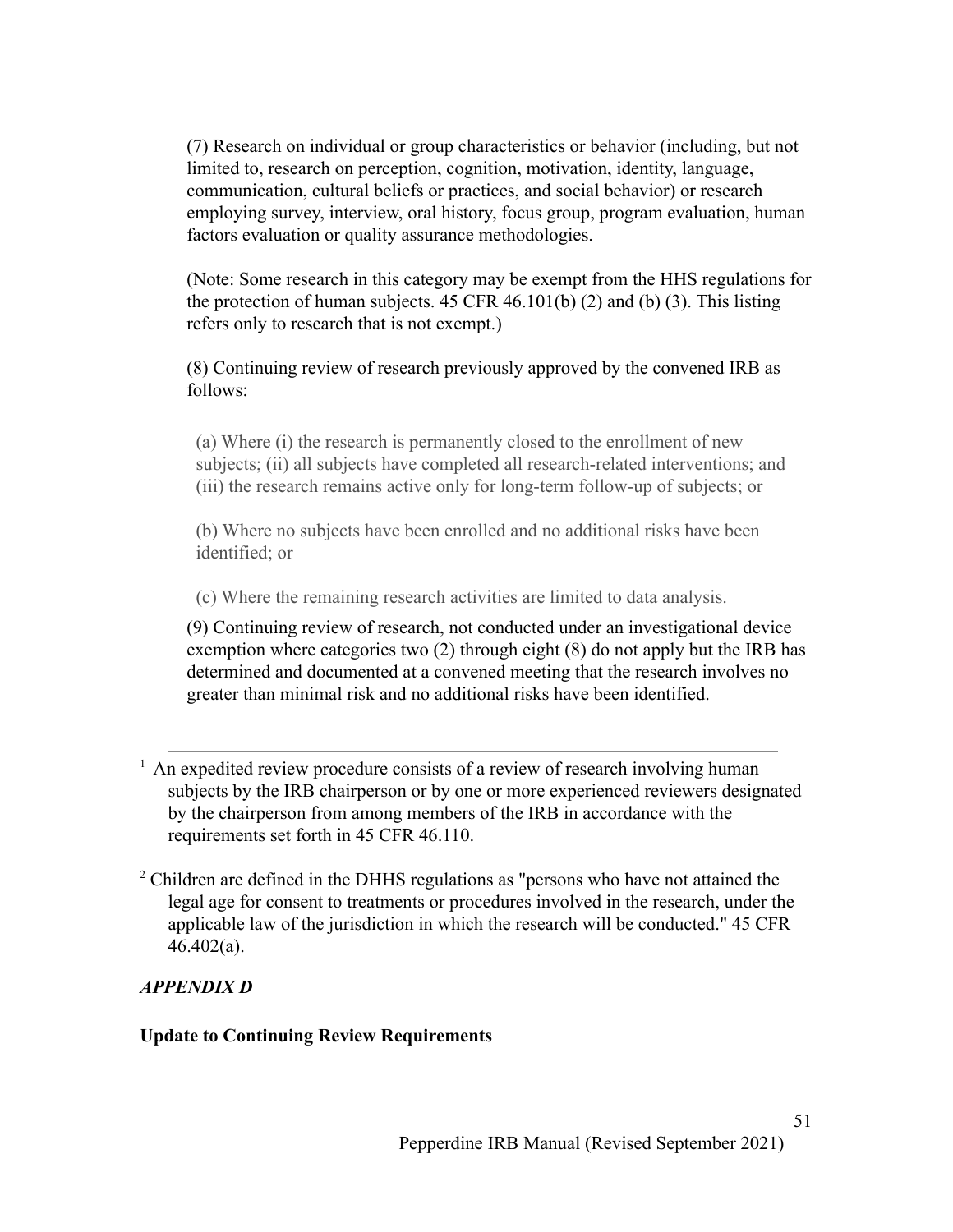Continuing review for research initially approved using expedited review procedures no longer needs to occur. Because the parenthetical comment defining the review period ("of one year or less") that was included in the pre-2018 rule was removed, there is now no requirement for review after initial approval.

However, the IRB can require continuing review for the research if the IRB reviewer "justifies why continuing review would enhance the protection of research subjects" (HHS 2017). The IRB must document this justification according to the new documentation requirement at 46.115(a)(3).

Ongoing research studies initially approved prior to the general compliance date are not required to comply with the revised Common Rule unless institutional policy requires it (and an IRB or institution dates and documents the change in which regulation the research is subject to [HHS 2018b]). This means that research approved via expedited review and governed by the pre-2018 rule still requires continuing review. Research approved via convened IRB review also still requires continuing review.

46.115(a)(8) Under the Final Rule, a study is presumed to be minimal risk if it meets one of the categories of the HHS Secretary's list. If the expedited reviewer determines that the study involves more than minimal risk, the reviewer can override that presumption, but must document the rationale for doing so.

# *APPENDIX E Limited IRB Review*

Limited IRB review is review by an IRB Chair or designated IRB member as a condition of exemption for categories  $46.104(d)(2)(iii)$ ,  $(d)(3)(i)(C)$ ,  $(d)(7)$ , and  $(d)(8)$ . Review these exempt categories.

- 1. Research that only includes interactions involving educational tests (cognitive, diagnostic, aptitude, achievement), survey procedures, interview procedures, or observation of public behavior (including visual or auditory recording) if at least one of the following criteria is met:
	- a. The information obtained is recorded by the investigator in such a manner that the identity of the human subjects cannot readily be ascertained, directly or through identifiers linked to the subjects;
	- b. Any disclosure of the human subjects' responses outside the research would not reasonably place the subjects at risk of criminal or civil liability or be damaging to the subjects' financial standing, employability, educational advancement, or reputation; or
	- c. The information obtained is recorded by the investigator in such a manner that the identity of the human subjects can readily be ascertained, directly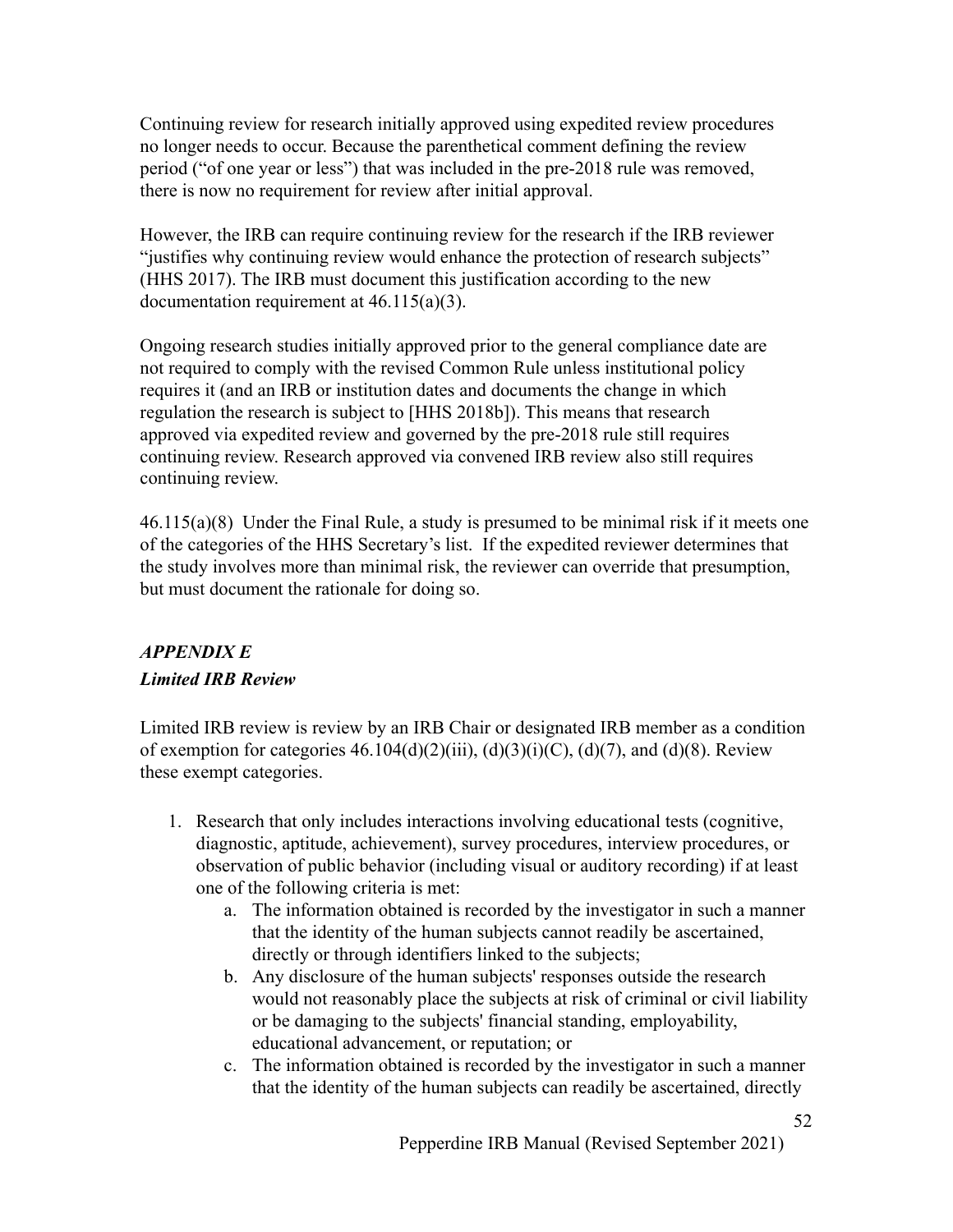or through identifiers linked to the subjects, and an IRB conducts a limited IRB review to make the determination required by  $\S$  . 111(a)(7) (HHS 2017).

- 2. Research involving benign behavioral interventions in conjunction with the collection of information from an adult subject through verbal or written responses (including data entry) or audiovisual recording if the subject prospectively agrees to the intervention and information collection and at least one of the following criteria is met*:*
	- a. The information obtained is recorded by the investigator in such a manner that the identity of the human subjects cannot readily be ascertained, directly or through identifiers linked to the subjects;
	- b. Any disclosure of the human subjects' responses outside the research would not reasonably place the subjects at risk of criminal or civil liability or be damaging to the subjects' financial standing, employability, educational advancement, or reputation; or
	- c. The information obtained is recorded by the investigator in such a manner that the identity of the human subjects can readily be ascertained, directly or through identifiers linked to the subjects, and an IRB conducts a limited IRB review to make the determination required by  $\S$  .111(a)(7) (HHS 2017).
- 3. An IRB conducts a limited IRB review and makes the determination required by §  $.111(a)(7)$  and makes the determination that the research to be conducted is within7. Storage or maintenance for secondary research for which broad consent is required: Storage or maintenance of identifiable private information or identifiable biospecimens for potential secondary research use if an IRB conducts a limited IRB review and makes the determinations required by  $\S$  . 111(a)(8) (HHS 2017).
- 4. Secondary research for which broad consent is required: Research involving the use of identifiable private information or identifiable biospecimens for secondary research use, if the following criteria are met:
	- a. Broad consent for the storage, maintenance, and secondary research use of the identifiable private information or identifiable biospecimens was obtained in accordance with  $\S$  . 116(a)(1) through (4), (a)(6), and (d);
	- b. Documentation of informed consent or waiver of documentation of consent was obtained in accordance with § \_\_.117;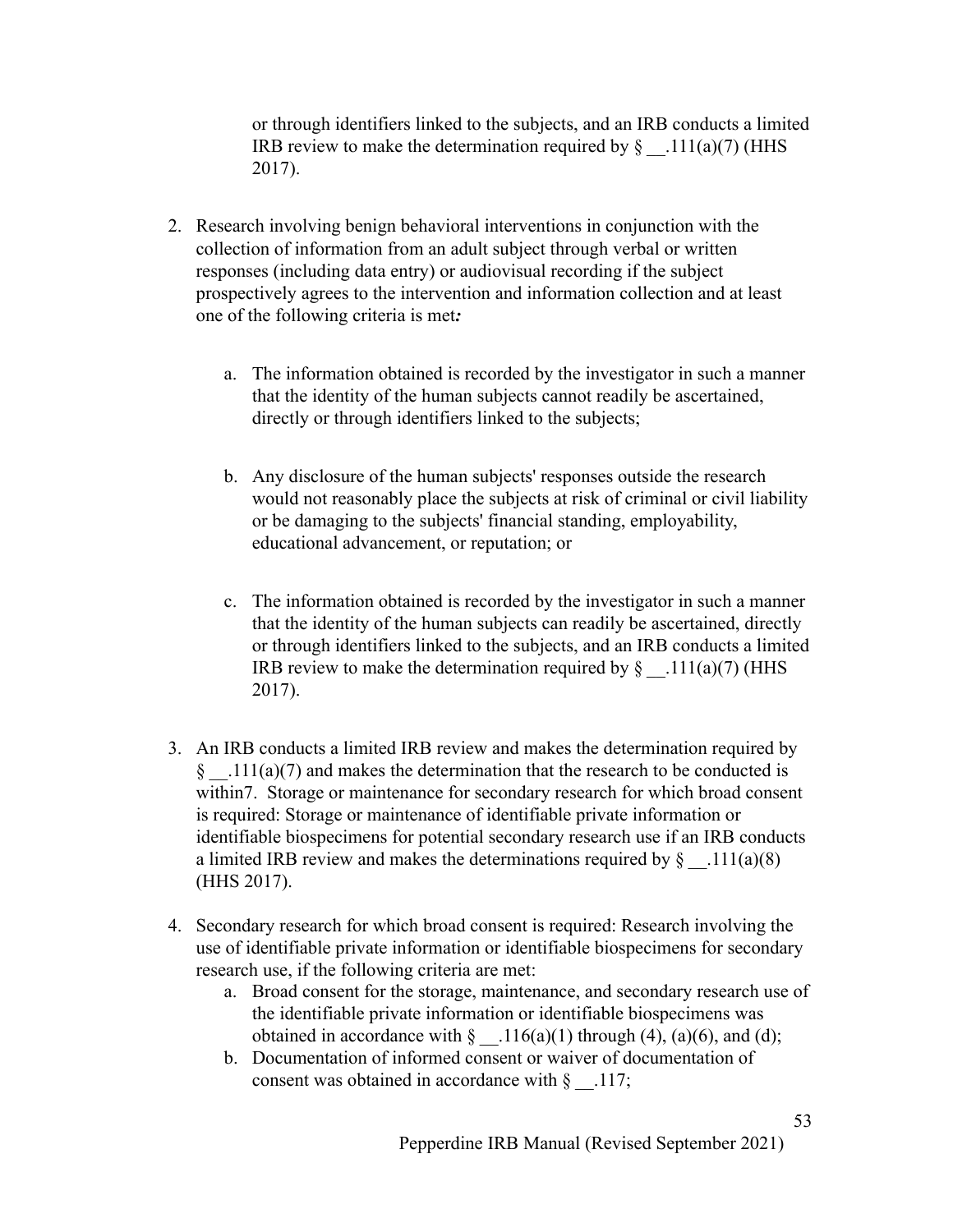- c. the scope of the broad consent referenced in paragraph  $(d)(8)(i)$  of this section; and
- d. The investigator does not include returning individual research results to subjects as part of the study plan. This provision does not prevent an investigator from abiding by any legal requirements to return individual research results (HHS 2017).

Limited IRB review is used to ensure certain criteria are met, including the following::

- adequate provisions to protect the privacy of subjects and to maintain the confidentiality of data
- ensure respect for subject's autonomy
- research conducted is within the scope of broad consent

### *Difference between an Expedited Review and a Limited IRB Review*

Expedited review requires all approval criteria to be assessed by the IRB member conducting the review; whereas, limited IRB review requires only specified criteria to be assessed.

### *Limited IRB Review as a Condition of Certain Exempt Research*

The Final Rule's new concept of limited IRB review as a condition of exemption is included for four of the exempt categories (2, 3, 7, and 8). Limited IRB review has different requirements based on the exemption categories.

#### *When is Limited IRB Review Required?*

For categories 2 and 3, a limited IRB review is only required if the research involves identifiable information (the Final Rule states "information obtained is recorded by the investigator in such a manner that the identity of the human subjects can readily be ascertained, directly or through identifiers linked to the subjects" [HHS 2017]). Then, the IRB must conduct a limited IRB review to determine if there are adequate provisions in place to protect privacy and confidentiality as defined under 46.111(a)(8).

For categories 7 and 8, it is always required. These are the broad consent exempt categories.

### *Limited IRB Review Applicability to Social, Behavioral, and Educational Research*

For research in social, behavioral, and educational areas, a limited review may be required when the research involves benign behavioral interventions in conjunction with the collection of information from adult subjects (category 3) and when it involves educational tests, surveys, interviews, or observations of public behavior (category 2) (HHS 2017).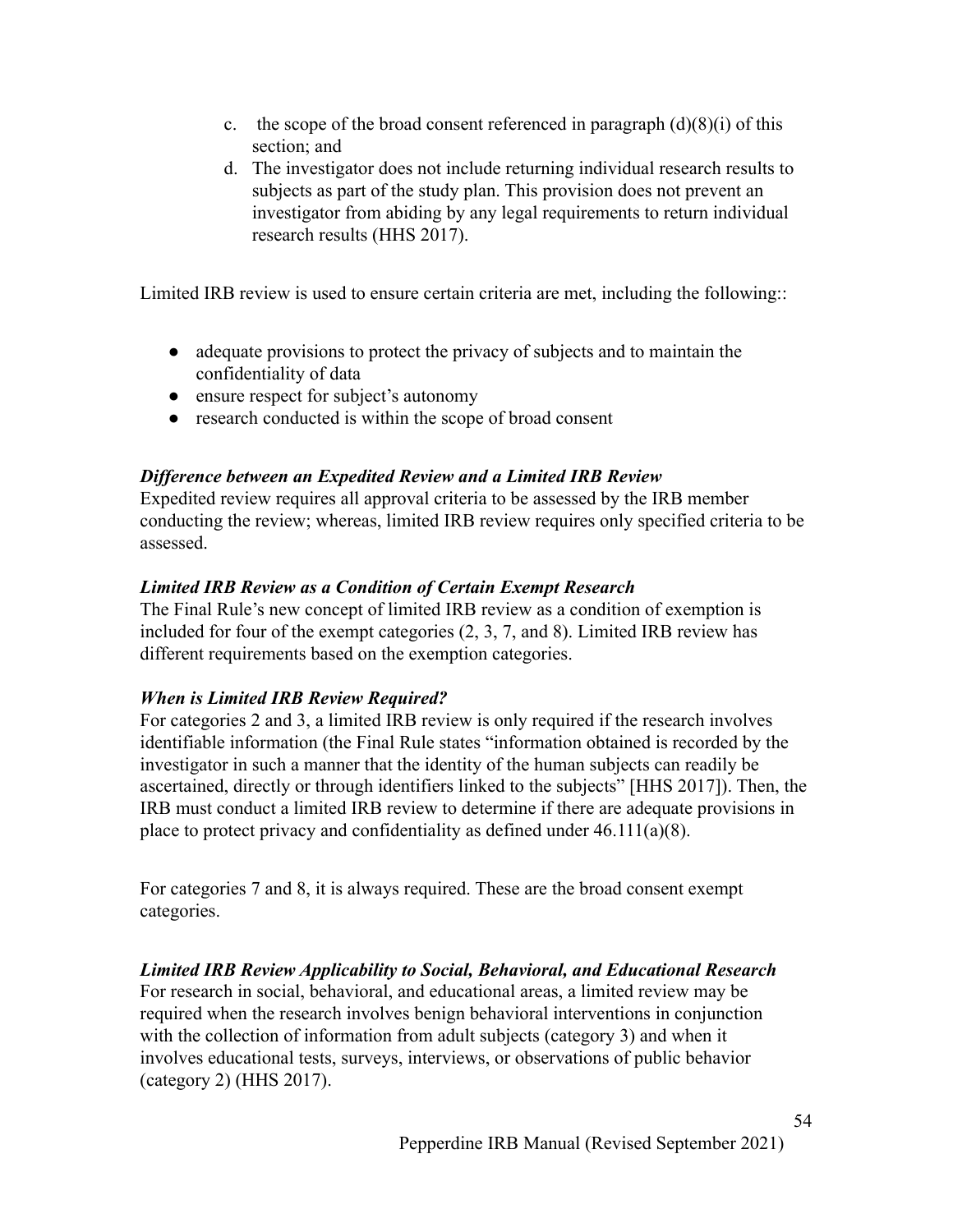A limited review must be conducted for exempt research in these categories when information is recorded in a manner in which the identity of the subjects can be readily ascertained, and a disclosure of the data could pose a risk of harm (limited review does not need to be conducted if the identifiable data would not reasonably place the subjects at risk of harm).

There is only one criterion for limited review for categories 2 and 3 (HHS 2017): When appropriate, there are adequate provisions to protect the privacy of the subjects and to maintain the confidentiality of the data.  $46.111(a)(7)$ 

# *APPENDIX F*

### *Human Subject Research Policy For Medical Experiments: California Requirements*

Certain medical experiments are subject to California's Protection of Human Subjects in Medical Experimentation Act (California Health and Safety Code § 24170-24179.5).

This Act applies if the proposed experiment involves:

- 1. The severance or penetration or damaging of tissues of a human subject or the use of a drug or device, electromagnetic radiation, heat or cold, or a biological substance or organism, in or upon a human subject in the practice or research of medicine in a manner not reasonably related to maintaining or improving the health of such subject or otherwise directly benefiting such subject;
- 2. The investigational use of a drug or device;
- 3. Withholding medical treatment from a human subject for any purpose other than maintenance or improvement of the health of such subject.

If the experiment falls within one of these categories, the following additional requirements must be satisfied:

- 1. The subject must be provided with an *Experimental Subject's Bill of Rights* (see attached);
- 2. The subject (or appropriate conservator/guardian) must provide written, dated, informed consent:
	- The consent form must be in a language in which the subject (or appropriate conservator/guardian) is fluent;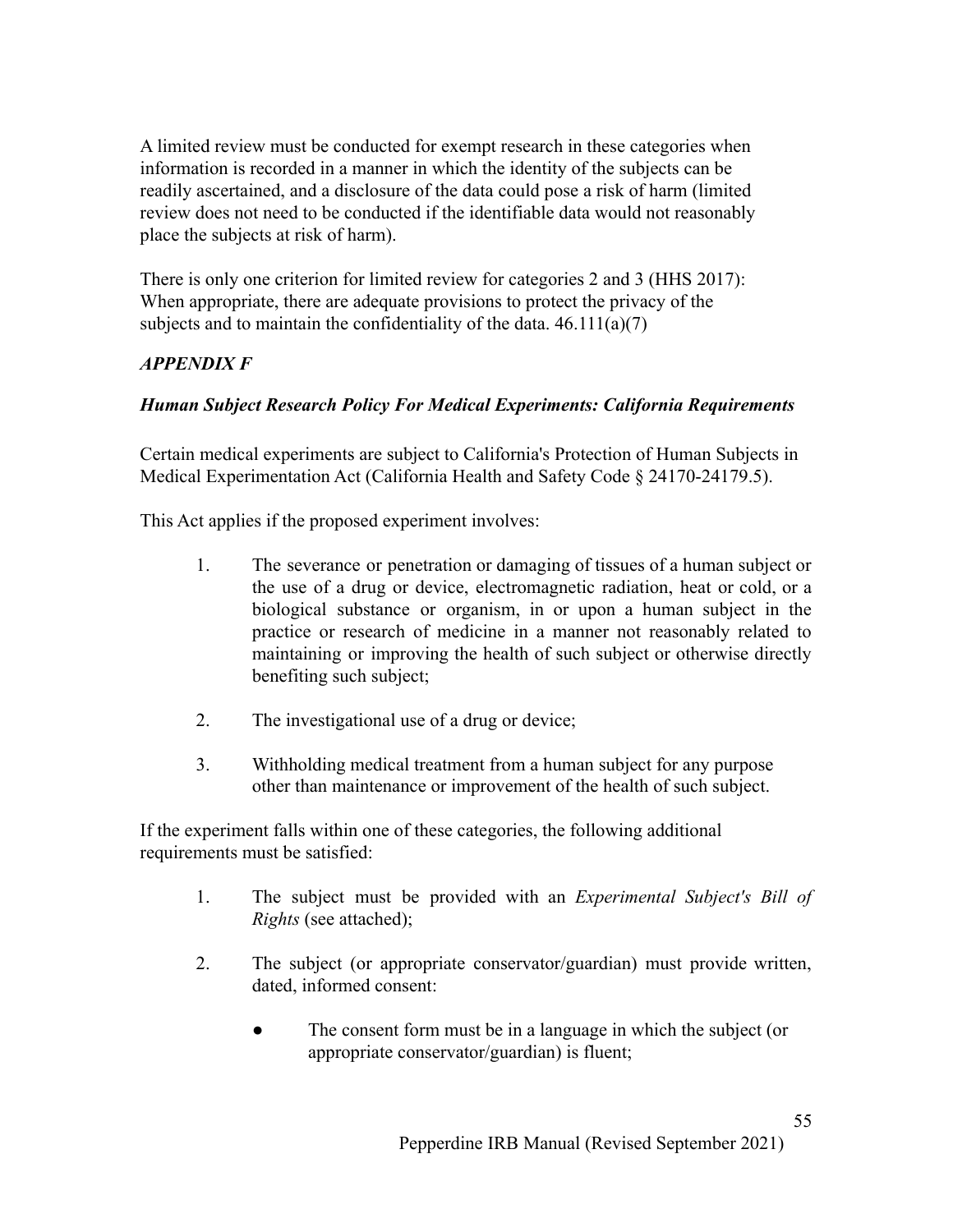The consent form pursuant to California Health & Safety Code  $\S$ § 24127-24175 is similar to the general consent form for research on human subjects. However, California statute requires that the following statement be included on the form:

> "I have received a copy of the *Experimental Subject's Bill of Rights* which I have read and understand."

- See attached draft consent form listing information which must be provided to all potential subjects.
- Who may give informed consent?
	- 1. The person to be subjected to the medical experiment may give informed consent.
	- 2. If the medical experiment is related to maintaining or improving the health of the human subject or related to obtaining information about a pathological condition of the human subject then the following may give informed consent:

### *If a person is under a conservatorship of the person or of the person and estate, informed consent for a medical experiment involving such person shall be obtained:*

- 1. As provided in § 2354 of the Probate Code if the person has not been adjudicated to lack the capacity to give informed consent for medical treatment.
- 2. As provided in § 2355 of the Probate Code if the person has been adjudicated to lack the capacity to give informed consent for medical treatment.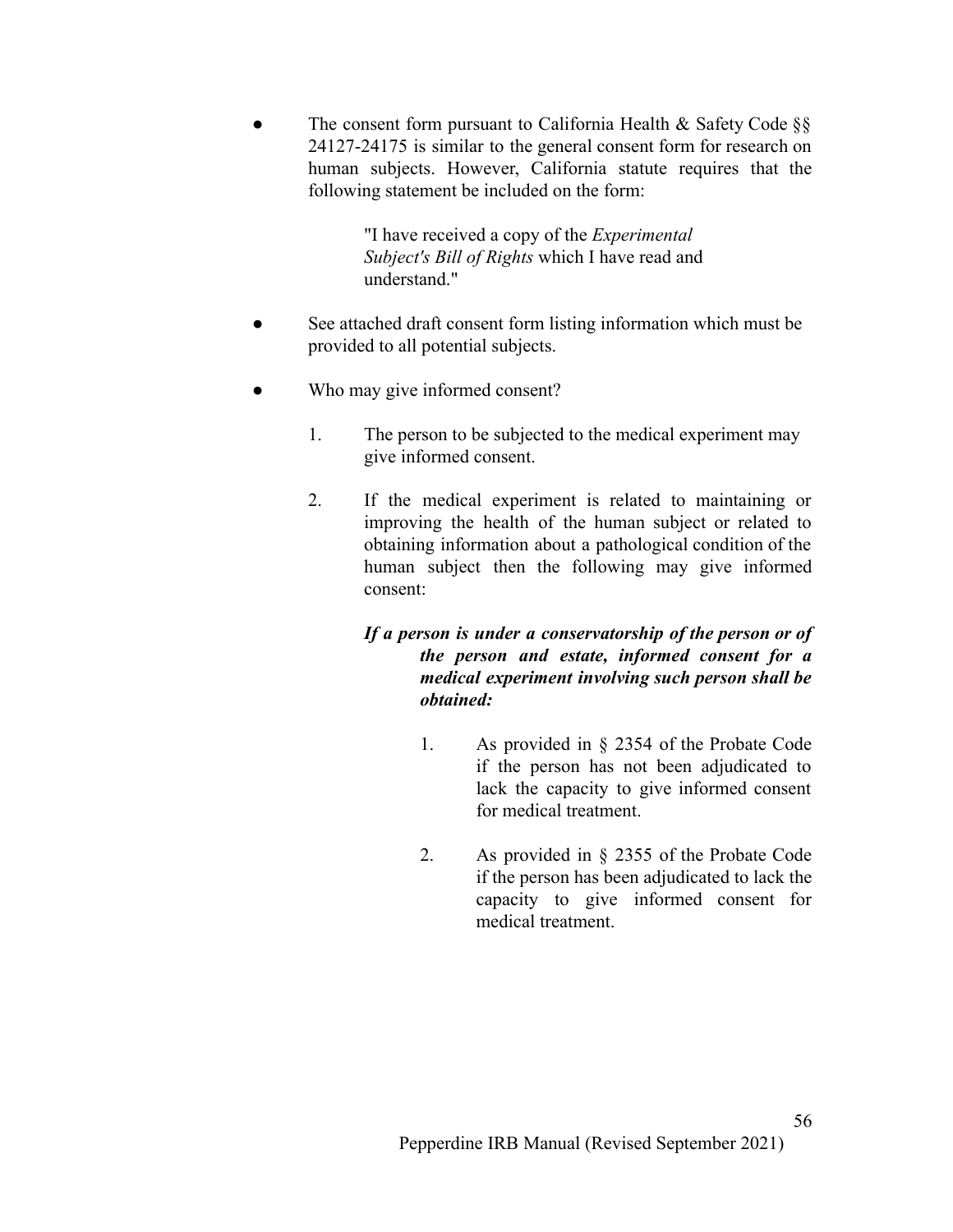- *If an adult person is gravely disabled and is under a conservatorship of the person or of the person and estate, informed consent for a medical experiment involving such person shall be obtained from such person, unless the conservator of such person has the right to consent to medical treatment on behalf of the conservatee.*
- *If an adult person is developmentally disabled and has no conservators and is mentally incapable of giving informed consent, informed consent shall be obtained for a medical experiment involving such person, pursuant to subdivision (c) of § 4655 of the Welfare and Institutions Code.*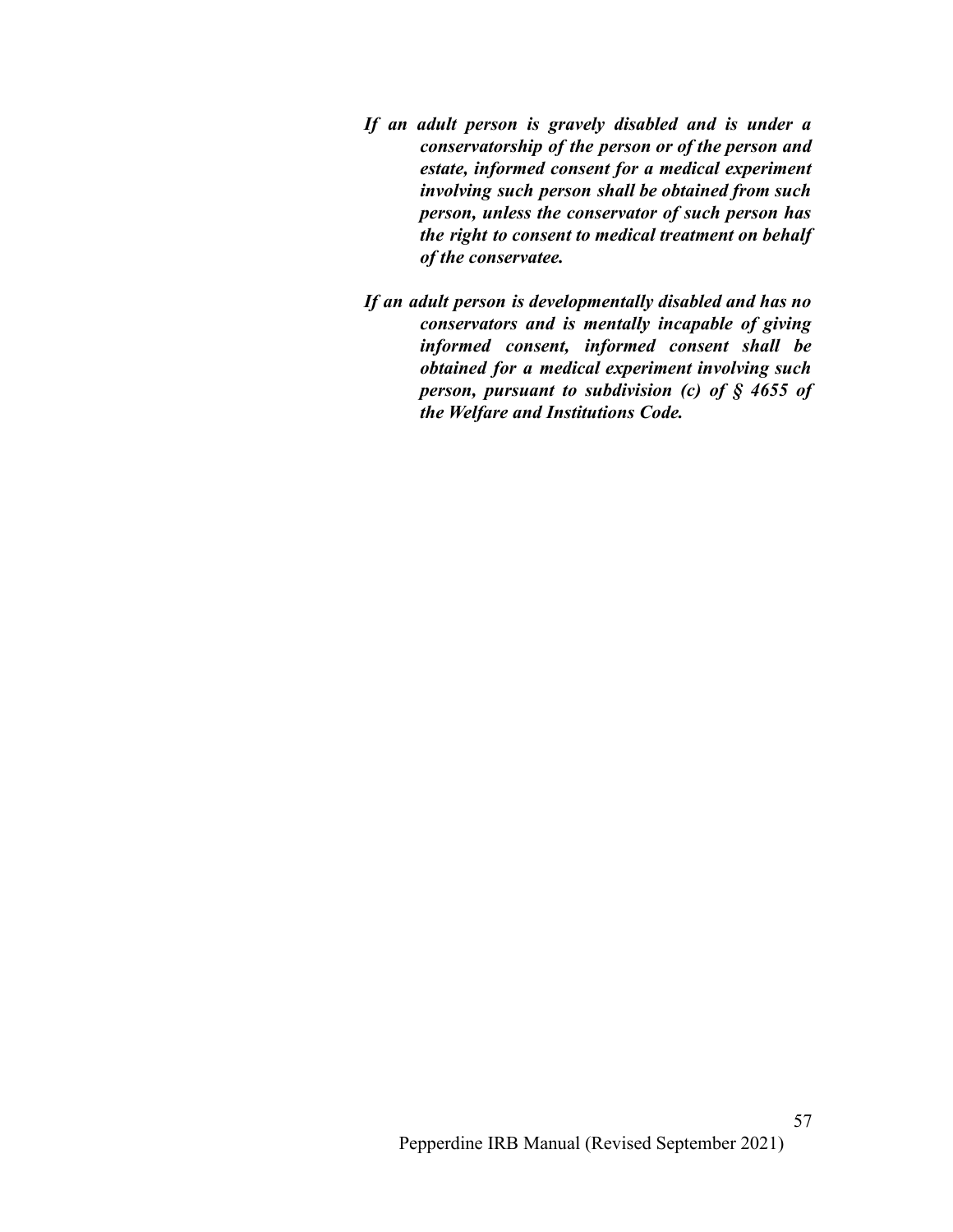### **EXPERIMENTAL SUBJECT'S BILL OF RIGHTS**

[Pursuant to California Health and Safety Code § 24172]

Any subject of a medical experiment has the right to:

- 1. Be informed of the nature and purpose of the experiment.
- 2. Be given an explanation of the procedures to be followed in the medical experiment, and any drug or device to be utilized.
- 3. Be given a description of any attendant discomforts and risks reasonably to be expected from the experiment.
- 4. Be given an explanation of any benefits to the subject reasonably to be expected from the experiment, if applicable.
- 5. Be given a disclosure of any appropriate alternative procedures, drugs or devices that might be advantageous to the subject, and their relative risks and benefits.
- 6. Be informed of the avenues of medical treatment, if any, available to the subject after the experiment if complications should arise.
- 7. Be given an opportunity to ask any questions concerning the experiment or the procedures involved.
- 8. Be instructed that consent to participate in the medical experiment may be withdrawn at any time and the subject may discontinue participation in the medical experiment without prejudice.
- 9. Be given a copy of the signed and dated written consent form.
- 10. Be given the opportunity to decide to consent or not to consent to a medical experiment without the intervention of any element of force, fraud, deceit, duress, coercion, or undue influence on the subject's decision.

Parent or legal guardian's signature on participant's behalf if participant is less than 18 years of age or not legally competent.

 $\mathcal{L}_\text{max}$  , where  $\mathcal{L}_\text{max}$  is the set of the set of the set of the set of the set of the set of the set of the set of the set of the set of the set of the set of the set of the set of the set of the set of the se

Participant's Signature

Date

Date

Witness

Date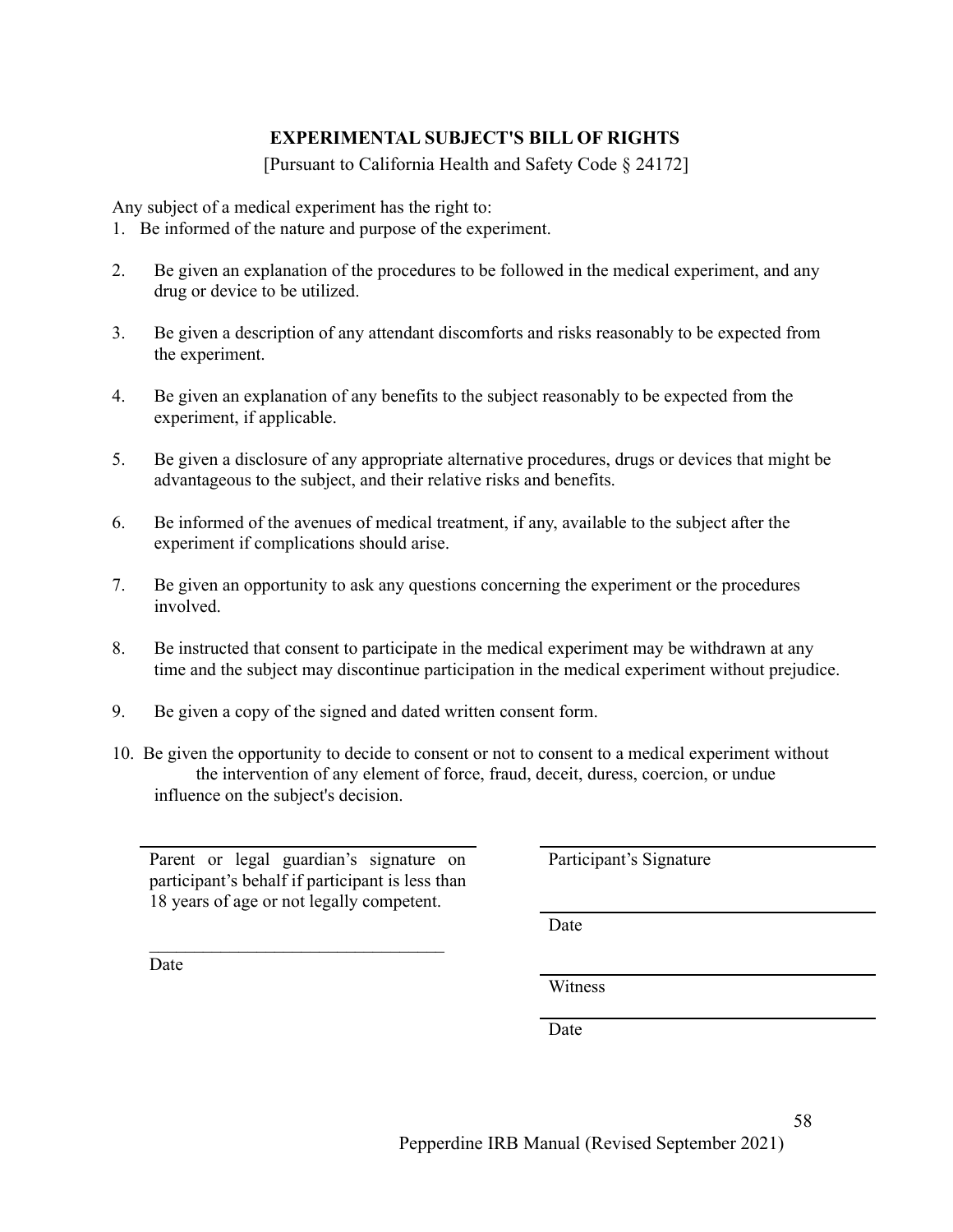#### **VII. PEPPERDINE IRB APPLICATION AND FORMS**

*All application categories can be accessed via the Pepperdine IRB eProtocol system at [irb.pepperdine.edu.](mailto:irb@pepperdine.edu) This includes:*

- *a. Claim of Exempt Research Application*
- *b. Secondary Analysis of Public-Access, Anonymous Data Sets*
- *c. Application Form for Exempt, Expedited, and Full Board Review*
- *d. Request for Modification to an Approved Human Subjects Research Protocol*
- *e. Continuing or Completion of Review Form for Human Subjects Research*

### *A. Adverse Events Reporting Form*

The Adverse Events Form may be obtained from the Pepperdine University IRB website at <https://community.pepperdine.edu/irb/irbforms/>.

### *B. Non-Human Subjects Research Form*

The Non-Human Subjects Research Form may be obtained from the Pepperdine University IRB website at <https://community.pepperdine.edu/irb/irbforms/>.

### *C. IRB Cooperative Agreement*

The IRB Cooperative Agreement Form may be obtained from the Pepperdine University IRB website at [https://community.pepperdine.edu/irb/irbforms/.](https://community.pepperdine.edu/irb/irbforms/)

# **VIII. INFORMED CONSENT**

### *A. Documentation of Informed Consent*

Informed consent is one of the primary considerations underlying research with human subjects. It is too often forgotten that informed consent is an ongoing educational process that takes place between the investigator and prospective subject; it is not solely a piece of paper that must be signed. Nevertheless, in most cases the federal and California regulations require that informed consent be documented. For medical experiments, see **Section IX.A.** below for a suggested form pursuant to California Health & Safety Code §§ 24172-24175. It should be reiterated, however, that the consent document does not substitute for discussion.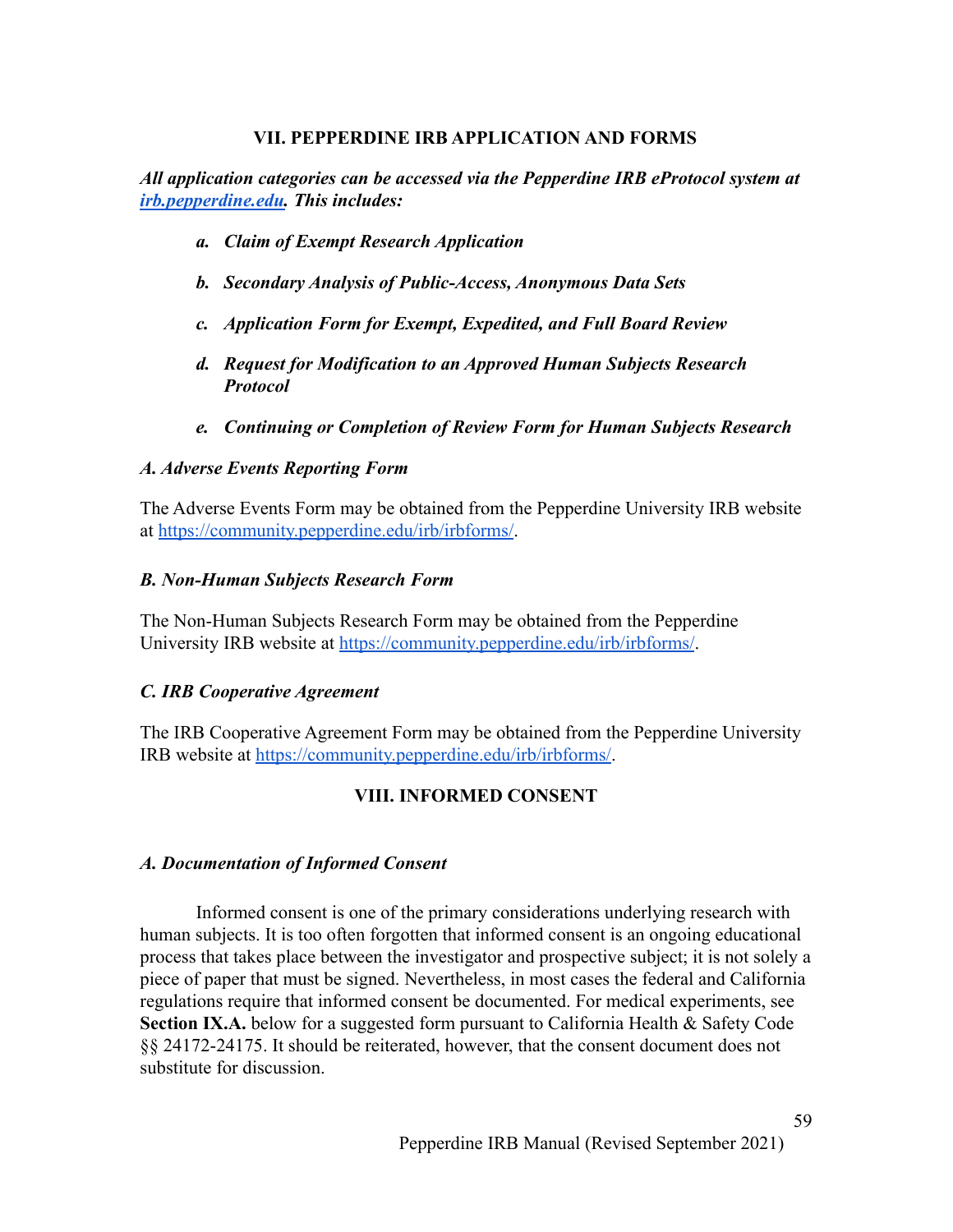If informed consent cannot be obtained, the investigator must apply for a waiver of informed consent. See **Section VIII.D**. below for more detailed information on this process.

According to the federal guidelines, the three necessary elements of the informed consent process are:

- 1. **Full disclosure of the nature of the research and the subject's participation**. This involves 8 basic elements: (1) description of the research (purpose, duration, procedures); (2) risks; (3) benefits; (4) alternatives; (5) confidentiality; (6) compensation for injury; (7) whom to contact; and  $(8)$ right to withdraw or refuse. Additional elements include: (1) risks related to pregnancy; (2) anticipated reasons for termination from the study; (3) costs; (4) consequences of withdrawal; (5) new findings; and (6) number of subjects; (7) A statement that the subject's biospecimens (even if identifiers are removed) may be used for commercial profit and whether the subject will or will not share in this commercial profit; (8) A statement regarding whether clinically relevant research results, including individual research results, will be disclosed to subjects, and if so, under what conditions; and (9) For research involving biospecimens, whether the research will (if known) or might include whole genome sequencing (e.g., sequencing of a human germline or somatic specimen with the intent to generate the genome or exome sequence of that specimen).
- 2. **Adequate comprehension on the part of the potential subjects**. Informed consent is not valid unless the consenter understands the information that has been provided. The investigator must consider the nature of the proposed subject population, the type of information to be conveyed, and the circumstances under which the consent process will take place in determining the appropriate way to present the information.
- 3. **The subject's voluntary choice to participate**. In order to be valid, consent must be freely given, without any form of coercion. In addition to overt forms of coercion, the investigator needs to be sensitive to more subtle forms of coercion, such as social pressure, requests from authority figures, and undue incentive for participation.

Documentation of "legally effective informed consent" usually involves the use of a written consent form signed by the subject or the subject's legal representative. Again, the consent form is merely the documentation of informed consent, and does not, in itself, constitute informed consent. The fact that a subject signed a consent form does not mean that s/he understood what was being agreed to or truly gave his/her voluntary consent.

Federal officials (OHRP) recommend that consent forms meet the following four criteria: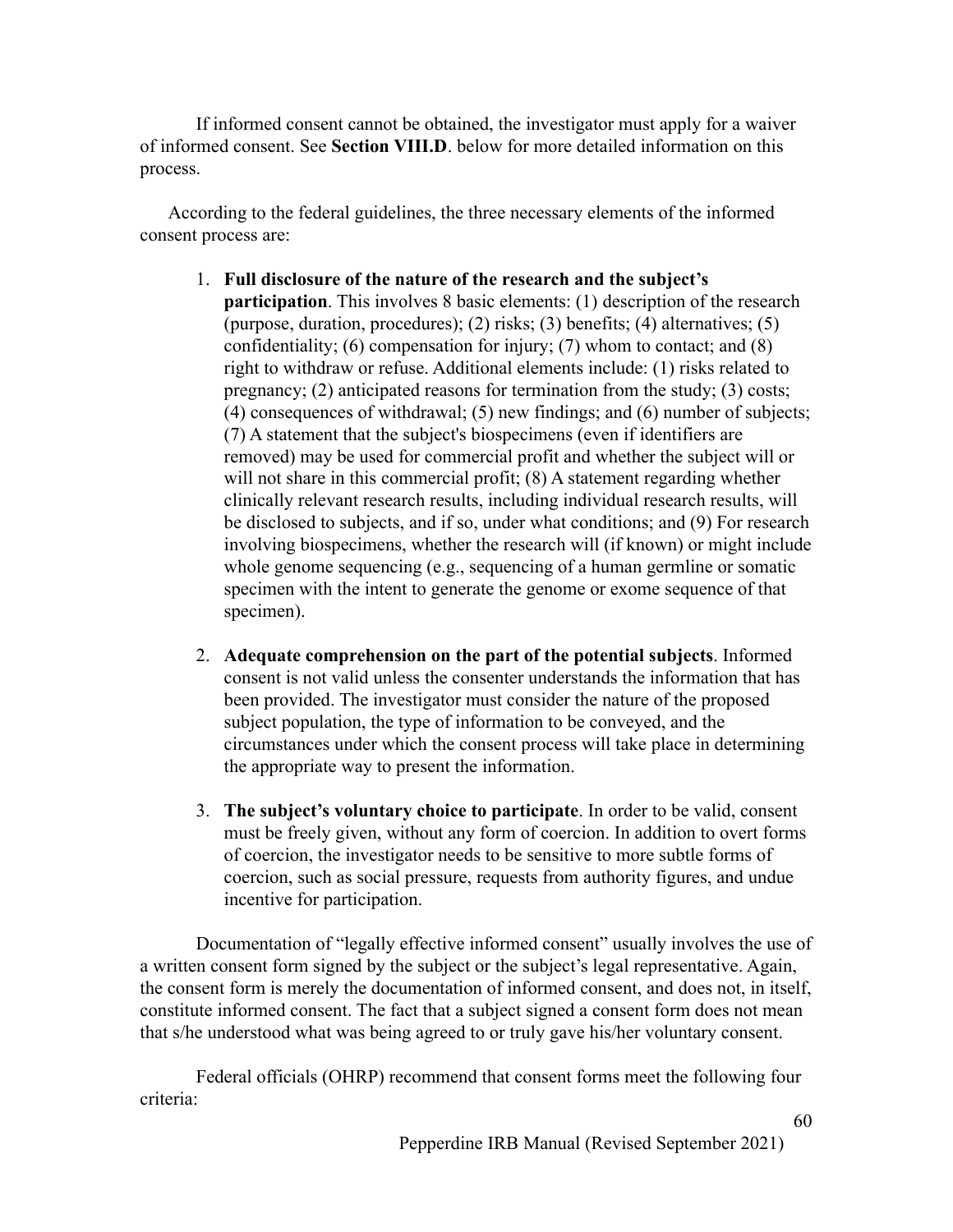- 1. Be brief, but have complete basic information
- 2. Be readable and understandable to most people
- 3. Be in a format that helps people comprehend and remember the information
- 4. Serve as a script for the face to face discussions with the potential subjects/participants.

Note: Informed consent templates can be found online at [https://community.pepperdine.edu/irb/.](https://community.pepperdine.edu/irb/)

Pepperdine IRBs may require that the approval and expiration dates be affixed to all approved informed consent documents and stipulate that copies of these dated documents must be used in obtaining consent. This procedure is recommended by federal officials because it helps ensure that only the current, IRB-approved informed consent documents are presented to subjects and serves as a reminder to the investigators of the need for continuing review.

- **1.** If the **RESEARCH INVOLVES THE PARTICIPATION OF MINORS (under 18 years of age)**, please read the *Description of Requirements for Research Involving Children* which is attached. Additional requirements concerning the parental consent forms and children assent forms are discussed.
- **2.** If the **RESEARCH ACTIVITIES ARE DIRECTED TOWARD PREGNANT WOMEN**, please see subpart B of the federal guidelines for rules as to whether the mother and/or father must give consent after having been fully informed regarding the impact on the fetus. For children as defined in Sec. 46.402(a) who are pregnant, assent and permission are obtained in accord with the provisions of subpart D.
- **3.** Instructions for **Informed Consent Procedures for Human Participant/Subjects Who Do Not Speak English**

The federal regulations for the protection of human subjects require that informed consent information be presented "in language understandable to the subject" and, in most situations, that informed consent be documented in writing (45 CFR §46.116 and §46.117).

Where informed consent is documented in accordance with  $\frac{846.117(b)(1)}{1}$ , the written consent document should embody, in language understandable to the subject, all the elements necessary for legally effective informed consent. Subjects who do not speak English should be presented with a consent document written in a language understandable to them. Federal officials (OHRP) strongly encourage the use of this procedure whenever possible.

Alternatively, §46.117(b)(2) permits oral presentation of informed consent information in conjunction with a short form written consent document (stating that the elements of consent have been presented orally) and a written summary of what is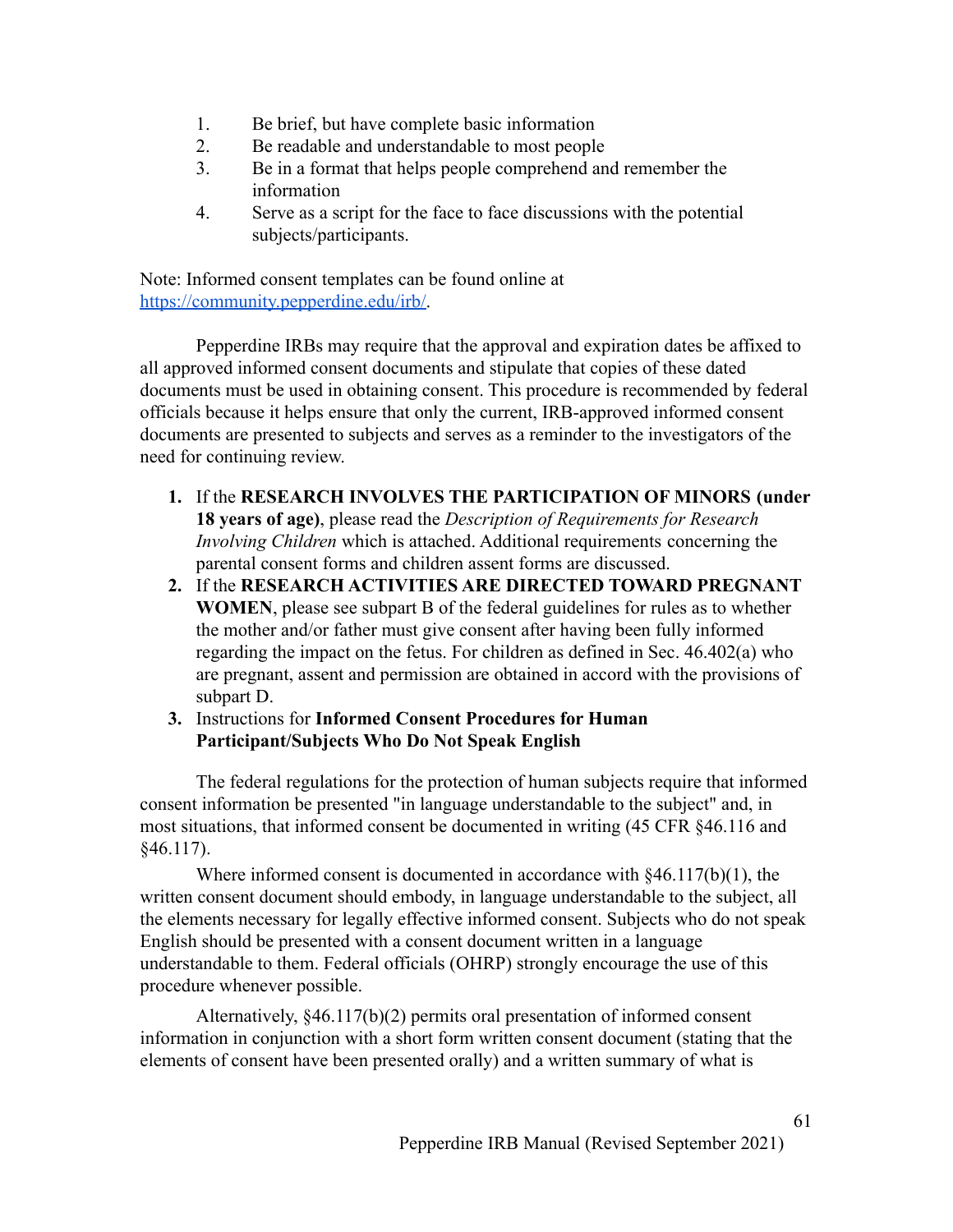presented orally. A witness to the oral presentation is required, and the subject must be given copies of the short form document and the summary.

When this procedure is used with subjects who do not speak English, (i) the oral presentation and the short form written document (see sample attached) should be in a language understandable to the subject; (ii) the IRB-approved English language informed consent document may serve as the summary; and (iii) the witness should be fluent in both English and the language of the subject.

At the time of consent, (i) the short form document should be signed by the subject (or the subject's legally authorized representative); (ii) the summary (e.g., the English language informed consent document) should be signed by the person obtaining consent as authorized under the protocol; and (iii) the short form document and the summary should be signed by the witness. When the person obtaining consent is assisted by a translator, the translator may serve as the witness.

The IRB must receive all foreign language versions of the short form document as a condition of approval under the provisions of §46.117(b) (2). Expedited review of these versions is acceptable if the protocol, the full English language informed consent document, and the English version of the short form document have already been approved by the convened IRB.

It is the responsibility of the IRB to determine which of the procedures at §46.117(b) is appropriate for documenting informed consent in protocols that it reviews.

#### *B. Research Involving Children*

Federal regulations (15 CFR 45, Subpart D) require additional protections for research involving children because they are considered a vulnerable research population as persons who have **not attained the legal age** for consent **in the jurisdiction in which the research will be conducted (45 CFR 46.402(d)** )

Note that whenever feasible, appropriate studies should be conducted on animals, adults, and older children before young children are involved as research subjects.

The IRB must find that **the activity represents one of four permissible categories** of research, and that adequate provisions are made for soliciting **the assent of the children and the permission of each child's parents or guardian. --- 45 CFR 46.404-408**

Children who are **wards of the State** or any other agency, institution, or entity can be included in research only under certain conditions. **--- 45 CFR 46.409**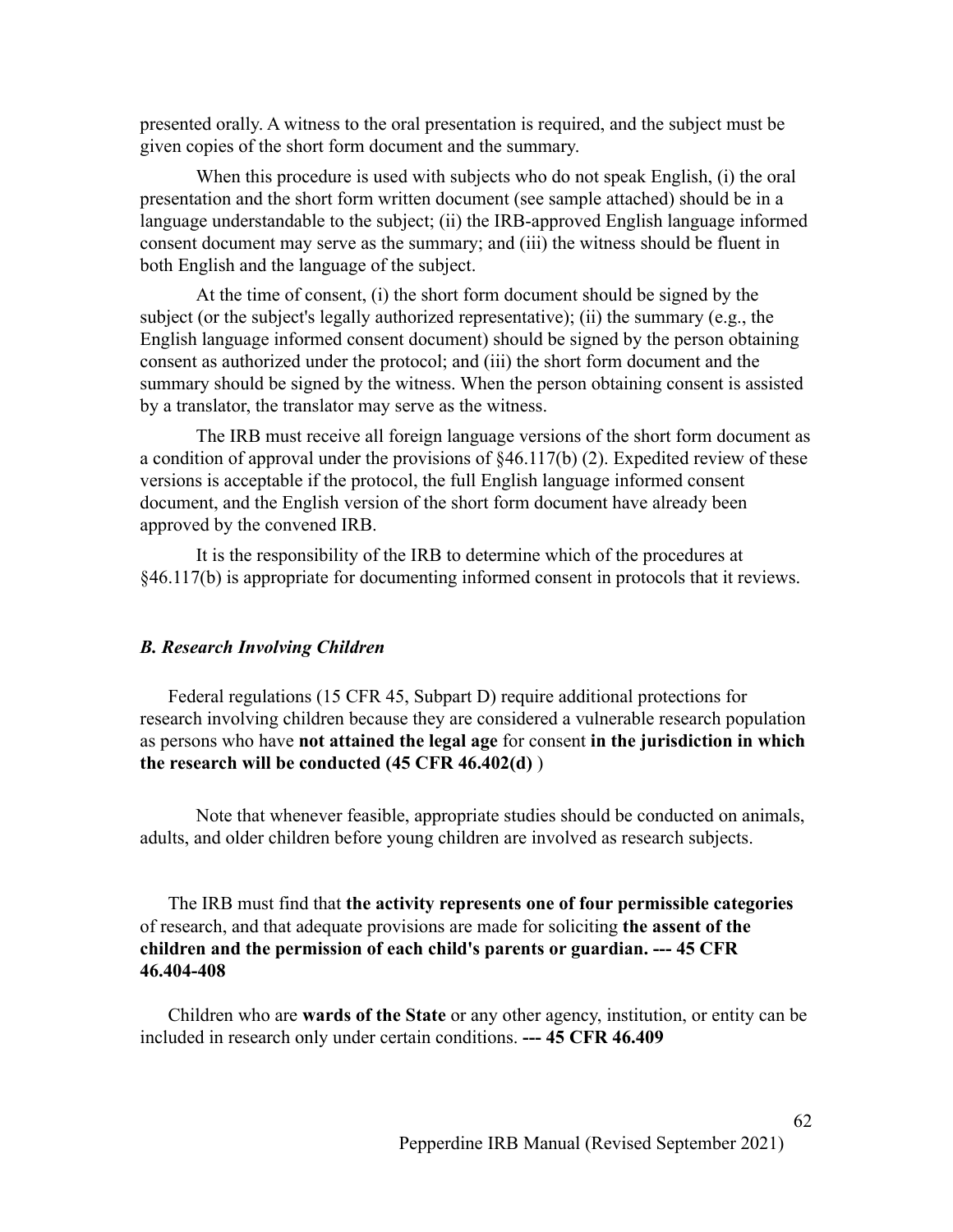The Institutional Review Board is required to consider the degree of risk inherent in the proposed research and the methods for obtaining the assent of the children as well as the permission of parents or legal guardians. The IRB's policy with respect to obtaining consent from the parents or legal guardians and assent from minors is specified below:

- 1. In most cases, parental consent must be obtained if the research involves minors under the age of 18. A written consent form must be used to document informed consent. Both parents must sign the consent form unless this requirement is waived by the IRB. (The requirement for parental consent may be inappropriate in some cases such as research on child abuse.)
- 2. Minor subjects/participants 6 years of age or older should be involved in the decision to participate in a research project unless:
	- A. The subject/participant is incapable, mentally or emotionally, of being reasonably consulted;
	- B. The IRB specifically waives this requirement.

Unless the requirement is waived by the IRB, documentation of assent is required for subjects aged 7-17. In most cases, a written assent form should be used to document assent. A copy of the assent form must be submitted to the IRB for review. The form should include a simplified version of the elements of informed consent which are described in the *Instructions for Documentation of Informed Consent.* Note that the child should be given an explanation, at a level appropriate to the child's age, maturity and condition, of the procedures to be used, their meaning to the child in terms of discomfort and inconvenience, and the general purpose of the research.

### *C. Research Involving Prisoners*

Subpart C of the HHS regulations requires additional protections for research involving prisoners as subjects:

- *Prisoner* means any individual **involuntarily confined or detained** in a penal institution, including individuals detained in other facilities which provide alternatives to criminal prosecution or incarceration, and individuals detained pending arraignment, trial, or sentencing.**--- 45 CFR 46.303(c)**
- At least **one** member of the Institutional Review Board (IRB) must be a **prisoner or a prisoner representative** with appropriate background and experience. **--- 45 CFR 46.304(b)**
- The IRB must find, and certify to OHRP where required, that **six additional protections** specific to prisoners have been satisfied. **--- 45 CFR 46.305**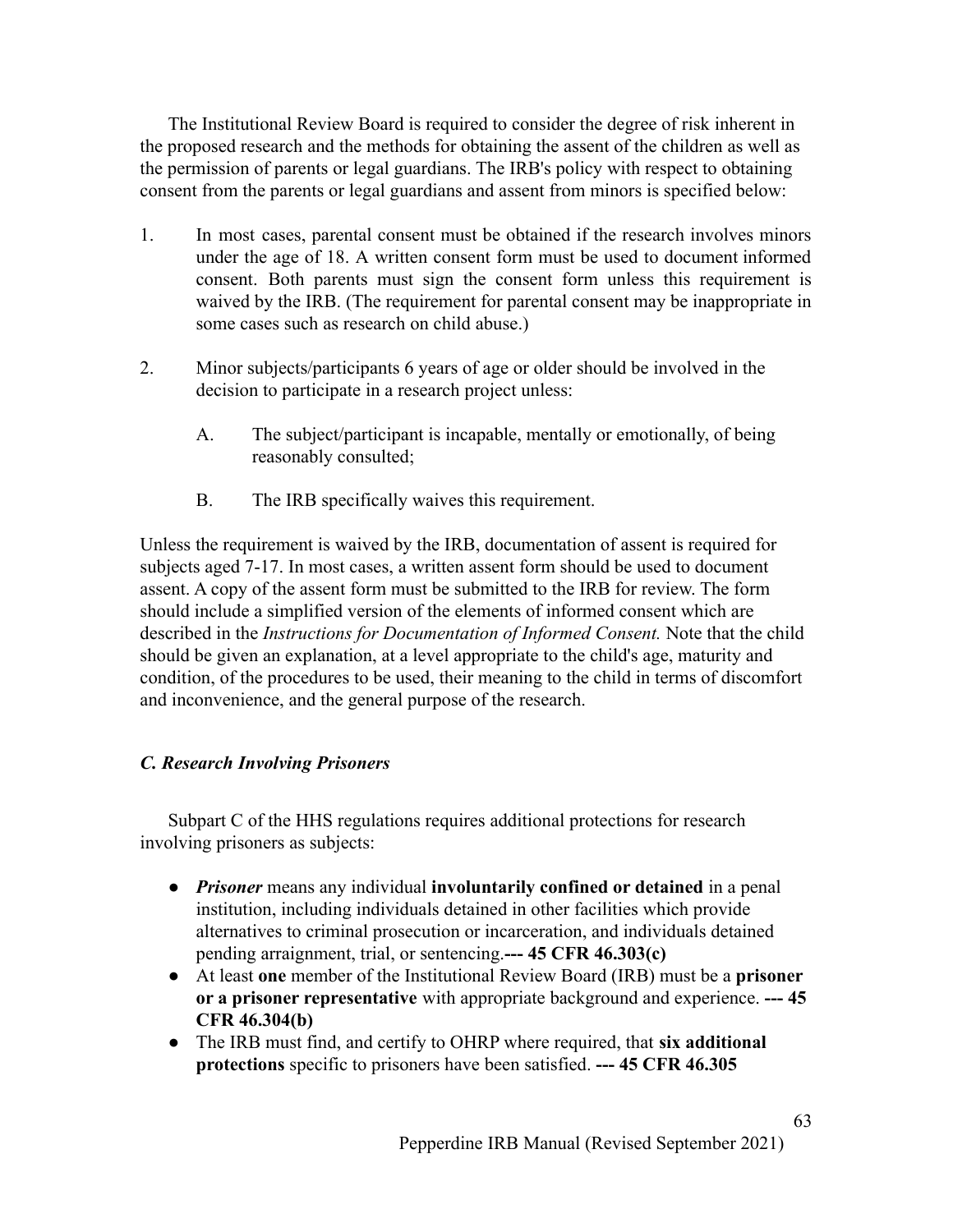(1) any possible advantages accruing to the prisoner through his or her participation in the research, when compared to the general living conditions, medical care, quality of food, amenities and opportunity for earnings in the prison, are not of such a magnitude that his or her ability to weigh the risks of the research against the value of such advantages in the limited choice environment of the prison is impaired;

(2) the risks involved in the research are commensurate with risks that would be accepted by nonprisoner volunteers;

(3) procedures for the selection of subjects within the prison are fair to all prisoners and immune from arbitrary intervention by prison authorities or prisoners. Unless the principal investigator provides to the IRB justification in writing for following some other procedures, control subjects must be selected randomly from the group of available prisoners who meet the characteristics needed for that particular research project;

(4) the information is presented in language which is understandable to the subject population;

(5) adequate assurance exists that parole boards will not take into account a prisoner's participation in the research in making decisions regarding parole, and each prisoner is clearly informed in advance that participation in the research will have no effect on his or her parole; and

(6) where the IRB finds there may be a need for follow-up examination or care of participants after the end of their participation, adequate provision has been made for such examination or care, taking into account the varying lengths of individual prisoners' sentences, and for informing participants of this fact.

● The IRB must find, and OHRP must determine in certain cases, that **the research represents one of four permissible categories of research.** Certain research may go forward only after OHRP has consulted with appropriate experts in penology, medicine, and ethics. **--- 45 CFR 46.306**

(1) study of the possible causes, effects, and processes of incarceration, and of criminal behavior, provided that the study presents no more than minimal risk and no more than inconvenience to the subjects;

*(Note that the definition of minimal risk for prisoner research at 45 CFR 46.303(d) differs from the definition of minimal risk for other research, contained in 45 CFR 46, subpart A, 45 CFR 46.102(i))*

(2) study of prisons as institutional structures or of prisoners as incarcerated persons, provided that the study presents no more than minimal risk and no more than inconvenience to the subjects;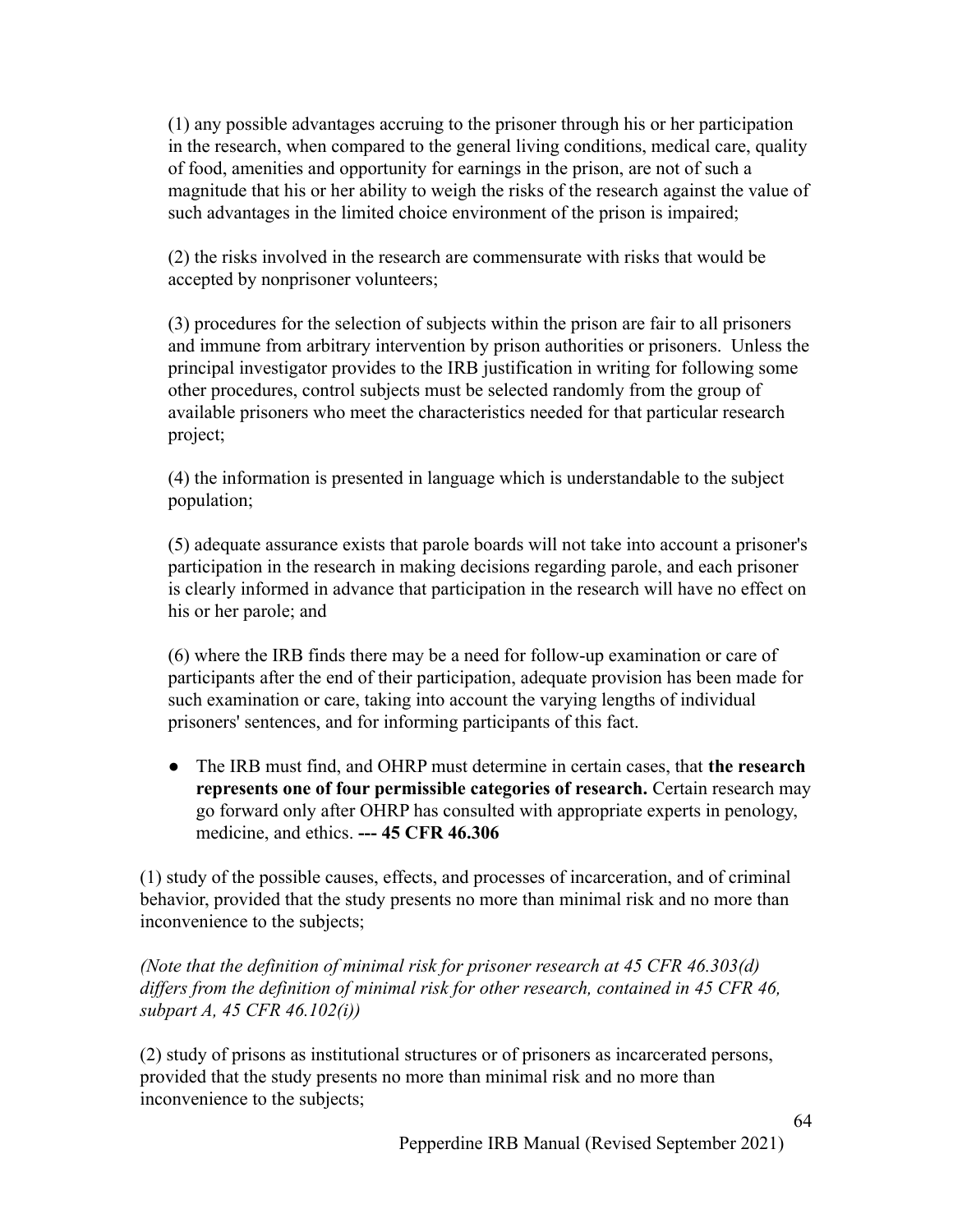(3) research on conditions particularly affecting prisoners as a class (for example, vaccine trials and other research on hepatitis which is much more prevalent in prisons than elsewhere; and research on social and psychological problems such as alcoholism, drug addiction, and sexual assaults) provided that the study may proceed only after the Secretary (through OHRP) has consulted with appropriate experts including experts in penology, medicine, and ethics, and published notice, in the Federal Register, of his intent to approve such research; or

(4) research on practices, both innovative and accepted, which have the intent and reasonable probability of improving the health or well-being of the subject. In cases in which those studies require the assignment of prisoners in a manner consistent with protocols approved by the IRB to control groups which may not benefit from the research, the study may proceed only after the Secretary (through OHRP) has consulted with appropriate experts including experts in penology, medicine, and ethics, and published notice, in the Federal Register, of his intent to approve such research.

#### **D. Waiver of Informed Consent**

Under the federal guidelines (§45CFR46.116), the IRB can approve study procedures that involve the waiver of informed consent in two situations. First, if the following conditions are satisfied:

1. The research involves no more than minimal risk to the subjects;

2. The waiver or alteration will not adversely affect the rights and welfare of the subjects;

3. The research could not practicably be carried out without the waiver or alteration; and

4. Whenever appropriate, the subjects will be provided with additional pertinent information after participation

#### **OR**

1. The research or demonstration project is to be conducted by, or subject to the approval of, state or local government officials, and is designed to study, evaluate, or otherwise examine: (i) public benefit or service programs; (ii) procedures for obtaining benefits or services under those programs; (iii) possible changes in or alternatives to those programs or procedures; or (iv) possible changes in methods or levels of payment for benefits or services under those programs; and

2. The research could not practicably be carried out without the waiver or alteration.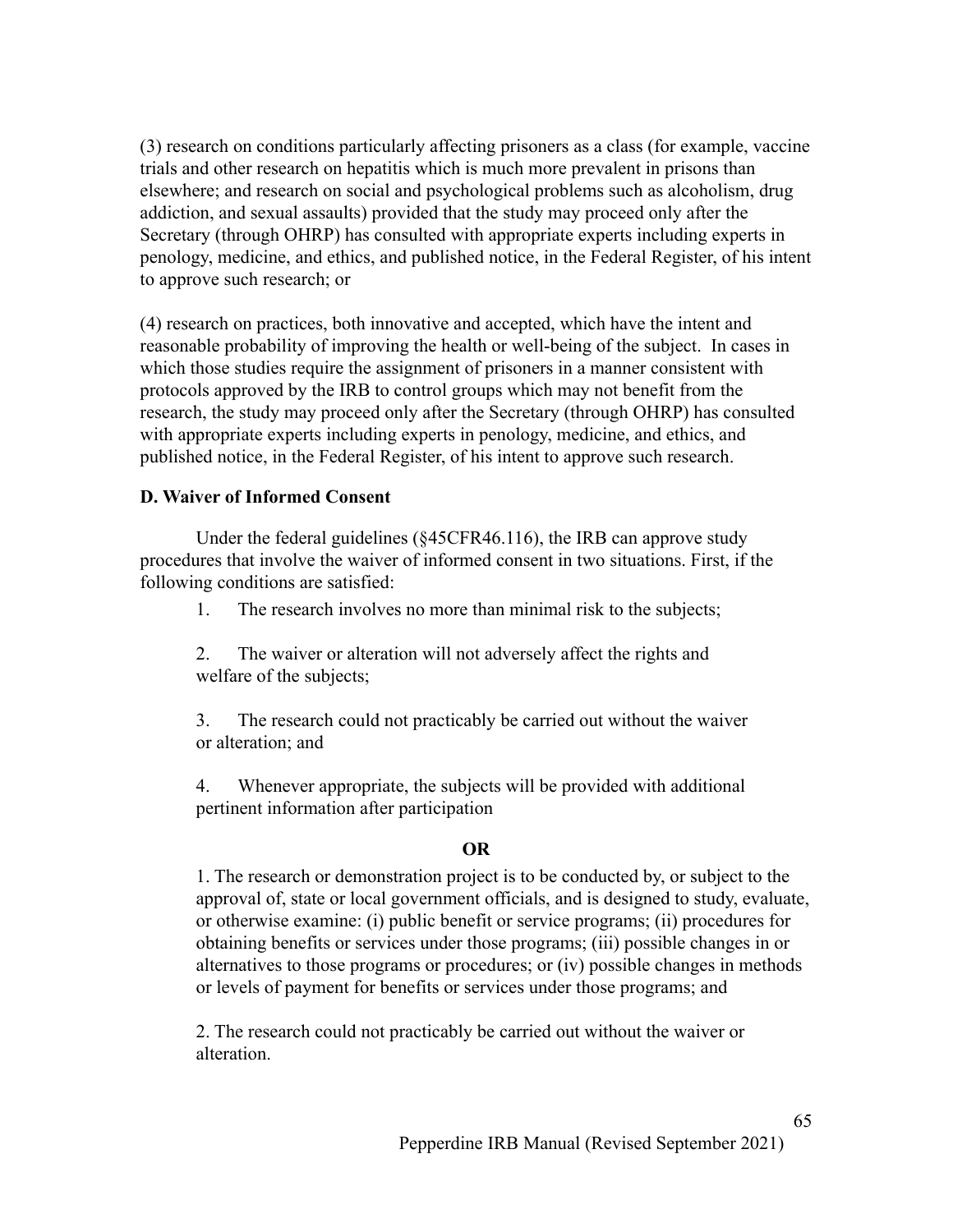There is no such process as "implied consent." If written informed consent is not possible, an investigator must apply to the IRB for a waiver of this requirement. Under CFR **§**46.117, an IRB may waive the requirement for the investigator to obtain a signed consent form for some or all subjects if it finds either:

(1) That the only record linking the subject and the research would be the consent document and the principal risk would be potential harm resulting from a breach of confidentiality. Each subject will be asked whether the subject wants documentation linking the subject with the research, and the subject's wishes will govern; or

(2) That the research presents no more than minimal risk of harm to subjects and involves no procedures for which written consent is normally required outside of the research context.

In cases in which the documentation requirement is waived, the IRB may require the investigator to provide subjects with a written statement regarding the research.

**The Pepperdine IRB Application for Waiver or Alteration of Informed Consent Procedures form should be used for both waivers of and alterations to the informed consent process. This form can be found online at [https://community.pepperdine.edu/irb/forms.htm.](https://community.pepperdine.edu/irb/graduate/forms.htm)**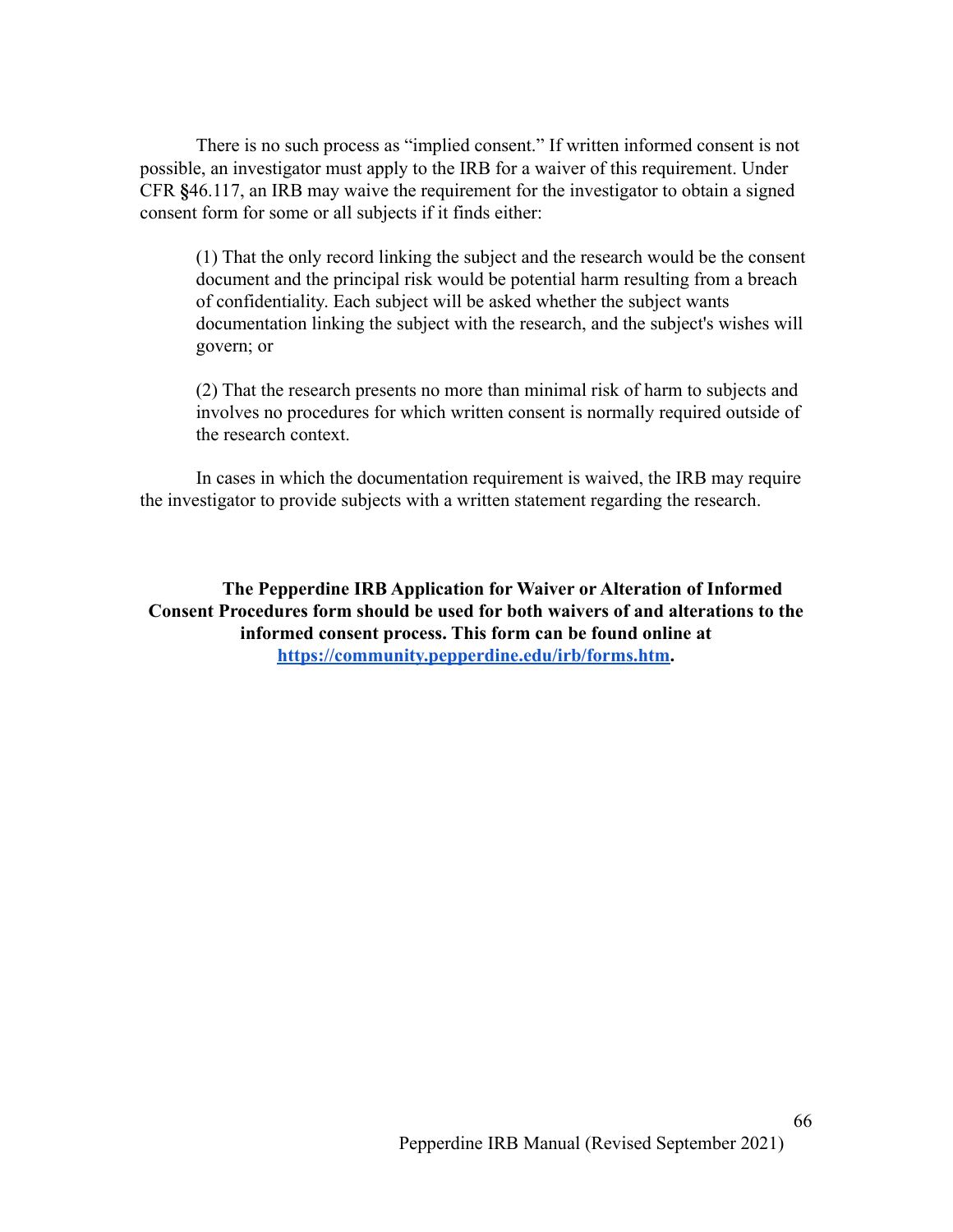### **IX. HEALTH INSURANCE PORTABILITY AND ACCOUNTABILITY ACT OF 1996 (HIPAA)**

#### *A. What is HIPAA?*

The *Health Insurance Portability and Accountability Act of 1996* (HIPAA) is a new Federal law that provides safeguards to protect the health information of individuals obtaining healthcare in the USA, also known as the Privacy Rule. Since investigators may create, use or exchange individually identifiable health information when conducting research, Pepperdine University must assure compliance with HIPAA as it relates to research.

For more information on Pepperdine's HIPAA policies and procedures, see the [HIPAA Policies, Procedures and Forms Manual](http://www.pepperdine.edu/provost/Library/HIPAAmanual.pdf) at [www.pepperdine.edu/provost/policies/](http://www.pepperdine.edu/provost/policies/) or contact the Pepperdine Privacy Official. The Pepperdine Privacy Official is identified on the Pepperdine University Human Protections website: [https://community.pepperdine.edu/irb/.](https://community.pepperdine.edu/irb/) Pepperdine University's HIPAA Notice of Privacy Practices can also be found at [www.pepperdine.edu/provost/policies/](http://www.pepperdine.edu/provost/policies/).

HIPAA contains provisions to protect the confidentiality and security of individually-identifiable health information. The Privacy rule does NOT replace or modify the Common Rule or FDA regulations. The Privacy rule is in ADDITION TO privacy protections of these regulations.

#### **1. What is Individually Identifiable Health Information?**

*Individually-identifiable health information* is any information created, used, or received by a health or mental health care provider that relates to:

- the past, present, or future physical or mental health or condition of an individual,
- the provision of health care to an individual, or

the past, present or future payment for the provision of health care to an individual with respect to which there is a reasonable basis to believe the information can be used to identify the individual.

The collection of individually-identifiable health information for research constitutes human subjects research. The HIPAA rule governs the use of individually-identifiable health information when it is *Protected Health Information (PHI)*.

67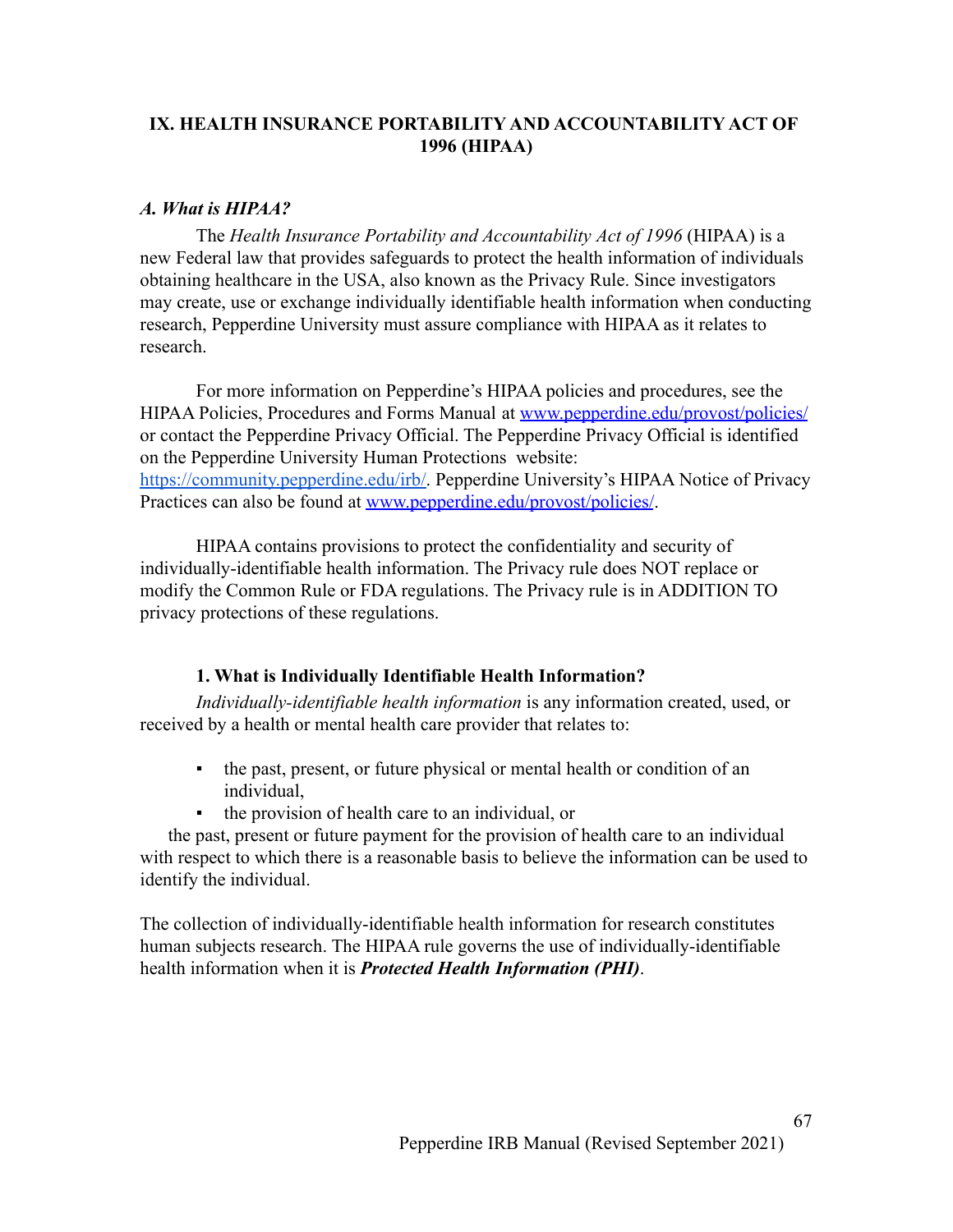### **2. What is PHI?**

*PHI* is defined as any individually identifiable health information collected or created as a consequence of the provision of health care by a covered entity, in any form, including verbal communications.

All Pepperdine research related disclosures of PHI must obtain prospective approval by a Pepperdine University IRB. In general, except for treatment, investigators are restricted to the minimum PHI reasonably necessary to conduct the research.

| 1. Names                                      | 10. Account number                        |
|-----------------------------------------------|-------------------------------------------|
| 2. Dates of birth, death, admission, and      | 11. Certificate/license number            |
| discharge (except year)                       |                                           |
| 3. Postal address including city, state, $\&$ | 12. Vehicle identifier                    |
| zip code                                      |                                           |
| 4. Telephone number                           | 13. Device identifiers and serial number  |
| 5. Fax number                                 | 14. URLs                                  |
| 6. E-mail address                             | 15. IP address                            |
| 7. Social Security number                     | 16. Biometric identifiers, including      |
|                                               | fingerprints                              |
| 8. Medical record number                      | 17. Full face photos and other comparable |
|                                               | images                                    |
| 9. Health Plan ID number                      | 18. Any other unique identifying number,  |
|                                               | characteristic or code                    |

#### **HIPAA DEFINED PERSONAL IDENTIFIERS**

Removal of these identifiers makes information de-identified and not subject to HIPAA. Coded data is de-identified as long as the code is not derived from an identifying source, and as long as the key to the code is secure (source: kutkatl $\omega$ od.nih.gov).

#### **3. Am I A Covered Entity? Is My Data Source a Covered Entity?**

A Covered Entity is:

- a health care provider who transmits health information in electronic transactions for which the Secretary has adopted standards/for certain purposes. For example, a physician who electronically bills for services.
- A health plan
- A health care clearinghouse

Pepperdine University is a Hybrid Entity under HIPAA. A Hybrid Entity means a single legal entity that is a covered entity, performs business activities that include both covered and noncovered functions, and designates its health care components as provided in the Privacy Rule (45 C.F.R. § 164.504). Investigators conducting research should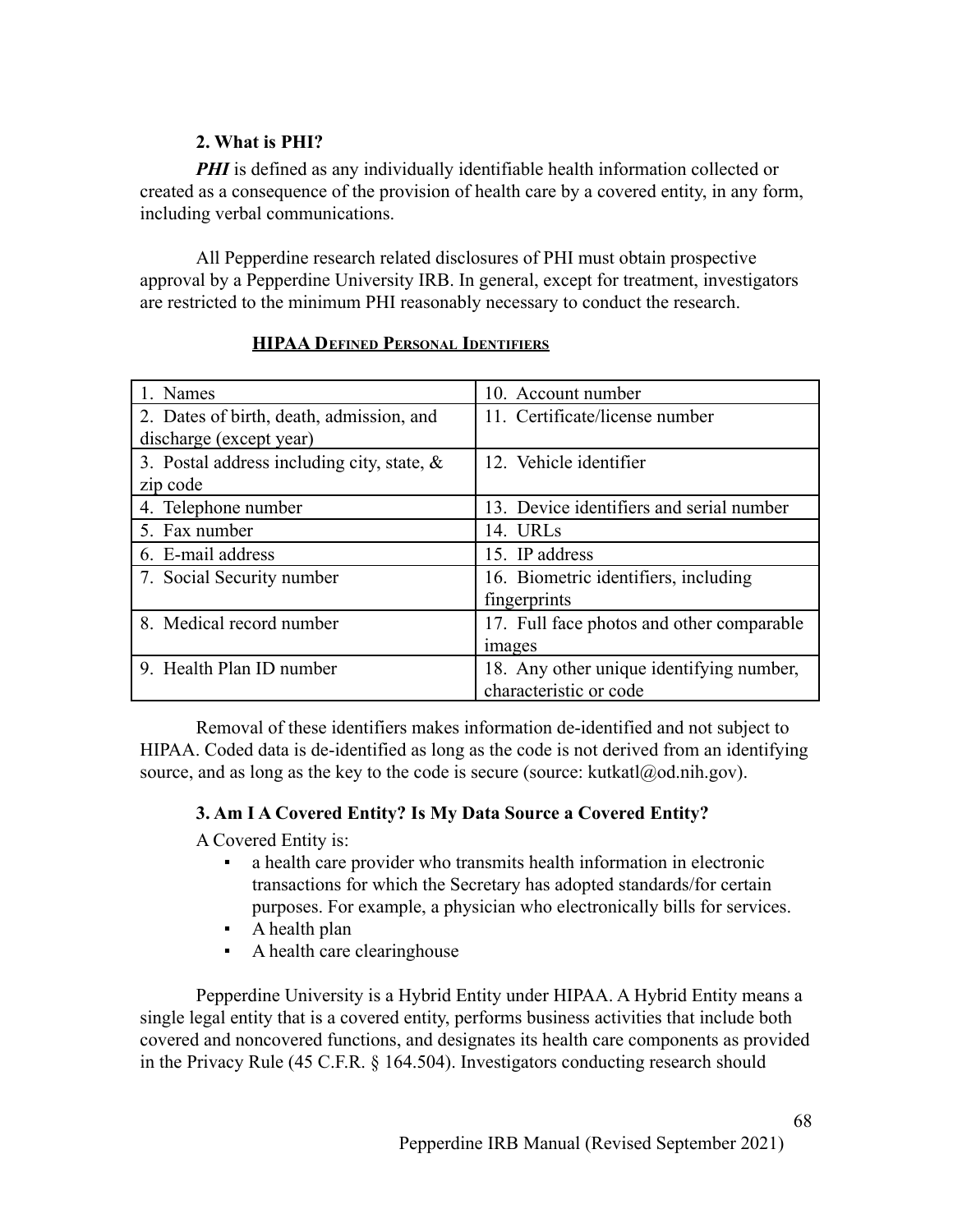determine whether they are planning to obtain data from part of Pepperdine that is a Covered Entity**,** which include:

- Student Health Center and/or Wellness Program;
- Athletic Training Center;
- Student Counseling and Testing Control;
- Pepperdine Psychology and Educational Clinic;
- Pepperdine Communications Counseling Center;
- Pepperdine Jerry B.H. Union Rescue Clinic; and
- Center for Human Resources, Benefits Department.

If you are seeking to obtain information for research purposes from a Pepperdine institutional unit not noted in the above list, your research does not fall under HIPAA.

Pepperdine faculty, staff or student researchers who are not planning to do research in/with one of the above Pepperdine Covered Entities, but who plan to collect data from a non-Pepperdine Covered Entity (e.g., most hospitals; some counseling centers) must follow the HIPAA procedures of that CE. Contact your supervisor, IRB Chairperson, and/or Pepperdine's Privacy Officer, if you have questions about your status or the status of your research project, and which procedures you need to follow.

## **4. What Types of Research are Typically Covered by HIPAA?**

**Investigators should remember that PHI has three main components: (1) Covered Entity, (2) Health (and mental health) Information, (3) Identifier.** All 3 components need to be met for your research to be covered under HIPAA. The PHI can be transmitted or maintained in any form (paper, electronic, web-based, etc.). Decedents' information can be included. PHI does not include de-identified health information or biological tissue.

1. Research that includes the review of medical records (including some mental health records) or biological materials with attached identifying information from a covered entity,

OR

2. Research that results in the addition of new information to a medical record of a covered entity (e.g., research in which a health care service is performed, such as testing a new diagnostic method, or a new drug, biologic, or device, creating new information in a medical record).

# **5. What is the IRB's Role?**

Each Pepperdine IRB will act as a Privacy Board (required by HIPAA) to review the research use or disclosure of PHI and determine whether: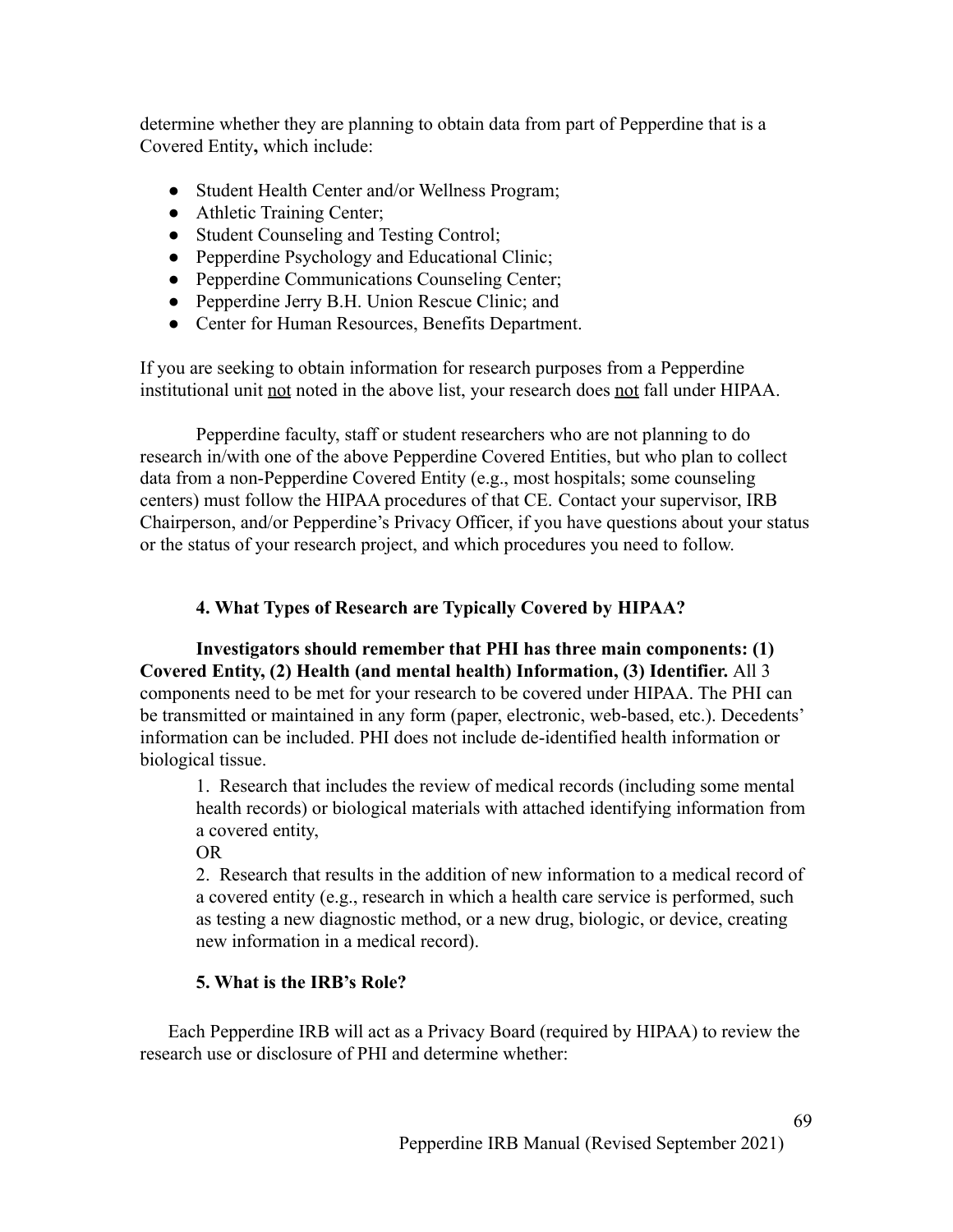- a. subjects should sign a "HIPAAAuthorization," in addition to or in combination with the informed consent form for participation in research, OR
- b. a Waiver of Authorization (roughly analogous to a Waiver of Informed Consent under 45 CFR 46) may be granted, AND
- c. Investigators and research staff should have HIPAA research certification.

### **6. What Procedures will Investigators Have To Follow?**

**If the study involves PHI, all members of the study team are required to complete a HIPAA research certification (like the Human Subjects Research education requirement) before the IRB will approve the protocol.**

#### **Also, an investigator conducting research involving PHI must:**

A. Obtain the "HIPAA Authorization" of the subject. Research subject authorization for release or inclusion of individually identifiable health information may only occur if the subject has signed both (1) a HIPAA Authorization for Release of Protected Health Information for Research Purposes form and (2) the IRB approved informed consent document for the research or a combined form.

If you will ask subjects to create or use their PHI, please use one of the following HIPAAAuthorization forms, or the approved form of a covered entity from which you are obtaining the PHI.

*EXISTING PROTOCOLS:*

- **- Subjects enrolled prior to April 14, 2003 are "grandfathered," meaning their existing signed research informed consent document is HIPAA compliant.**
- **- New subjects must sign a "HIPAAAuthorization" unless a waiver of informed consent and authorization have been granted by the IRB.**

#### *OR*

- B. Obtain from the IRB permission for the use or disclosure of PHI without a Privacy Rule Authorization, through one of the following methods (as explained further in subsection C below):
	- 1. a Waiver of HIPAA Authorization, or
	- 2. use of a limited data set (LDS), or
	- 3. use of a de-identified data set; or
	- 4. the use of a de-identified data set ("Statistical Standard"); or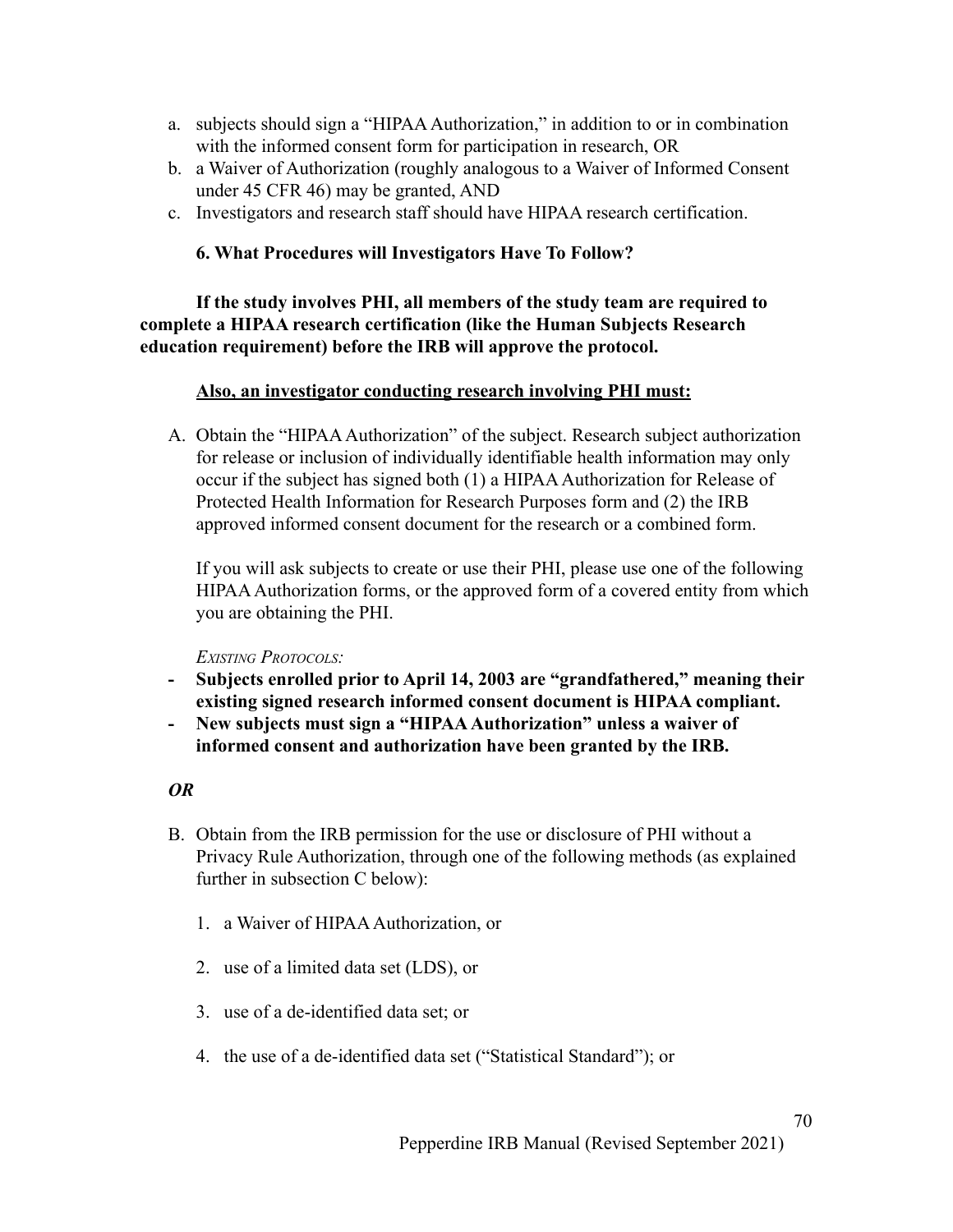- 5. certification of use under Preparatory to Research provisions; or
- 6. certification of use of decedents' information.

#### *B. HIPAAAuthorization*

#### **INFORMATION FOR COVERED ENTITIES AND RESEARCHERS ON AUTHORIZATIONS FOR RESEARCH USES OR DISCLOSURES OF PROTECTED HEALTH INFORMATION**

• Source: <http://privacyruleandresearch.nih.gov/authorization.asp>

A Privacy Rule Authorization is an individual's signed permission to allow a covered entity to use or disclose the individual's protected health information (PHI) that is described in the Authorization for the purpose(s) and to the recipient(s) stated in the Authorization. In contrast, an informed consent document is an individual's agreement to participate in the research study and includes a description of the study, anticipated risks and/or benefits, and how the confidentiality of records will be protected, among other things. An Authorization can be combined with an informed consent document or other permission to participate in research. If a covered entity obtains or receives a valid Authorization for its use or disclosure of PHI for research, it may use or disclose the PHI for the research, but the use or disclosure must be consistent with the Authorization.

The Authorization must be written in plain language. A copy of the signed Authorization must be provided to the individual signing it if the covered entity itself is seeking the Authorization. The Privacy Rule does not specify who must draft the Authorization, so a researcher could draft one. The Privacy Rule specifies core elements and required statements that must be included in an Authorization. An Authorization is not valid unless it contains all of the required elements and statements. An Authorization form may also, but is not required to, include additional, optional elements so long as they are not inconsistent with the required elements and statements and are not otherwise contrary to the Authorization requirements of the Privacy Rule.

*An Authorization, whether prepared by a covered entity or by a person requesting PHI from a covered entity, must include the following core elements and required statements:*

#### **Authorization Core Elements (see Privacy Rule, 45 C.F.R. §164.508(c)(1))**

- Description of PHI to be used or disclosed (identifying the information in a specific and meaningful manner).
- The name(s) or other specific identification of person(s) or class of persons authorized to make the requested use or disclosure.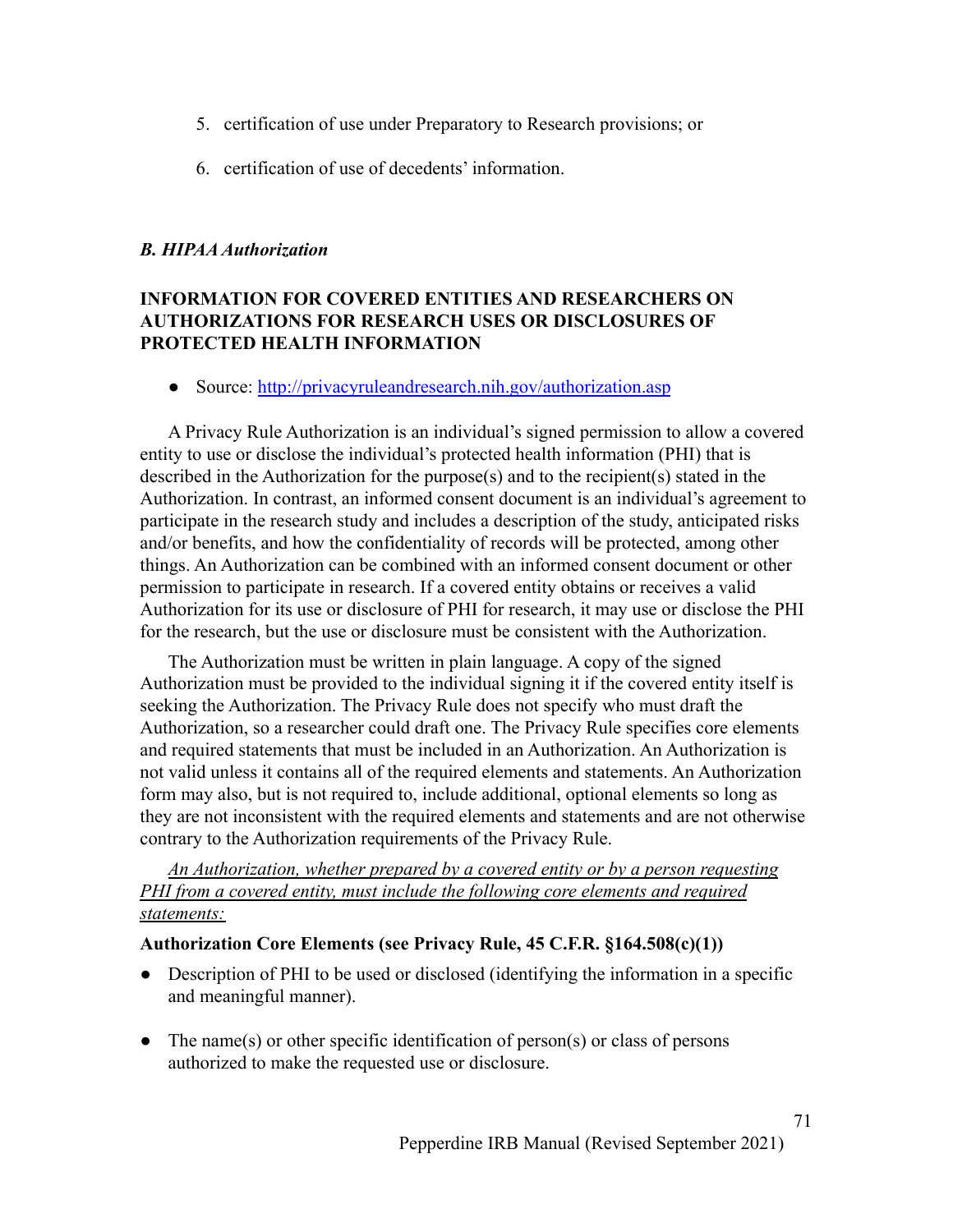- $\bullet$  The name(s) or other specific identification of the person(s) or class of persons who may use the PHI or to whom the covered entity may make the requested disclosure.
- Description of each purpose of the requested use or disclosure. Researchers should note that this element must be research study specific, not for future unspecified research. Authorization may be used to create a repository or database.
- Authorization expiration date or event that relates to the individual or to the purpose of the use or disclosure (the terms "end of the research study" or "none" may be used for research, including for the creation and maintenance of a research database or repository).
- Signature of the individual and date. If the Authorization is signed by an individual's personal representative, a description of the representative's authority to act for the individual.

### **Authorization Required Statements (see Privacy Rule, 45 C.F.R. § 164.508(c)(2))**

- The individual's right to revoke his/her Authorization in writing and either (1) the exceptions to the right to revoke and a description of how the individual may revoke his/her Authorization or (2) reference to the corresponding section(s) of the covered entity's Notice of Privacy Practices.
- Notice of the covered entity's ability or inability to condition treatment, payment, enrollment, or eligibility for benefits on the Authorization, including research-related treatment, and, if applicable, consequences of refusing to sign the Authorization.
- The potential for the PHI to be re-disclosed by the recipient and no longer protected by the Privacy Rule. This statement does not require an analysis of risk for re-disclosure but may be a general statement that the Privacy Rule may no longer protect health information.\*

A research subject may revoke his/her Authorization at any time. However, a covered entity may continue to use and disclose PHI that was obtained before the individual revoked his or her Authorization to the extent that the entity has taken action in reliance on the Authorization. In cases where the research is conducted by the covered entity, this would permit the covered entity to continue using or disclosing the PHI as necessary to maintain the integrity of the research, as, for example, to account for a subject's withdrawal from the research study, to conduct investigations of scientific misconduct, or to report adverse events.

<sup>\*</sup> If an Authorization permits disclosure of PHI to a person or organization that is not a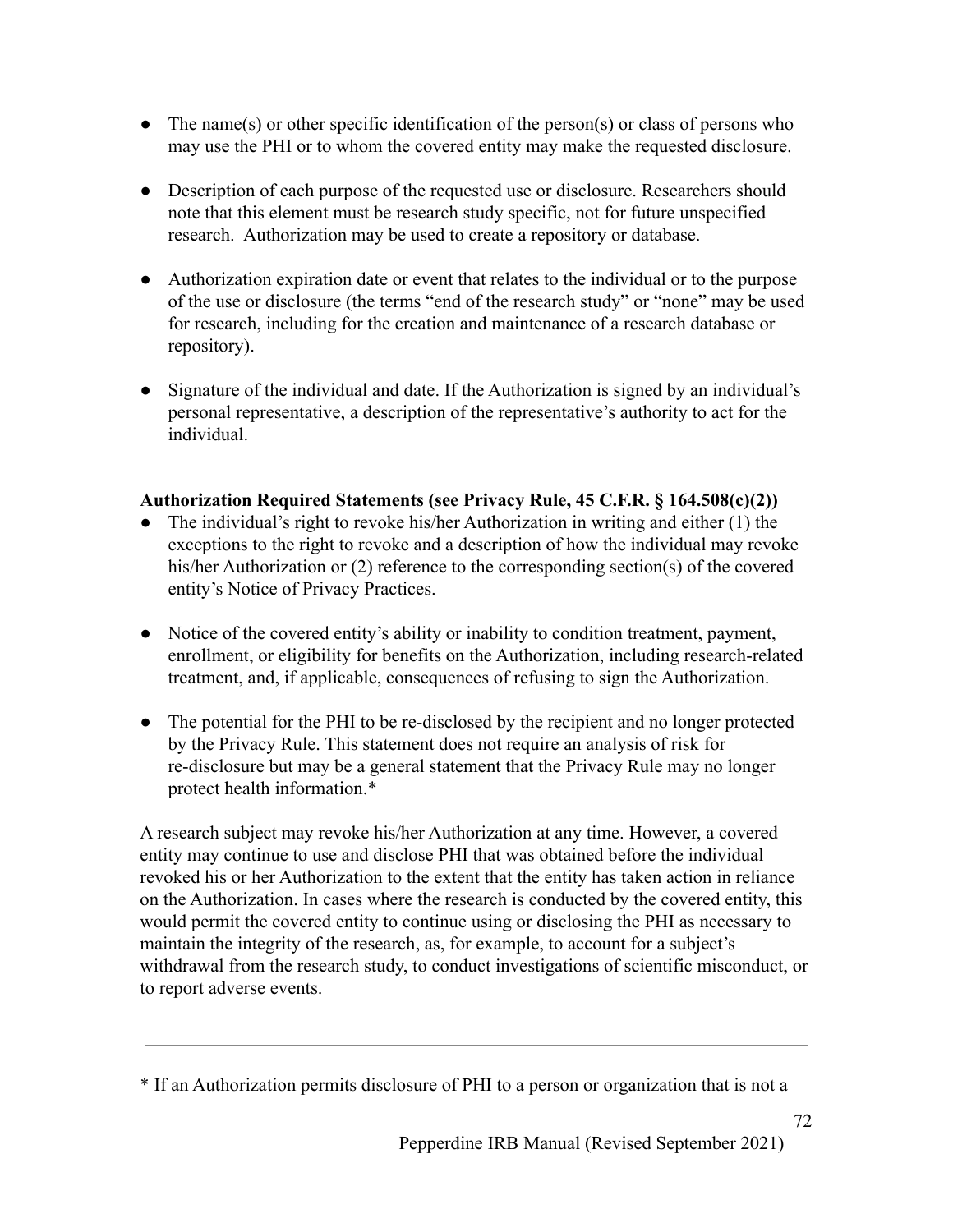covered entity (such as a sponsor or funding source of the research), the Privacy Rule does not continue to protect the PHI disclosed to the noncovered entity. However, other applicable federal and state laws as well as agreements between the disclosing covered entity and the PHI recipient may establish continuing protections for the disclosed information.

#### *C. Use or Disclosure of PHI WITHOUT Authorization*

Investigators who are covered entities, or who are proposing to obtain human subjects information from covered entities, do not always need to get Authorization for research-related activities. There are at least six ways that an investigator may use or disclose PHI without Authorization.

## **1. IRB or Privacy Board Waiver of HIPAAAuthorization**

Similar to the process for a waiver of informed consent which requires that the research be no more than minimal risk, the waiver of authorization requires that the research be no more than minimal risk to privacy and the application needs to provide for an explicit plan to protect private information, a plan to destroy identifiers as soon as practicable, and written assurance the information will not be re-used or disclosed secondarily. The waiver of authorization also includes the provision that the research could not be practicably carried out without the waiver, but this is directed toward required access to PHI, which is slightly different that the consent waiver requirements regarding impracticability (§45CFR164.508 and 164.512(i)).

If this research results in information pertinent to the subjects whose records/specimens are used, then the investigator must submit a written plan for providing this information to the subjects. This plan must be approved by the IRB before research subjects are contacted.

In order to approve a waiver of HIPAA Authorization, therefore, the following components must be demonstrated:

- a. Outline how the use and disclosure of PHI poses no greater than minimal risk<sup>4</sup> to the subjects.
- b. Written assurance that the PHI will not be reused or disclosed to any other person or entity except as required by law, for study oversight, or for other research for which the use and disclosure of PHI would be permitted;
- c. An adequate plan to protect the identifiers from improper use or disclosure, except as required by law, or for other research as permitted by the HIPAA regulations; and

 $445$  CFR 46.102(i): Minimal risk means that the probability and magnitude of harm or discomfort anticipated in the research are not greater in and of themselves than those ordinarily encountered in daily life or during the performance of routine physical or psychological examinations or tests.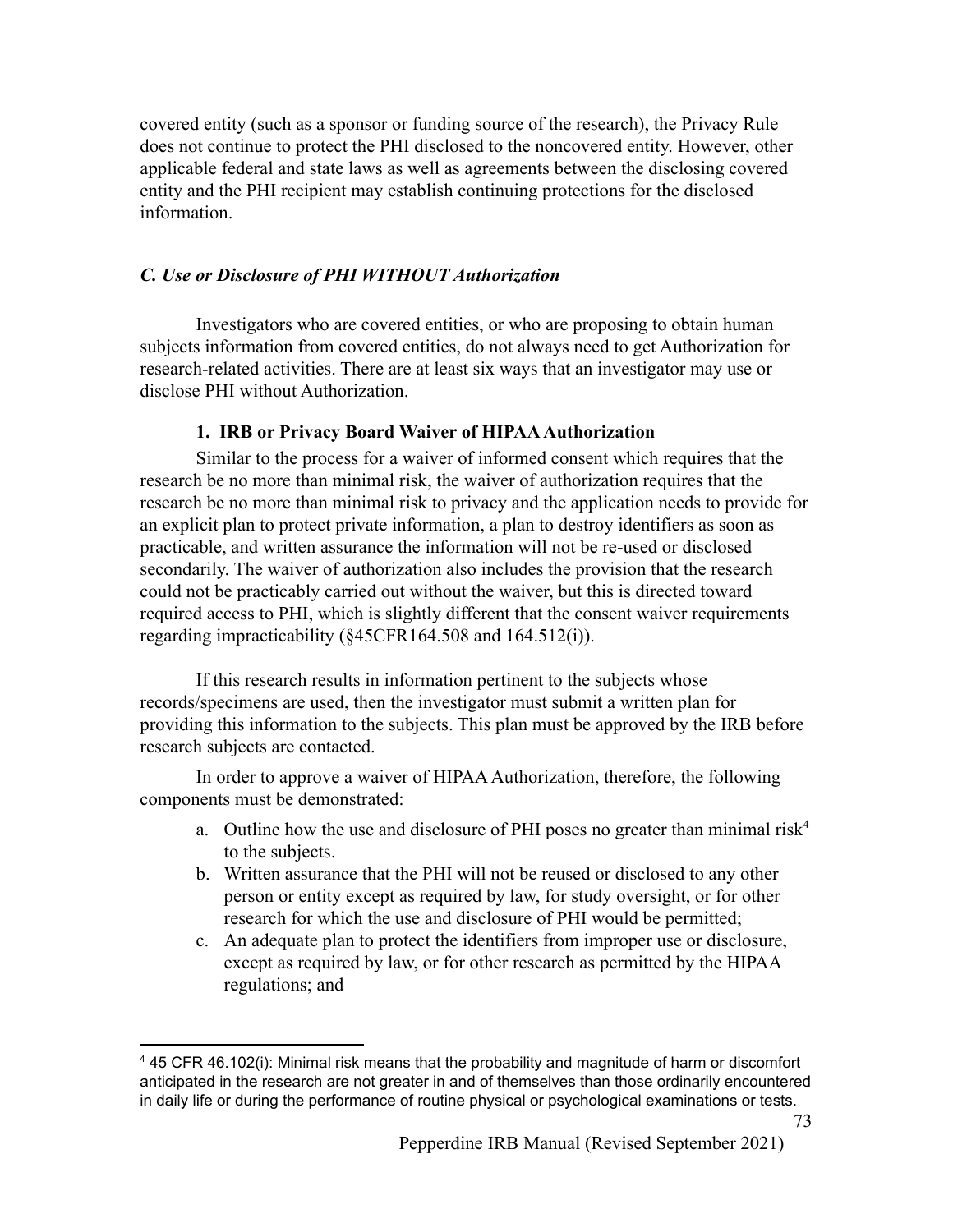- d. An adequate plan for the destruction of the identifiers at the earliest opportunity consistent with the conduct of the research, or a health or research justification for retaining the identifiers or provide the legal reference requiring retention of the data (Be specific, state a date or event, such as following data analysis, following publication).
- e. The research could not practicably be conducted without the waiver or alteration; and
- f. The research could not practicably be conducted without access to and use of the PHI.

#### **2. Limited Data Set (LDS)**

HIPAA allows investigators to use or disclose PHI if the IRB approves the use of a  $LDS^*$ 

- a. Please provide a written assurance that the data set will only include the following PHI elements:
	- i. Zip code
	- ii. Date of birth or date of death
	- iii. Date(s) of service
	- iv. Geographic subdivision (city)
- b. Provide the signed data use agreement between the investigator and the Covered Entity (CE) [the institution legally authorized to maintain and provide the information]. The data use agreement must include the following:
	- i. List the permitted uses and disclosures of the LDS (recipient cannot use or disclose PHI in a way that the covered entity cannot)
	- ii. Establish who is permitted to use or receive the LDS
	- iii. Assurance that the recipient or investigator will:
		- (1) not use or further disclose the information other than as specifically permitted in the agreement or as required by law,
		- (2) Use appropriate safeguards to prevent use or disclosure of the information other than as provided in the agreement,
		- (3) Report to the CE any known, unpermitted uses or disclosures,
		- (4) Ensure that anyone to whom s/he provides the data (e.g., subcontractors) agrees to the same restrictions and conditions with respect to the information, and
		- (5) Not re-identify the information or contact the individuals to whom the information belongs.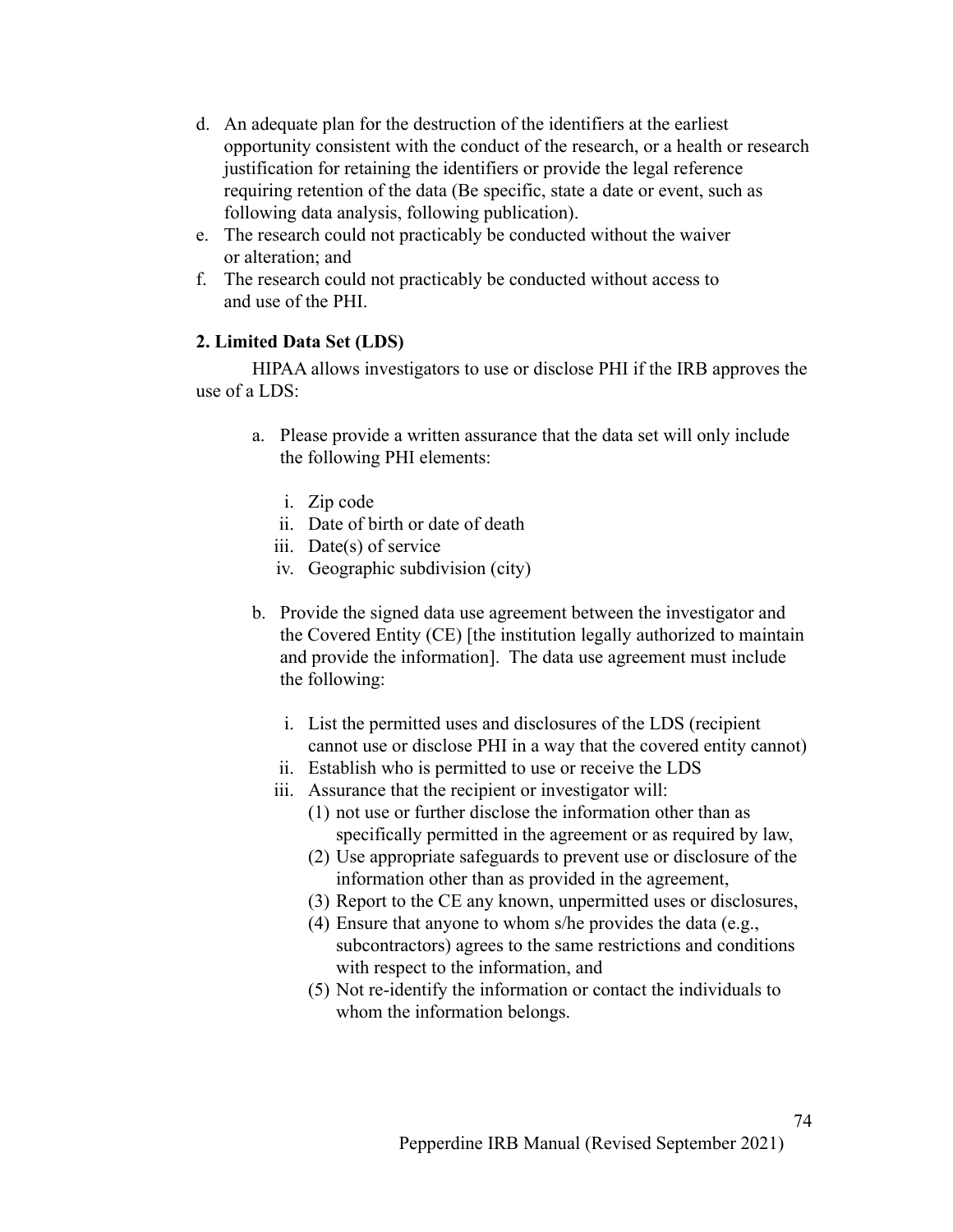**3. De-Identification (Removal of Identifiers, a.k.a. "Safe Harbor Standard")** HIPAA allows investigators to use or disclose PHI if the IRB approves the use or disclosure of de-identified data by removing the identifiers listed below. The investigator must provide an assurance that the following identifiers have been removed:

| 1. Name                           | 11. Health plan ID number         |
|-----------------------------------|-----------------------------------|
| 2. Location smaller than State    | 12. Account number                |
| 3. Last 2 digits of zip code      | 13. Certificate/license number    |
| 4. All dates (year is acceptable) | 14. Vehicle identifier            |
| 5. Ages over 89                   | 15. Device identifiers and serial |
|                                   | numbers                           |
| 6. Telephone number               | 16. URLs                          |
| 7. Fax number                     | 17. IP address                    |
| 8. E-mail address                 | 18. Biometric identifiers,        |
|                                   | including fingerprints            |
| 9. Social Security number         | 19. Full face photos and other    |
|                                   | comparable images                 |
| 10. Medical record number         | 20. Any other unique identifying  |
|                                   | number, characteristic, or code   |

## **4. De-Identification ("Statistical Standard")**

HIPAA allows investigators to use or disclose PHI if the IRB approves the use of de-identified data by using the following methodology:

- a. The Statistical Standard requires documentation from a qualified statistician specializing in de-identification of data demonstrating that the proposed methods and analysis will effectively de-identify the data. Please provide appropriate information about the statistician certifying her/his expertise in de-identification methods and analysis.
- b. Please provide documentation from the statistician that the proposed methods and analysis for the research will result in:
	- i. The data being rendered de-identified and
	- ii. The risk being very small that the information can be used to identify an individual.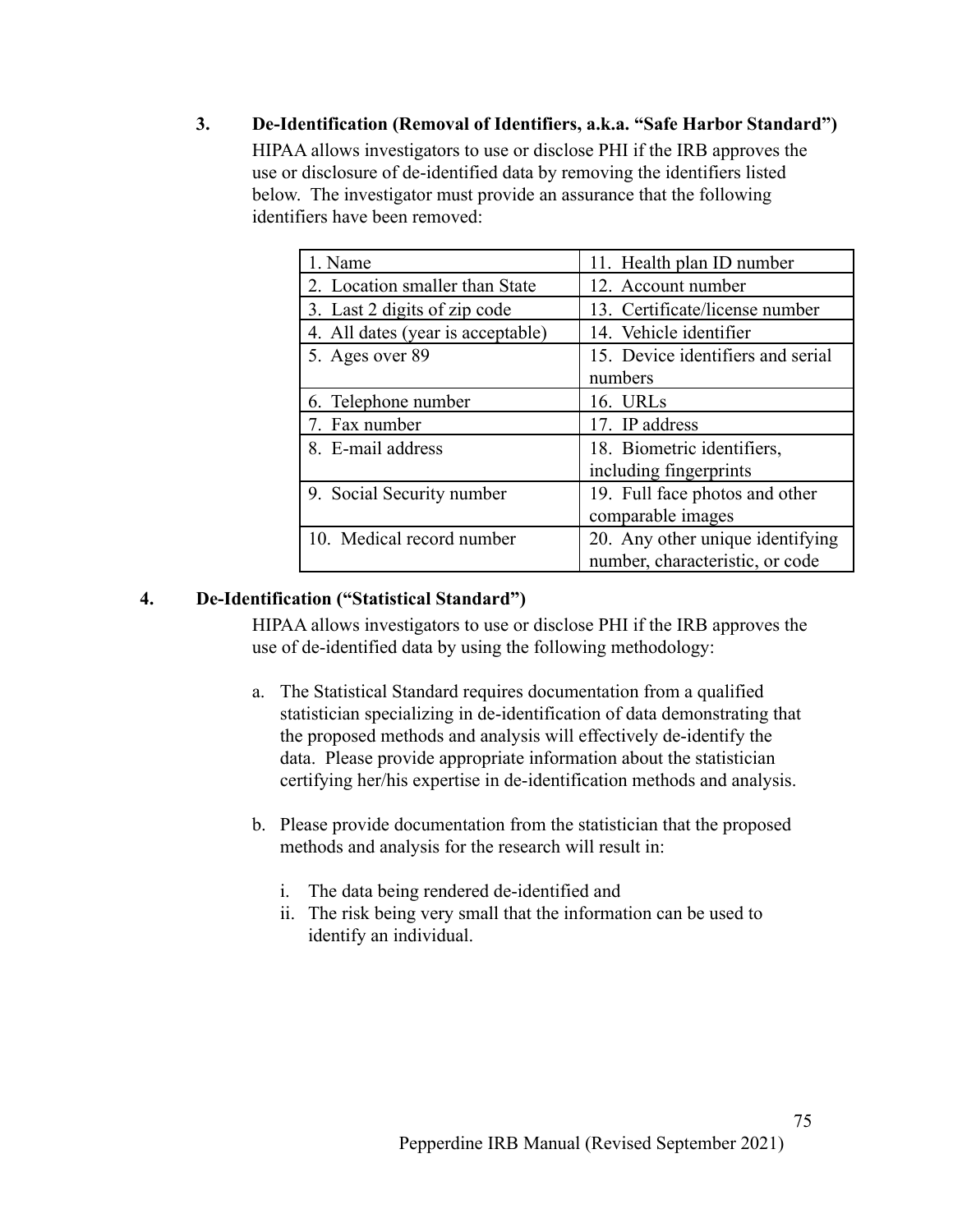#### **5. Activity preparatory to research**

The researcher must certify that:

a. PHI is to be used solely to prepare a protocol, or for a similar preparatory purpose, AND

b. PHI will not be removed from the CE, AND

c. PHI is necessary for research purposes.

For research recruitment purposes, researchers who are **not** covered entities themselves may use the Preparatory to Research provision to identify subjects (but not remove their PHI from the CE). However, they may not contact subjects without obtaining a Waiver of Authorization or becoming a Business Associate of the CE for the health care operation.

For research recruitment purposes, researchers who **are** covered entities themselves may use the Preparatory to Research provision to identify subjects (but not remove their PHI from the CE). They may be able to contact subjects without obtaining a Waiver of Authorization for research related treatment and for health care operations.

#### **6. Research that is on decedent's information**

The researcher must certify that:

- a. Use or disclosure of PHI is solely for research on decedents, and
- b. Individuals are decedents, and the investigator must provide documentation of this fact upon CE's request, AND
- c. PHI is necessary for research purposes.

# **X. HIPAA Forms**

#### *A. HIPAAAuthorization forms*

If a Pepperdine investigator is seeking to conduct research at or with a Covered Entity (CE), the CE will probably have its own HIPAA Authorization forms for research purposes. Accordingly, the investigator should use such forms. If the CE does not have an Authorization form for research purposes, then the investigator should develop one using one of the two formats offered below.

This section provides sample language and issues to consider in developing a research Authorization. Two sample forms are provided for investigators to consider. In the first sample form (HIPAA Authorization Form One), language addressing the required elements is listed first, followed by a set of optional elements that may be useful in specific research situations. The second form (HIPAA Authorization Form Two) contains California state law requirements.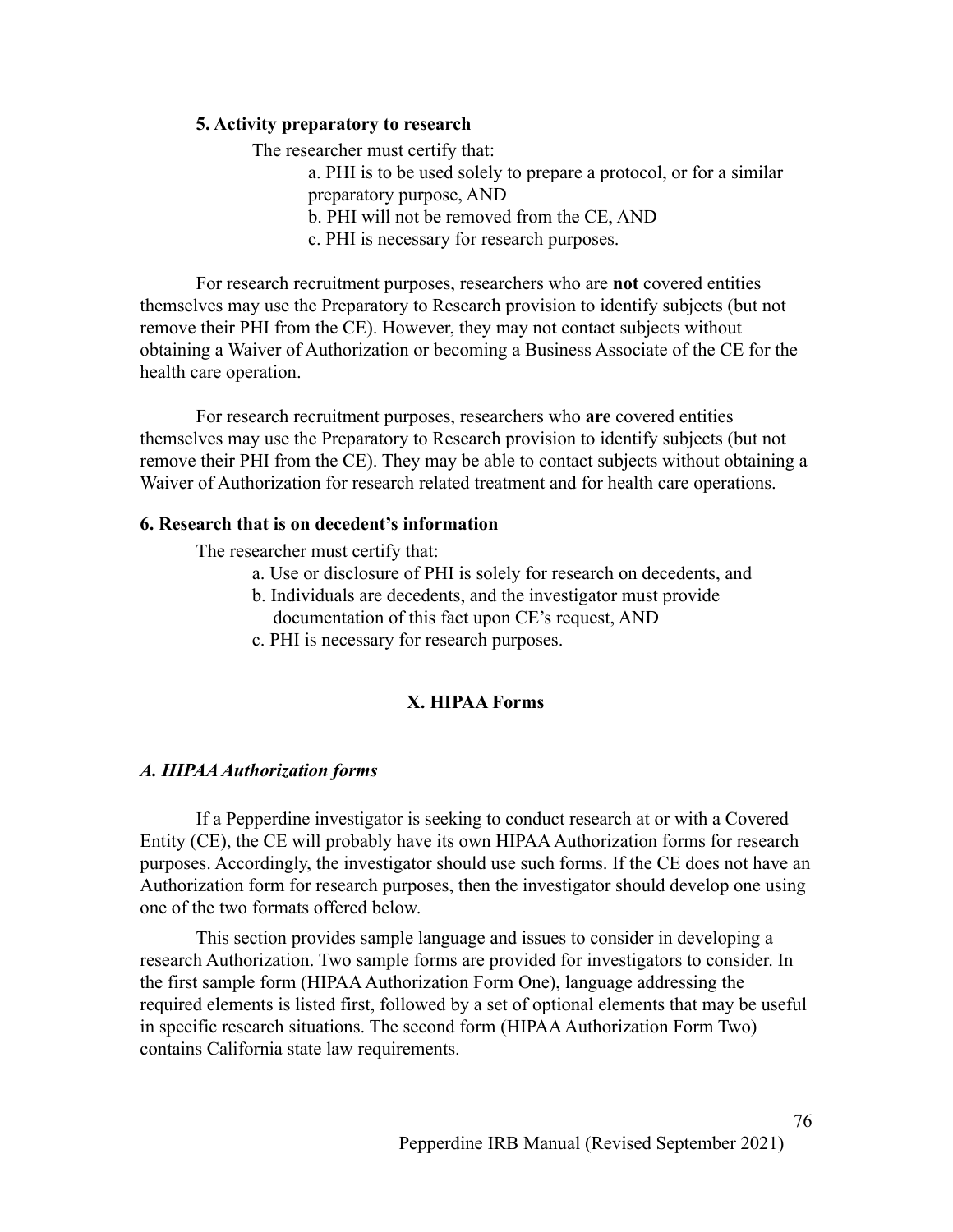Copies of both sample HIPAAAuthorization Forms, HIPAAAuthorization Form One and HIPAA Authorization Form Two, may be obtained from the Pepperdine University Research Protections web site at <https://community.pepperdine.edu/irb/hipaaforms/>.

# *B. Revocation of HIPAAAuthorization form*

The Revocation of HIPAA Authorization form may be obtained from the Pepperdine University Research Protections web site at <https://community.pepperdine.edu/irb/hipaaforms/>.

## *C. Application for Use or Disclosure of PHI Without HIPAAAuthorization form*

The Application for Use or Disclosure of PHI Without Authorization form may be obtained from the Pepperdine University Research Protections web site at <https://community.pepperdine.edu/irb/hipaaforms/>.

# **XI. PROCEDURES FOR AMENDING HUMAN PROTECTIONS POLICIES AND PROCEDURES**

1. **Human Protections Administrative Council.** The administrative body responsible for maintaining and changing, as needed, human research protections policies and procedures is the Human Protections Administrative Council (HPAC). Within this document, human research protections policies and procedures relate to all Pepperdine University policies and procedures governing the protection of human research participants, including the content of the *Protection of Human Participants in Research: Policies and Procedures Manual*

Members of the HPAC are the (i) Vice Provost; (ii) Human Protections Administrator; (iii) Chairperson of the Graduate and Professional Schools IRB; (iv) Chairperson of the Seaver College IRB; and (v) Provost (ex officio)

- 2. **Initiation of Changes.** Requests for changes in Pepperdine University human research protections policies or procedures shall be submitted in writing to a member of the HPAC. Upon receipt, the request shall be distributed to all members of the HPAC.
- 3. **HPAC Approval of Changes.** All requests for changes in Pepperdine University human research protections policies or procedures will be reviewed at annual meetings of the HPAC. At the discretion of any member of the HPAC, additional meetings may be requested to consider alterations or revisions in human research protections policies or procedures. The HPAC will determine whether a proposed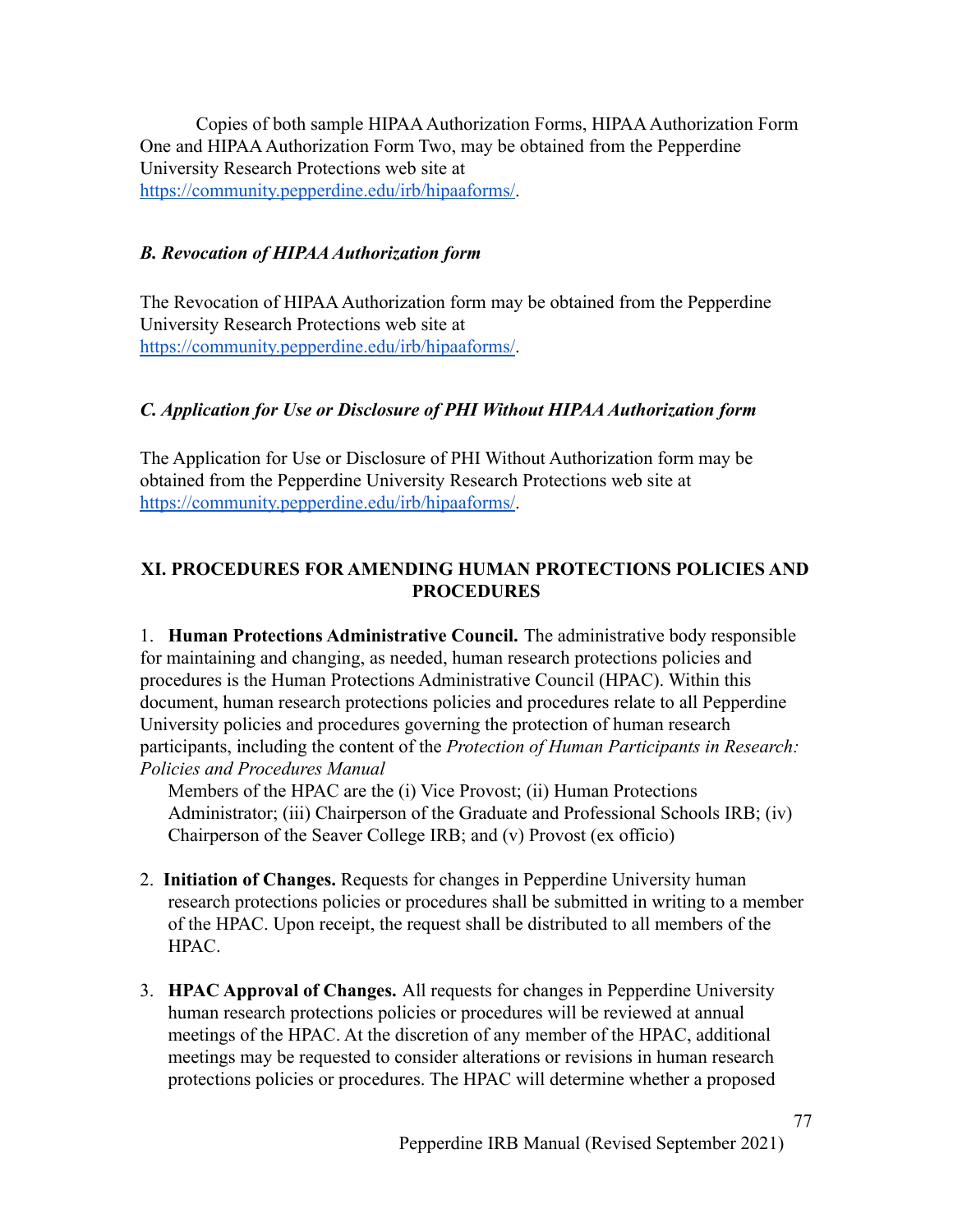change is substantive or non-substantive, as defined below. **All changes in human research protections policies or procedures must be approved by no fewer than three members of HPAC, regardless of the number of members present at the meeting.**

- 4. **Substantive Changes.** Substantive changes in human research protections policies or procedures include changes that:
	- A. Possess the potential to affect the health and safety of research participants;
	- B. Are required to conform to requirements of, or alterations in, federal or state law; or
	- C. Materially increase the demands on the Investigator during the preparation and submission of an IRB application.

5. **Non-substantive Changes.** Non-substantive changes in human research protections policies or procedures include changes that:

- A. Do not affect the health and safety of research participants;
- B. Do not materially increase the burden on the Investigator during the preparation and submission of an IRB application;
- C. Correct minor errors in published human research protections policies or procedures; or
- D. Improve the clarity in expression of published human research protections policies or procedures.

**6. Review and Approval Process.** Upon approval by the HPAC, *substantive* changes in human research protections policies or procedures will be reviewed by the University Academic Council (UAC). During the period of review by the UAC, the proposed change will be distributed to all Pepperdine University faculty members for no less than a 30 day period of review and comment.

If no comments are received during the period of review and comment, the change shall become effective within 90 days of the Provost's approval, in accordance with the guidelines stated in section 7. If substantive comments are received during the period of review and comment, the Provost may direct the HPAC to reconsider the change. Upon consideration of the comments, the HPAC will forward its recommendation regarding the change to the provost for approval.

In the event of urgent circumstances (such as a deadline imposed by a governmental or other external agency or institution), that make it impossible or impracticable for the HPAC to provide the period of comment and review before recommending a substantive change to the provost, the HPAC may provide the period of comment and review after the provisional adoption of the policy or take other steps to ensure that faculty have an opportunity to review the change.

7. **Effective Date for Substantive Changes.** Approved *substantive* changes in human research protections policies or procedures become effective within 90 days of the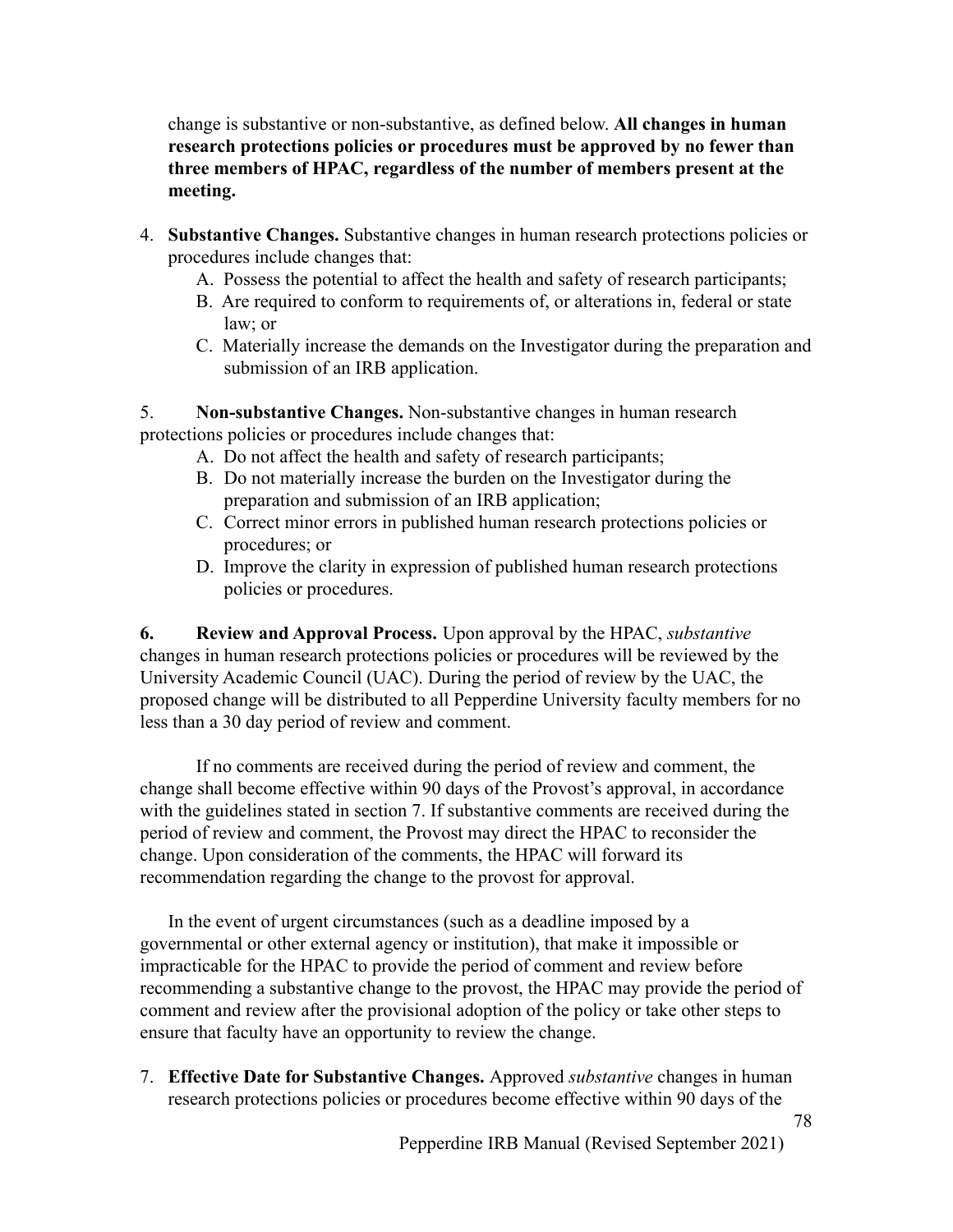Provost's approval as determined by HPAC. A formal announcement of all substantive changes will be distributed to Pepperdine University faculty and documented on the IRB website. A record of the changes shall be maintained in an appendix of the *Protection of Human Participants in Research: Policies and Procedures Manual*.

8. **Effective Date for Non-substantive Changes.** Approved *non-substantive* changes in human research protections policies or procedures will become effective at the discretion of the HPAC, but no later than twelve months following approval. Changes will be documented on the IRB website, and approved non-substantive changes also will be published in an appendix of the *Protection of Human Participants in Research: Policies and Procedures Manual* on August 15<sup>th</sup> annually.

#### **XII. Changes to the IRB Manual**

#### **August, 2004**

- 1. Updated out-of-date URLs throughout the document.
- 2. Removed out-of-date hyperlinks in [Section VIII. Informed](#page-58-0) Consent.
- 3. Named Dr. Lee Kats as the AIO and SO in Section I.
- 4. Included FWA information in Section I.
- 5. Modified [Section II.D.](#page-22-0) regarding contacting GPS IRB.
- 6. Added material explaining the difference between confidentiality and anonymity in [Section III.A.6](#page-29-0) .
- 7. Removed text of 45 CFR 46 from [Appendix A](#page-44-0) of the manual and provided a link to this material at [http://www.nihtraining.com/ohsrsite/guidelines/45cfr46.html.](http://www.nihtraining.com/ohsrsite/guidelines/45cfr46.html)
- 8. [Experimental Bill of Rights](#page-57-0) updated to comply with California law.
- 9. Added material and forms for research utilizing only the Secondary Analysis of Public-Access, Anonymous Data Sets to Section VII.
- 10. Added category for "Faculty Research" to IRB forms in [Section VII](#page-58-1).
- 11. Added description of other vulnerable populations in IRB Application, Section VII. Appendix C.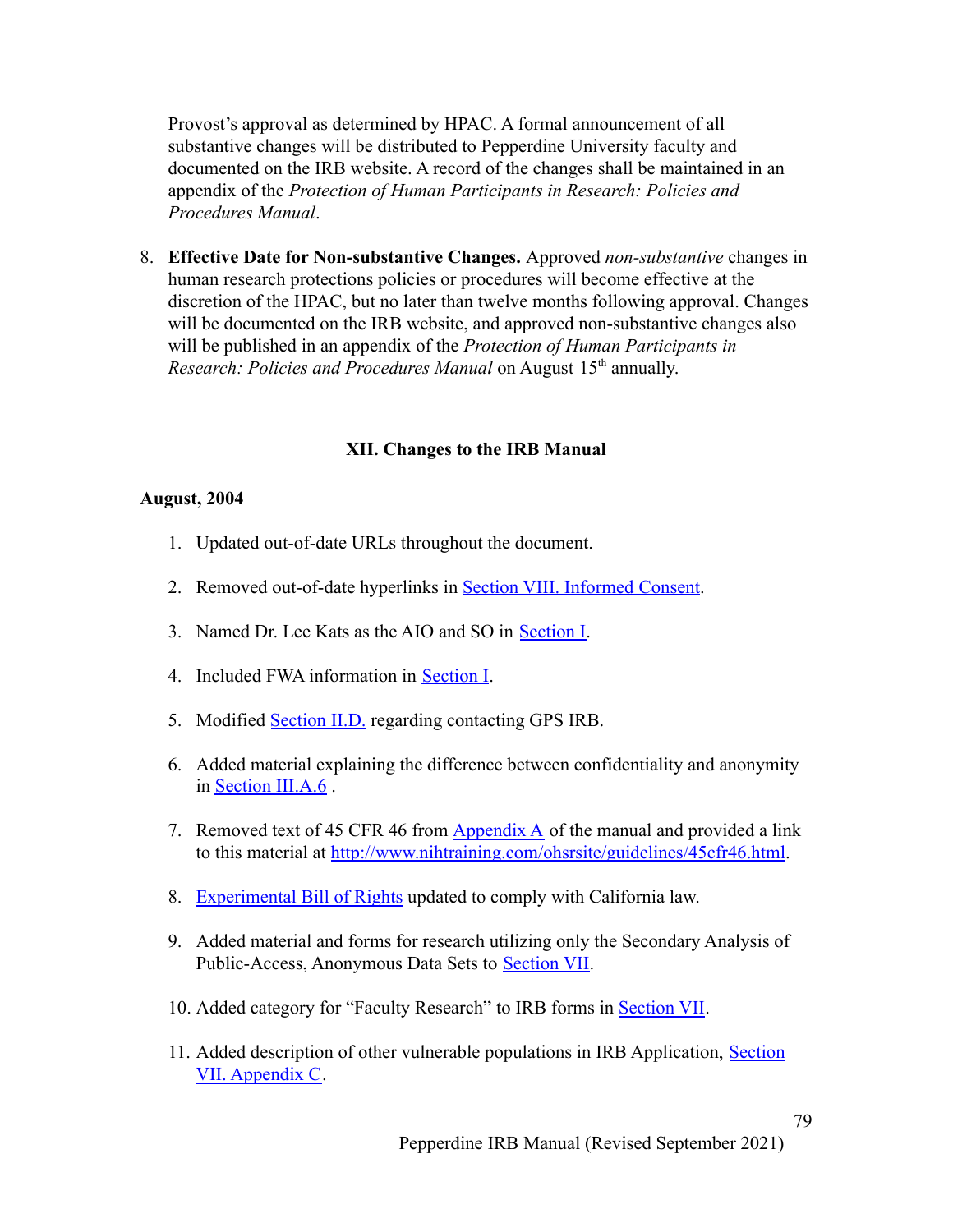- 12. Added Section XI, Procedures for Amending Human Protections Policies and Procedures.
- 13. Modified the exemplar informed consent for participation in medical research activities form in Section IX.
- 14. Modified the exemplar informed consent for participation in research activities form in Section IX.
- 15. Added Section XII. Miscellaneous Forms and Appendix A.
- 16. Added Section XIII, Changes to the IRB Manual.

#### **August, 2005**

- 1. Updated out-of date URLs throughout the document.
- 2. All application and authorization forms were removed from the manual and replaced with the appropriate link to the document.
- 3. Names of people holding positions within the IRB were deleted from the manual and can be found on the IRB website.
- 4. Added information about the Protocol Review Subcommittee to Section I.B.1.
- 5. Updated list of approved IRB & HIPAA training programs in Section I.E.
- 6. Edited second to last bullet point in Section II.B.2.b.
- 7. Deleted last bullet point in Section II.B.2.b.
- 8. Deleted the specific number of primary reviewers designated to review an application in Section III.B.3.
- 9. Templates were created for Sections IX.A., IX.B., and IX.D. The URL to the templates is given in the manual.
- 10. Modified application for a waiver or alteration of informed consent procedures in Section IX<sub>E</sub>
- 11. Inserted a link to see sample HIPAA authorization forms in Section X.A..
- 12. Corrected various formatting errors throughout the document.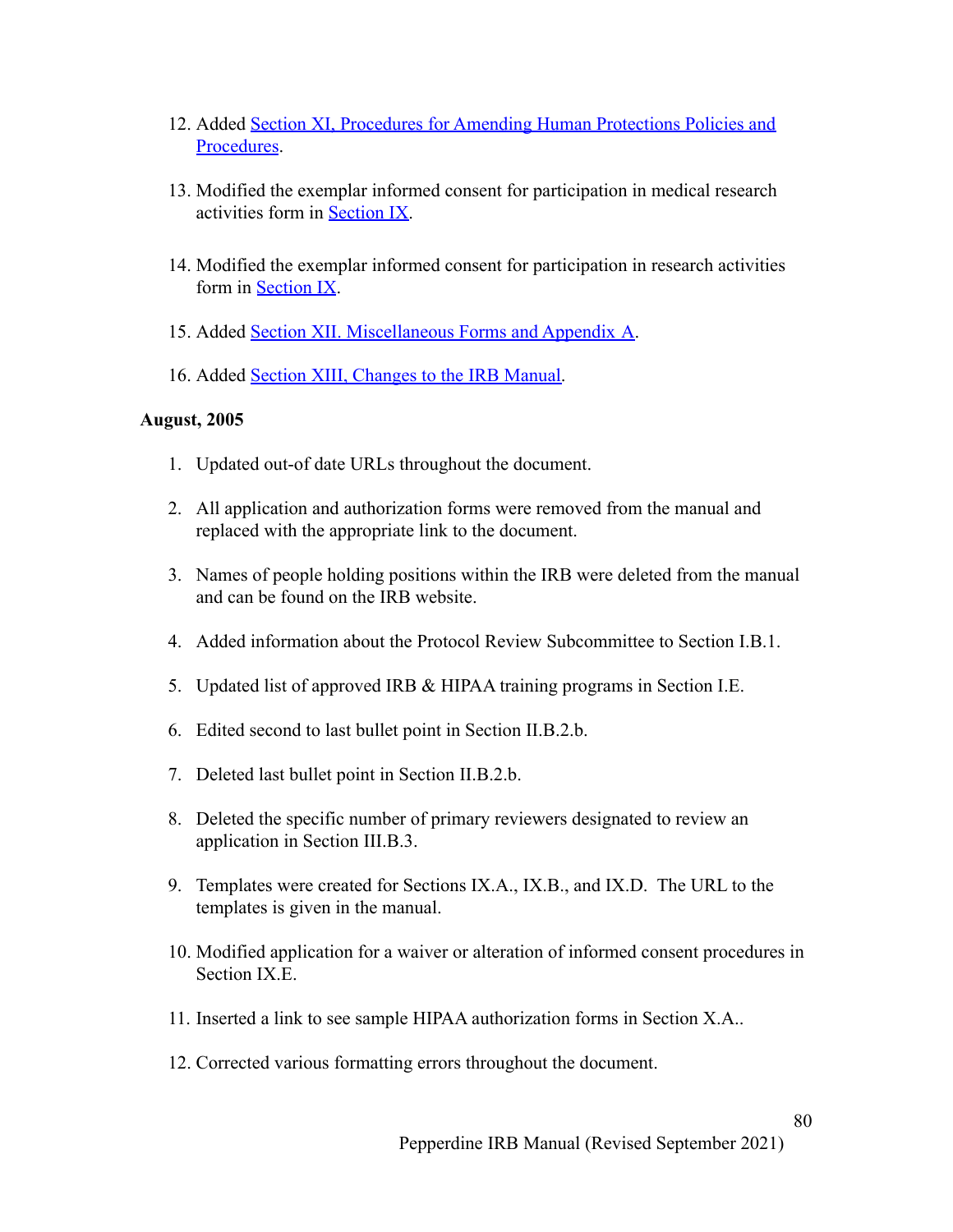13. Updated Section XIII, Changes to the IRB Manual.

## **September, 2008**

1. Updated out-of date URLs throughout the document.

2. Updated office title "Corporations, Foundations, and Sponsored Programs" in Section I.B. (pg. 8)

3. Edited information regarding the Protocol Review Subcommittees to Section I.B.1.

4. Updated the application to Conduct Secondary Analysis of Public-Access, Anonymous Data Sets form in Section VII.B.

5. Updated Section XIII, Changes to the IRB Manual.

## **November 2009**

- 1. Added the following sections:
	- a. "**Non-Pepperdine Affiliated Investigators"** section added as #3 after "Collaborators" in section IIA
	- b. "**Alumni and Adjunct Faculty Research"** section added as #4 in section IIA
	- c. "**International Research"** section added as #5 in section IIB
	- d. "**Research Noncompliance"** section added after "Adverse Event Reporting" in section III
- 2. Updated Section XIII, Changes to the IRB Manual.

# **April - October 2018**

- 1. Updated out-of date URLs throughout the document.
- 2. Updated titles through the document, according to new reporting structure for Pepperdine IRB committees.
- 3. Updated grammar throughout the document.
- 4. Provisions, changes, and additions to comply with Revised Common Rule ([https://www.hhs.gov/ohrp/regulations-and-policy/regulations/finalized-revisions](https://www.hhs.gov/ohrp/regulations-and-policy/regulations/finalized-revisions-common-rule/index.html)[common-rule/index.html\)](https://www.hhs.gov/ohrp/regulations-and-policy/regulations/finalized-revisions-common-rule/index.html)
	- a. New and revised definitions
	- b. New exemption categories regarding secondary research
	- c. Elimination of continuing review
	- d. Revised informed consent requirements
	- e. Harmonization with other agency guidance
	- f. Guidance on application to clinical data registries
	- g. Cooperative research studies (sIRB review)